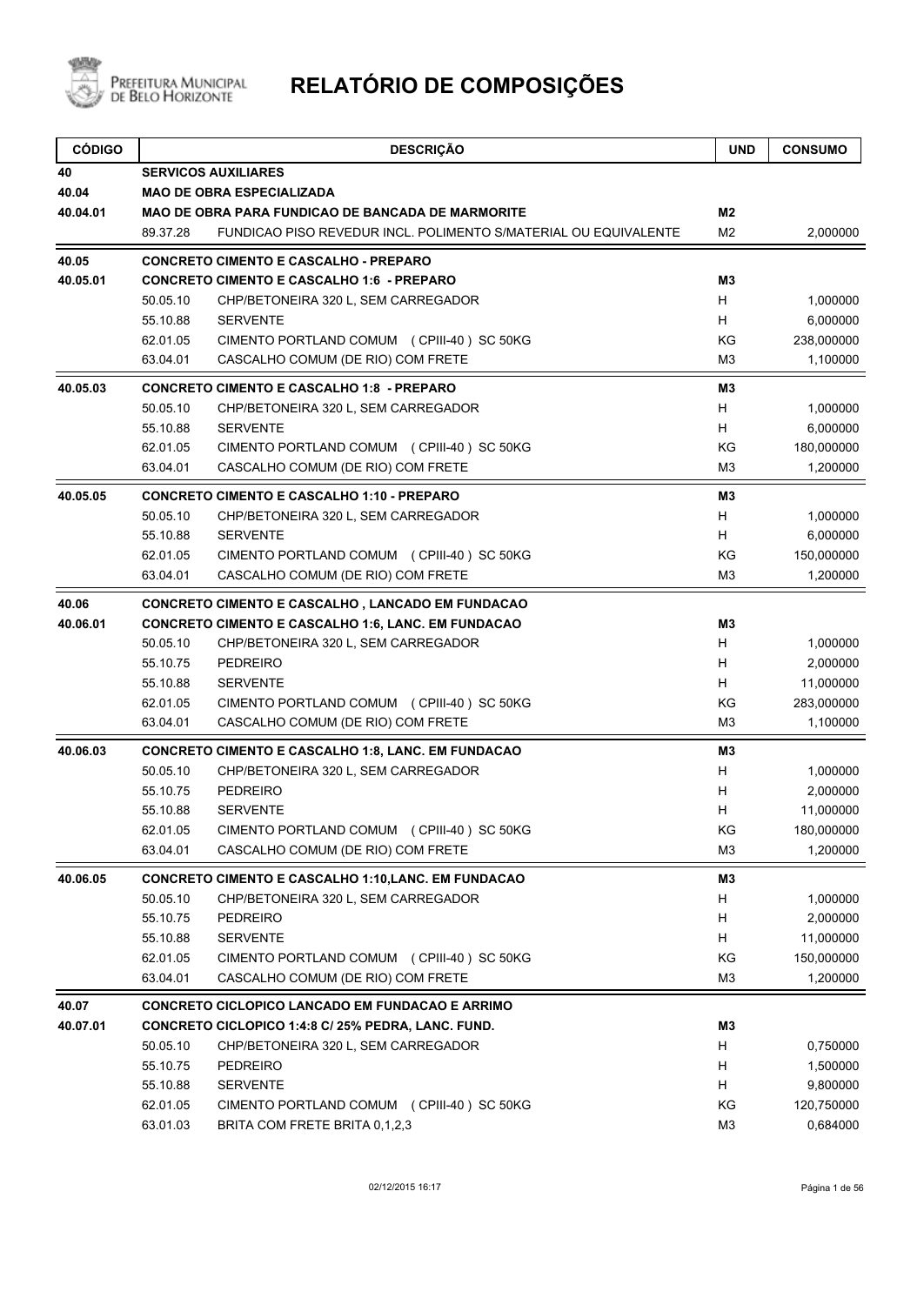

| <b>CÓDIGO</b> |          | <b>DESCRIÇÃO</b>                                          | <b>UND</b>     | <b>CONSUMO</b> |
|---------------|----------|-----------------------------------------------------------|----------------|----------------|
|               | 63.02.18 | CALCADAO DE CALCAREO COM FRETE                            | M <sub>3</sub> | 0,300000       |
|               | 63.05.05 | AREIA LAVADA COM FRETE                                    | M <sub>3</sub> | 0,438000       |
| 40.07.03      |          | CONCRETO CICLOPICO 1:4:8 C/ 30% PEDRA, LANC. FUND.        | M3             |                |
|               | 50.05.10 | CHP/BETONEIRA 320 L, SEM CARREGADOR                       | н              | 0,700000       |
|               | 55.10.75 | <b>PEDREIRO</b>                                           | H              | 1,400000       |
|               | 55.10.88 | <b>SERVENTE</b>                                           | H.             | 9,600000       |
|               | 62.01.05 | CIMENTO PORTLAND COMUM (CPIII-40) SC 50KG                 | KG             | 112,700000     |
|               | 63.01.03 | BRITA COM FRETE BRITA 0.1.2.3                             | M <sub>3</sub> | 0,638400       |
|               | 63.02.18 | CALCADAO DE CALCAREO COM FRETE                            | M <sub>3</sub> | 0,360000       |
|               | 63.05.05 | AREIA LAVADA COM FRETE                                    | M <sub>3</sub> | 0,408800       |
| 40.07.05      |          | CONCRETO CICLOPICO 1:4:8 C/ 40% PEDRA, LANC. FUND.        | M <sub>3</sub> |                |
|               | 50.05.10 | CHP/BETONEIRA 320 L, SEM CARREGADOR                       | H.             | 0,600000       |
|               | 55.10.75 | <b>PEDREIRO</b>                                           | H              | 1,200000       |
|               | 55.10.88 | <b>SERVENTE</b>                                           | H.             | 9,100000       |
|               | 62.01.05 | CIMENTO PORTLAND COMUM (CPIII-40) SC 50KG                 | KG             | 96,600000      |
|               | 63.01.03 | BRITA COM FRETE BRITA 0.1.2.3                             | M <sub>3</sub> | 0,547200       |
|               | 63.02.18 | CALCADAO DE CALCAREO COM FRETE                            | M <sub>3</sub> | 0,480000       |
|               | 63.05.05 | AREIA LAVADA COM FRETE                                    | M <sub>3</sub> | 0,350400       |
| 40.07.08      |          | CONCRETO CICLOPICO 1:3:6 C/ 25% PEDRA, LANC. FUND.        | M <sub>3</sub> |                |
|               | 50.05.10 | CHP/BETONEIRA 320 L, SEM CARREGADOR                       | H.             | 0,750000       |
|               | 55.10.75 | <b>PEDREIRO</b>                                           | H              | 1,500000       |
|               | 55.10.88 | <b>SERVENTE</b>                                           | H.             | 9,800000       |
|               | 62.01.05 | CIMENTO PORTLAND COMUM (CPIII-40) SC 50KG                 | KG             | 156,000000     |
|               | 63.01.03 | BRITA COM FRETE BRITA 0,1,2,3                             | M <sub>3</sub> | 0,661500       |
|               | 63.02.18 | CALCADAO DE CALCAREO COM FRETE                            | M <sub>3</sub> | 0,300000       |
|               | 63.05.05 | AREIA LAVADA COM FRETE                                    | M <sub>3</sub> | 0,423000       |
| 40.07.10      |          | CONCRETO CICLOPICO 1:3:6 C/ 30% PEDRA, LANC. FUND.        | M <sub>3</sub> |                |
|               | 50.05.10 | CHP/BETONEIRA 320 L, SEM CARREGADOR                       | H              | 0,700000       |
|               | 55.10.75 | <b>PEDREIRO</b>                                           | H              | 1,400000       |
|               | 55.10.88 | <b>SERVENTE</b>                                           | H              | 9,600000       |
|               | 62.01.05 | CIMENTO PORTLAND COMUM (CPIII-40) SC 50KG                 | KG             | 145,600000     |
|               | 63.01.03 | BRITA COM FRETE BRITA 0.1.2.3                             | M <sub>3</sub> | 0,617400       |
|               | 63.02.18 | CALCADAO DE CALCAREO COM FRETE                            | M <sub>3</sub> | 0,360000       |
|               | 63.05.05 | AREIA LAVADA COM FRETE                                    | M <sub>3</sub> | 0,394800       |
| 40.07.12      |          | CONCRETO CICLOPICO 1:3:6 C/ 40% PEDRA, LANC. FUND.        | M3             |                |
|               | 50.05.10 | CHP/BETONEIRA 320 L, SEM CARREGADOR                       | н              | 0,600000       |
|               | 55.10.75 | <b>PEDREIRO</b>                                           | н              | 1,200000       |
|               | 55.10.88 | <b>SERVENTE</b>                                           | H              | 9,100000       |
|               | 62.01.05 | CIMENTO PORTLAND COMUM (CPIII-40) SC 50KG                 | ΚG             | 124,800000     |
|               | 63.01.03 | BRITA COM FRETE BRITA 0.1.2.3                             | M3             | 0,529200       |
|               | 63.02.18 | CALCADAO DE CALCAREO COM FRETE                            | M3             | 0,480000       |
|               | 63.05.05 | AREIA LAVADA COM FRETE                                    | M3             | 0,338400       |
| 40.08         |          | <b>CONCRETO CONVENCIONAL BRITA 1-2 CALCAREA - PREPARO</b> |                |                |
| 40.08.05      |          | CONCRETO 1:4:8, B1-B2 CALCAREA - PREPARO                  | M3             |                |
|               | 50.05.10 | CHP/BETONEIRA 320 L, SEM CARREGADOR                       | H              | 1,000000       |
|               | 55.10.88 | <b>SERVENTE</b>                                           | н              | 6,000000       |
|               | 62.01.05 | CIMENTO PORTLAND COMUM (CPIII-40) SC 50KG                 | ΚG             | 161,000000     |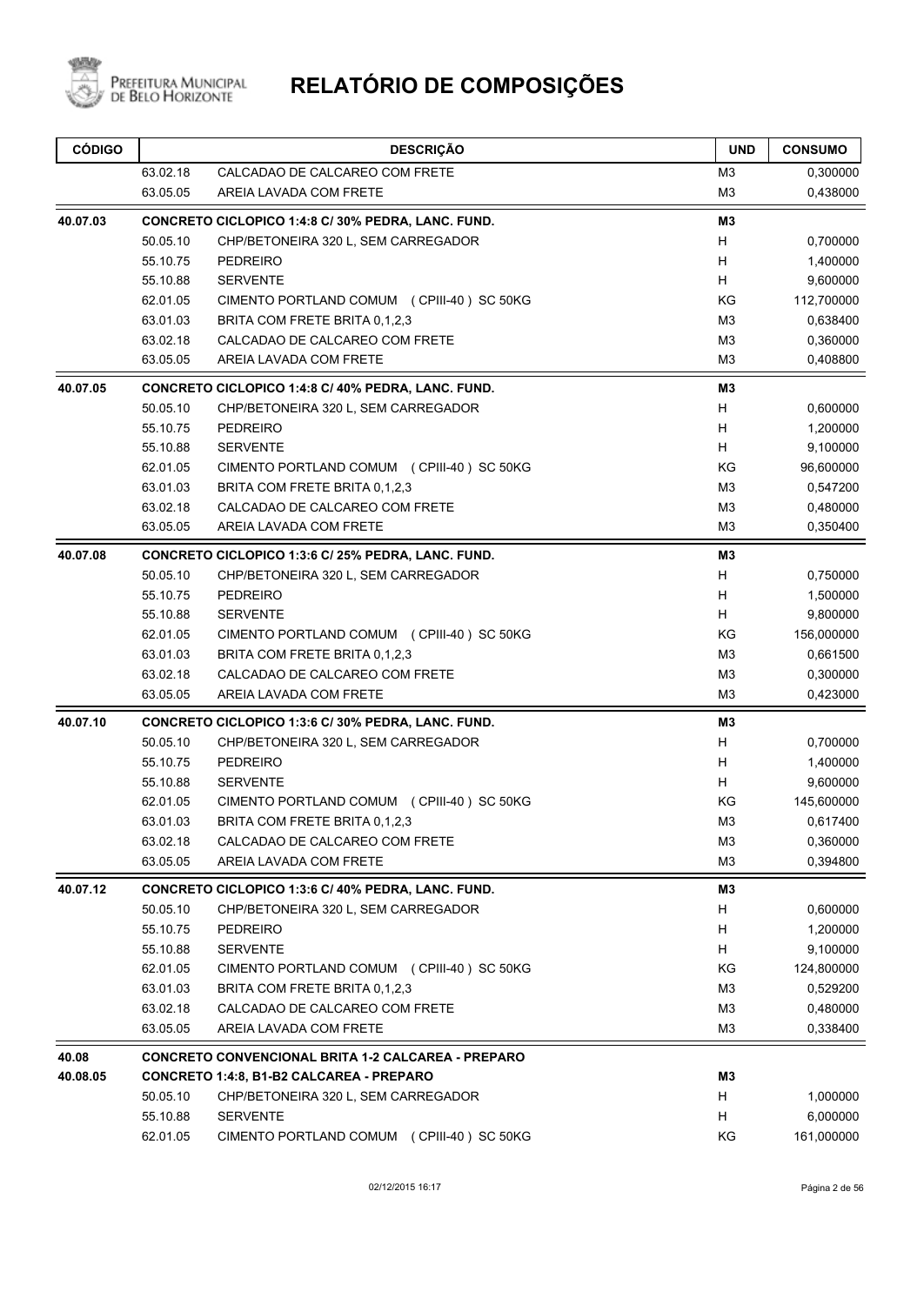

| <b>CÓDIGO</b> |          | <b>DESCRIÇÃO</b>                                   | <b>UND</b>     | <b>CONSUMO</b> |
|---------------|----------|----------------------------------------------------|----------------|----------------|
|               | 63.01.03 | BRITA COM FRETE BRITA 0,1,2,3                      | M <sub>3</sub> | 0,912000       |
|               | 63.05.05 | AREIA LAVADA COM FRETE                             | M <sub>3</sub> | 0,584000       |
| 40.08.07      |          | CONCRETO 1:3:6, B1-B2 CALCAREA - PREPARO           | M3             |                |
|               | 50.05.10 | CHP/BETONEIRA 320 L, SEM CARREGADOR                | H              | 1,000000       |
|               | 55.10.88 | <b>SERVENTE</b>                                    | H              | 6,000000       |
|               | 62.01.05 | CIMENTO PORTLAND COMUM (CPIII-40) SC 50KG          | ΚG             | 208,000000     |
|               | 63.01.03 | BRITA COM FRETE BRITA 0,1,2,3                      | M <sub>3</sub> | 0,882000       |
|               | 63.05.05 | AREIA LAVADA COM FRETE                             | M <sub>3</sub> | 0,564000       |
| 40.08.09      |          | CONCRETO 1:3:5, B1-B2 CALCAREA - PREPARO           | M3             |                |
|               | 50.05.10 | CHP/BETONEIRA 320 L, SEM CARREGADOR                | H              | 1,000000       |
|               | 55.10.88 | <b>SERVENTE</b>                                    | H              | 6,000000       |
|               | 62.01.05 | CIMENTO PORTLAND COMUM (CPIII-40) SC 50KG          | ΚG             | 229,000000     |
|               | 63.01.03 | BRITA COM FRETE BRITA 0,1,2,3                      | M <sub>3</sub> | 0,810000       |
|               | 63.05.05 | AREIA LAVADA COM FRETE                             | M <sub>3</sub> | 0,662000       |
| 40.08.14      |          | CONCRETO FCK >= 9.0 MPa, B1-B2 CALCAREA - PREPARO  | M <sub>3</sub> |                |
|               | 50.05.10 | CHP/BETONEIRA 320 L, SEM CARREGADOR                | H              | 1,000000       |
|               | 55.10.88 | <b>SERVENTE</b>                                    | H              | 6,000000       |
|               | 62.01.05 | CIMENTO PORTLAND COMUM (CPIII-40) SC 50KG          | KG             | 243,000000     |
|               | 63.01.03 | BRITA COM FRETE BRITA 0,1,2,3                      | M <sub>3</sub> | 0,882000       |
|               | 63.05.05 | AREIA LAVADA COM FRETE                             | M <sub>3</sub> | 0,632000       |
| 40.08.17      |          | CONCRETO FCK >= 13.5 MPa, B1-B2 CALCAREA - PREPARO | M3             |                |
|               | 50.05.10 | CHP/BETONEIRA 320 L, SEM CARREGADOR                | H              | 1,000000       |
|               | 55.10.88 | <b>SERVENTE</b>                                    | н              | 6,000000       |
|               | 62.01.05 | CIMENTO PORTLAND COMUM (CPIII-40) SC 50KG          | ΚG             | 314,000000     |
|               | 63.01.03 | BRITA COM FRETE BRITA 0,1,2,3                      | M3             | 0,740000       |
|               | 63.05.05 | AREIA LAVADA COM FRETE                             | M <sub>3</sub> | 0,632000       |
| 40.08.19      |          | CONCRETO FCK >= 15.0 MPa, B1-B2 CALCAREA - PREPARO | M3             |                |
|               | 50.05.10 | CHP/BETONEIRA 320 L, SEM CARREGADOR                | H              | 1,000000       |
|               | 55.10.88 | <b>SERVENTE</b>                                    | H              | 6,000000       |
|               | 62.01.05 | CIMENTO PORTLAND COMUM (CPIII-40) SC 50KG          | ΚG             | 340,000000     |
|               | 63.01.03 | BRITA COM FRETE BRITA 0.1.2.3                      | M <sub>3</sub> | 0,740000       |
|               | 63.05.05 | AREIA LAVADA COM FRETE                             | M <sub>3</sub> | 0,614000       |
| 40.08.21      |          | CONCRETO FCK >= 18.0 MPa, B1-B2 CALCAREA - PREPARO | M3             |                |
|               | 50.05.10 | CHP/BETONEIRA 320 L, SEM CARREGADOR                | H              | 1,000000       |
|               | 55.10.88 | <b>SERVENTE</b>                                    | H              | 6,000000       |
|               | 62.01.05 | CIMENTO PORTLAND COMUM (CPIII-40) SC 50KG          | KG             | 365,000000     |
|               | 63.01.03 | BRITA COM FRETE BRITA 0,1,2,3                      | M3             | 0,740000       |
|               | 63.05.05 | AREIA LAVADA COM FRETE                             | M <sub>3</sub> | 0,596000       |
| 40.08.23      |          | CONCRETO FCK >= 20.0 MPa, B1-B2 CALCAREA - PREPARO | M3             |                |
|               | 50.05.10 | CHP/BETONEIRA 320 L, SEM CARREGADOR                | H              | 1,000000       |
|               | 55.10.88 | <b>SERVENTE</b>                                    | H              | 6,000000       |
|               | 62.01.05 | CIMENTO PORTLAND COMUM (CPIII-40) SC 50KG          | KG             | 386,000000     |
|               | 63.01.03 | BRITA COM FRETE BRITA 0,1,2,3                      | M <sub>3</sub> | 0,740000       |
|               | 63.05.05 | AREIA LAVADA COM FRETE                             | M <sub>3</sub> | 0,582000       |
| 40.08.25      |          | CONCRETO FCK >= 25.0 MPa, B1-B2 CALCAREA - PREPARO | M <sub>3</sub> |                |
|               | 50.05.10 | CHP/BETONEIRA 320 L, SEM CARREGADOR                | н              | 1,000000       |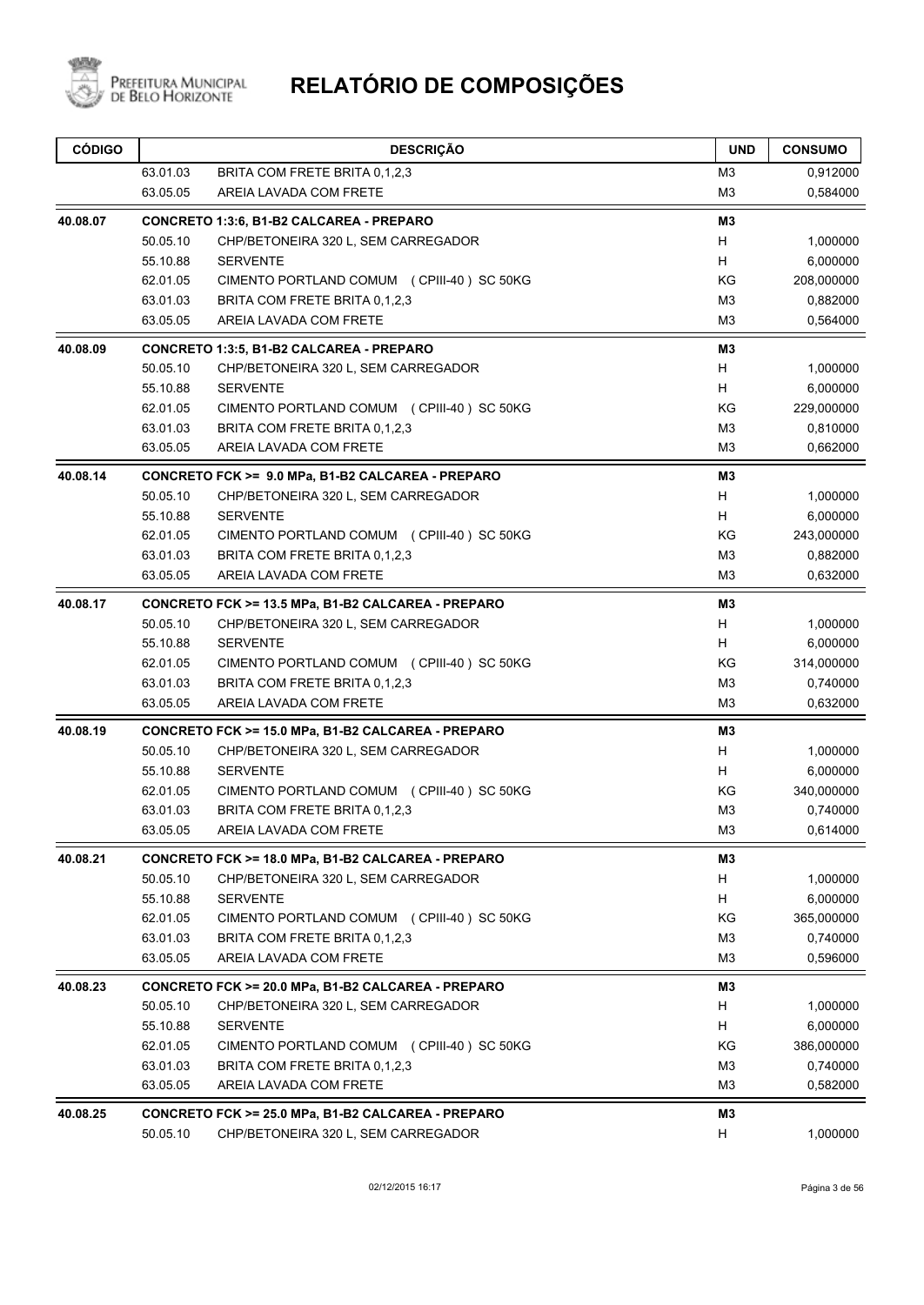

| <b>CÓDIGO</b> |          | <b>DESCRIÇÃO</b>                                           | <b>UND</b>     | <b>CONSUMO</b> |
|---------------|----------|------------------------------------------------------------|----------------|----------------|
|               | 55.10.88 | <b>SERVENTE</b>                                            | H              | 6,000000       |
|               | 62.01.05 | CIMENTO PORTLAND COMUM (CPIII-40) SC 50KG                  | KG             | 435,000000     |
|               | 63.01.03 | BRITA COM FRETE BRITA 0,1,2,3                              | M <sub>3</sub> | 0,740000       |
|               | 63.05.05 | AREIA LAVADA COM FRETE                                     | M3             | 0,547000       |
| 40.09         |          | CONCRETO CONVENCIONAL B1-B2 CALC., LANC. EM FUND.          |                |                |
| 40.09.05      |          | <b>CONCRETO 1:4:8, B1-B2 CALCAREA, LANCADO EM FUNDACAO</b> | M3             |                |
|               | 50.05.10 | CHP/BETONEIRA 320 L, SEM CARREGADOR                        | H              | 1,000000       |
|               | 55.10.75 | <b>PEDREIRO</b>                                            | H              | 2,000000       |
|               | 55.10.88 | <b>SERVENTE</b>                                            | H              | 11,000000      |
|               | 62.01.05 | CIMENTO PORTLAND COMUM (CPIII-40) SC 50KG                  | KG             | 161,000000     |
|               | 63.01.03 | BRITA COM FRETE BRITA 0,1,2,3                              | M <sub>3</sub> | 0,912000       |
|               | 63.05.05 | AREIA LAVADA COM FRETE                                     | M <sub>3</sub> | 0,584000       |
| 40.09.07      |          | <b>CONCRETO 1:3:6, B1-B2 CALCAREA, LANCADO EM FUNDACAO</b> | M <sub>3</sub> |                |
|               | 50.05.10 | CHP/BETONEIRA 320 L, SEM CARREGADOR                        | H              | 1,000000       |
|               | 55.10.75 | <b>PEDREIRO</b>                                            | Н              | 2,000000       |
|               | 55.10.88 | <b>SERVENTE</b>                                            | н              | 11,000000      |
|               | 62.01.05 | CIMENTO PORTLAND COMUM (CPIII-40) SC 50KG                  | KG             | 208,000000     |
|               | 63.01.03 | BRITA COM FRETE BRITA 0.1.2.3                              | M <sub>3</sub> | 0,882000       |
|               | 63.05.05 | AREIA LAVADA COM FRETE                                     | M3             | 0,564000       |
| 40.09.09      |          | <b>CONCRETO 1:3:5, B1-B2 CALCAREA, LANCADO EM FUNDACAO</b> | M3             |                |
|               | 50.05.10 | CHP/BETONEIRA 320 L, SEM CARREGADOR                        | н              | 1,000000       |
|               | 55.10.75 | <b>PEDREIRO</b>                                            | H              | 2,000000       |
|               | 55.10.88 | <b>SERVENTE</b>                                            | н              | 11,000000      |
|               | 62.01.05 | CIMENTO PORTLAND COMUM (CPIII-40) SC 50KG                  | KG             | 229,000000     |
|               | 63.01.03 | BRITA COM FRETE BRITA 0,1,2,3                              | M <sub>3</sub> | 0,810000       |
|               | 63.05.05 | AREIA LAVADA COM FRETE                                     | M <sub>3</sub> | 0,662000       |
| 40.09.14      |          | CONCRETO FCK >= 9.0 MPa, B1-B2 CALC., LANC. FUND.          | M3             |                |
|               | 50.05.10 | CHP/BETONEIRA 320 L, SEM CARREGADOR                        | H              | 1,000000       |
|               | 55.10.75 | <b>PEDREIRO</b>                                            | H              | 2,000000       |
|               | 55.10.88 | <b>SERVENTE</b>                                            | H              | 11,000000      |
|               | 62.01.05 | CIMENTO PORTLAND COMUM (CPIII-40) SC 50KG                  | ΚG             | 243,000000     |
|               | 63.01.03 | BRITA COM FRETE BRITA 0,1,2,3                              | M <sub>3</sub> | 0,882000       |
|               | 63.05.05 | AREIA LAVADA COM FRETE                                     | M <sub>3</sub> | 0,632000       |
| 40.09.17      |          | CONCRETO FCK >= 13.5 MPa, B1-B2 CALC., LANC. FUND.         | M <sub>3</sub> |                |
|               | 50.05.10 | CHP/BETONEIRA 320 L, SEM CARREGADOR                        | H              | 1,000000       |
|               | 50.39.10 | CHP/VIBRADOR DE IMERSAO COM MANGOTE DE 45MM                | н              | 1,000000       |
|               | 55.10.75 | <b>PEDREIRO</b>                                            | н              | 2,000000       |
|               | 55.10.88 | <b>SERVENTE</b>                                            | Н              | 11,000000      |
|               | 62.01.05 | CIMENTO PORTLAND COMUM (CPIII-40) SC 50KG                  | KG             | 314,000000     |
|               | 63.01.03 | BRITA COM FRETE BRITA 0,1,2,3                              | M <sub>3</sub> | 0,740000       |
|               | 63.05.05 | AREIA LAVADA COM FRETE                                     | M <sub>3</sub> | 0,632000       |
| 40.09.19      |          | CONCRETO FCK >= 15.0 MPa, B1-B2 CALC., LANC. FUND.         | M3             |                |
|               | 50.05.10 | CHP/BETONEIRA 320 L, SEM CARREGADOR                        | н              | 1,000000       |
|               | 50.39.10 | CHP/VIBRADOR DE IMERSAO COM MANGOTE DE 45MM                | н              | 1,000000       |
|               | 55.10.75 | <b>PEDREIRO</b>                                            | н              | 2,000000       |
|               | 55.10.88 | <b>SERVENTE</b>                                            | н              | 11,000000      |
|               | 62.01.05 | CIMENTO PORTLAND COMUM (CPIII-40) SC 50KG                  | KG             | 340,000000     |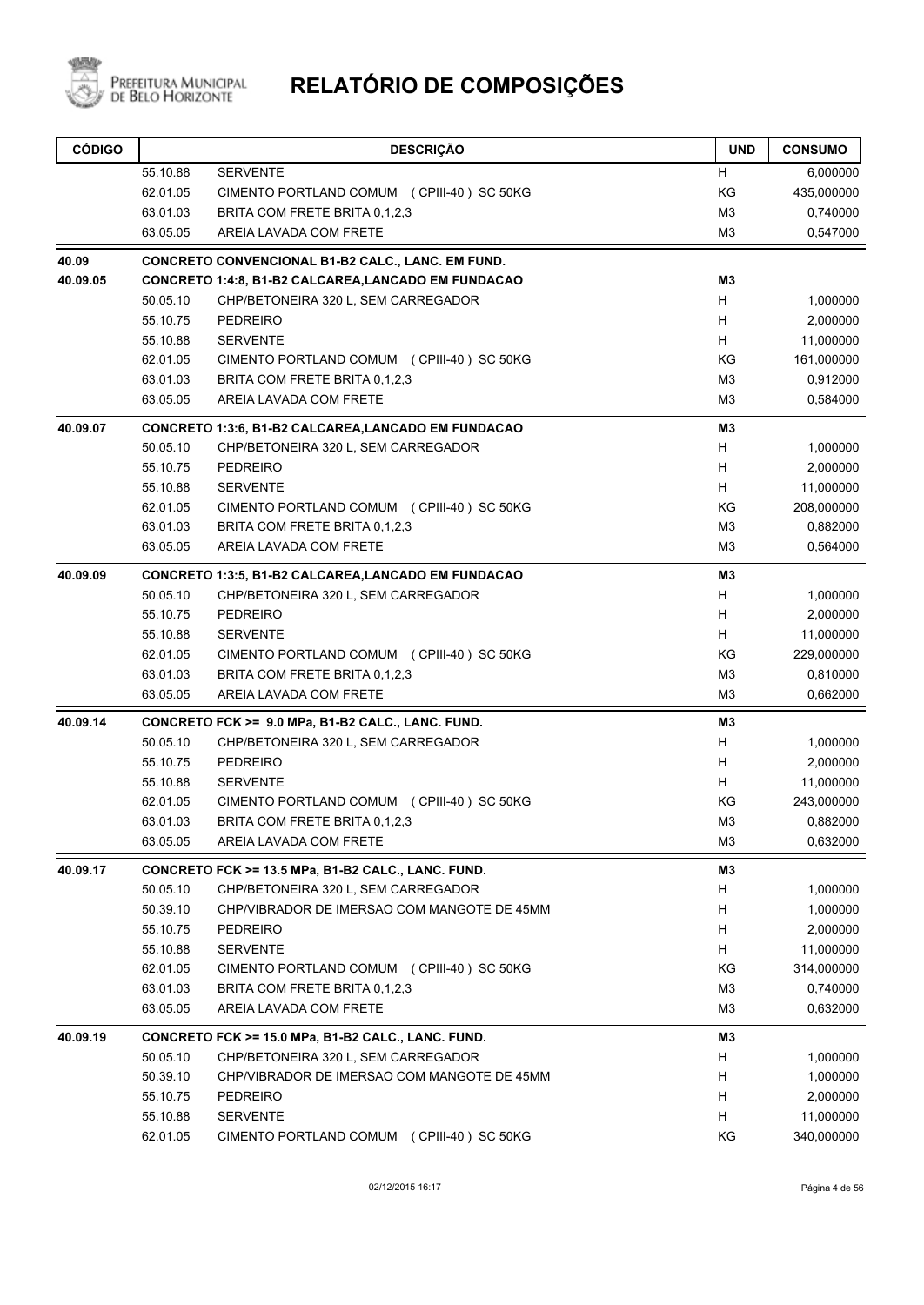

| 63.01.03<br>BRITA COM FRETE BRITA 0,1,2,3<br>M <sub>3</sub><br>63.05.05<br>M <sub>3</sub><br>AREIA LAVADA COM FRETE<br>M3<br>CONCRETO FCK >= 18.0 MPa, B1-B2 CALC., LANC. FUND.<br>50.05.10<br>CHP/BETONEIRA 320 L, SEM CARREGADOR<br>H<br>1,000000<br>H<br>50.39.10<br>CHP/VIBRADOR DE IMERSAO COM MANGOTE DE 45MM<br>H<br>55.10.75<br><b>PEDREIRO</b><br>H<br>55.10.88<br><b>SERVENTE</b><br>KG<br>62.01.05<br>365,000000<br>CIMENTO PORTLAND COMUM (CPIII-40) SC 50KG<br>63.01.03<br>M <sub>3</sub><br>BRITA COM FRETE BRITA 0,1,2,3<br>M <sub>3</sub><br>63.05.05<br>AREIA LAVADA COM FRETE<br>M3<br>CONCRETO FCK >= 20.0 MPa, B1-B2 CALC., LANC. FUND.<br>50.05.10<br>CHP/BETONEIRA 320 L, SEM CARREGADOR<br>H<br>1,000000<br>H<br>50.39.10<br>CHP/VIBRADOR DE IMERSAO COM MANGOTE DE 45MM<br>1,000000<br>55.10.75<br><b>PEDREIRO</b><br>H<br>2,000000<br>H<br>55.10.88<br><b>SERVENTE</b><br>11,000000<br>62.01.05<br>CIMENTO PORTLAND COMUM (CPIII-40) SC 50KG<br>ΚG<br>386,000000<br>M <sub>3</sub><br>63.01.03<br>BRITA COM FRETE BRITA 0,1,2,3<br>0,740000<br>63.05.05<br>AREIA LAVADA COM FRETE<br>M <sub>3</sub><br>0,582000<br>M <sub>3</sub><br>CONCRETO FCK >= 25.0 MPa, B1-B2 CALC., LANC. FUND.<br>50.05.10<br>CHP/BETONEIRA 320 L, SEM CARREGADOR<br>H<br>1,000000<br>H<br>50.39.10<br>CHP/VIBRADOR DE IMERSAO COM MANGOTE DE 45MM<br>55.10.75<br><b>PEDREIRO</b><br>H<br>H<br>55.10.88<br><b>SERVENTE</b><br>62.01.05<br>ΚG<br>435,000000<br>CIMENTO PORTLAND COMUM (CPIII-40) SC 50KG<br>M <sub>3</sub><br>63.01.03<br>BRITA COM FRETE BRITA 0,1,2,3<br>63.05.05<br>AREIA LAVADA COM FRETE<br>M <sub>3</sub><br>CONCRETO CONVENCIONAL BRITA CALC. LANC. EM ESTRUT.<br>M3<br><b>CONCRETO 1:4:8,B1-B2 CALCAREA,LANCADO EM ESTRUTURA</b><br>H<br>50.05.10<br>CHP/BETONEIRA 320 L, SEM CARREGADOR<br>55.10.75<br><b>PEDREIRO</b><br>H<br>55.10.88<br><b>SERVENTE</b><br>н<br>ΚG<br>161,000000<br>62.01.05<br>CIMENTO PORTLAND COMUM (CPIII-40) SC 50KG<br>63.01.03<br>BRITA COM FRETE BRITA 0.1.2.3<br>M <sub>3</sub><br>63.05.05<br>AREIA LAVADA COM FRETE<br>M <sub>3</sub><br><b>CONCRETO 1:3:6,B1-B2 CALCAREA,LANCADO EM ESTRUTURA</b><br>M3<br>50.05.10<br>CHP/BETONEIRA 320 L, SEM CARREGADOR<br>н<br>55.10.75<br><b>PEDREIRO</b><br>H<br>55.10.88<br><b>SERVENTE</b><br>H<br>62.01.05<br>KG<br>CIMENTO PORTLAND COMUM (CPIII-40) SC 50KG<br>M <sub>3</sub><br>63.01.03<br>BRITA COM FRETE BRITA 0,1,2,3<br>63.05.05<br>AREIA LAVADA COM FRETE<br>M <sub>3</sub><br><b>CONCRETO 1:3:5,B1-B2 CALCAREA,LANCADO EM ESTRUTURA</b><br>M3<br>H<br>50.05.10<br>CHP/BETONEIRA 320 L, SEM CARREGADOR<br>55.10.75<br>PEDREIRO<br>H<br>55.10.88<br><b>SERVENTE</b><br>H<br>KG<br>62.01.05<br>CIMENTO PORTLAND COMUM (CPIII-40) SC 50KG<br>63.01.03<br>BRITA COM FRETE BRITA 0,1,2,3<br>M <sub>3</sub> | <b>CÓDIGO</b> | <b>DESCRIÇÃO</b> | <b>UND</b> | <b>CONSUMO</b> |
|------------------------------------------------------------------------------------------------------------------------------------------------------------------------------------------------------------------------------------------------------------------------------------------------------------------------------------------------------------------------------------------------------------------------------------------------------------------------------------------------------------------------------------------------------------------------------------------------------------------------------------------------------------------------------------------------------------------------------------------------------------------------------------------------------------------------------------------------------------------------------------------------------------------------------------------------------------------------------------------------------------------------------------------------------------------------------------------------------------------------------------------------------------------------------------------------------------------------------------------------------------------------------------------------------------------------------------------------------------------------------------------------------------------------------------------------------------------------------------------------------------------------------------------------------------------------------------------------------------------------------------------------------------------------------------------------------------------------------------------------------------------------------------------------------------------------------------------------------------------------------------------------------------------------------------------------------------------------------------------------------------------------------------------------------------------------------------------------------------------------------------------------------------------------------------------------------------------------------------------------------------------------------------------------------------------------------------------------------------------------------------------------------------------------------------------------------------------------------------------------------------------------------------------------------------------------------------------------------------------------------------------------------------------------------------------------------------------------------------------------------------------------------------------------------------------|---------------|------------------|------------|----------------|
|                                                                                                                                                                                                                                                                                                                                                                                                                                                                                                                                                                                                                                                                                                                                                                                                                                                                                                                                                                                                                                                                                                                                                                                                                                                                                                                                                                                                                                                                                                                                                                                                                                                                                                                                                                                                                                                                                                                                                                                                                                                                                                                                                                                                                                                                                                                                                                                                                                                                                                                                                                                                                                                                                                                                                                                                                  |               |                  |            | 0,740000       |
|                                                                                                                                                                                                                                                                                                                                                                                                                                                                                                                                                                                                                                                                                                                                                                                                                                                                                                                                                                                                                                                                                                                                                                                                                                                                                                                                                                                                                                                                                                                                                                                                                                                                                                                                                                                                                                                                                                                                                                                                                                                                                                                                                                                                                                                                                                                                                                                                                                                                                                                                                                                                                                                                                                                                                                                                                  |               |                  |            | 0,614000       |
|                                                                                                                                                                                                                                                                                                                                                                                                                                                                                                                                                                                                                                                                                                                                                                                                                                                                                                                                                                                                                                                                                                                                                                                                                                                                                                                                                                                                                                                                                                                                                                                                                                                                                                                                                                                                                                                                                                                                                                                                                                                                                                                                                                                                                                                                                                                                                                                                                                                                                                                                                                                                                                                                                                                                                                                                                  | 40.09.21      |                  |            |                |
|                                                                                                                                                                                                                                                                                                                                                                                                                                                                                                                                                                                                                                                                                                                                                                                                                                                                                                                                                                                                                                                                                                                                                                                                                                                                                                                                                                                                                                                                                                                                                                                                                                                                                                                                                                                                                                                                                                                                                                                                                                                                                                                                                                                                                                                                                                                                                                                                                                                                                                                                                                                                                                                                                                                                                                                                                  |               |                  |            |                |
|                                                                                                                                                                                                                                                                                                                                                                                                                                                                                                                                                                                                                                                                                                                                                                                                                                                                                                                                                                                                                                                                                                                                                                                                                                                                                                                                                                                                                                                                                                                                                                                                                                                                                                                                                                                                                                                                                                                                                                                                                                                                                                                                                                                                                                                                                                                                                                                                                                                                                                                                                                                                                                                                                                                                                                                                                  |               |                  |            | 1,000000       |
|                                                                                                                                                                                                                                                                                                                                                                                                                                                                                                                                                                                                                                                                                                                                                                                                                                                                                                                                                                                                                                                                                                                                                                                                                                                                                                                                                                                                                                                                                                                                                                                                                                                                                                                                                                                                                                                                                                                                                                                                                                                                                                                                                                                                                                                                                                                                                                                                                                                                                                                                                                                                                                                                                                                                                                                                                  |               |                  |            | 2,000000       |
|                                                                                                                                                                                                                                                                                                                                                                                                                                                                                                                                                                                                                                                                                                                                                                                                                                                                                                                                                                                                                                                                                                                                                                                                                                                                                                                                                                                                                                                                                                                                                                                                                                                                                                                                                                                                                                                                                                                                                                                                                                                                                                                                                                                                                                                                                                                                                                                                                                                                                                                                                                                                                                                                                                                                                                                                                  |               |                  |            | 11,000000      |
|                                                                                                                                                                                                                                                                                                                                                                                                                                                                                                                                                                                                                                                                                                                                                                                                                                                                                                                                                                                                                                                                                                                                                                                                                                                                                                                                                                                                                                                                                                                                                                                                                                                                                                                                                                                                                                                                                                                                                                                                                                                                                                                                                                                                                                                                                                                                                                                                                                                                                                                                                                                                                                                                                                                                                                                                                  |               |                  |            |                |
|                                                                                                                                                                                                                                                                                                                                                                                                                                                                                                                                                                                                                                                                                                                                                                                                                                                                                                                                                                                                                                                                                                                                                                                                                                                                                                                                                                                                                                                                                                                                                                                                                                                                                                                                                                                                                                                                                                                                                                                                                                                                                                                                                                                                                                                                                                                                                                                                                                                                                                                                                                                                                                                                                                                                                                                                                  |               |                  |            | 0,740000       |
|                                                                                                                                                                                                                                                                                                                                                                                                                                                                                                                                                                                                                                                                                                                                                                                                                                                                                                                                                                                                                                                                                                                                                                                                                                                                                                                                                                                                                                                                                                                                                                                                                                                                                                                                                                                                                                                                                                                                                                                                                                                                                                                                                                                                                                                                                                                                                                                                                                                                                                                                                                                                                                                                                                                                                                                                                  |               |                  |            | 0,596000       |
|                                                                                                                                                                                                                                                                                                                                                                                                                                                                                                                                                                                                                                                                                                                                                                                                                                                                                                                                                                                                                                                                                                                                                                                                                                                                                                                                                                                                                                                                                                                                                                                                                                                                                                                                                                                                                                                                                                                                                                                                                                                                                                                                                                                                                                                                                                                                                                                                                                                                                                                                                                                                                                                                                                                                                                                                                  | 40.09.23      |                  |            |                |
|                                                                                                                                                                                                                                                                                                                                                                                                                                                                                                                                                                                                                                                                                                                                                                                                                                                                                                                                                                                                                                                                                                                                                                                                                                                                                                                                                                                                                                                                                                                                                                                                                                                                                                                                                                                                                                                                                                                                                                                                                                                                                                                                                                                                                                                                                                                                                                                                                                                                                                                                                                                                                                                                                                                                                                                                                  |               |                  |            |                |
|                                                                                                                                                                                                                                                                                                                                                                                                                                                                                                                                                                                                                                                                                                                                                                                                                                                                                                                                                                                                                                                                                                                                                                                                                                                                                                                                                                                                                                                                                                                                                                                                                                                                                                                                                                                                                                                                                                                                                                                                                                                                                                                                                                                                                                                                                                                                                                                                                                                                                                                                                                                                                                                                                                                                                                                                                  |               |                  |            |                |
|                                                                                                                                                                                                                                                                                                                                                                                                                                                                                                                                                                                                                                                                                                                                                                                                                                                                                                                                                                                                                                                                                                                                                                                                                                                                                                                                                                                                                                                                                                                                                                                                                                                                                                                                                                                                                                                                                                                                                                                                                                                                                                                                                                                                                                                                                                                                                                                                                                                                                                                                                                                                                                                                                                                                                                                                                  |               |                  |            |                |
|                                                                                                                                                                                                                                                                                                                                                                                                                                                                                                                                                                                                                                                                                                                                                                                                                                                                                                                                                                                                                                                                                                                                                                                                                                                                                                                                                                                                                                                                                                                                                                                                                                                                                                                                                                                                                                                                                                                                                                                                                                                                                                                                                                                                                                                                                                                                                                                                                                                                                                                                                                                                                                                                                                                                                                                                                  |               |                  |            |                |
|                                                                                                                                                                                                                                                                                                                                                                                                                                                                                                                                                                                                                                                                                                                                                                                                                                                                                                                                                                                                                                                                                                                                                                                                                                                                                                                                                                                                                                                                                                                                                                                                                                                                                                                                                                                                                                                                                                                                                                                                                                                                                                                                                                                                                                                                                                                                                                                                                                                                                                                                                                                                                                                                                                                                                                                                                  |               |                  |            |                |
|                                                                                                                                                                                                                                                                                                                                                                                                                                                                                                                                                                                                                                                                                                                                                                                                                                                                                                                                                                                                                                                                                                                                                                                                                                                                                                                                                                                                                                                                                                                                                                                                                                                                                                                                                                                                                                                                                                                                                                                                                                                                                                                                                                                                                                                                                                                                                                                                                                                                                                                                                                                                                                                                                                                                                                                                                  |               |                  |            |                |
|                                                                                                                                                                                                                                                                                                                                                                                                                                                                                                                                                                                                                                                                                                                                                                                                                                                                                                                                                                                                                                                                                                                                                                                                                                                                                                                                                                                                                                                                                                                                                                                                                                                                                                                                                                                                                                                                                                                                                                                                                                                                                                                                                                                                                                                                                                                                                                                                                                                                                                                                                                                                                                                                                                                                                                                                                  |               |                  |            |                |
|                                                                                                                                                                                                                                                                                                                                                                                                                                                                                                                                                                                                                                                                                                                                                                                                                                                                                                                                                                                                                                                                                                                                                                                                                                                                                                                                                                                                                                                                                                                                                                                                                                                                                                                                                                                                                                                                                                                                                                                                                                                                                                                                                                                                                                                                                                                                                                                                                                                                                                                                                                                                                                                                                                                                                                                                                  | 40.09.25      |                  |            |                |
|                                                                                                                                                                                                                                                                                                                                                                                                                                                                                                                                                                                                                                                                                                                                                                                                                                                                                                                                                                                                                                                                                                                                                                                                                                                                                                                                                                                                                                                                                                                                                                                                                                                                                                                                                                                                                                                                                                                                                                                                                                                                                                                                                                                                                                                                                                                                                                                                                                                                                                                                                                                                                                                                                                                                                                                                                  |               |                  |            |                |
|                                                                                                                                                                                                                                                                                                                                                                                                                                                                                                                                                                                                                                                                                                                                                                                                                                                                                                                                                                                                                                                                                                                                                                                                                                                                                                                                                                                                                                                                                                                                                                                                                                                                                                                                                                                                                                                                                                                                                                                                                                                                                                                                                                                                                                                                                                                                                                                                                                                                                                                                                                                                                                                                                                                                                                                                                  |               |                  |            | 1,000000       |
|                                                                                                                                                                                                                                                                                                                                                                                                                                                                                                                                                                                                                                                                                                                                                                                                                                                                                                                                                                                                                                                                                                                                                                                                                                                                                                                                                                                                                                                                                                                                                                                                                                                                                                                                                                                                                                                                                                                                                                                                                                                                                                                                                                                                                                                                                                                                                                                                                                                                                                                                                                                                                                                                                                                                                                                                                  |               |                  |            | 2,000000       |
|                                                                                                                                                                                                                                                                                                                                                                                                                                                                                                                                                                                                                                                                                                                                                                                                                                                                                                                                                                                                                                                                                                                                                                                                                                                                                                                                                                                                                                                                                                                                                                                                                                                                                                                                                                                                                                                                                                                                                                                                                                                                                                                                                                                                                                                                                                                                                                                                                                                                                                                                                                                                                                                                                                                                                                                                                  |               |                  |            | 11,000000      |
|                                                                                                                                                                                                                                                                                                                                                                                                                                                                                                                                                                                                                                                                                                                                                                                                                                                                                                                                                                                                                                                                                                                                                                                                                                                                                                                                                                                                                                                                                                                                                                                                                                                                                                                                                                                                                                                                                                                                                                                                                                                                                                                                                                                                                                                                                                                                                                                                                                                                                                                                                                                                                                                                                                                                                                                                                  |               |                  |            |                |
|                                                                                                                                                                                                                                                                                                                                                                                                                                                                                                                                                                                                                                                                                                                                                                                                                                                                                                                                                                                                                                                                                                                                                                                                                                                                                                                                                                                                                                                                                                                                                                                                                                                                                                                                                                                                                                                                                                                                                                                                                                                                                                                                                                                                                                                                                                                                                                                                                                                                                                                                                                                                                                                                                                                                                                                                                  |               |                  |            | 0,740000       |
|                                                                                                                                                                                                                                                                                                                                                                                                                                                                                                                                                                                                                                                                                                                                                                                                                                                                                                                                                                                                                                                                                                                                                                                                                                                                                                                                                                                                                                                                                                                                                                                                                                                                                                                                                                                                                                                                                                                                                                                                                                                                                                                                                                                                                                                                                                                                                                                                                                                                                                                                                                                                                                                                                                                                                                                                                  |               |                  |            | 0,547000       |
|                                                                                                                                                                                                                                                                                                                                                                                                                                                                                                                                                                                                                                                                                                                                                                                                                                                                                                                                                                                                                                                                                                                                                                                                                                                                                                                                                                                                                                                                                                                                                                                                                                                                                                                                                                                                                                                                                                                                                                                                                                                                                                                                                                                                                                                                                                                                                                                                                                                                                                                                                                                                                                                                                                                                                                                                                  | 40.10         |                  |            |                |
|                                                                                                                                                                                                                                                                                                                                                                                                                                                                                                                                                                                                                                                                                                                                                                                                                                                                                                                                                                                                                                                                                                                                                                                                                                                                                                                                                                                                                                                                                                                                                                                                                                                                                                                                                                                                                                                                                                                                                                                                                                                                                                                                                                                                                                                                                                                                                                                                                                                                                                                                                                                                                                                                                                                                                                                                                  | 40.10.05      |                  |            |                |
|                                                                                                                                                                                                                                                                                                                                                                                                                                                                                                                                                                                                                                                                                                                                                                                                                                                                                                                                                                                                                                                                                                                                                                                                                                                                                                                                                                                                                                                                                                                                                                                                                                                                                                                                                                                                                                                                                                                                                                                                                                                                                                                                                                                                                                                                                                                                                                                                                                                                                                                                                                                                                                                                                                                                                                                                                  |               |                  |            | 1,000000       |
|                                                                                                                                                                                                                                                                                                                                                                                                                                                                                                                                                                                                                                                                                                                                                                                                                                                                                                                                                                                                                                                                                                                                                                                                                                                                                                                                                                                                                                                                                                                                                                                                                                                                                                                                                                                                                                                                                                                                                                                                                                                                                                                                                                                                                                                                                                                                                                                                                                                                                                                                                                                                                                                                                                                                                                                                                  |               |                  |            | 3,000000       |
|                                                                                                                                                                                                                                                                                                                                                                                                                                                                                                                                                                                                                                                                                                                                                                                                                                                                                                                                                                                                                                                                                                                                                                                                                                                                                                                                                                                                                                                                                                                                                                                                                                                                                                                                                                                                                                                                                                                                                                                                                                                                                                                                                                                                                                                                                                                                                                                                                                                                                                                                                                                                                                                                                                                                                                                                                  |               |                  |            | 12,000000      |
|                                                                                                                                                                                                                                                                                                                                                                                                                                                                                                                                                                                                                                                                                                                                                                                                                                                                                                                                                                                                                                                                                                                                                                                                                                                                                                                                                                                                                                                                                                                                                                                                                                                                                                                                                                                                                                                                                                                                                                                                                                                                                                                                                                                                                                                                                                                                                                                                                                                                                                                                                                                                                                                                                                                                                                                                                  |               |                  |            |                |
|                                                                                                                                                                                                                                                                                                                                                                                                                                                                                                                                                                                                                                                                                                                                                                                                                                                                                                                                                                                                                                                                                                                                                                                                                                                                                                                                                                                                                                                                                                                                                                                                                                                                                                                                                                                                                                                                                                                                                                                                                                                                                                                                                                                                                                                                                                                                                                                                                                                                                                                                                                                                                                                                                                                                                                                                                  |               |                  |            | 0,912000       |
|                                                                                                                                                                                                                                                                                                                                                                                                                                                                                                                                                                                                                                                                                                                                                                                                                                                                                                                                                                                                                                                                                                                                                                                                                                                                                                                                                                                                                                                                                                                                                                                                                                                                                                                                                                                                                                                                                                                                                                                                                                                                                                                                                                                                                                                                                                                                                                                                                                                                                                                                                                                                                                                                                                                                                                                                                  |               |                  |            | 0,584000       |
|                                                                                                                                                                                                                                                                                                                                                                                                                                                                                                                                                                                                                                                                                                                                                                                                                                                                                                                                                                                                                                                                                                                                                                                                                                                                                                                                                                                                                                                                                                                                                                                                                                                                                                                                                                                                                                                                                                                                                                                                                                                                                                                                                                                                                                                                                                                                                                                                                                                                                                                                                                                                                                                                                                                                                                                                                  | 40.10.07      |                  |            |                |
|                                                                                                                                                                                                                                                                                                                                                                                                                                                                                                                                                                                                                                                                                                                                                                                                                                                                                                                                                                                                                                                                                                                                                                                                                                                                                                                                                                                                                                                                                                                                                                                                                                                                                                                                                                                                                                                                                                                                                                                                                                                                                                                                                                                                                                                                                                                                                                                                                                                                                                                                                                                                                                                                                                                                                                                                                  |               |                  |            | 1,000000       |
|                                                                                                                                                                                                                                                                                                                                                                                                                                                                                                                                                                                                                                                                                                                                                                                                                                                                                                                                                                                                                                                                                                                                                                                                                                                                                                                                                                                                                                                                                                                                                                                                                                                                                                                                                                                                                                                                                                                                                                                                                                                                                                                                                                                                                                                                                                                                                                                                                                                                                                                                                                                                                                                                                                                                                                                                                  |               |                  |            | 3,000000       |
|                                                                                                                                                                                                                                                                                                                                                                                                                                                                                                                                                                                                                                                                                                                                                                                                                                                                                                                                                                                                                                                                                                                                                                                                                                                                                                                                                                                                                                                                                                                                                                                                                                                                                                                                                                                                                                                                                                                                                                                                                                                                                                                                                                                                                                                                                                                                                                                                                                                                                                                                                                                                                                                                                                                                                                                                                  |               |                  |            | 12,000000      |
|                                                                                                                                                                                                                                                                                                                                                                                                                                                                                                                                                                                                                                                                                                                                                                                                                                                                                                                                                                                                                                                                                                                                                                                                                                                                                                                                                                                                                                                                                                                                                                                                                                                                                                                                                                                                                                                                                                                                                                                                                                                                                                                                                                                                                                                                                                                                                                                                                                                                                                                                                                                                                                                                                                                                                                                                                  |               |                  |            | 208,000000     |
|                                                                                                                                                                                                                                                                                                                                                                                                                                                                                                                                                                                                                                                                                                                                                                                                                                                                                                                                                                                                                                                                                                                                                                                                                                                                                                                                                                                                                                                                                                                                                                                                                                                                                                                                                                                                                                                                                                                                                                                                                                                                                                                                                                                                                                                                                                                                                                                                                                                                                                                                                                                                                                                                                                                                                                                                                  |               |                  |            | 0,882000       |
|                                                                                                                                                                                                                                                                                                                                                                                                                                                                                                                                                                                                                                                                                                                                                                                                                                                                                                                                                                                                                                                                                                                                                                                                                                                                                                                                                                                                                                                                                                                                                                                                                                                                                                                                                                                                                                                                                                                                                                                                                                                                                                                                                                                                                                                                                                                                                                                                                                                                                                                                                                                                                                                                                                                                                                                                                  |               |                  |            | 0,564000       |
|                                                                                                                                                                                                                                                                                                                                                                                                                                                                                                                                                                                                                                                                                                                                                                                                                                                                                                                                                                                                                                                                                                                                                                                                                                                                                                                                                                                                                                                                                                                                                                                                                                                                                                                                                                                                                                                                                                                                                                                                                                                                                                                                                                                                                                                                                                                                                                                                                                                                                                                                                                                                                                                                                                                                                                                                                  | 40.10.09      |                  |            |                |
|                                                                                                                                                                                                                                                                                                                                                                                                                                                                                                                                                                                                                                                                                                                                                                                                                                                                                                                                                                                                                                                                                                                                                                                                                                                                                                                                                                                                                                                                                                                                                                                                                                                                                                                                                                                                                                                                                                                                                                                                                                                                                                                                                                                                                                                                                                                                                                                                                                                                                                                                                                                                                                                                                                                                                                                                                  |               |                  |            | 1,000000       |
|                                                                                                                                                                                                                                                                                                                                                                                                                                                                                                                                                                                                                                                                                                                                                                                                                                                                                                                                                                                                                                                                                                                                                                                                                                                                                                                                                                                                                                                                                                                                                                                                                                                                                                                                                                                                                                                                                                                                                                                                                                                                                                                                                                                                                                                                                                                                                                                                                                                                                                                                                                                                                                                                                                                                                                                                                  |               |                  |            | 3,000000       |
|                                                                                                                                                                                                                                                                                                                                                                                                                                                                                                                                                                                                                                                                                                                                                                                                                                                                                                                                                                                                                                                                                                                                                                                                                                                                                                                                                                                                                                                                                                                                                                                                                                                                                                                                                                                                                                                                                                                                                                                                                                                                                                                                                                                                                                                                                                                                                                                                                                                                                                                                                                                                                                                                                                                                                                                                                  |               |                  |            | 12,000000      |
|                                                                                                                                                                                                                                                                                                                                                                                                                                                                                                                                                                                                                                                                                                                                                                                                                                                                                                                                                                                                                                                                                                                                                                                                                                                                                                                                                                                                                                                                                                                                                                                                                                                                                                                                                                                                                                                                                                                                                                                                                                                                                                                                                                                                                                                                                                                                                                                                                                                                                                                                                                                                                                                                                                                                                                                                                  |               |                  |            | 229,000000     |
|                                                                                                                                                                                                                                                                                                                                                                                                                                                                                                                                                                                                                                                                                                                                                                                                                                                                                                                                                                                                                                                                                                                                                                                                                                                                                                                                                                                                                                                                                                                                                                                                                                                                                                                                                                                                                                                                                                                                                                                                                                                                                                                                                                                                                                                                                                                                                                                                                                                                                                                                                                                                                                                                                                                                                                                                                  |               |                  |            | 0,810000       |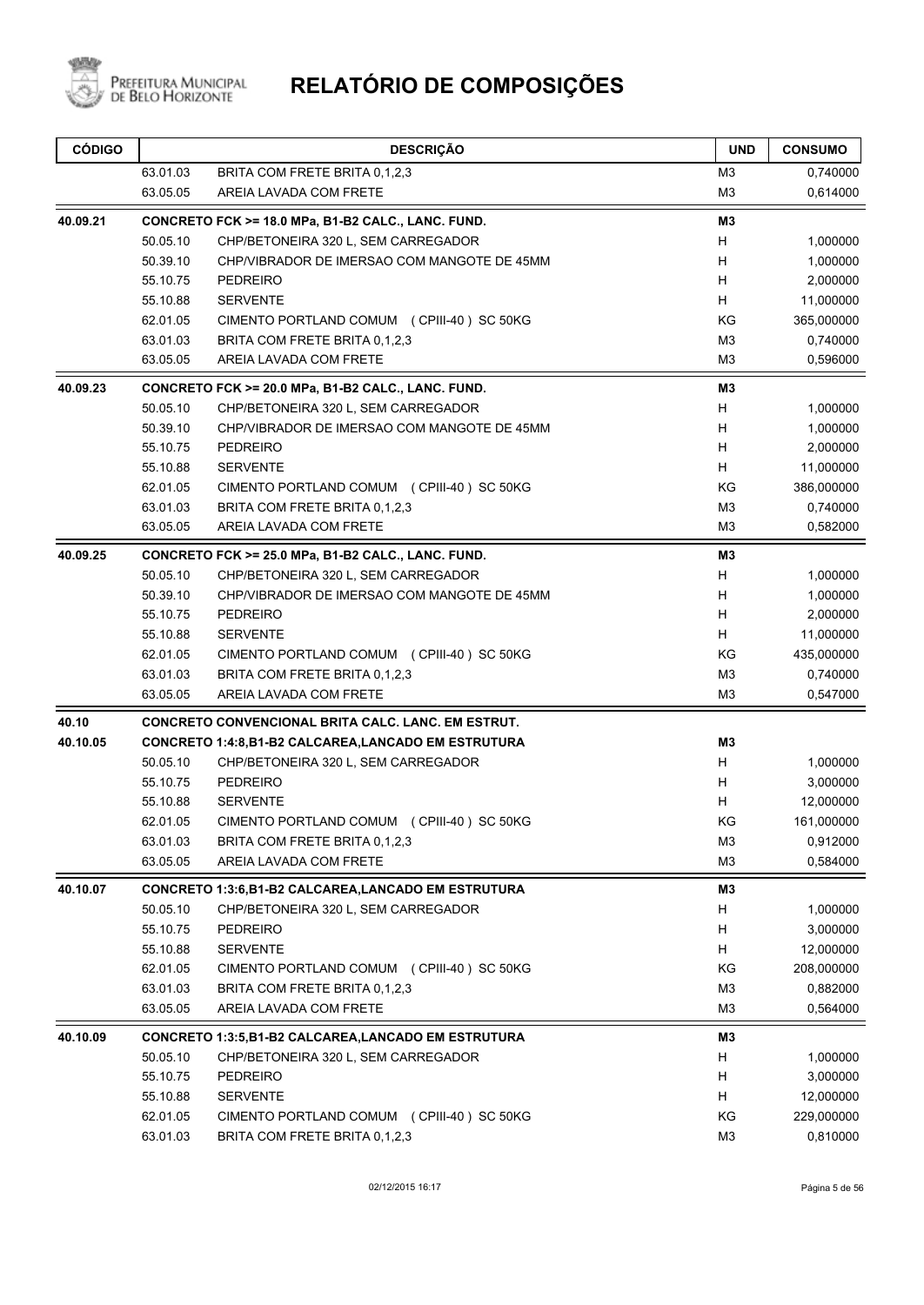

| 63.05.05<br>AREIA LAVADA COM FRETE                             |                |            |
|----------------------------------------------------------------|----------------|------------|
|                                                                | M <sub>3</sub> | 0,662000   |
| 40.10.14<br>CONCRETO FCK >= 9.0 MPa, B1-B2 CALC., LANC. ESTR.  | M3             |            |
| 50.05.10<br>CHP/BETONEIRA 320 L, SEM CARREGADOR                | H              | 1,000000   |
| 55.10.75<br><b>PEDREIRO</b>                                    | H              | 3,000000   |
| 55.10.88<br><b>SERVENTE</b>                                    | H              | 12,000000  |
| 62.01.05<br>CIMENTO PORTLAND COMUM (CPIII-40) SC 50KG          | KG             | 243,000000 |
| 63.01.03<br>BRITA COM FRETE BRITA 0,1,2,3                      | M <sub>3</sub> | 0,882000   |
| 63.05.05<br>AREIA LAVADA COM FRETE                             | M <sub>3</sub> | 0,632000   |
| 40.10.17<br>CONCRETO FCK >= 13.5 MPa, B1-B2 CALC., LANC. ESTR. | MЗ             |            |
| 50.05.10<br>CHP/BETONEIRA 320 L, SEM CARREGADOR                | H              | 1,000000   |
| 50.39.10<br>CHP/VIBRADOR DE IMERSAO COM MANGOTE DE 45MM        | H              | 1,000000   |
| 55.10.75<br><b>PEDREIRO</b>                                    | H              | 3,000000   |
| 55.10.88<br><b>SERVENTE</b>                                    | H              | 12,000000  |
| 62.01.05<br>CIMENTO PORTLAND COMUM (CPIII-40) SC 50KG          | KG             | 314,000000 |
| 63.01.03<br>BRITA COM FRETE BRITA 0,1,2,3                      | M <sub>3</sub> | 0,740000   |
| 63.05.05<br>AREIA LAVADA COM FRETE                             | M <sub>3</sub> | 0,632000   |
| 40.10.19<br>CONCRETO FCK >= 15.0 MPa, B1-B2 CALC., LANC. ESTR. | MЗ             |            |
| 50.05.10<br>CHP/BETONEIRA 320 L, SEM CARREGADOR                | H              | 1,000000   |
| 50.39.10<br>CHP/VIBRADOR DE IMERSAO COM MANGOTE DE 45MM        | H              | 1,000000   |
| 55.10.75<br><b>PEDREIRO</b>                                    | H              | 3,000000   |
| 55.10.88<br><b>SERVENTE</b>                                    | H              | 12,000000  |
| 62.01.05<br>CIMENTO PORTLAND COMUM (CPIII-40) SC 50KG          | KG             | 340,000000 |
| 63.01.03<br>BRITA COM FRETE BRITA 0,1,2,3                      | M <sub>3</sub> | 0,740000   |
| 63.05.05<br>AREIA LAVADA COM FRETE                             | M <sub>3</sub> | 0,614000   |
| 40.10.21<br>CONCRETO FCK >= 18.0 MPa, B1-B2 CALC., LANC. ESTR. | MЗ             |            |
| 50.05.10<br>CHP/BETONEIRA 320 L, SEM CARREGADOR                | H              | 1,000000   |
| 50.39.10<br>CHP/VIBRADOR DE IMERSAO COM MANGOTE DE 45MM        | H              | 1,000000   |
| 55.10.75<br><b>PEDREIRO</b>                                    | H              | 3,000000   |
| 55.10.88<br><b>SERVENTE</b>                                    | H              | 12,000000  |
| 62.01.05<br>CIMENTO PORTLAND COMUM (CPIII-40) SC 50KG          | KG             | 365,000000 |
| 63.01.03<br>BRITA COM FRETE BRITA 0,1,2,3                      | M <sub>3</sub> | 0,740000   |
| 63.05.05<br>AREIA LAVADA COM FRETE                             | M <sub>3</sub> | 0,596000   |
| CONCRETO FCK >= 20.0 MPa, B1-B2 CALC., LANC. ESTR.<br>40.10.23 | M3             |            |
| 50.05.10<br>CHP/BETONEIRA 320 L, SEM CARREGADOR                | H              | 1,000000   |
| 50.39.10<br>CHP/VIBRADOR DE IMERSAO COM MANGOTE DE 45MM        | H              | 1,000000   |
| 55.10.75<br><b>PEDREIRO</b>                                    | H              | 3,000000   |
| 55.10.88<br><b>SERVENTE</b>                                    | H              | 12,000000  |
| 62.01.05<br>CIMENTO PORTLAND COMUM (CPIII-40) SC 50KG          | KG             | 386,000000 |
| 63.01.03<br>BRITA COM FRETE BRITA 0,1,2,3                      | M <sub>3</sub> | 0,740000   |
| 63.05.05<br>AREIA LAVADA COM FRETE                             | M3             | 0,582000   |
| 40.10.25<br>CONCRETO FCK >= 25.0 MPa, B1-B2 CALC., LANC. ESTR. | M3             |            |
| 50.05.10<br>CHP/BETONEIRA 320 L, SEM CARREGADOR                | H              | 1,000000   |
| 50.39.10<br>CHP/VIBRADOR DE IMERSAO COM MANGOTE DE 45MM        | H              | 1,000000   |
| 55.10.75<br><b>PEDREIRO</b>                                    | H              | 3,000000   |
| 55.10.88<br><b>SERVENTE</b>                                    | Н              | 12,000000  |
| 62.01.05<br>CIMENTO PORTLAND COMUM (CPIII-40) SC 50KG          | ΚG             | 435,000000 |
| 63.01.03<br>BRITA COM FRETE BRITA 0,1,2,3                      | M <sub>3</sub> | 0,740000   |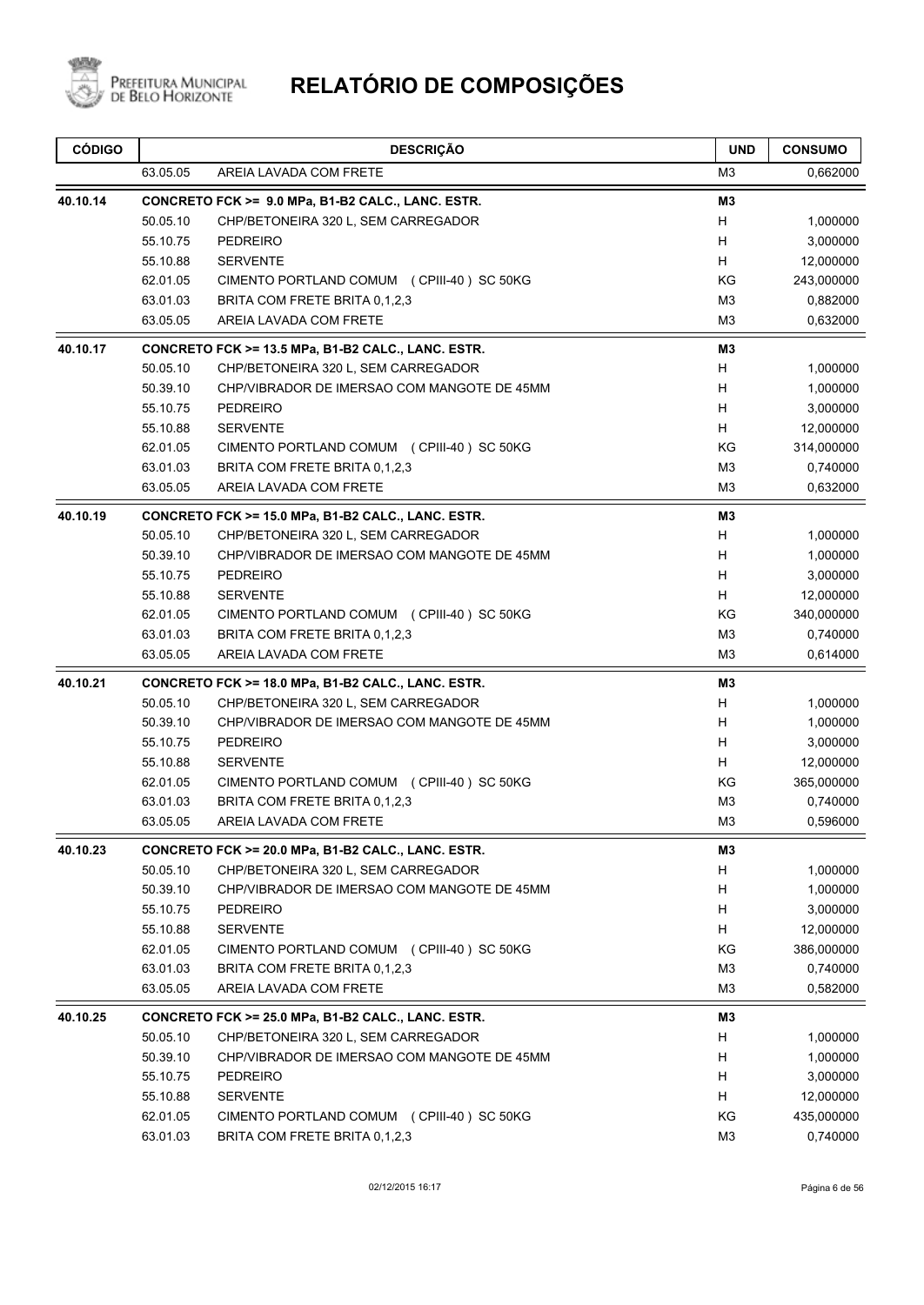

| <b>CÓDIGO</b> |                      | <b>DESCRIÇÃO</b>                                                                      | <b>UND</b>          | <b>CONSUMO</b>       |
|---------------|----------------------|---------------------------------------------------------------------------------------|---------------------|----------------------|
|               | 63.05.05             | AREIA LAVADA COM FRETE                                                                | ΜЗ                  | 0,547000             |
| 40.11         | <b>SOLO CIMENTO</b>  |                                                                                       |                     |                      |
| 40.11.01      |                      | SOLO CIMENTO 1:10                                                                     | M <sub>3</sub>      |                      |
|               | 55.10.75             | <b>PEDREIRO</b>                                                                       | H                   | 2,000000             |
|               | 55.10.88             | <b>SERVENTE</b>                                                                       | H                   | 11,000000            |
|               | 62.01.05             | CIMENTO PORTLAND COMUM (CPIII-40) SC 50KG                                             | ΚG                  | 141,000000           |
| 40.12         |                      | <b>CONCRETO CONVENCIONAL BRITA 1 CALCAREA - PREPARO</b>                               |                     |                      |
| 40.12.05      |                      | <b>CONCRETO 1:4:8, B1 CALCAREA - PREPARO</b>                                          | MЗ                  |                      |
|               | 50.05.10             | CHP/BETONEIRA 320 L, SEM CARREGADOR                                                   | H                   | 1,000000             |
|               | 55.10.88             | <b>SERVENTE</b>                                                                       | H.                  | 6,000000             |
|               | 62.01.05             | CIMENTO PORTLAND COMUM (CPIII-40) SC 50KG                                             | KG                  | 161,000000           |
|               | 63.01.03             | BRITA COM FRETE BRITA 0,1,2,3                                                         | M <sub>3</sub>      | 0,912000             |
|               | 63.05.05             | AREIA LAVADA COM FRETE                                                                | M <sub>3</sub>      | 0,584000             |
| 40.12.07      |                      | <b>CONCRETO 1:3:6, B1 CALCAREA - PREPARO</b>                                          | MЗ                  |                      |
|               | 50.05.10             | CHP/BETONEIRA 320 L, SEM CARREGADOR                                                   | Н                   | 1,000000             |
|               | 55.10.88             | <b>SERVENTE</b>                                                                       | H.                  | 6,000000             |
|               | 62.01.05             | CIMENTO PORTLAND COMUM (CPIII-40) SC 50KG                                             | KG                  | 208,000000           |
|               | 63.01.03             | BRITA COM FRETE BRITA 0,1,2,3                                                         | M <sub>3</sub>      | 0,882000             |
|               | 63.05.05             | AREIA LAVADA COM FRETE                                                                | M <sub>3</sub>      | 0,564000             |
| 40.12.09      |                      | <b>CONCRETO 1:3:5, B1 CALCAREA - PREPARO</b>                                          | M <sub>3</sub>      |                      |
|               | 50.05.10             | CHP/BETONEIRA 320 L, SEM CARREGADOR                                                   | H                   | 1,000000             |
|               | 55.10.88             | <b>SERVENTE</b>                                                                       | H<br>KG             | 6,000000             |
|               | 62.01.05<br>63.01.03 | CIMENTO PORTLAND COMUM (CPIII-40) SC 50KG<br>BRITA COM FRETE BRITA 0,1,2,3            | M <sub>3</sub>      | 229,000000           |
|               | 63.05.05             | AREIA LAVADA COM FRETE                                                                | M <sub>3</sub>      | 0,810000<br>0,662000 |
|               |                      |                                                                                       |                     |                      |
| 40.12.14      | 50.05.10             | CONCRETO FCK >= 9.0 MPa, B1 CALCAREA - PREPARO<br>CHP/BETONEIRA 320 L, SEM CARREGADOR | M <sub>3</sub><br>H | 1,000000             |
|               | 55.10.88             | <b>SERVENTE</b>                                                                       | H                   | 6,000000             |
|               | 62.01.05             | CIMENTO PORTLAND COMUM (CPIII-40) SC 50KG                                             | ΚG                  | 243,000000           |
|               | 63.01.03             | BRITA COM FRETE BRITA 0,1,2,3                                                         | M <sub>3</sub>      | 0,882000             |
|               | 63.05.05             | AREIA LAVADA COM FRETE                                                                | MЗ                  | 0,632000             |
| 40.12.17      |                      | CONCRETO FCK >= 13.5 MPa, B1 CALCAREA - PREPARO                                       | M3                  |                      |
|               | 50.05.10             | CHP/BETONEIRA 320 L, SEM CARREGADOR                                                   | H                   | 1,000000             |
|               | 55.10.88             | <b>SERVENTE</b>                                                                       | Н                   | 6,000000             |
|               | 62.01.05             | CIMENTO PORTLAND COMUM (CPIII-40) SC 50KG                                             | KG                  | 314,000000           |
|               | 63.01.03             | BRITA COM FRETE BRITA 0,1,2,3                                                         | M3                  | 0,740000             |
|               | 63.05.05             | AREIA LAVADA COM FRETE                                                                | M <sub>3</sub>      | 0,632000             |
| 40.12.19      |                      | CONCRETO FCK >= 15.0 MPa, B1 CALCAREA - PREPARO                                       | MЗ                  |                      |
|               | 50.05.10             | CHP/BETONEIRA 320 L, SEM CARREGADOR                                                   | H                   | 1,000000             |
|               | 55.10.88             | <b>SERVENTE</b>                                                                       | H                   | 6,000000             |
|               | 62.01.05             | CIMENTO PORTLAND COMUM (CPIII-40) SC 50KG                                             | KG                  | 340,000000           |
|               | 63.01.03             | BRITA COM FRETE BRITA 0,1,2,3                                                         | M <sub>3</sub>      | 0,740000             |
|               | 63.05.05             | AREIA LAVADA COM FRETE                                                                | M3                  | 0,614000             |
| 40.12.21      |                      | CONCRETO FCK >= 18.0 MPa, B1 CALCAREA - PREPARO                                       | MЗ                  |                      |
|               | 50.05.10             | CHP/BETONEIRA 320 L, SEM CARREGADOR                                                   | H                   | 1,000000             |
|               | 55.10.88             | SERVENTE                                                                              | н                   | 6,000000             |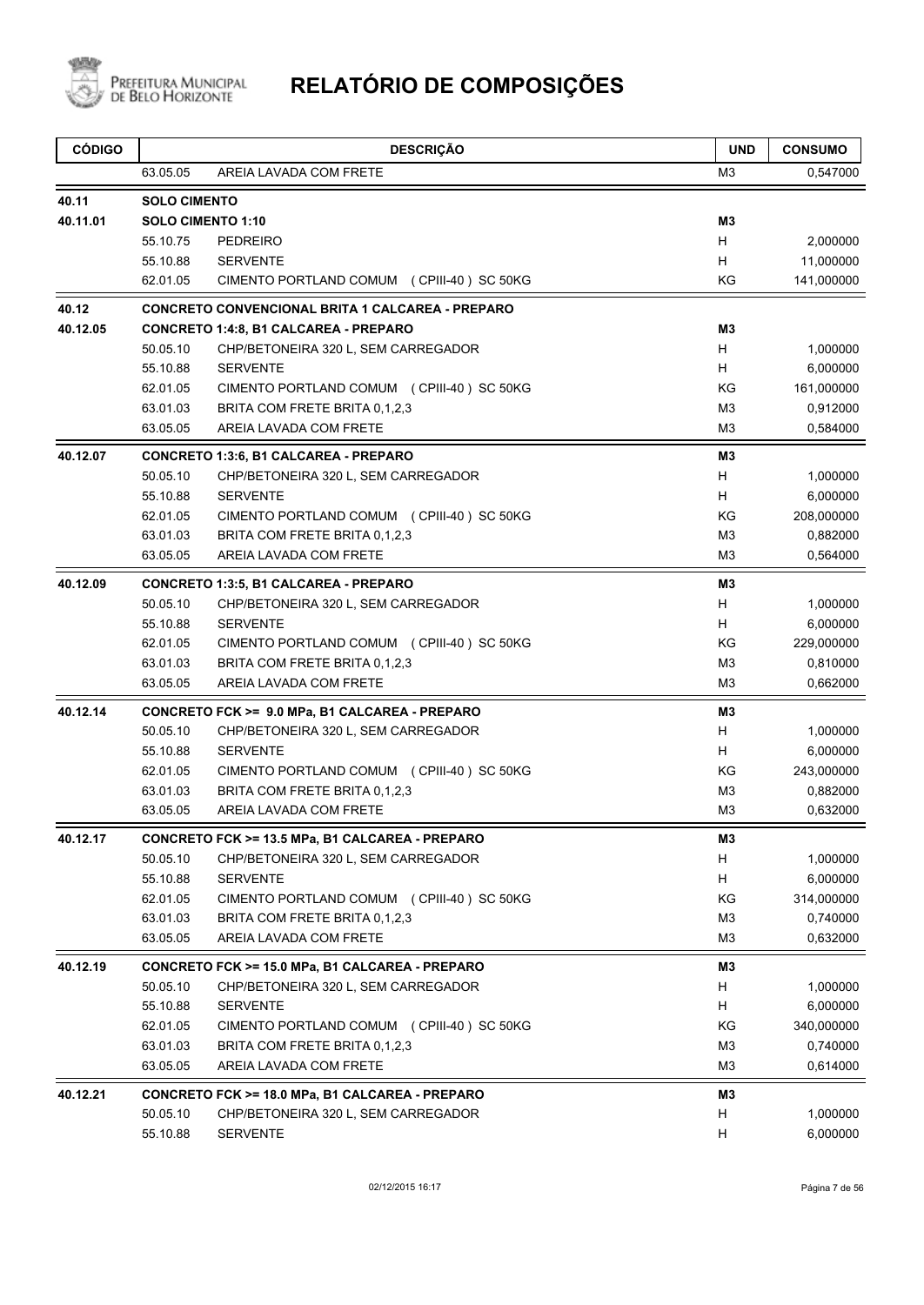

| <b>CÓDIGO</b> |          | <b>DESCRIÇÃO</b>                                        | <b>UND</b>                | <b>CONSUMO</b> |
|---------------|----------|---------------------------------------------------------|---------------------------|----------------|
|               | 62.01.05 | CIMENTO PORTLAND COMUM (CPIII-40) SC 50KG               | ΚG                        | 365,000000     |
|               | 63.01.03 | BRITA COM FRETE BRITA 0,1,2,3                           | M <sub>3</sub>            | 0,740000       |
|               | 63.05.05 | AREIA LAVADA COM FRETE                                  | M <sub>3</sub>            | 0,596000       |
| 40.12.23      |          | CONCRETO FCK >= 20.0 MPa, B1 CALCAREA - PREPARO         | M <sub>3</sub>            |                |
|               | 50.05.10 | CHP/BETONEIRA 320 L, SEM CARREGADOR                     | H                         | 1,000000       |
|               | 55.10.88 | <b>SERVENTE</b>                                         | H                         | 6,000000       |
|               | 62.01.05 | CIMENTO PORTLAND COMUM (CPIII-40) SC 50KG               | ΚG                        | 386,000000     |
|               | 63.01.03 | BRITA COM FRETE BRITA 0.1.2.3                           | M <sub>3</sub>            | 0,740000       |
|               | 63.05.05 | AREIA LAVADA COM FRETE                                  | M3                        | 0,582000       |
| 40.12.25      |          | CONCRETO FCK >= 25.0 MPa, B1 CALCAREA - PREPARO         | M3                        |                |
|               | 50.05.10 | CHP/BETONEIRA 320 L, SEM CARREGADOR                     | H                         | 1,000000       |
|               | 55.10.88 | <b>SERVENTE</b>                                         | H                         | 6,000000       |
|               | 62.01.05 | CIMENTO PORTLAND COMUM (CPIII-40) SC 50KG               | ΚG                        | 435,000000     |
|               | 63.01.03 | BRITA COM FRETE BRITA 0.1.2.3                           | M <sub>3</sub>            | 0,740000       |
|               | 63.05.05 | AREIA LAVADA COM FRETE                                  | M <sub>3</sub>            | 0,547000       |
| 40.13         |          | CONCRETO CONVENCIONAL B1 CALC., LANCADO EM FUNDACAO     |                           |                |
| 40.13.05      |          | <b>CONCRETO 1:4:8, B1 CALCAREA, LANCADO EM FUNDACAO</b> | M3                        |                |
|               | 50.05.10 | CHP/BETONEIRA 320 L, SEM CARREGADOR                     | H                         | 1,000000       |
|               | 55.10.75 | <b>PEDREIRO</b>                                         | H                         | 2,000000       |
|               | 55.10.88 | <b>SERVENTE</b>                                         | H                         | 11,000000      |
|               | 62.01.05 | CIMENTO PORTLAND COMUM (CPIII-40) SC 50KG               | ΚG                        | 161,000000     |
|               | 63.01.03 | BRITA COM FRETE BRITA 0,1,2,3                           | M3                        | 0,912000       |
|               | 63.05.05 | AREIA LAVADA COM FRETE                                  | M <sub>3</sub>            | 0,584000       |
| 40.13.07      |          | <b>CONCRETO 1:3:6, B1 CALCAREA, LANCADO EM FUNDACAO</b> | M3                        |                |
|               | 50.05.10 | CHP/BETONEIRA 320 L, SEM CARREGADOR                     | Н                         | 1,000000       |
|               | 55.10.75 | <b>PEDREIRO</b>                                         | H                         | 2,000000       |
|               | 55.10.88 | <b>SERVENTE</b>                                         | H                         | 11,000000      |
|               | 62.01.05 | CIMENTO PORTLAND COMUM (CPIII-40) SC 50KG               | ΚG                        | 208,000000     |
|               | 63.01.03 | BRITA COM FRETE BRITA 0.1.2.3                           | M <sub>3</sub>            | 0,882000       |
|               | 63.05.05 | AREIA LAVADA COM FRETE                                  | M3                        | 0,564000       |
| 40.13.09      |          | <b>CONCRETO 1:3:5, B1 CALCAREA, LANCADO EM FUNDACAO</b> | M3                        |                |
|               | 50.05.10 | CHP/BETONEIRA 320 L, SEM CARREGADOR                     | $\boldsymbol{\mathsf{H}}$ | 1,000000       |
|               | 55.10.75 | <b>PEDREIRO</b>                                         | н                         | 2,000000       |
|               | 55.10.88 | <b>SERVENTE</b>                                         | Н                         | 11,000000      |
|               | 62.01.05 | CIMENTO PORTLAND COMUM (CPIII-40) SC 50KG               | KG                        | 229,000000     |
|               | 63.01.03 | BRITA COM FRETE BRITA 0.1.2.3                           | M <sub>3</sub>            | 0,810000       |
|               | 63.05.05 | AREIA LAVADA COM FRETE                                  | M <sub>3</sub>            | 0,662000       |
| 40.13.14      |          | CONCRETO FCK >= 9.0 MPa, B1 CALC., LANC. FUNDACAO       | M3                        |                |
|               | 50.05.10 | CHP/BETONEIRA 320 L, SEM CARREGADOR                     | H                         | 1,000000       |
|               | 55.10.75 | <b>PEDREIRO</b>                                         | H                         | 2,000000       |
|               | 55.10.88 | <b>SERVENTE</b>                                         | H                         | 11,000000      |
|               | 62.01.05 | CIMENTO PORTLAND COMUM (CPIII-40) SC 50KG               | KG                        | 243,000000     |
|               | 63.01.03 | BRITA COM FRETE BRITA 0,1,2,3                           | M <sub>3</sub>            | 0,882000       |
|               | 63.05.05 | AREIA LAVADA COM FRETE                                  | M <sub>3</sub>            | 0,632000       |
| 40.13.17      |          | CONCRETO FCK >= 13.5 MPa, B1 CALC., LANC. FUNDACAO      | M3                        |                |
|               | 50.05.10 | CHP/BETONEIRA 320 L, SEM CARREGADOR                     | H                         | 1,000000       |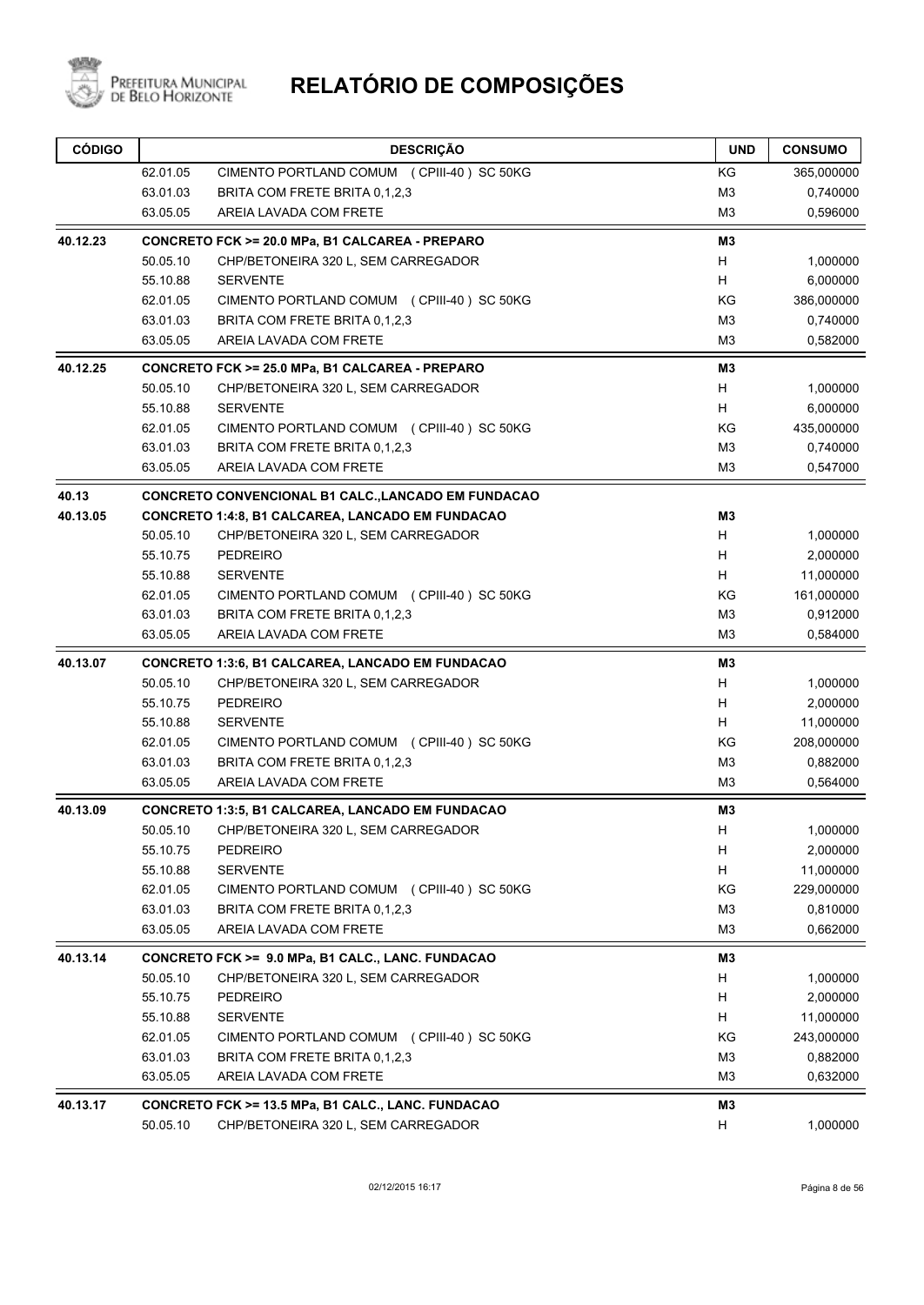

# PREFEITURA MUNICIPAL **RELATÓRIO DE COMPOSIÇÕES**

| <b>CÓDIGO</b> |          | <b>DESCRIÇÃO</b>                                         | <b>UND</b>     | <b>CONSUMO</b> |
|---------------|----------|----------------------------------------------------------|----------------|----------------|
|               | 50.39.10 | CHP/VIBRADOR DE IMERSAO COM MANGOTE DE 45MM              | H              | 1,000000       |
|               | 55.10.75 | <b>PEDREIRO</b>                                          | Н              | 2,000000       |
|               | 55.10.88 | <b>SERVENTE</b>                                          | н              | 11,000000      |
|               | 62.01.05 | CIMENTO PORTLAND COMUM (CPIII-40) SC 50KG                | KG             | 314,000000     |
|               | 63.01.03 | BRITA COM FRETE BRITA 0,1,2,3                            | M <sub>3</sub> | 0,740000       |
|               | 63.05.05 | AREIA LAVADA COM FRETE                                   | M <sub>3</sub> | 0,632000       |
| 40.13.19      |          | CONCRETO FCK >= 15.0 MPa, B1 CALC., LANC. FUNDACAO       | M <sub>3</sub> |                |
|               | 50.05.10 | CHP/BETONEIRA 320 L, SEM CARREGADOR                      | н              | 1,000000       |
|               | 50.39.10 | CHP/VIBRADOR DE IMERSAO COM MANGOTE DE 45MM              | H              | 1,000000       |
|               | 55.10.75 | PEDREIRO                                                 | H              | 2,000000       |
|               | 55.10.88 | <b>SERVENTE</b>                                          | H.             | 11,000000      |
|               | 62.01.05 | CIMENTO PORTLAND COMUM (CPIII-40) SC 50KG                | KG             | 340,000000     |
|               | 63.01.03 | BRITA COM FRETE BRITA 0,1,2,3                            | M <sub>3</sub> | 0,740000       |
|               | 63.05.05 | AREIA LAVADA COM FRETE                                   | M <sub>3</sub> | 0,614000       |
| 40.13.21      |          | CONCRETO FCK >= 18.0 MPa, B1 CALC., LANC. FUNDACAO       | M <sub>3</sub> |                |
|               | 50.05.10 | CHP/BETONEIRA 320 L, SEM CARREGADOR                      | н              | 1,000000       |
|               | 50.39.10 | CHP/VIBRADOR DE IMERSAO COM MANGOTE DE 45MM              | Н              | 1,000000       |
|               | 55.10.75 | PEDREIRO                                                 | H              | 2,000000       |
|               | 55.10.88 | <b>SERVENTE</b>                                          | н              | 11,000000      |
|               | 62.01.05 | CIMENTO PORTLAND COMUM (CPIII-40) SC 50KG                | KG             | 365,000000     |
|               | 63.01.03 | BRITA COM FRETE BRITA 0,1,2,3                            | M <sub>3</sub> | 0,740000       |
|               | 63.05.05 | AREIA LAVADA COM FRETE                                   | M <sub>3</sub> | 0,596000       |
| 40.13.23      |          | CONCRETO FCK >= 20.0 MPa, B1 CALC., LANC. FUNDACAO       | M <sub>3</sub> |                |
|               | 50.05.10 | CHP/BETONEIRA 320 L, SEM CARREGADOR                      | н              | 1,000000       |
|               | 50.39.10 | CHP/VIBRADOR DE IMERSAO COM MANGOTE DE 45MM              | н              | 1,000000       |
|               | 55.10.75 | PEDREIRO                                                 | H              | 2,000000       |
|               | 55.10.88 | <b>SERVENTE</b>                                          | H              | 11,000000      |
|               | 62.01.05 | CIMENTO PORTLAND COMUM (CPIII-40) SC 50KG                | KG             | 386,000000     |
|               | 63.01.03 | BRITA COM FRETE BRITA 0,1,2,3                            | M <sub>3</sub> | 0,740000       |
|               | 63.05.05 | AREIA LAVADA COM FRETE                                   | M3             | 0,582000       |
| 40.13.25      |          | CONCRETO FCK >= 25.0 MPa, B1 CALC., LANC. FUNDACAO       | M3             |                |
|               | 50.05.10 | CHP/BETONEIRA 320 L, SEM CARREGADOR                      | H              | 1,000000       |
|               | 50.39.10 | CHP/VIBRADOR DE IMERSAO COM MANGOTE DE 45MM              | н              | 1,000000       |
|               | 55.10.75 | PEDREIRO                                                 | H.             | 2,000000       |
|               | 55.10.88 | <b>SERVENTE</b>                                          | H              | 11,000000      |
|               | 62.01.05 | CIMENTO PORTLAND COMUM (CPIII-40) SC 50KG                | KG             | 435,000000     |
|               | 63.01.03 | BRITA COM FRETE BRITA 0,1,2,3                            | M <sub>3</sub> | 0,740000       |
|               | 63.05.05 | AREIA LAVADA COM FRETE                                   | M <sub>3</sub> | 0,547000       |
| 40.14         |          | CONCRETO CONVENCIONAL B1 CALC, LANCADO EM ESTRUTURA      |                |                |
| 40.14.05      |          | <b>CONCRETO 1:4:8, B1 CALCAREA, LANCADO EM ESTRUTURA</b> | M3             |                |
|               | 50.05.10 | CHP/BETONEIRA 320 L, SEM CARREGADOR                      | н              | 1,000000       |
|               | 55.10.75 | <b>PEDREIRO</b>                                          | н              | 3,000000       |
|               | 55.10.88 | <b>SERVENTE</b>                                          | H.             | 13,000000      |
|               | 62.01.05 | CIMENTO PORTLAND COMUM (CPIII-40) SC 50KG                | KG             | 161,000000     |
|               | 63.01.03 | BRITA COM FRETE BRITA 0,1,2,3                            | M <sub>3</sub> | 0,912000       |
|               | 63.05.05 | AREIA LAVADA COM FRETE                                   | M <sub>3</sub> | 0,584000       |
| 40.14.07      |          | <b>CONCRETO 1:3:6, B1 CALCAREA, LANCADO EM ESTRUTURA</b> | MЗ             |                |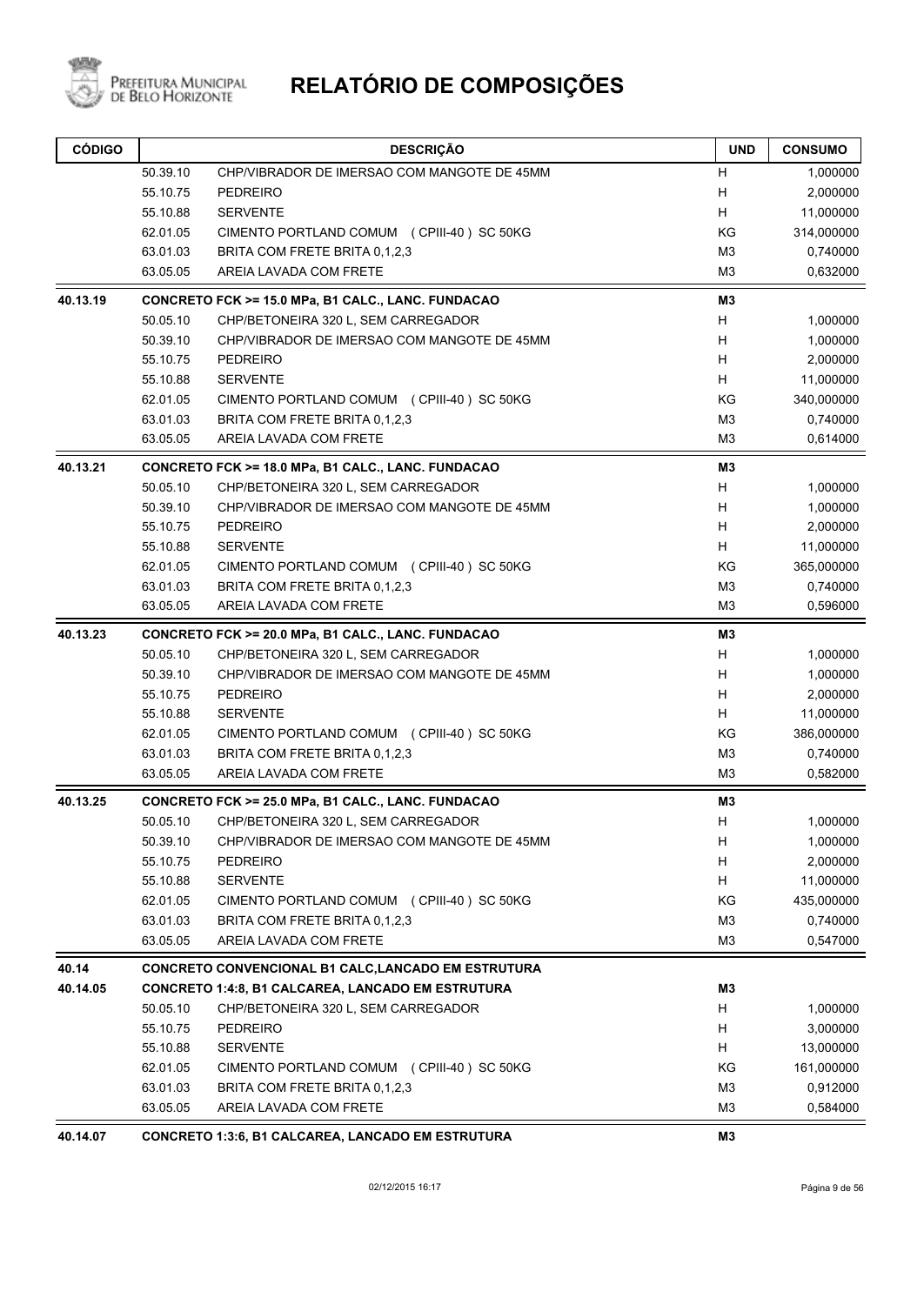

| 50.05.10<br>CHP/BETONEIRA 320 L, SEM CARREGADOR<br>н<br>1,000000<br>55.10.75<br>H<br><b>PEDREIRO</b><br>3,000000<br><b>SERVENTE</b><br>H<br>13,000000<br>55.10.88<br>KG<br>208,000000<br>62.01.05<br>CIMENTO PORTLAND COMUM (CPIII-40) SC 50KG<br>63.01.03<br>M <sub>3</sub><br>0,882000<br>BRITA COM FRETE BRITA 0,1,2,3<br>63.05.05<br>AREIA LAVADA COM FRETE<br>M3<br>0,564000<br>M <sub>3</sub><br>40.14.09<br><b>CONCRETO 1:3:5, B1 CALCAREA, LANCADO EM ESTRUTURA</b><br>H<br>50.05.10<br>CHP/BETONEIRA 320 L, SEM CARREGADOR<br>1,000000<br>55.10.75<br>Н<br><b>PEDREIRO</b><br>3,000000<br>H<br>55.10.88<br><b>SERVENTE</b><br>13,000000<br>KG<br>62.01.05<br>CIMENTO PORTLAND COMUM (CPIII-40) SC 50KG<br>229,000000<br>M <sub>3</sub><br>63.01.03<br>BRITA COM FRETE BRITA 0,1,2,3<br>0,810000<br>M <sub>3</sub><br>63.05.05<br>AREIA LAVADA COM FRETE<br>0,662000<br>40.14.14<br>M <sub>3</sub><br>CONCRETO FCK >= 9.0 MPa, B1 CALC., LANC. ESTRUTURA<br>H<br>50.05.10<br>CHP/BETONEIRA 320 L, SEM CARREGADOR<br>1,000000<br>Н<br>55.10.75<br>3,000000<br><b>PEDREIRO</b><br>H<br>55.10.88<br><b>SERVENTE</b><br>13,000000<br>KG<br>62.01.05<br>CIMENTO PORTLAND COMUM (CPIII-40) SC 50KG<br>243,000000<br>M <sub>3</sub><br>63.01.03<br>BRITA COM FRETE BRITA 0,1,2,3<br>0,882000<br>63.05.05<br>M <sub>3</sub><br>AREIA LAVADA COM FRETE<br>0,632000<br>40.14.17<br>CONCRETO FCK >= 13.5 MPa, B1 CALC., LANC. ESTRUTURA<br>M3<br>н<br>50.05.10<br>CHP/BETONEIRA 320 L, SEM CARREGADOR<br>1,000000<br>H<br>50.39.10<br>CHP/VIBRADOR DE IMERSAO COM MANGOTE DE 45MM<br>1,000000<br>H<br>55.10.75<br><b>PEDREIRO</b><br>3,000000<br>H<br>55.10.88<br><b>SERVENTE</b><br>13,000000<br>KG<br>62.01.05<br>CIMENTO PORTLAND COMUM (CPIII-40) SC 50KG<br>314,000000<br>M <sub>3</sub><br>0,740000<br>63.01.03<br>BRITA COM FRETE BRITA 0,1,2,3<br>63.05.05<br>AREIA LAVADA COM FRETE<br>M <sub>3</sub><br>0,632000<br>CONCRETO FCK >= 15.0 MPa, B1 CALC., LANC. ESTRUTURA<br>M3<br>50.05.10<br>CHP/BETONEIRA 320 L, SEM CARREGADOR<br>н<br>1,000000<br>H<br>50.39.10<br>CHP/VIBRADOR DE IMERSAO COM MANGOTE DE 45MM<br>1,000000<br>н<br>55.10.75<br><b>PEDREIRO</b><br>3,000000<br>55.10.88<br>н<br>12,000000<br><b>SERVENTE</b><br>KG<br>62.01.05<br>340,000000<br>CIMENTO PORTLAND COMUM (CPIII-40) SC 50KG<br>M <sub>3</sub><br>63.01.03<br>BRITA COM FRETE BRITA 0,1,2,3<br>0,740000<br>63.05.05<br>AREIA LAVADA COM FRETE<br>M <sub>3</sub><br>0,614000<br>40.14.21<br>CONCRETO FCK >= 18.0 MPa, B1 CALC., LANC. ESTRUTURA<br>M3<br>50.05.10<br>CHP/BETONEIRA 320 L, SEM CARREGADOR<br>н<br>1,000000<br>1,000000<br>50.39.10<br>CHP/VIBRADOR DE IMERSAO COM MANGOTE DE 45MM<br>н<br>55.10.75<br><b>PEDREIRO</b><br>н<br>3,000000<br>н<br>55.10.88<br><b>SERVENTE</b><br>13,000000<br>62.01.05<br>KG<br>365,000000<br>CIMENTO PORTLAND COMUM (CPIII-40) SC 50KG<br>63.01.03<br>M <sub>3</sub><br>BRITA COM FRETE BRITA 0,1,2,3<br>0,740000<br>63.05.05<br>AREIA LAVADA COM FRETE<br>M <sub>3</sub><br>0,596000<br>40.14.23<br>CONCRETO FCK >= 20.0 MPa, B1 CALC., LANC. ESTRUTURA<br>M3<br>50.05.10<br>CHP/BETONEIRA 320 L, SEM CARREGADOR<br>н<br>1,000000<br>1,000000<br>50.39.10<br>CHP/VIBRADOR DE IMERSAO COM MANGOTE DE 45MM<br>н | <b>CÓDIGO</b> | <b>DESCRIÇÃO</b> | <b>UND</b> | <b>CONSUMO</b> |
|--------------------------------------------------------------------------------------------------------------------------------------------------------------------------------------------------------------------------------------------------------------------------------------------------------------------------------------------------------------------------------------------------------------------------------------------------------------------------------------------------------------------------------------------------------------------------------------------------------------------------------------------------------------------------------------------------------------------------------------------------------------------------------------------------------------------------------------------------------------------------------------------------------------------------------------------------------------------------------------------------------------------------------------------------------------------------------------------------------------------------------------------------------------------------------------------------------------------------------------------------------------------------------------------------------------------------------------------------------------------------------------------------------------------------------------------------------------------------------------------------------------------------------------------------------------------------------------------------------------------------------------------------------------------------------------------------------------------------------------------------------------------------------------------------------------------------------------------------------------------------------------------------------------------------------------------------------------------------------------------------------------------------------------------------------------------------------------------------------------------------------------------------------------------------------------------------------------------------------------------------------------------------------------------------------------------------------------------------------------------------------------------------------------------------------------------------------------------------------------------------------------------------------------------------------------------------------------------------------------------------------------------------------------------------------------------------------------------------------------------------------------------------------------------------------------------------------------------------------------------------------------------------------------------------------------------------------------------------------------------------------------------------------------------------------------------------------------------------------------------------------------------------------------------------------------------------------------------------------------------------|---------------|------------------|------------|----------------|
|                                                                                                                                                                                                                                                                                                                                                                                                                                                                                                                                                                                                                                                                                                                                                                                                                                                                                                                                                                                                                                                                                                                                                                                                                                                                                                                                                                                                                                                                                                                                                                                                                                                                                                                                                                                                                                                                                                                                                                                                                                                                                                                                                                                                                                                                                                                                                                                                                                                                                                                                                                                                                                                                                                                                                                                                                                                                                                                                                                                                                                                                                                                                                                                                                                                  |               |                  |            |                |
|                                                                                                                                                                                                                                                                                                                                                                                                                                                                                                                                                                                                                                                                                                                                                                                                                                                                                                                                                                                                                                                                                                                                                                                                                                                                                                                                                                                                                                                                                                                                                                                                                                                                                                                                                                                                                                                                                                                                                                                                                                                                                                                                                                                                                                                                                                                                                                                                                                                                                                                                                                                                                                                                                                                                                                                                                                                                                                                                                                                                                                                                                                                                                                                                                                                  |               |                  |            |                |
|                                                                                                                                                                                                                                                                                                                                                                                                                                                                                                                                                                                                                                                                                                                                                                                                                                                                                                                                                                                                                                                                                                                                                                                                                                                                                                                                                                                                                                                                                                                                                                                                                                                                                                                                                                                                                                                                                                                                                                                                                                                                                                                                                                                                                                                                                                                                                                                                                                                                                                                                                                                                                                                                                                                                                                                                                                                                                                                                                                                                                                                                                                                                                                                                                                                  |               |                  |            |                |
|                                                                                                                                                                                                                                                                                                                                                                                                                                                                                                                                                                                                                                                                                                                                                                                                                                                                                                                                                                                                                                                                                                                                                                                                                                                                                                                                                                                                                                                                                                                                                                                                                                                                                                                                                                                                                                                                                                                                                                                                                                                                                                                                                                                                                                                                                                                                                                                                                                                                                                                                                                                                                                                                                                                                                                                                                                                                                                                                                                                                                                                                                                                                                                                                                                                  |               |                  |            |                |
|                                                                                                                                                                                                                                                                                                                                                                                                                                                                                                                                                                                                                                                                                                                                                                                                                                                                                                                                                                                                                                                                                                                                                                                                                                                                                                                                                                                                                                                                                                                                                                                                                                                                                                                                                                                                                                                                                                                                                                                                                                                                                                                                                                                                                                                                                                                                                                                                                                                                                                                                                                                                                                                                                                                                                                                                                                                                                                                                                                                                                                                                                                                                                                                                                                                  |               |                  |            |                |
|                                                                                                                                                                                                                                                                                                                                                                                                                                                                                                                                                                                                                                                                                                                                                                                                                                                                                                                                                                                                                                                                                                                                                                                                                                                                                                                                                                                                                                                                                                                                                                                                                                                                                                                                                                                                                                                                                                                                                                                                                                                                                                                                                                                                                                                                                                                                                                                                                                                                                                                                                                                                                                                                                                                                                                                                                                                                                                                                                                                                                                                                                                                                                                                                                                                  |               |                  |            |                |
|                                                                                                                                                                                                                                                                                                                                                                                                                                                                                                                                                                                                                                                                                                                                                                                                                                                                                                                                                                                                                                                                                                                                                                                                                                                                                                                                                                                                                                                                                                                                                                                                                                                                                                                                                                                                                                                                                                                                                                                                                                                                                                                                                                                                                                                                                                                                                                                                                                                                                                                                                                                                                                                                                                                                                                                                                                                                                                                                                                                                                                                                                                                                                                                                                                                  |               |                  |            |                |
|                                                                                                                                                                                                                                                                                                                                                                                                                                                                                                                                                                                                                                                                                                                                                                                                                                                                                                                                                                                                                                                                                                                                                                                                                                                                                                                                                                                                                                                                                                                                                                                                                                                                                                                                                                                                                                                                                                                                                                                                                                                                                                                                                                                                                                                                                                                                                                                                                                                                                                                                                                                                                                                                                                                                                                                                                                                                                                                                                                                                                                                                                                                                                                                                                                                  |               |                  |            |                |
|                                                                                                                                                                                                                                                                                                                                                                                                                                                                                                                                                                                                                                                                                                                                                                                                                                                                                                                                                                                                                                                                                                                                                                                                                                                                                                                                                                                                                                                                                                                                                                                                                                                                                                                                                                                                                                                                                                                                                                                                                                                                                                                                                                                                                                                                                                                                                                                                                                                                                                                                                                                                                                                                                                                                                                                                                                                                                                                                                                                                                                                                                                                                                                                                                                                  |               |                  |            |                |
|                                                                                                                                                                                                                                                                                                                                                                                                                                                                                                                                                                                                                                                                                                                                                                                                                                                                                                                                                                                                                                                                                                                                                                                                                                                                                                                                                                                                                                                                                                                                                                                                                                                                                                                                                                                                                                                                                                                                                                                                                                                                                                                                                                                                                                                                                                                                                                                                                                                                                                                                                                                                                                                                                                                                                                                                                                                                                                                                                                                                                                                                                                                                                                                                                                                  |               |                  |            |                |
|                                                                                                                                                                                                                                                                                                                                                                                                                                                                                                                                                                                                                                                                                                                                                                                                                                                                                                                                                                                                                                                                                                                                                                                                                                                                                                                                                                                                                                                                                                                                                                                                                                                                                                                                                                                                                                                                                                                                                                                                                                                                                                                                                                                                                                                                                                                                                                                                                                                                                                                                                                                                                                                                                                                                                                                                                                                                                                                                                                                                                                                                                                                                                                                                                                                  |               |                  |            |                |
|                                                                                                                                                                                                                                                                                                                                                                                                                                                                                                                                                                                                                                                                                                                                                                                                                                                                                                                                                                                                                                                                                                                                                                                                                                                                                                                                                                                                                                                                                                                                                                                                                                                                                                                                                                                                                                                                                                                                                                                                                                                                                                                                                                                                                                                                                                                                                                                                                                                                                                                                                                                                                                                                                                                                                                                                                                                                                                                                                                                                                                                                                                                                                                                                                                                  |               |                  |            |                |
|                                                                                                                                                                                                                                                                                                                                                                                                                                                                                                                                                                                                                                                                                                                                                                                                                                                                                                                                                                                                                                                                                                                                                                                                                                                                                                                                                                                                                                                                                                                                                                                                                                                                                                                                                                                                                                                                                                                                                                                                                                                                                                                                                                                                                                                                                                                                                                                                                                                                                                                                                                                                                                                                                                                                                                                                                                                                                                                                                                                                                                                                                                                                                                                                                                                  |               |                  |            |                |
|                                                                                                                                                                                                                                                                                                                                                                                                                                                                                                                                                                                                                                                                                                                                                                                                                                                                                                                                                                                                                                                                                                                                                                                                                                                                                                                                                                                                                                                                                                                                                                                                                                                                                                                                                                                                                                                                                                                                                                                                                                                                                                                                                                                                                                                                                                                                                                                                                                                                                                                                                                                                                                                                                                                                                                                                                                                                                                                                                                                                                                                                                                                                                                                                                                                  |               |                  |            |                |
|                                                                                                                                                                                                                                                                                                                                                                                                                                                                                                                                                                                                                                                                                                                                                                                                                                                                                                                                                                                                                                                                                                                                                                                                                                                                                                                                                                                                                                                                                                                                                                                                                                                                                                                                                                                                                                                                                                                                                                                                                                                                                                                                                                                                                                                                                                                                                                                                                                                                                                                                                                                                                                                                                                                                                                                                                                                                                                                                                                                                                                                                                                                                                                                                                                                  |               |                  |            |                |
|                                                                                                                                                                                                                                                                                                                                                                                                                                                                                                                                                                                                                                                                                                                                                                                                                                                                                                                                                                                                                                                                                                                                                                                                                                                                                                                                                                                                                                                                                                                                                                                                                                                                                                                                                                                                                                                                                                                                                                                                                                                                                                                                                                                                                                                                                                                                                                                                                                                                                                                                                                                                                                                                                                                                                                                                                                                                                                                                                                                                                                                                                                                                                                                                                                                  |               |                  |            |                |
|                                                                                                                                                                                                                                                                                                                                                                                                                                                                                                                                                                                                                                                                                                                                                                                                                                                                                                                                                                                                                                                                                                                                                                                                                                                                                                                                                                                                                                                                                                                                                                                                                                                                                                                                                                                                                                                                                                                                                                                                                                                                                                                                                                                                                                                                                                                                                                                                                                                                                                                                                                                                                                                                                                                                                                                                                                                                                                                                                                                                                                                                                                                                                                                                                                                  |               |                  |            |                |
|                                                                                                                                                                                                                                                                                                                                                                                                                                                                                                                                                                                                                                                                                                                                                                                                                                                                                                                                                                                                                                                                                                                                                                                                                                                                                                                                                                                                                                                                                                                                                                                                                                                                                                                                                                                                                                                                                                                                                                                                                                                                                                                                                                                                                                                                                                                                                                                                                                                                                                                                                                                                                                                                                                                                                                                                                                                                                                                                                                                                                                                                                                                                                                                                                                                  |               |                  |            |                |
|                                                                                                                                                                                                                                                                                                                                                                                                                                                                                                                                                                                                                                                                                                                                                                                                                                                                                                                                                                                                                                                                                                                                                                                                                                                                                                                                                                                                                                                                                                                                                                                                                                                                                                                                                                                                                                                                                                                                                                                                                                                                                                                                                                                                                                                                                                                                                                                                                                                                                                                                                                                                                                                                                                                                                                                                                                                                                                                                                                                                                                                                                                                                                                                                                                                  |               |                  |            |                |
|                                                                                                                                                                                                                                                                                                                                                                                                                                                                                                                                                                                                                                                                                                                                                                                                                                                                                                                                                                                                                                                                                                                                                                                                                                                                                                                                                                                                                                                                                                                                                                                                                                                                                                                                                                                                                                                                                                                                                                                                                                                                                                                                                                                                                                                                                                                                                                                                                                                                                                                                                                                                                                                                                                                                                                                                                                                                                                                                                                                                                                                                                                                                                                                                                                                  |               |                  |            |                |
|                                                                                                                                                                                                                                                                                                                                                                                                                                                                                                                                                                                                                                                                                                                                                                                                                                                                                                                                                                                                                                                                                                                                                                                                                                                                                                                                                                                                                                                                                                                                                                                                                                                                                                                                                                                                                                                                                                                                                                                                                                                                                                                                                                                                                                                                                                                                                                                                                                                                                                                                                                                                                                                                                                                                                                                                                                                                                                                                                                                                                                                                                                                                                                                                                                                  |               |                  |            |                |
|                                                                                                                                                                                                                                                                                                                                                                                                                                                                                                                                                                                                                                                                                                                                                                                                                                                                                                                                                                                                                                                                                                                                                                                                                                                                                                                                                                                                                                                                                                                                                                                                                                                                                                                                                                                                                                                                                                                                                                                                                                                                                                                                                                                                                                                                                                                                                                                                                                                                                                                                                                                                                                                                                                                                                                                                                                                                                                                                                                                                                                                                                                                                                                                                                                                  |               |                  |            |                |
|                                                                                                                                                                                                                                                                                                                                                                                                                                                                                                                                                                                                                                                                                                                                                                                                                                                                                                                                                                                                                                                                                                                                                                                                                                                                                                                                                                                                                                                                                                                                                                                                                                                                                                                                                                                                                                                                                                                                                                                                                                                                                                                                                                                                                                                                                                                                                                                                                                                                                                                                                                                                                                                                                                                                                                                                                                                                                                                                                                                                                                                                                                                                                                                                                                                  |               |                  |            |                |
|                                                                                                                                                                                                                                                                                                                                                                                                                                                                                                                                                                                                                                                                                                                                                                                                                                                                                                                                                                                                                                                                                                                                                                                                                                                                                                                                                                                                                                                                                                                                                                                                                                                                                                                                                                                                                                                                                                                                                                                                                                                                                                                                                                                                                                                                                                                                                                                                                                                                                                                                                                                                                                                                                                                                                                                                                                                                                                                                                                                                                                                                                                                                                                                                                                                  |               |                  |            |                |
|                                                                                                                                                                                                                                                                                                                                                                                                                                                                                                                                                                                                                                                                                                                                                                                                                                                                                                                                                                                                                                                                                                                                                                                                                                                                                                                                                                                                                                                                                                                                                                                                                                                                                                                                                                                                                                                                                                                                                                                                                                                                                                                                                                                                                                                                                                                                                                                                                                                                                                                                                                                                                                                                                                                                                                                                                                                                                                                                                                                                                                                                                                                                                                                                                                                  |               |                  |            |                |
|                                                                                                                                                                                                                                                                                                                                                                                                                                                                                                                                                                                                                                                                                                                                                                                                                                                                                                                                                                                                                                                                                                                                                                                                                                                                                                                                                                                                                                                                                                                                                                                                                                                                                                                                                                                                                                                                                                                                                                                                                                                                                                                                                                                                                                                                                                                                                                                                                                                                                                                                                                                                                                                                                                                                                                                                                                                                                                                                                                                                                                                                                                                                                                                                                                                  |               |                  |            |                |
|                                                                                                                                                                                                                                                                                                                                                                                                                                                                                                                                                                                                                                                                                                                                                                                                                                                                                                                                                                                                                                                                                                                                                                                                                                                                                                                                                                                                                                                                                                                                                                                                                                                                                                                                                                                                                                                                                                                                                                                                                                                                                                                                                                                                                                                                                                                                                                                                                                                                                                                                                                                                                                                                                                                                                                                                                                                                                                                                                                                                                                                                                                                                                                                                                                                  |               |                  |            |                |
|                                                                                                                                                                                                                                                                                                                                                                                                                                                                                                                                                                                                                                                                                                                                                                                                                                                                                                                                                                                                                                                                                                                                                                                                                                                                                                                                                                                                                                                                                                                                                                                                                                                                                                                                                                                                                                                                                                                                                                                                                                                                                                                                                                                                                                                                                                                                                                                                                                                                                                                                                                                                                                                                                                                                                                                                                                                                                                                                                                                                                                                                                                                                                                                                                                                  |               |                  |            |                |
|                                                                                                                                                                                                                                                                                                                                                                                                                                                                                                                                                                                                                                                                                                                                                                                                                                                                                                                                                                                                                                                                                                                                                                                                                                                                                                                                                                                                                                                                                                                                                                                                                                                                                                                                                                                                                                                                                                                                                                                                                                                                                                                                                                                                                                                                                                                                                                                                                                                                                                                                                                                                                                                                                                                                                                                                                                                                                                                                                                                                                                                                                                                                                                                                                                                  | 40.14.19      |                  |            |                |
|                                                                                                                                                                                                                                                                                                                                                                                                                                                                                                                                                                                                                                                                                                                                                                                                                                                                                                                                                                                                                                                                                                                                                                                                                                                                                                                                                                                                                                                                                                                                                                                                                                                                                                                                                                                                                                                                                                                                                                                                                                                                                                                                                                                                                                                                                                                                                                                                                                                                                                                                                                                                                                                                                                                                                                                                                                                                                                                                                                                                                                                                                                                                                                                                                                                  |               |                  |            |                |
|                                                                                                                                                                                                                                                                                                                                                                                                                                                                                                                                                                                                                                                                                                                                                                                                                                                                                                                                                                                                                                                                                                                                                                                                                                                                                                                                                                                                                                                                                                                                                                                                                                                                                                                                                                                                                                                                                                                                                                                                                                                                                                                                                                                                                                                                                                                                                                                                                                                                                                                                                                                                                                                                                                                                                                                                                                                                                                                                                                                                                                                                                                                                                                                                                                                  |               |                  |            |                |
|                                                                                                                                                                                                                                                                                                                                                                                                                                                                                                                                                                                                                                                                                                                                                                                                                                                                                                                                                                                                                                                                                                                                                                                                                                                                                                                                                                                                                                                                                                                                                                                                                                                                                                                                                                                                                                                                                                                                                                                                                                                                                                                                                                                                                                                                                                                                                                                                                                                                                                                                                                                                                                                                                                                                                                                                                                                                                                                                                                                                                                                                                                                                                                                                                                                  |               |                  |            |                |
|                                                                                                                                                                                                                                                                                                                                                                                                                                                                                                                                                                                                                                                                                                                                                                                                                                                                                                                                                                                                                                                                                                                                                                                                                                                                                                                                                                                                                                                                                                                                                                                                                                                                                                                                                                                                                                                                                                                                                                                                                                                                                                                                                                                                                                                                                                                                                                                                                                                                                                                                                                                                                                                                                                                                                                                                                                                                                                                                                                                                                                                                                                                                                                                                                                                  |               |                  |            |                |
|                                                                                                                                                                                                                                                                                                                                                                                                                                                                                                                                                                                                                                                                                                                                                                                                                                                                                                                                                                                                                                                                                                                                                                                                                                                                                                                                                                                                                                                                                                                                                                                                                                                                                                                                                                                                                                                                                                                                                                                                                                                                                                                                                                                                                                                                                                                                                                                                                                                                                                                                                                                                                                                                                                                                                                                                                                                                                                                                                                                                                                                                                                                                                                                                                                                  |               |                  |            |                |
|                                                                                                                                                                                                                                                                                                                                                                                                                                                                                                                                                                                                                                                                                                                                                                                                                                                                                                                                                                                                                                                                                                                                                                                                                                                                                                                                                                                                                                                                                                                                                                                                                                                                                                                                                                                                                                                                                                                                                                                                                                                                                                                                                                                                                                                                                                                                                                                                                                                                                                                                                                                                                                                                                                                                                                                                                                                                                                                                                                                                                                                                                                                                                                                                                                                  |               |                  |            |                |
|                                                                                                                                                                                                                                                                                                                                                                                                                                                                                                                                                                                                                                                                                                                                                                                                                                                                                                                                                                                                                                                                                                                                                                                                                                                                                                                                                                                                                                                                                                                                                                                                                                                                                                                                                                                                                                                                                                                                                                                                                                                                                                                                                                                                                                                                                                                                                                                                                                                                                                                                                                                                                                                                                                                                                                                                                                                                                                                                                                                                                                                                                                                                                                                                                                                  |               |                  |            |                |
|                                                                                                                                                                                                                                                                                                                                                                                                                                                                                                                                                                                                                                                                                                                                                                                                                                                                                                                                                                                                                                                                                                                                                                                                                                                                                                                                                                                                                                                                                                                                                                                                                                                                                                                                                                                                                                                                                                                                                                                                                                                                                                                                                                                                                                                                                                                                                                                                                                                                                                                                                                                                                                                                                                                                                                                                                                                                                                                                                                                                                                                                                                                                                                                                                                                  |               |                  |            |                |
|                                                                                                                                                                                                                                                                                                                                                                                                                                                                                                                                                                                                                                                                                                                                                                                                                                                                                                                                                                                                                                                                                                                                                                                                                                                                                                                                                                                                                                                                                                                                                                                                                                                                                                                                                                                                                                                                                                                                                                                                                                                                                                                                                                                                                                                                                                                                                                                                                                                                                                                                                                                                                                                                                                                                                                                                                                                                                                                                                                                                                                                                                                                                                                                                                                                  |               |                  |            |                |
|                                                                                                                                                                                                                                                                                                                                                                                                                                                                                                                                                                                                                                                                                                                                                                                                                                                                                                                                                                                                                                                                                                                                                                                                                                                                                                                                                                                                                                                                                                                                                                                                                                                                                                                                                                                                                                                                                                                                                                                                                                                                                                                                                                                                                                                                                                                                                                                                                                                                                                                                                                                                                                                                                                                                                                                                                                                                                                                                                                                                                                                                                                                                                                                                                                                  |               |                  |            |                |
|                                                                                                                                                                                                                                                                                                                                                                                                                                                                                                                                                                                                                                                                                                                                                                                                                                                                                                                                                                                                                                                                                                                                                                                                                                                                                                                                                                                                                                                                                                                                                                                                                                                                                                                                                                                                                                                                                                                                                                                                                                                                                                                                                                                                                                                                                                                                                                                                                                                                                                                                                                                                                                                                                                                                                                                                                                                                                                                                                                                                                                                                                                                                                                                                                                                  |               |                  |            |                |
|                                                                                                                                                                                                                                                                                                                                                                                                                                                                                                                                                                                                                                                                                                                                                                                                                                                                                                                                                                                                                                                                                                                                                                                                                                                                                                                                                                                                                                                                                                                                                                                                                                                                                                                                                                                                                                                                                                                                                                                                                                                                                                                                                                                                                                                                                                                                                                                                                                                                                                                                                                                                                                                                                                                                                                                                                                                                                                                                                                                                                                                                                                                                                                                                                                                  |               |                  |            |                |
|                                                                                                                                                                                                                                                                                                                                                                                                                                                                                                                                                                                                                                                                                                                                                                                                                                                                                                                                                                                                                                                                                                                                                                                                                                                                                                                                                                                                                                                                                                                                                                                                                                                                                                                                                                                                                                                                                                                                                                                                                                                                                                                                                                                                                                                                                                                                                                                                                                                                                                                                                                                                                                                                                                                                                                                                                                                                                                                                                                                                                                                                                                                                                                                                                                                  |               |                  |            |                |
|                                                                                                                                                                                                                                                                                                                                                                                                                                                                                                                                                                                                                                                                                                                                                                                                                                                                                                                                                                                                                                                                                                                                                                                                                                                                                                                                                                                                                                                                                                                                                                                                                                                                                                                                                                                                                                                                                                                                                                                                                                                                                                                                                                                                                                                                                                                                                                                                                                                                                                                                                                                                                                                                                                                                                                                                                                                                                                                                                                                                                                                                                                                                                                                                                                                  |               |                  |            |                |
|                                                                                                                                                                                                                                                                                                                                                                                                                                                                                                                                                                                                                                                                                                                                                                                                                                                                                                                                                                                                                                                                                                                                                                                                                                                                                                                                                                                                                                                                                                                                                                                                                                                                                                                                                                                                                                                                                                                                                                                                                                                                                                                                                                                                                                                                                                                                                                                                                                                                                                                                                                                                                                                                                                                                                                                                                                                                                                                                                                                                                                                                                                                                                                                                                                                  |               |                  |            |                |
|                                                                                                                                                                                                                                                                                                                                                                                                                                                                                                                                                                                                                                                                                                                                                                                                                                                                                                                                                                                                                                                                                                                                                                                                                                                                                                                                                                                                                                                                                                                                                                                                                                                                                                                                                                                                                                                                                                                                                                                                                                                                                                                                                                                                                                                                                                                                                                                                                                                                                                                                                                                                                                                                                                                                                                                                                                                                                                                                                                                                                                                                                                                                                                                                                                                  |               |                  |            |                |
|                                                                                                                                                                                                                                                                                                                                                                                                                                                                                                                                                                                                                                                                                                                                                                                                                                                                                                                                                                                                                                                                                                                                                                                                                                                                                                                                                                                                                                                                                                                                                                                                                                                                                                                                                                                                                                                                                                                                                                                                                                                                                                                                                                                                                                                                                                                                                                                                                                                                                                                                                                                                                                                                                                                                                                                                                                                                                                                                                                                                                                                                                                                                                                                                                                                  |               |                  |            |                |
|                                                                                                                                                                                                                                                                                                                                                                                                                                                                                                                                                                                                                                                                                                                                                                                                                                                                                                                                                                                                                                                                                                                                                                                                                                                                                                                                                                                                                                                                                                                                                                                                                                                                                                                                                                                                                                                                                                                                                                                                                                                                                                                                                                                                                                                                                                                                                                                                                                                                                                                                                                                                                                                                                                                                                                                                                                                                                                                                                                                                                                                                                                                                                                                                                                                  |               |                  |            |                |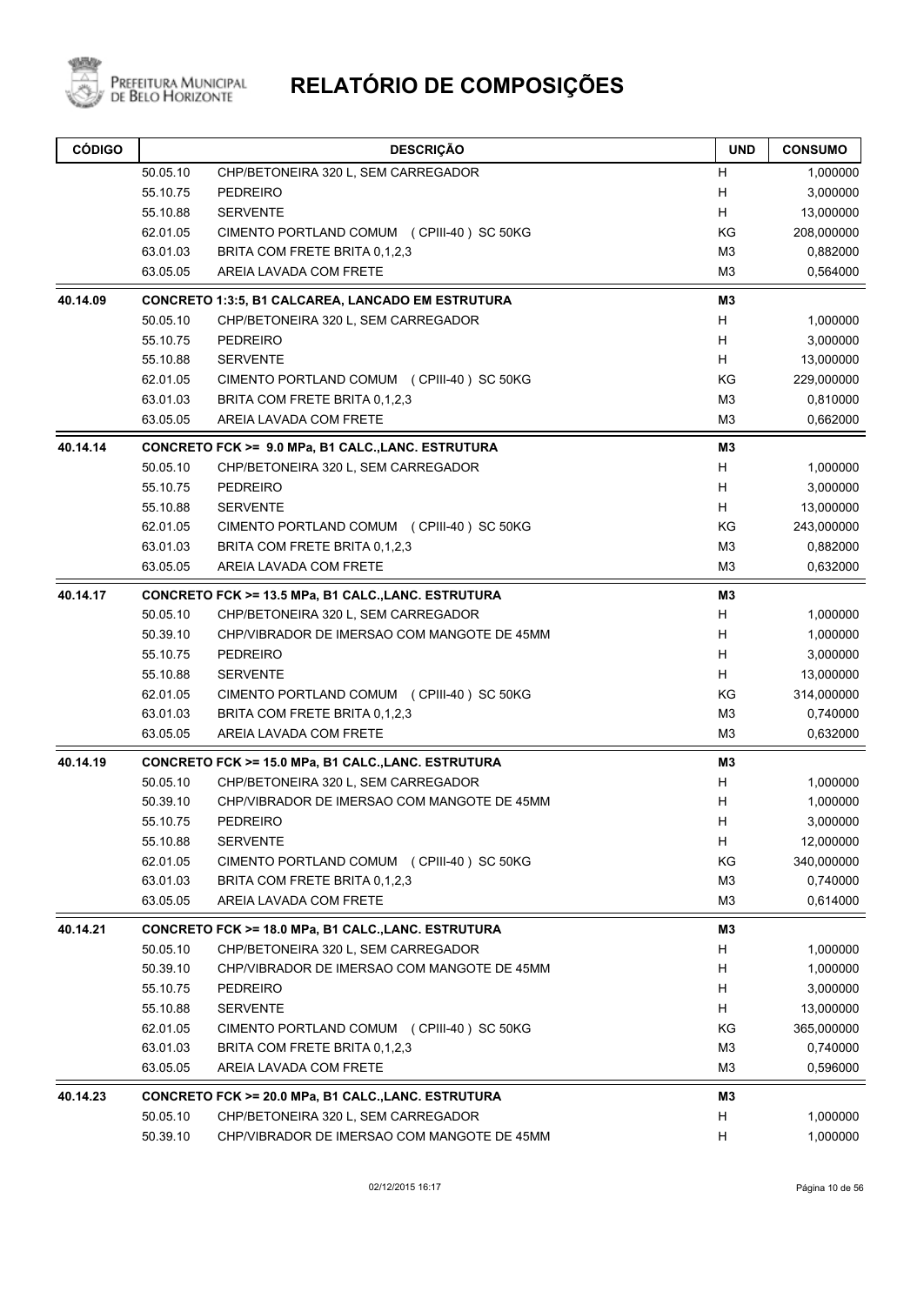

| <b>CÓDIGO</b> |                      | <b>DESCRIÇÃO</b>                                                                                  | <b>UND</b>          | <b>CONSUMO</b>       |
|---------------|----------------------|---------------------------------------------------------------------------------------------------|---------------------|----------------------|
|               | 55.10.75             | PEDREIRO                                                                                          | H                   | 3,000000             |
|               | 55.10.88             | <b>SERVENTE</b>                                                                                   | Н                   | 13,000000            |
|               | 62.01.05             | CIMENTO PORTLAND COMUM (CPIII-40) SC 50KG                                                         | KG                  | 386,000000           |
|               | 63.01.03             | BRITA COM FRETE BRITA 0.1.2.3                                                                     | M <sub>3</sub>      | 0,740000             |
|               | 63.05.05             | AREIA LAVADA COM FRETE                                                                            | M3                  | 0,582000             |
| 40.14.25      |                      | CONCRETO FCK >= 25.0 MPa, B1 CALC., LANC. ESTRUTURA                                               | M3                  |                      |
|               | 50.05.10             | CHP/BETONEIRA 320 L, SEM CARREGADOR                                                               | H                   | 1,000000             |
|               | 50.39.10             | CHP/VIBRADOR DE IMERSAO COM MANGOTE DE 45MM                                                       | H                   | 1,000000             |
|               | 55.10.75             | <b>PEDREIRO</b>                                                                                   | H                   | 3,000000             |
|               | 55.10.88             | <b>SERVENTE</b>                                                                                   | H                   | 13,000000            |
|               | 62.01.05             | CIMENTO PORTLAND COMUM (CPIII-40) SC 50KG                                                         | KG                  | 435,000000           |
|               | 63.01.03             | BRITA COM FRETE BRITA 0,1,2,3                                                                     | M <sub>3</sub>      | 0,740000             |
|               | 63.05.05             | AREIA LAVADA COM FRETE                                                                            | M <sub>3</sub>      | 0,547000             |
| 40.17         |                      | <b>CONCRETO USINADO, BRITA CALC., LANCADO EM FUNDACAO</b>                                         |                     |                      |
| 40.17.28      |                      | CONCRETO USIN. FCK>=13.5 MPa,B1-B2 CALC.LANC.FUND.                                                | M <sub>3</sub>      |                      |
|               | 50.39.10             | CHP/VIBRADOR DE IMERSAO COM MANGOTE DE 45MM                                                       | н                   | 1,000000             |
|               | 55.10.75             | <b>PEDREIRO</b>                                                                                   | H                   | 2,000000             |
|               | 55.10.88             | <b>SERVENTE</b>                                                                                   | H                   | 4,000000             |
|               | 89.06.23             | CONCRETO CONCR. FCK>=13,5 MPA - B1,B2 CALC - FORN.                                                | M <sub>3</sub>      | 1,020000             |
| 40.17.29      |                      | CONCRETO USIN. FCK>=15.0 MPa,B1-B2 CALC.LANC.FUND.                                                | M3                  |                      |
|               | 50.39.10             | CHP/VIBRADOR DE IMERSAO COM MANGOTE DE 45MM                                                       | H                   | 1,000000             |
|               | 55.10.75             | <b>PEDREIRO</b>                                                                                   | H                   | 2,000000             |
|               | 55.10.88             | <b>SERVENTE</b>                                                                                   | Н                   | 4,000000             |
|               | 89.06.24             | CONCRETO CONCR. FCK>=15,0 MPA - B1,B2 CALC - FORN.                                                | M <sub>3</sub>      | 1,020000             |
| 40.17.31      |                      | CONCRETO USIN. FCK>=18.0 MPa,B1-B2 CALC.LANC.FUND.                                                | M <sub>3</sub>      |                      |
|               | 50.39.10             | CHP/VIBRADOR DE IMERSAO COM MANGOTE DE 45MM                                                       | H                   | 1,000000             |
|               | 55.10.75             | <b>PEDREIRO</b>                                                                                   | н                   | 2,000000             |
|               | 55.10.88             | <b>SERVENTE</b>                                                                                   | н                   | 4,000000             |
|               | 89.06.26             | CONCRETO CONCR. FCK>=18,0 MPA - B1,B2 CALC - FORN.                                                | M <sub>3</sub>      | 1,020000             |
| 40.17.32      |                      | CONCRETO USIN. FCK>=20.0 MPa,B1-B2 CALC.LANC.FUND.                                                | M3                  |                      |
|               | 50.39.10             | CHP/VIBRADOR DE IMERSAO COM MANGOTE DE 45MM                                                       | H                   | 1,000000             |
|               | 55.10.75             | PEDREIRO                                                                                          | н                   | 2,000000             |
|               | 55.10.88<br>89.06.27 | <b>SERVENTE</b><br>CONCRETO CONCR. FCK>=20,0 MPA - B1,B2 CALC - FORN.                             | H<br>M <sub>3</sub> | 4,000000<br>1,020000 |
|               |                      |                                                                                                   |                     |                      |
| 40.17.33      |                      | CONCRETO USIN. FCK>=25.0 MPa,B1-B2 CALC.LANC.FUND.                                                | MЗ                  |                      |
|               | 50.39.10             | CHP/VIBRADOR DE IMERSAO COM MANGOTE DE 45MM                                                       | H                   | 1,000000             |
|               | 55.10.75             | PEDREIRO                                                                                          | н                   | 2,000000             |
|               | 55.10.88<br>89.06.28 | <b>SERVENTE</b><br>CONCRETO CONCR. FCK>=25.0 MPA - B1,B2 CALC - FORN.                             | H<br>M3             | 4,000000<br>1,020000 |
|               |                      |                                                                                                   |                     |                      |
| 40.17.35      | 50.39.10             | CONCRETO USIN. FCK>=30.0 MPa,B1-B2 CALC.LANC.FUND.<br>CHP/VIBRADOR DE IMERSAO COM MANGOTE DE 45MM | M3<br>н             |                      |
|               | 55.10.75             | <b>PEDREIRO</b>                                                                                   | н                   | 1,000000<br>2,000000 |
|               | 55.10.88             | <b>SERVENTE</b>                                                                                   | H                   | 4,000000             |
|               | 89.06.30             | CONCRETO CONCR. FCK>=30,0 MPA - B1,B2 CALC - FORN.                                                | M <sub>3</sub>      | 1,020000             |
| 40.17.45      |                      | CONCRETO USIN.BOMB. FCK>=13.5 MPa, CALC.LANC.FUND.                                                | M3                  |                      |
|               | 50.39.10             | CHP/VIBRADOR DE IMERSAO COM MANGOTE DE 45MM                                                       | н                   | 0,500000             |
|               |                      |                                                                                                   |                     |                      |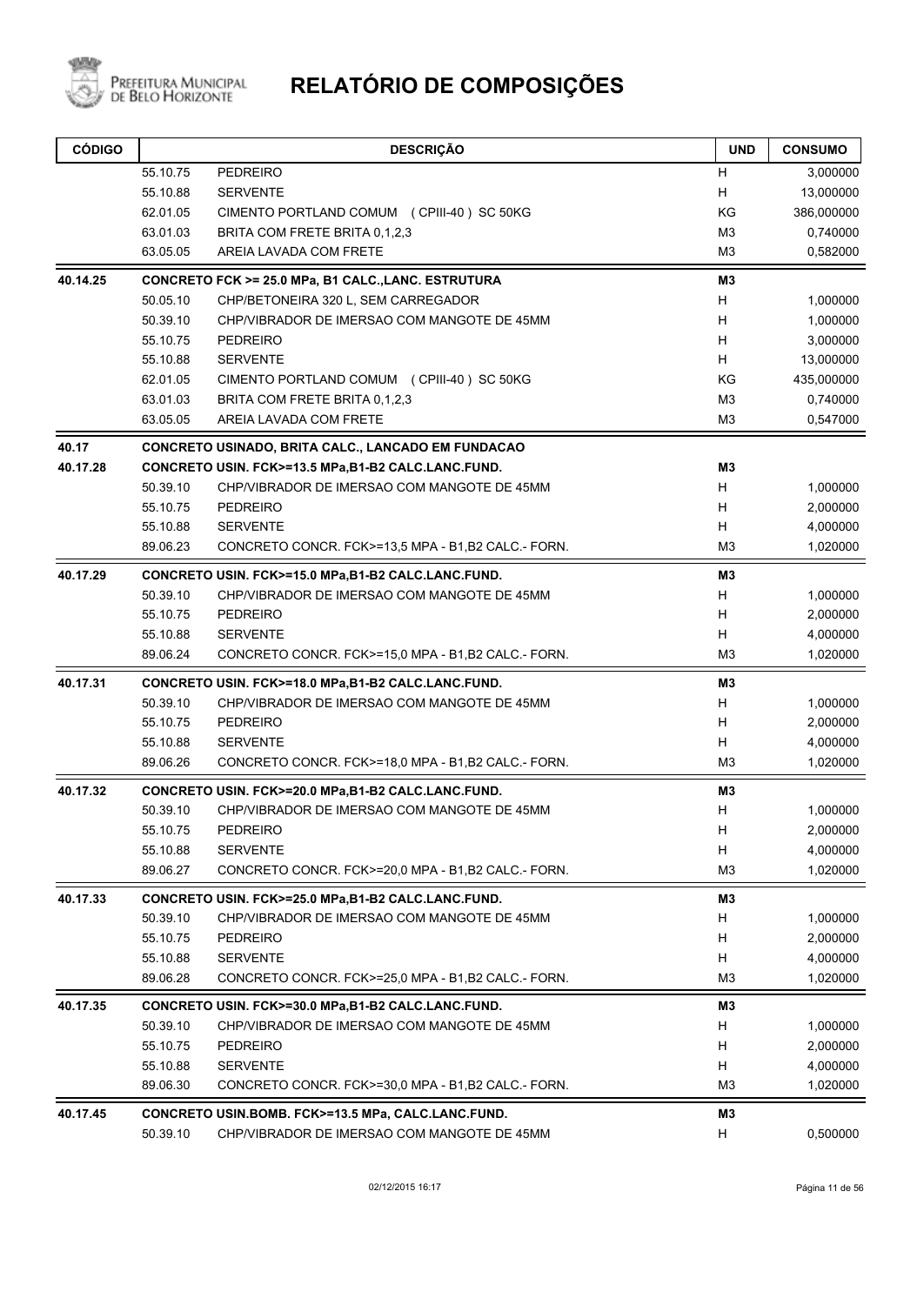

| <b>CÓDIGO</b>     |                      | <b>DESCRIÇÃO</b>                                                                                                 | <b>UND</b>          | <b>CONSUMO</b>       |
|-------------------|----------------------|------------------------------------------------------------------------------------------------------------------|---------------------|----------------------|
|                   | 55.10.75             | <b>PEDREIRO</b>                                                                                                  | H                   | 0,400000             |
|                   | 55.10.88             | <b>SERVENTE</b>                                                                                                  | н                   | 1,300000             |
|                   | 89.05.01             | TAXA DE BOMBEAMENTO DE CONCRETO                                                                                  | M <sub>3</sub>      | 1,000000             |
|                   | 89.07.08             | CONCRETO CONCR.BOMBEAVEL FCK>=13,5MPA CALC.- FORN.                                                               | M <sub>3</sub>      | 1,020000             |
| 40.17.46          |                      | CONCRETO USIN.BOMB. FCK>=15.0 MPa, CALC.LANC.FUND.                                                               | M3                  |                      |
|                   | 50.39.10             | CHP/VIBRADOR DE IMERSAO COM MANGOTE DE 45MM                                                                      | H                   | 0,500000             |
|                   | 55.10.75             | <b>PEDREIRO</b>                                                                                                  | H                   | 0,400000             |
|                   | 55.10.88             | <b>SERVENTE</b>                                                                                                  | H                   | 1,300000             |
|                   | 89.05.01             | TAXA DE BOMBEAMENTO DE CONCRETO                                                                                  | M <sub>3</sub>      | 1,000000             |
|                   | 89.07.09             | CONCRETO CONCR.BOMBEAVEL FCK>=15,0MPA CALC.- FORN.                                                               | M <sub>3</sub>      | 1,020000             |
| 40.17.48          |                      | CONCRETO USIN.BOMB. FCK>=18.0 MPa, CALC.LANC.FUND.                                                               | M3                  |                      |
|                   | 50.39.10             | CHP/VIBRADOR DE IMERSAO COM MANGOTE DE 45MM                                                                      | H                   | 0,500000             |
|                   | 55.10.75             | <b>PEDREIRO</b>                                                                                                  | H                   | 0,400000             |
|                   | 55.10.88             | <b>SERVENTE</b>                                                                                                  | H                   | 1,300000             |
|                   | 89.05.01             | TAXA DE BOMBEAMENTO DE CONCRETO                                                                                  | M <sub>3</sub>      | 1,000000             |
|                   | 89.07.11             | CONCRETO CONCR.BOMBEAVEL FCK>=18,0MPA CALC.- FORN.                                                               | M <sub>3</sub>      | 1,020000             |
| 40.17.49          |                      | CONCRETO USIN.BOMB. FCK>=20.0 MPa, CALC.LANC.FUND.                                                               | M3                  |                      |
|                   | 50.39.10             | CHP/VIBRADOR DE IMERSAO COM MANGOTE DE 45MM                                                                      | H                   | 0,500000             |
|                   | 55.10.75             | <b>PEDREIRO</b>                                                                                                  | H                   | 0,400000             |
|                   | 55.10.88             | <b>SERVENTE</b>                                                                                                  | H                   | 1,300000             |
|                   | 89.05.01             | TAXA DE BOMBEAMENTO DE CONCRETO                                                                                  | M <sub>3</sub>      | 1,000000             |
|                   | 89.07.12             | CONCRETO CONCR.BOMBEAVEL FCK>=20,0MPA CALC.- FORN.                                                               | M <sub>3</sub>      | 1,020000             |
| 40.17.50          |                      | CONCRETO USIN.BOMB. FCK>=25.0 MPa, CALC.LANC.FUND.                                                               | M3                  |                      |
|                   | 50.39.10             | CHP/VIBRADOR DE IMERSAO COM MANGOTE DE 45MM                                                                      | H                   | 0,500000             |
|                   | 55.10.75             | <b>PEDREIRO</b>                                                                                                  | H                   | 0,400000             |
|                   | 55.10.88             | <b>SERVENTE</b>                                                                                                  | H                   | 1,300000             |
|                   | 89.05.01             | TAXA DE BOMBEAMENTO DE CONCRETO                                                                                  | M <sub>3</sub>      | 1,000000             |
|                   | 89.07.13             | CONCRETO CONCR.BOMBEAVEL FCK>=25,0MPA CALC.- FORN.                                                               | M <sub>3</sub>      | 1,020000             |
| 40.17.52          |                      | CONCRETO USIN.BOMB. FCK>=30.0 MPa, CALC.LANC.FUND.                                                               | M3                  |                      |
|                   | 50.39.10             | CHP/VIBRADOR DE IMERSAO COM MANGOTE DE 45MM                                                                      | H                   | 0,500000             |
|                   | 55.10.75             | <b>PEDREIRO</b>                                                                                                  | Н                   | 0,400000             |
|                   | 55.10.88             | <b>SERVENTE</b>                                                                                                  | $\mathsf{H}$        | 1,300000             |
|                   | 89.05.01             | TAXA DE BOMBEAMENTO DE CONCRETO                                                                                  | M <sub>3</sub>      | 1,000000             |
|                   | 89.07.15             | CONCRETO CONCR.BOMBEAVEL FCK>=30,0MPA CALC.- FORN.                                                               | M <sub>3</sub>      | 1,020000             |
| 40.18<br>40.18.32 |                      | <b>CONCRETO USINADO, BRITA CALC., LANCADO EM ESTRUTURA</b><br>CONCRETO USIN. FCK>=20.0 MPa,B1-B2 CALC.LANC.ESTR. | M3                  |                      |
|                   |                      |                                                                                                                  |                     | 1,000000             |
|                   | 50.39.10<br>55.10.75 | CHP/VIBRADOR DE IMERSAO COM MANGOTE DE 45MM                                                                      | H                   |                      |
|                   |                      | <b>PEDREIRO</b>                                                                                                  | H                   | 3,000000             |
|                   | 55.10.88<br>89.06.27 | <b>SERVENTE</b><br>CONCRETO CONCR. FCK>=20.0 MPA - B1,B2 CALC - FORN.                                            | H<br>M <sub>3</sub> | 5,000000<br>1,020000 |
| 40.18.33          |                      | CONCRETO USIN. FCK>=25.0 MPa,B1-B2 CALC.LANC.ESTR.                                                               | M3                  |                      |
|                   | 50.39.10             | CHP/VIBRADOR DE IMERSAO COM MANGOTE DE 45MM                                                                      | H                   | 1,000000             |
|                   | 55.10.75             | <b>PEDREIRO</b>                                                                                                  | H                   | 3,000000             |
|                   | 55.10.88             | <b>SERVENTE</b>                                                                                                  | H                   | 5,000000             |
|                   | 89.06.28             | CONCRETO CONCR. FCK>=25,0 MPA - B1,B2 CALC - FORN.                                                               | M <sub>3</sub>      | 1,020000             |
| 40.18.35          |                      | CONCRETO USIN. FCK>=30.0 MPa,B1-B2 CALC.LANC.ESTR.                                                               | M3                  |                      |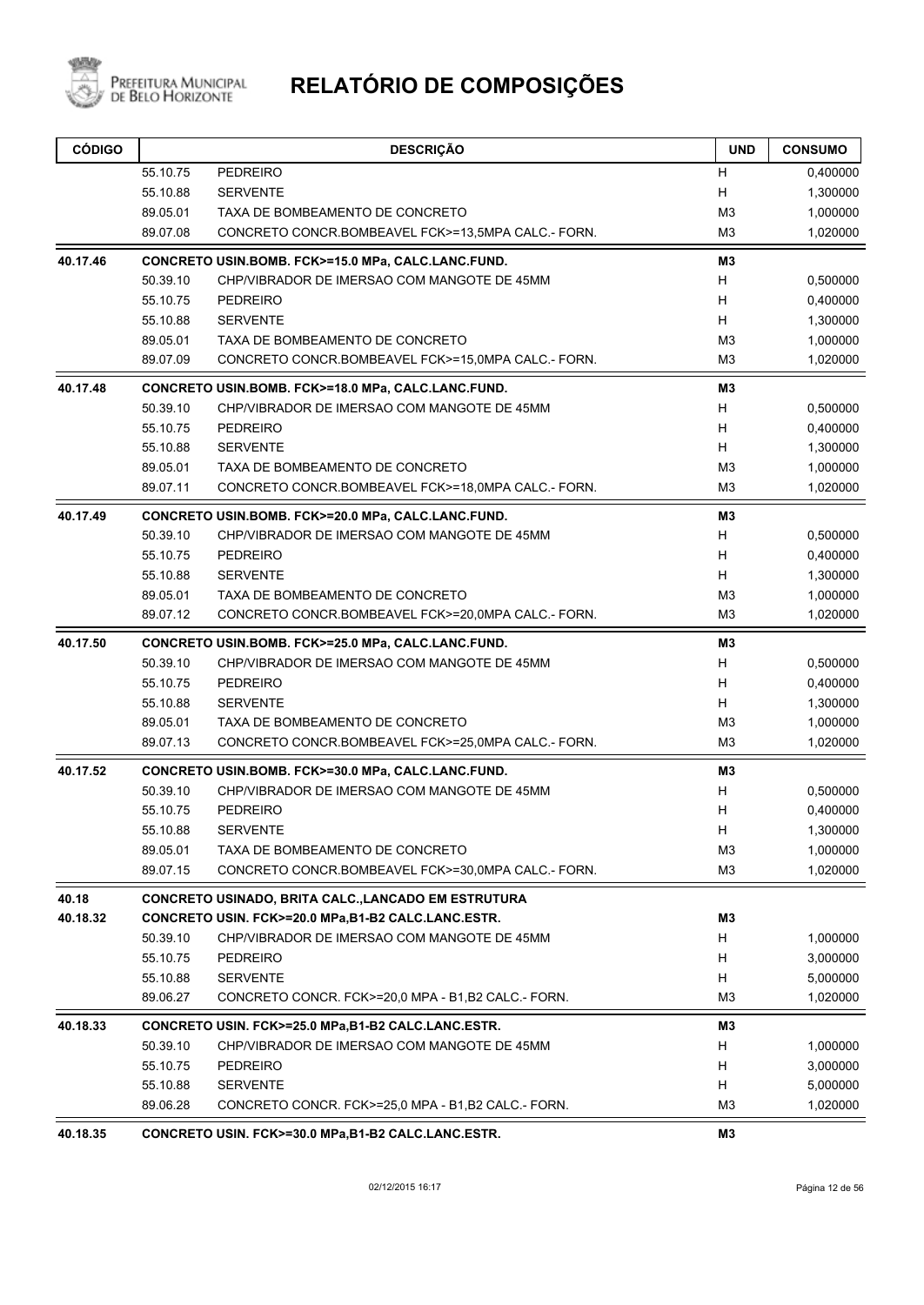

| <b>CÓDIGO</b> |          | <b>DESCRIÇÃO</b>                                   | <b>UND</b>     | <b>CONSUMO</b> |
|---------------|----------|----------------------------------------------------|----------------|----------------|
|               | 50.39.10 | CHP/VIBRADOR DE IMERSAO COM MANGOTE DE 45MM        | H              | 1,000000       |
|               | 55.10.75 | <b>PEDREIRO</b>                                    | H              | 3,000000       |
|               | 55.10.88 | <b>SERVENTE</b>                                    | H              | 5,000000       |
|               | 89.06.30 | CONCRETO CONCR. FCK>=30.0 MPA - B1.B2 CALC - FORN. | M <sub>3</sub> | 1,020000       |
| 40.18.45      |          | CONCRETO USIN.BOMB. FCK>=13.5 MPa, CALC.LANC.ESTR. | M <sub>3</sub> |                |
|               | 50.39.10 | CHP/VIBRADOR DE IMERSAO COM MANGOTE DE 45MM        | H              | 0,500000       |
|               | 55.10.75 | <b>PEDREIRO</b>                                    | H              | 0,400000       |
|               | 55.10.88 | <b>SERVENTE</b>                                    | H              | 1,300000       |
|               | 89.05.01 | TAXA DE BOMBEAMENTO DE CONCRETO                    | M <sub>3</sub> | 1,000000       |
|               | 89.07.08 | CONCRETO CONCR.BOMBEAVEL FCK>=13,5MPA CALC.- FORN. | M <sub>3</sub> | 1,020000       |
| 40.18.46      |          | CONCRETO USIN.BOMB. FCK>=15.0 MPa, CALC.LANC.ESTR. | M3             |                |
|               | 50.39.10 | CHP/VIBRADOR DE IMERSAO COM MANGOTE DE 45MM        | H              | 0,500000       |
|               | 55.10.75 | <b>PEDREIRO</b>                                    | H              | 0,400000       |
|               | 55.10.88 | <b>SERVENTE</b>                                    | H              | 1,300000       |
|               | 89.05.01 | TAXA DE BOMBEAMENTO DE CONCRETO                    | M <sub>3</sub> | 1,000000       |
|               | 89.07.09 | CONCRETO CONCR.BOMBEAVEL FCK>=15,0MPA CALC.- FORN. | M <sub>3</sub> | 1,020000       |
| 40.18.48      |          | CONCRETO USIN.BOMB. FCK>=18.0 MPa, CALC.LANC.ESTR. | M3             |                |
|               | 50.39.10 | CHP/VIBRADOR DE IMERSAO COM MANGOTE DE 45MM        | H              | 0,500000       |
|               | 55.10.75 | <b>PEDREIRO</b>                                    | H              | 0,400000       |
|               | 55.10.88 | <b>SERVENTE</b>                                    | H              | 1,300000       |
|               | 89.05.01 | TAXA DE BOMBEAMENTO DE CONCRETO                    | M <sub>3</sub> | 1,000000       |
|               | 89.07.11 | CONCRETO CONCR.BOMBEAVEL FCK>=18,0MPA CALC.- FORN. | M <sub>3</sub> | 1,020000       |
| 40.18.49      |          | CONCRETO USIN.BOMB. FCK>=20.0 MPa, CALC.LANC.ESTR. | M3             |                |
|               | 50.39.10 | CHP/VIBRADOR DE IMERSAO COM MANGOTE DE 45MM        | H              | 0,500000       |
|               | 55.10.75 | <b>PEDREIRO</b>                                    | H              | 0,400000       |
|               | 55.10.88 | <b>SERVENTE</b>                                    | H              | 1,300000       |
|               | 89.05.01 | TAXA DE BOMBEAMENTO DE CONCRETO                    | M <sub>3</sub> | 1,000000       |
|               | 89.07.12 | CONCRETO CONCR.BOMBEAVEL FCK>=20,0MPA CALC.- FORN. | M <sub>3</sub> | 1,020000       |
| 40.18.50      |          | CONCRETO USIN.BOMB. FCK>=25.0 MPa, CALC.LANC.ESTR. | M3             |                |
|               | 50.39.10 | CHP/VIBRADOR DE IMERSAO COM MANGOTE DE 45MM        | H              | 0,500000       |
|               | 55.10.75 | <b>PEDREIRO</b>                                    | н              | 0,400000       |
|               | 55.10.88 | <b>SERVENTE</b>                                    | H,             | 1,300000       |
|               | 89.05.01 | TAXA DE BOMBEAMENTO DE CONCRETO                    | M <sub>3</sub> | 1,000000       |
|               | 89.07.13 | CONCRETO CONCR.BOMBEAVEL FCK>=25,0MPA CALC.- FORN. | M <sub>3</sub> | 1,020000       |
| 40.18.52      |          | CONCRETO USIN.BOMB. FCK>=30.0 MPa, CALC.LANC.ESTR. | M3             |                |
|               | 50.39.10 | CHP/VIBRADOR DE IMERSAO COM MANGOTE DE 45MM        | H              | 0,500000       |
|               | 55.10.75 | <b>PEDREIRO</b>                                    | H              | 0,400000       |
|               | 55.10.88 | <b>SERVENTE</b>                                    | H              | 1,300000       |
|               | 89.05.01 | TAXA DE BOMBEAMENTO DE CONCRETO                    | M <sub>3</sub> | 1,000000       |
|               | 89.07.15 | CONCRETO CONCR.BOMBEAVEL FCK>=30,0MPA CALC.- FORN. | M <sub>3</sub> | 1,020000       |
| 40.19         |          | CONCRETO ESTRUTURAL, FORN. APLICACAO E ADENSAMENTO |                |                |
| 40.19.01      |          | FCK>=25 MPA, USINADO                               | M3             |                |
|               | 50.39.10 | CHP/VIBRADOR DE IMERSAO COM MANGOTE DE 45MM        | H              | 1,000000       |
|               | 55.10.75 | <b>PEDREIRO</b>                                    | H              | 2,000000       |
|               | 55.10.88 | <b>SERVENTE</b>                                    | H              | 4,000000       |
|               | 89.06.28 | CONCRETO CONCR. FCK>=25,0 MPA - B1,B2 CALC - FORN. | M <sub>3</sub> | 1,000000       |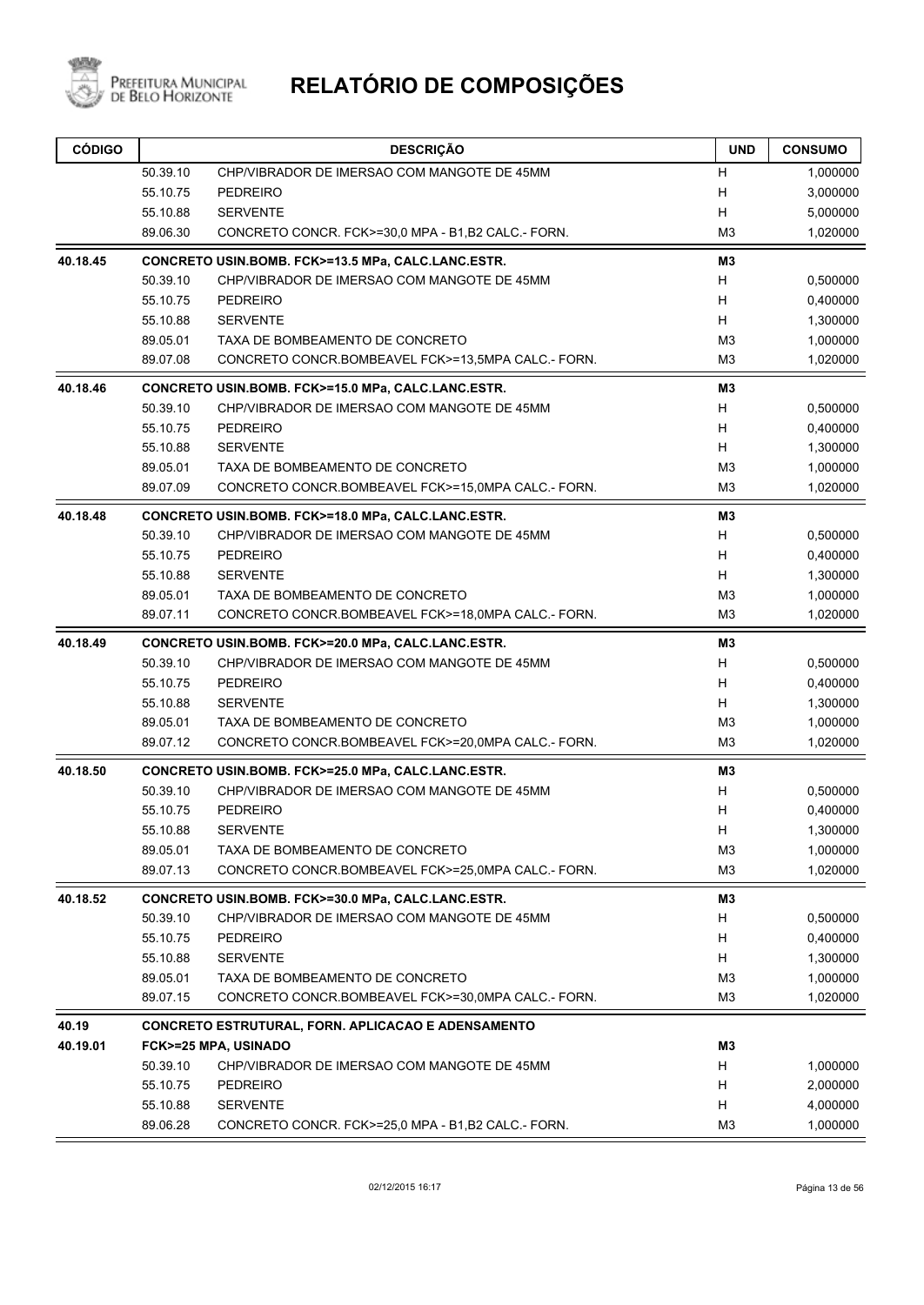

| <b>CÓDIGO</b> |          | <b>DESCRIÇÃO</b>                                   | <b>UND</b>     | <b>CONSUMO</b> |
|---------------|----------|----------------------------------------------------|----------------|----------------|
| 40.20         |          | <b>FORMA E ESCORAMENTO</b>                         |                |                |
| 40.20.05      |          | FORMA DE TABUA DE PINHO DE 3a. TIPO B (3 APROV.)   | M2             |                |
|               | 55.10.50 | <b>CARPINTEIRO</b>                                 | H              | 1,250000       |
|               | 55.10.88 | <b>SERVENTE</b>                                    | H              | 1,250000       |
|               | 71.01.05 | TABUA PARA FORMA DE CONCRETO L=25 CM               | M <sub>2</sub> | 0,200000       |
|               | 71.01.07 | TABUA DE PINUS EXP = 1" L=25 CM                    | M <sub>2</sub> | 0,370000       |
|               | 71.04.08 | PECA DE MADEIRA DE PINUS 5,5X5,5 CM                | M              | 1,200000       |
|               | 77.05.51 | PREGO 18x30                                        | KG             | 0,200000       |
| 40.20.07      |          | FORMA DE TABUA DE PINHO DE 3a. TIPO C (5 APROV.)   | M <sub>2</sub> |                |
|               | 55.10.50 | <b>CARPINTEIRO</b>                                 | H              | 1,300000       |
|               | 55.10.88 | <b>SERVENTE</b>                                    | Н              | 1,250000       |
|               | 71.01.05 | TABUA PARA FORMA DE CONCRETO L=25 CM               | M <sub>2</sub> | 0,200000       |
|               | 71.01.07 | TABUA DE PINUS EXP = 1" L=25 CM                    | M <sub>2</sub> | 0,260000       |
|               | 71.04.08 | PECA DE MADEIRA DE PINUS 5,5X5,5 CM                | M              | 0,120000       |
|               | 77.05.51 | PREGO 18x30                                        | KG             | 0,200000       |
| 40.20.11      |          | FORMA DE TABUA DE PINHO DE 3a. TIPO E (P/ BERCO)   | M <sub>2</sub> |                |
|               | 55.10.50 | <b>CARPINTEIRO</b>                                 | H              | 0,470000       |
|               | 55.10.88 | <b>SERVENTE</b>                                    | H              | 0,450000       |
|               | 71.01.07 | TABUA DE PINUS EXP = 1" L=25 CM                    | M <sub>2</sub> | 0,242000       |
|               | 71.04.08 | PECA DE MADEIRA DE PINUS 5,5X5,5 CM                | M              | 0,840000       |
|               | 77.05.51 | <b>PREGO 18x30</b>                                 | KG             | 0,100000       |
| 40.20.15      |          | FORMA DE COMPENSADO RESINADO E=12MM TIPO B (3 APR) | M <sub>2</sub> |                |
|               | 55.10.50 | <b>CARPINTEIRO</b>                                 | H              | 1,250000       |
|               | 55.10.88 | <b>SERVENTE</b>                                    | H              | 1,500000       |
|               | 71.01.05 | TABUA PARA FORMA DE CONCRETO L=25 CM               | M <sub>2</sub> | 0,060000       |
|               | 71.04.08 | PECA DE MADEIRA DE PINUS 5,5X5,5 CM                | M              | 0,850000       |
|               | 71.14.08 | CHAPA COMPENSADA RESINADA E= 12MM COLA FENOLICA    | M <sub>2</sub> | 0,374000       |
|               | 71.30.04 | MADEIRA ROLICA D= 6 A 10 CM COMPRIMENTO 6 METROS   | M              | 0,612000       |
|               | 77.05.51 | <b>PREGO 18x30</b>                                 | KG             | 0,200000       |
| 40.20.17      |          | FORMA DE COMPENSADO RESINADO E=12MM TIPO C (5 APR) | M <sub>2</sub> |                |
|               | 55.10.50 | <b>CARPINTEIRO</b>                                 | H              | 1,250000       |
|               | 55.10.88 | <b>SERVENTE</b>                                    | H              | 1,600000       |
|               | 71.01.05 | TABUA PARA FORMA DE CONCRETO L=25 CM               | M <sub>2</sub> | 0,060000       |
|               | 71.04.08 | PECA DE MADEIRA DE PINUS 5,5X5,5 CM                | M              | 0,500000       |
|               | 71.14.08 | CHAPA COMPENSADA RESINADA E= 12MM COLA FENOLICA    | M <sub>2</sub> | 0,220000       |
|               | 71.30.04 | MADEIRA ROLICA D= 6 A 10 CM COMPRIMENTO 6 METROS   | м              | 0,360000       |
|               | 77.05.51 | PREGO 18x30                                        | KG             | 0,200000       |
| 40.20.25      |          | FORMA DE COMPENSADO RESINADO E=20MM TIPO E (5 APR) | M2             |                |
|               | 55.10.50 | <b>CARPINTEIRO</b>                                 | H              | 1,250000       |
|               | 55.10.88 | <b>SERVENTE</b>                                    | H              | 1,700000       |
|               | 71.01.05 | TABUA PARA FORMA DE CONCRETO L=25 CM               | M <sub>2</sub> | 0,060000       |
|               | 71.04.08 | PECA DE MADEIRA DE PINUS 5,5X5,5 CM                | M              | 0,500000       |
|               | 71.14.14 | CHAPA COMPENSADA RESINADA E= 19MM COLA FENOLICA    | M <sub>2</sub> | 0,220000       |
|               | 71.30.04 | MADEIRA ROLICA D= 6 A 10 CM COMPRIMENTO 6 METROS   | м              | 0,360000       |
|               | 77.05.51 | PREGO 18x30                                        | KG             | 0,200000       |
| 40.20.27      |          | FORMA DE COMPENSADO RESINADO E=20MM TIPO F (7 APR) | M2             |                |
|               | 55.10.50 | CARPINTEIRO                                        | H              | 1,250000       |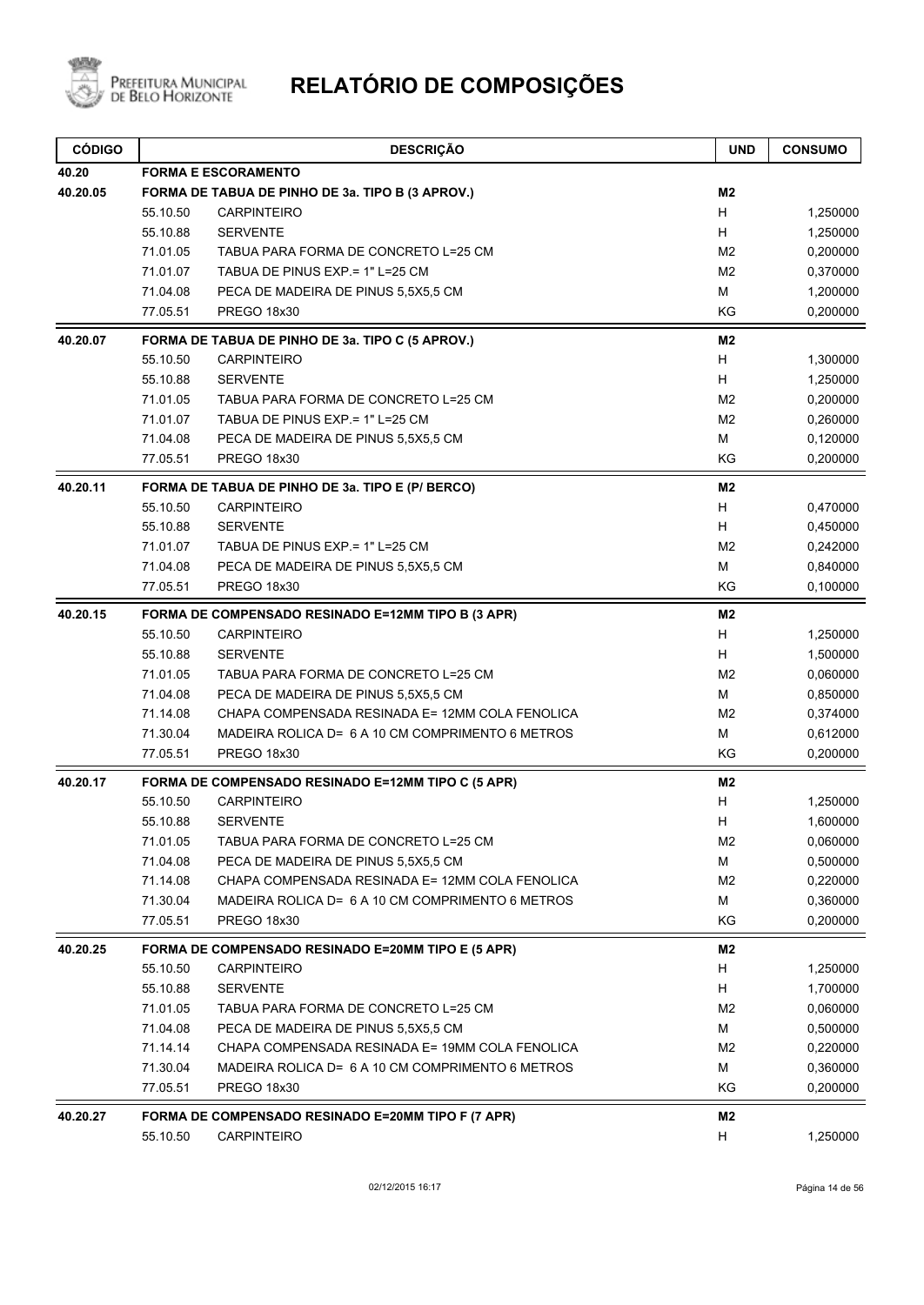

| <b>CÓDIGO</b> |          | <b>DESCRIÇÃO</b>                                          | <b>UND</b>     | <b>CONSUMO</b> |
|---------------|----------|-----------------------------------------------------------|----------------|----------------|
|               | 55.10.88 | <b>SERVENTE</b>                                           | н              | 1,700000       |
|               | 71.01.05 | TABUA PARA FORMA DE CONCRETO L=25 CM                      | M <sub>2</sub> | 0,060000       |
|               | 71.04.08 | PECA DE MADEIRA DE PINUS 5,5X5,5 CM                       | M              | 0,500000       |
|               | 71.14.14 | CHAPA COMPENSADA RESINADA E= 19MM COLA FENOLICA           | M <sub>2</sub> | 0,157300       |
|               | 71.30.04 | MADEIRA ROLICA D= 6 A 10 CM COMPRIMENTO 6 METROS          | M              | 0,360000       |
|               | 77.05.51 | PREGO 18x30                                               | KG             | 0,200000       |
| 40.20.80      |          | <b>ESCORAMENTO DESCONTINUO TIPO A (MADEIRA 6 A 10CM)</b>  | M <sub>2</sub> |                |
|               | 55.10.50 | <b>CARPINTEIRO</b>                                        | H              | 0,142860       |
|               | 55.10.88 | <b>SERVENTE</b>                                           | H              | 0,142860       |
|               | 71.02.20 | PRANCHAO DE PARAJU                                        | M <sub>3</sub> | 0,001600       |
|               | 71.04.08 | PECA DE MADEIRA DE PINUS 5,5X5,5 CM                       | м              | 0,040000       |
|               | 71.30.04 | MADEIRA ROLICA D= 6 A 10 CM COMPRIMENTO 6 METROS          | M              | 0,024000       |
|               | 77.05.51 | PREGO 18x30                                               | ΚG             | 0,030000       |
| 40.20.81      |          | <b>ESCORAMENTO DESCONTINUIO TIPO B-MADEIRA 11 A 15CM</b>  | M2             |                |
|               | 55.10.50 | <b>CARPINTEIRO</b>                                        | H              | 0,333330       |
|               | 55.10.88 | <b>SERVENTE</b>                                           | H              | 0,333330       |
|               | 71.02.20 | PRANCHAO DE PARAJU                                        | M <sub>3</sub> | 0,003840       |
|               | 71.04.08 | PECA DE MADEIRA DE PINUS 5,5X5,5 CM                       | м              | 0,030000       |
|               | 71.30.06 | MADEIRA ROLICA D= 11 A 15 CM COMPRIMENTO 6 METROS         | м              | 0,024000       |
|               | 77.05.51 | <b>PREGO 18x30</b>                                        | KG             | 0,100000       |
| 40.20.82      |          | <b>ESCORAMENTO CONTINUO TIPO A</b>                        | M2             |                |
|               | 55.10.50 | <b>CARPINTEIRO</b>                                        | H              | 1,000000       |
|               | 55.10.88 | <b>SERVENTE</b>                                           | H              | 1,000000       |
|               | 71.02.20 | PRANCHAO DE PARAJU                                        | M <sub>3</sub> | 0,011430       |
|               | 71.04.08 | PECA DE MADEIRA DE PINUS 5,5X5,5 CM                       | м              | 0,040000       |
|               | 71.30.06 | MADEIRA ROLICA D= 11 A 15 CM COMPRIMENTO 6 METROS         | м              | 0,029000       |
|               | 77.05.51 | PREGO 18x30                                               | ΚG             | 0,100000       |
| 40.20.83      |          | <b>ESCORAMENTO CONTINUO TIPO B</b>                        | M2             |                |
|               | 50.04.10 | CHP/BATE ESTACA MAGAN 850 PM, 44 HP                       | H              | 0,117650       |
|               | 50.27.16 | CHP/ GUINDASTE MADAL MD-10A                               | H              | 0,094120       |
|               | 50.27.17 | CHI/ GUINDASTE MADAL MD-10A                               | H              | 0,023530       |
|               | 50.31.10 | CHP/GRUPO DE SOLDAGEM BAMBOZZI 375-A                      | H              | 0,058820       |
|               | 50.31.11 | CHI/GRUPO DE SOLDAGEM BAMBOZZI 375-A                      | H              | 0,058820       |
|               | 55.10.50 | <b>CARPINTEIRO</b>                                        | H              | 1,176470       |
|               | 55.10.88 | <b>SERVENTE</b>                                           | H              | 1,882350       |
|               | 55.10.90 | SOLDADOR                                                  | H              | 0,235290       |
|               | 66.35.10 | PERFIL I-8"                                               | KG             | 2,263640       |
|               | 71.02.20 | PRANCHAO DE PARAJU                                        | M <sub>3</sub> | 0,004460       |
|               | 77.50.35 | ELETRODO DE VARA OK-4804 OU EQUIVALENTE - 2,5MM           | ΚG             | 0,100000       |
| 40.20.84      |          | <b>ESCORAMENTO CONTINUO TIPO C-1-ESTACA PRANCHA BZ300</b> | M <sub>2</sub> |                |
|               | 50.04.10 | CHP/BATE ESTACA MAGAN 850 PM, 44 HP                       | H              | 0,143680       |
|               | 50.27.16 | CHP/ GUINDASTE MADAL MD-10A                               | H              | 0,107760       |
|               | 50.31.10 | CHP/GRUPO DE SOLDAGEM BAMBOZZI 375-A                      | H              | 0,058820       |
|               | 50.31.11 | CHI/GRUPO DE SOLDAGEM BAMBOZZI 375-A                      | H              | 0,058820       |
|               | 55.10.88 | <b>SERVENTE</b>                                           | H              | 0,588240       |
|               | 55.10.90 | SOLDADOR                                                  | H              | 0,117650       |
|               | 66.30.10 | ESTACA PRANCHA BZ 300B C/ FRETE OU EQUIVALENTE            | ΚG             | 9,072000       |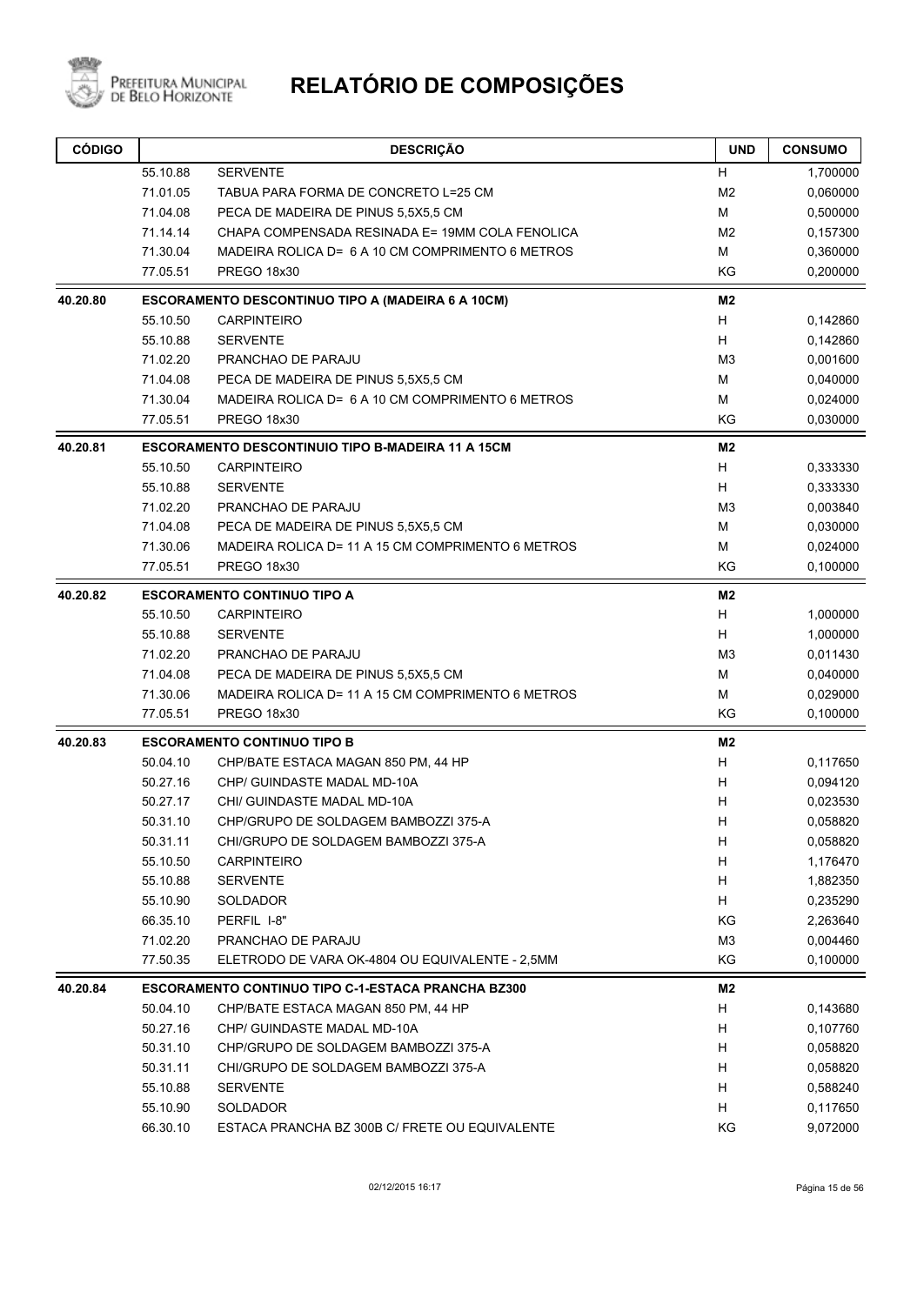

| <b>CÓDIGO</b> |            | <b>DESCRIÇÃO</b>                                            | <b>UND</b>     | <b>CONSUMO</b> |
|---------------|------------|-------------------------------------------------------------|----------------|----------------|
|               | 66.35.10   | PERFIL I-8"                                                 | ΚG             | 0,800000       |
|               | 77.50.35   | ELETRODO DE VARA OK-4804 OU EQUIVALENTE - 2,5MM             | KG             | 0,050000       |
| 40.20.85      |            | <b>ESCORAMENTO CONTINUO TIPO C-2-ESTACA PRANCHA NA-9C</b>   | M <sub>2</sub> |                |
|               | 50.04.10   | CHP/BATE ESTACA MAGAN 850 PM, 44 HP                         | H              | 0,181790       |
|               | 50.27.16   | CHP/ GUINDASTE MADAL MD-10A                                 | H              | 0,107760       |
|               | 50.31.10   | CHP/GRUPO DE SOLDAGEM BAMBOZZI 375-A                        | н              | 0,058820       |
|               | 50.31.11   | CHI/GRUPO DE SOLDAGEM BAMBOZZI 375-A                        | H              | 0,058820       |
|               | 55.10.88   | <b>SERVENTE</b>                                             | H              | 0,588240       |
|               | 55.10.90   | SOLDADOR                                                    | н              | 0,117650       |
|               | 66.30.05   | ESTACA PRANCHA NA-9C E=4.75MM PRETA C/ FRETE OU EQUIVALENTE | KG             | 5,880000       |
|               | 66.35.10   | PERFIL I-8"                                                 | KG             | 0,800000       |
|               | 77.50.35   | ELETRODO DE VARA OK-4804 OU EQUIVALENTE - 2,5MM             | KG             | 0,050000       |
| 40.22         | <b>ACO</b> |                                                             |                |                |
| 40.22.05      |            | <b>ACO CA-25 - DEGRAUS</b>                                  | KG             |                |
|               | 55.10.35   | <b>ARMADOR</b>                                              | H              | 0,100000       |
|               | 55.10.88   | <b>SERVENTE</b>                                             | H              | 0,100000       |
|               | 60.05.09   | ACO CA-25 12.5 MM                                           | KG             | 1,100000       |
| 40.22.10      |            | ACO CA-50, D<= 12.7MM - CORTE, DOBRAMENTO, COLOCACAO        | ΚG             |                |
|               | 55.10.35   | <b>ARMADOR</b>                                              | н              | 0,100000       |
|               | 55.10.88   | <b>SERVENTE</b>                                             | H              | 0,100000       |
|               | 60.05.29   | ACO CA-50 10.0 MM                                           | ΚG             | 1,100000       |
|               | 60.35.44   | ARAME RECOZIDO BWG 18 (PG-7)                                | KG             | 0,020000       |
| 40.22.12      |            | ACO CA-50, D > 12.7MM - CORTE, DOBRAMENTO, COLOCACAO        | KG             |                |
|               | 55.10.35   | <b>ARMADOR</b>                                              | Н              | 0,100000       |
|               | 55.10.88   | <b>SERVENTE</b>                                             | H              | 0,100000       |
|               | 60.05.31   | ACO CA-50 16.0 MM                                           | KG             | 1,100000       |
|               | 60.35.44   | ARAME RECOZIDO BWG 18 (PG-7)                                | KG             | 0,020000       |
| 40.22.20      |            | ACO CA-60 - CORTE, DOBRAMENTO E COLOCACAO                   | ΚG             |                |
|               | 55.10.35   | <b>ARMADOR</b>                                              | Н              | 0,100000       |
|               | 55.10.88   | <b>SERVENTE</b>                                             | H              | 0,100000       |
|               | 60.05.50   | ACO CA-60 5.0 MM                                            | KG             | 1,100000       |
|               | 60.35.44   | ARAME RECOZIDO BWG 18 (PG-7)                                | KG             | 0,020000       |
| 40.22.30      |            | ACO CA-50 E CA-60 - CORTE, DOBRAMENTO E COLOCACAO           | KG             |                |
|               | 55.10.35   | ARMADOR                                                     | H              | 0,100000       |
|               | 55.10.88   | <b>SERVENTE</b>                                             | H              | 0,100000       |
|               | 60.05.29   | ACO CA-50 10.0 MM                                           | KG             | 0,880000       |
|               | 60.05.50   | ACO CA-60 5.0 MM                                            | KG             | 0,220000       |
|               | 60.35.44   | ARAME RECOZIDO BWG 18 (PG-7)                                | ΚG             | 0,020000       |
| 40.24         |            | <b>ARGAMASSA DE CIMENTO E AREIA - PREPARO</b>               |                |                |
| 40.24.11      |            | <b>ARGAMASSA DE CIMENTO E AREIA 1:1</b>                     | M <sub>3</sub> |                |
|               | 50.05.10   | CHP/BETONEIRA 320 L, SEM CARREGADOR                         | H              | 1,000000       |
|               | 55.10.88   | <b>SERVENTE</b>                                             | H              | 6,000000       |
|               | 62.01.05   | CIMENTO PORTLAND COMUM (CPIII-40) SC 50KG                   | ΚG             | 925,000000     |
|               | 63.05.05   | AREIA LAVADA COM FRETE                                      | M3             | 1,050000       |
| 40.24.13      |            | <b>ARGAMASSA DE CIMENTO E AREIA 1:2</b>                     | M3             |                |
|               | 50.05.10   | CHP/BETONEIRA 320 L, SEM CARREGADOR                         | H              | 1,000000       |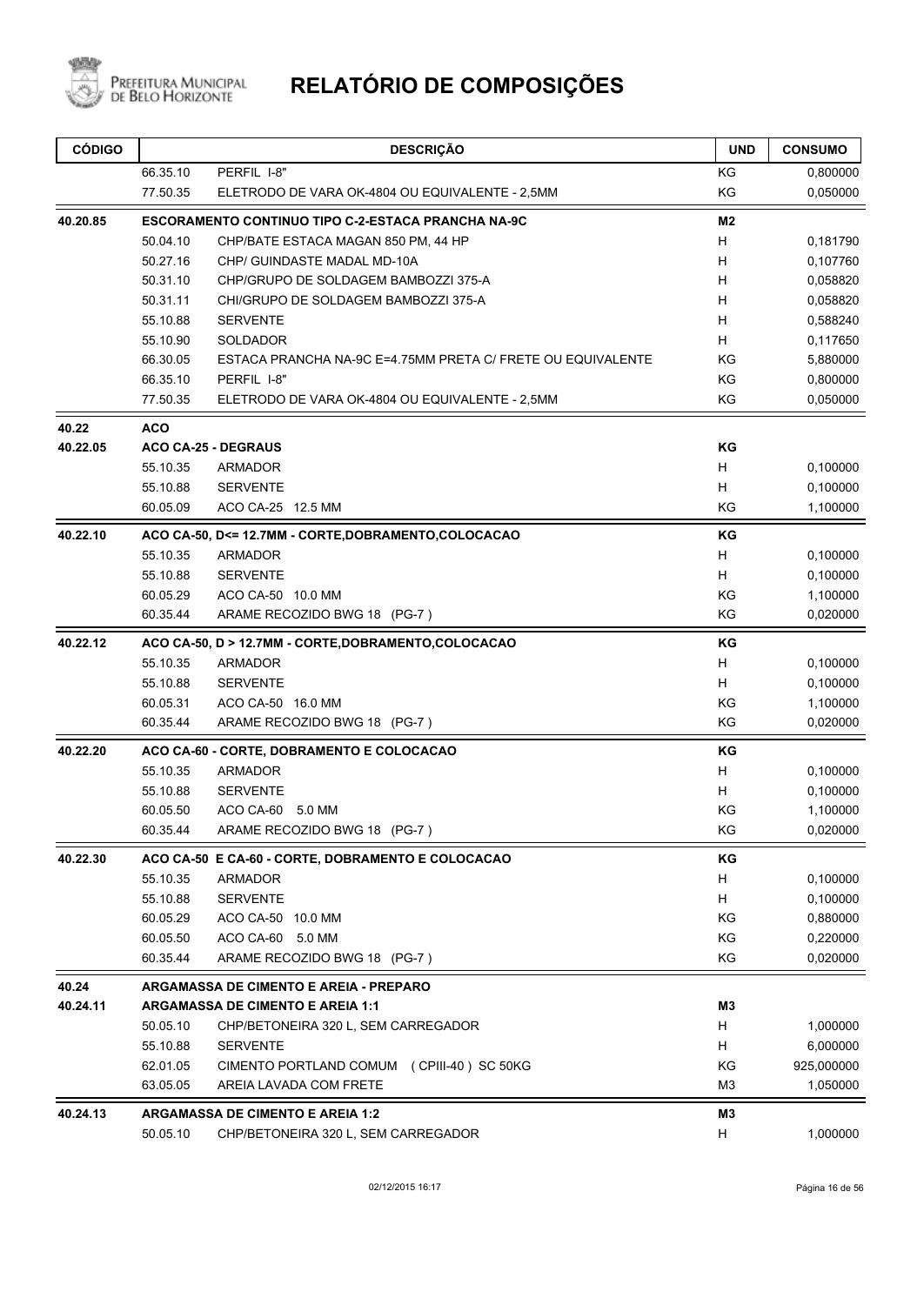

| <b>CÓDIGO</b> |                  | <b>DESCRIÇÃO</b>                                  | <b>UND</b>     | <b>CONSUMO</b> |
|---------------|------------------|---------------------------------------------------|----------------|----------------|
|               | 55.10.88         | <b>SERVENTE</b>                                   | H              | 6,000000       |
|               | 62.01.05         | CIMENTO PORTLAND COMUM (CPIII-40) SC 50KG         | KG             | 645,000000     |
|               | 63.05.05         | AREIA LAVADA COM FRETE                            | M <sub>3</sub> | 1,050000       |
| 40.24.15      |                  | <b>ARGAMASSA DE CIMENTO E AREIA 1:3</b>           | M <sub>3</sub> |                |
|               | 50.05.10         | CHP/BETONEIRA 320 L, SEM CARREGADOR               | H              | 1,000000       |
|               | 55.10.88         | <b>SERVENTE</b>                                   | H              | 6,000000       |
|               | 62.01.05         | CIMENTO PORTLAND COMUM (CPIII-40) SC 50KG         | ΚG             | 450,000000     |
|               | 63.05.05         | AREIA LAVADA COM FRETE                            | M3             | 1,050000       |
| 40.24.17      |                  | <b>ARGAMASSA DE CIMENTO E AREIA 1:4</b>           | M <sub>3</sub> |                |
|               | 50.05.10         | CHP/BETONEIRA 320 L, SEM CARREGADOR               | H              | 1,000000       |
|               | 55.10.88         | <b>SERVENTE</b>                                   | H              | 6,000000       |
|               | 62.01.05         | CIMENTO PORTLAND COMUM (CPIII-40) SC 50KG         | ΚG             | 350,000000     |
|               | 63.05.05         | AREIA LAVADA COM FRETE                            | M <sub>3</sub> | 1,150000       |
| 40.24.19      |                  | <b>ARGAMASSA DE CIMENTO E AREIA 1:5</b>           | M3             |                |
|               | 50.05.10         | CHP/BETONEIRA 320 L, SEM CARREGADOR               | H              | 1,000000       |
|               | 55.10.88         | <b>SERVENTE</b>                                   | H              | 6,000000       |
|               | 62.01.05         | CIMENTO PORTLAND COMUM (CPIII-40) SC 50KG         | KG             | 280,000000     |
|               | 63.05.05         | AREIA LAVADA COM FRETE                            | M <sub>3</sub> | 1,200000       |
| 40.24.21      |                  | <b>ARGAMASSA DE CIMENTO E AREIA 1:6</b>           | M3             |                |
|               | 50.05.10         | CHP/BETONEIRA 320 L, SEM CARREGADOR               | H              | 1,000000       |
|               | 55.10.88         | <b>SERVENTE</b>                                   | H              | 6,000000       |
|               | 62.01.05         | CIMENTO PORTLAND COMUM (CPIII-40) SC 50KG         | ΚG             | 240,000000     |
|               | 63.05.05         | AREIA LAVADA COM FRETE                            | M <sub>3</sub> | 1,200000       |
| 40.24.23      |                  | <b>ARGAMASSA DE CIMENTO E AREIA 1:7</b>           | M <sub>3</sub> |                |
|               | 50.05.10         | CHP/BETONEIRA 320 L, SEM CARREGADOR               | H              | 1,000000       |
|               | 55.10.88         | <b>SERVENTE</b>                                   | H              | 5,000000       |
|               | 62.01.05         | CIMENTO PORTLAND COMUM (CPIII-40) SC 50KG         | ΚG             | 215,000000     |
|               | 63.05.05         | AREIA LAVADA COM FRETE                            | M3             | 1,200000       |
| 40.24.25      |                  | <b>ARGAMASSA DE CIMENTO E AREIA 1:8</b>           | M3             |                |
|               | 50.05.10         | CHP/BETONEIRA 320 L, SEM CARREGADOR               | н              | 1,000000       |
|               | 55.10.88         | <b>SERVENTE</b>                                   | H              | 5,000000       |
|               | 62.01.05         | CIMENTO PORTLAND COMUM (CPIII-40) SC 50KG         | KG             | 176,000000     |
|               | 63.05.05         | AREIA LAVADA COM FRETE                            | M <sub>3</sub> | 1,200000       |
| 40.26         |                  | ARGAMASSA DE CIMENTO, AREIA E PEDRISCO - PREPARO  |                |                |
| 40.26.05      |                  | ARGAMASSA DE CIMENTO, AREIA E PEDRISCO 1:2:2      | M3             |                |
|               | 50.05.10         | CHP/BETONEIRA 320 L, SEM CARREGADOR               | H              | 1,000000       |
|               | 55.10.88         | <b>SERVENTE</b>                                   | H              | 6,000000       |
|               | 62.01.05         | CIMENTO PORTLAND COMUM (CPIII-40) SC 50KG         | KG             | 360,000000     |
|               | 63.02.06         | PEDRISCO CALCAREO COM FRETE                       | M3             | 0,760000       |
|               | 63.05.05         | AREIA LAVADA COM FRETE                            | M <sub>3</sub> | 0,760000       |
| 40.30         | <b>ALVENARIA</b> |                                                   |                |                |
| 40.30.05      |                  | ALVENARIA TIJOLO MACICO REQ., E = 5CM, A REVESTIR | M2             |                |
|               | 40.24.23         | ARGAMASSA DE CIMENTO E AREIA 1:7                  | M <sub>3</sub> | 0,010500       |
|               | 55.10.75         | <b>PEDREIRO</b>                                   | H              | 0,900000       |
|               | 55.10.88         | <b>SERVENTE</b>                                   | H              | 0,900000       |
|               | 79.02.05         | TIJOLO CERAM. MACICO REQUEIMADO 20X10X5CM C/FRETE | UN             | 43,050000      |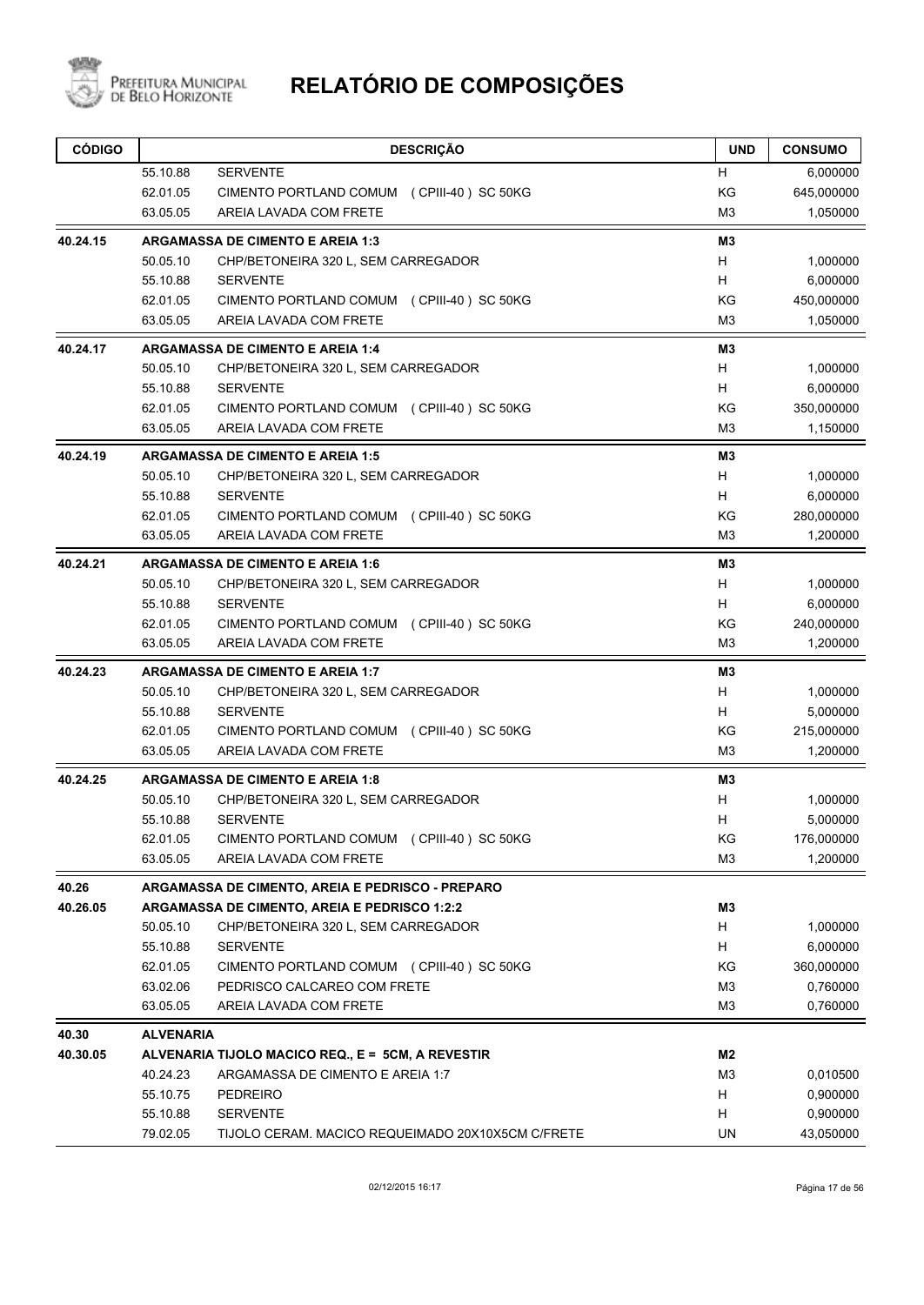

| <b>CÓDIGO</b> |          | <b>DESCRIÇÃO</b>                                   | <b>UND</b>     | <b>CONSUMO</b> |
|---------------|----------|----------------------------------------------------|----------------|----------------|
| 40.30.06      |          | ALVENARIA TIJOLO MACICO REQ., E = 10CM, A REVESTIR | M2             |                |
|               | 40.24.23 | ARGAMASSA DE CIMENTO E AREIA 1:7                   | M <sub>3</sub> | 0,030000       |
|               | 55.10.75 | <b>PEDREIRO</b>                                    | H              | 1,600000       |
|               | 55.10.88 | <b>SERVENTE</b>                                    | H              | 1,600000       |
|               | 79.02.05 | TIJOLO CERAM. MACICO REQUEIMADO 20X10X5CM C/FRETE  | UN             | 75,600000      |
| 40.30.07      |          | ALVENARIA TIJOLO MACICO REQ., E = 20CM, A REVESTIR | M2             |                |
|               | 40.24.23 | ARGAMASSA DE CIMENTO E AREIA 1:7                   | M <sub>3</sub> | 0,060900       |
|               | 55.10.75 | <b>PEDREIRO</b>                                    | Н              | 2,500000       |
|               | 55.10.88 | <b>SERVENTE</b>                                    | H              | 2,500000       |
|               | 79.02.05 | TIJOLO CERAM. MACICO REQUEIMADO 20X10X5CM C/FRETE  | UN             | 151,200000     |
| 40.30.10      |          | ALVENARIA TIJOLO MACICO REQ., E = 5CM, APARENTE    | M2             |                |
|               | 40.24.23 | ARGAMASSA DE CIMENTO E AREIA 1:7                   | M <sub>3</sub> | 0,010500       |
|               | 55.10.75 | <b>PEDREIRO</b>                                    | Н              | 1,000000       |
|               | 55.10.88 | <b>SERVENTE</b>                                    | H              | 1,000000       |
|               | 79.02.05 | TIJOLO CERAM. MACICO REQUEIMADO 20X10X5CM C/FRETE  | UN             | 43,050000      |
| 40.30.11      |          | ALVENARIA TIJOLO MACICO REQ., E = 10CM, APARENTE   | M2             |                |
|               | 40.24.23 | ARGAMASSA DE CIMENTO E AREIA 1:7                   | M <sub>3</sub> | 0,030000       |
|               | 55.10.75 | PEDREIRO                                           | H              | 1,800000       |
|               | 55.10.88 | <b>SERVENTE</b>                                    | Н              | 1,800000       |
|               | 79.02.05 | TIJOLO CERAM. MACICO REQUEIMADO 20X10X5CM C/FRETE  | UN             | 75,600000      |
| 40.30.12      |          | ALVENARIA TIJOLO MACICO REQ., E = 20CM, APARENTE   | M2             |                |
|               | 40.24.23 | ARGAMASSA DE CIMENTO E AREIA 1:7                   | M <sub>3</sub> | 0,060900       |
|               | 55.10.75 | <b>PEDREIRO</b>                                    | H              | 2,750000       |
|               | 55.10.88 | <b>SERVENTE</b>                                    | н              | 2,750000       |
|               | 79.02.05 | TIJOLO CERAM. MACICO REQUEIMADO 20X10X5CM C/FRETE  | UN             | 151,200000     |
| 40.30.20      |          | ALVENARIA TIJOLO FURADO, E = 10CM, A REVESTIR      | M <sub>2</sub> |                |
|               | 40.24.23 | ARGAMASSA DE CIMENTO E AREIA 1:7                   | M <sub>3</sub> | 0,012000       |
|               | 55.10.75 | PEDREIRO                                           | H              | 0,800000       |
|               | 55.10.88 | <b>SERVENTE</b>                                    | н              | 0,800000       |
|               | 79.02.12 | TIJOLO CERAMICO FURADO 8 FUROS 29X19X9CM C/FRETE   | UN             | 15,500000      |
| 40.30.21      |          | ALVENARIA TIJOLO FURADO, E = 15CM, A REVESTIR      | M2             |                |
|               | 40.24.23 | ARGAMASSA DE CIMENTO E AREIA 1:7                   | M <sub>3</sub> | 0,018000       |
|               | 55.10.75 | <b>PEDREIRO</b>                                    | H              | 1,000000       |
|               | 55.10.88 | <b>SERVENTE</b>                                    | H              | 1,000000       |
|               | 79.02.08 | TIJOLO CERAMICO FURADO 9 FUROS 29X19X14CM C/FRETE  | UN             | 15,510000      |
| 40.30.22      |          | ALVENARIA TIJOLO FURADO, E = 20CM, A REVESTIR      | M2             |                |
|               | 40.24.23 | ARGAMASSA DE CIMENTO E AREIA 1:7                   | M <sub>3</sub> | 0,036000       |
|               | 55.10.75 | <b>PEDREIRO</b>                                    | H              | 1,000000       |
|               | 55.10.88 | <b>SERVENTE</b>                                    | Н              | 1,000000       |
|               | 79.02.12 | TIJOLO CERAMICO FURADO 8 FUROS 29X19X9CM C/FRETE   | UN             | 29,000000      |
| 40.30.30      |          | ALVENARIA BLOCO DE CONCRETO, E = 10CM, A REVESTIR  | M <sub>2</sub> |                |
|               | 40.24.23 | ARGAMASSA DE CIMENTO E AREIA 1:7                   | M <sub>3</sub> | 0,008400       |
|               | 55.10.75 | <b>PEDREIRO</b>                                    | Н              | 0,600000       |
|               | 55.10.88 | <b>SERVENTE</b>                                    | Н              | 0,600000       |
|               | 79.10.06 | BLOCO DE CONCRETO 09X19X39 CM C/ FRETE VAZADO      | UN             | 13,125000      |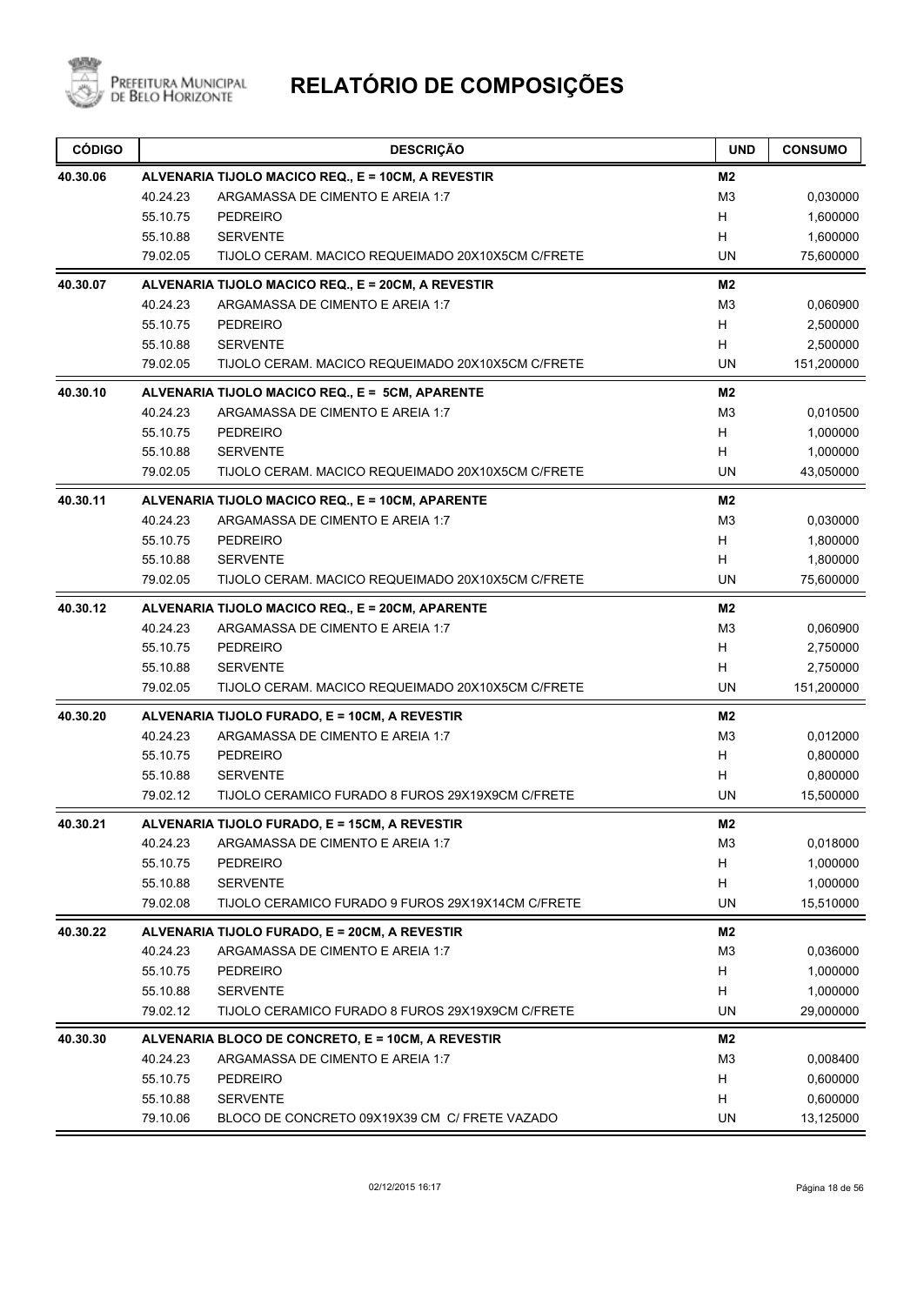

| <b>CÓDIGO</b> |                      | <b>DESCRIÇÃO</b>                                         | <b>UND</b>     | <b>CONSUMO</b> |
|---------------|----------------------|----------------------------------------------------------|----------------|----------------|
| 40.30.31      |                      | ALVENARIA BLOCO DE CONCRETO, E = 15CM, A REVESTIR        | M2             |                |
|               | 40.24.23             | ARGAMASSA DE CIMENTO E AREIA 1:7                         | M3             | 0,009450       |
|               | 55.10.75             | <b>PEDREIRO</b>                                          | H              | 0,650000       |
|               | 55.10.88             | <b>SERVENTE</b>                                          | H              | 0,650000       |
|               | 79.10.07             | BLOCO DE CONCRETO 14X19X39 CM C/ FRETE VAZADO            | UN             | 13,125000      |
| 40.30.32      |                      | ALVENARIA BLOCO DE CONCRETO, E = 20CM, A REVESTIR        | M <sub>2</sub> |                |
|               | 40.24.23             | ARGAMASSA DE CIMENTO E AREIA 1:7                         | M3             | 0,010500       |
|               | 55.10.75             | <b>PEDREIRO</b>                                          | H              | 0,700000       |
|               | 55.10.88             | <b>SERVENTE</b>                                          | H              | 0,700000       |
|               | 79.10.08             | BLOCO DE CONCRETO 19X19X39 CM C/ FRETE VAZADO            | UN             | 13,125000      |
| 40.30.35      |                      | ALVENARIA BLOCO DE CONCRETO, E = 10CM, APARENTE          | M2             |                |
|               | 40.24.23             | ARGAMASSA DE CIMENTO E AREIA 1:7                         | M3             | 0,008400       |
|               | 55.10.75             | <b>PEDREIRO</b>                                          | H              | 0,720000       |
|               | 55.10.88             | <b>SERVENTE</b>                                          | H              | 0,720000       |
|               | 79.10.06             | BLOCO DE CONCRETO 09X19X39 CM C/ FRETE VAZADO            | UN             | 13,125000      |
| 40.30.36      |                      | ALVENARIA BLOCO DE CONCRETO, E = 15CM, APARENTE          | M <sub>2</sub> |                |
|               | 40.24.23             | ARGAMASSA DE CIMENTO E AREIA 1:7                         | M <sub>3</sub> | 0,009450       |
|               | 55.10.75             | <b>PEDREIRO</b>                                          | H              | 0,800000       |
|               | 55.10.88             | <b>SERVENTE</b>                                          | H              | 0,800000       |
|               | 79.10.07             | BLOCO DE CONCRETO 14X19X39 CM C/ FRETE VAZADO            | UN             | 13,125000      |
| 40.30.37      |                      | ALVENARIA BLOCO DE CONCRETO, E = 20CM, APARENTE          | M <sub>2</sub> |                |
|               | 40.24.23             | ARGAMASSA DE CIMENTO E AREIA 1:7                         | M3             | 0,010500       |
|               | 55.10.75             | <b>PEDREIRO</b>                                          | H              | 0,850000       |
|               | 55.10.88             | <b>SERVENTE</b>                                          | H              | 0,850000       |
|               | 79.10.08             | BLOCO DE CONCRETO 19X19X39 CM C/ FRETE VAZADO            | <b>UN</b>      | 13,125000      |
| 40.31         | <b>REVESTIMENTOS</b> |                                                          |                |                |
| 40.31.01      |                      | <b>REVESTIMENTO EM MARMORITE P/ BANCA/TANQUE</b>         | M <sub>2</sub> |                |
|               | 40.04.01             | MAO DE OBRA PARA FUNDICAO DE BANCADA DE MARMORITE        | M <sub>2</sub> | 1,000000       |
|               | 62.01.05             | CIMENTO PORTLAND COMUM (CPIII-40) SC 50KG                | KG             | 1,000000       |
|               | 82.23.12             | <b>GRANITINA MISTA No.1</b>                              | ΚG             | 20,000000      |
| 40.31.02      |                      | <b>CHAPISCO COM ARGAMASSA 1:3, A COLHER</b>              | M2             |                |
|               | 40.24.15             | ARGAMASSA DE CIMENTO E AREIA 1:3                         | M <sub>3</sub> | 0,005000       |
|               | 55.10.75             | <b>PEDREIRO</b>                                          | H              | 0,100000       |
|               | 55.10.88             | <b>SERVENTE</b>                                          | H              | 0,170000       |
| 40.31.03      |                      | <b>CHAPISCO COM ARGAMASSA 1:3, A PENEIRA</b>             | M2             |                |
|               | 40.24.15             | ARGAMASSA DE CIMENTO E AREIA 1:3                         | M <sub>3</sub> | 0,007000       |
|               | 55.10.75             | <b>PEDREIRO</b>                                          | H              | 0,200000       |
|               | 55.10.88             | <b>SERVENTE</b>                                          | H              | 0,200000       |
| 40.31.04      |                      | <b>CHAPISCO C/ ARG.DE CIMENTO, AREIA, PEDRISCO 1:2:2</b> | M2             |                |
|               | 40.26.05             | ARGAMASSA DE CIMENTO, AREIA E PEDRISCO 1:2:2             | M <sub>3</sub> | 0,007000       |
|               | 55.10.75             | PEDREIRO                                                 | H              | 0,200000       |
|               | 55.10.88             | <b>SERVENTE</b>                                          | H              | 0,200000       |
| 40.31.05      |                      | <b>EMBOCO COM ARGAMASSA 1:7</b>                          | M2             |                |
|               | 40.24.23             | ARGAMASSA DE CIMENTO E AREIA 1:7                         | M <sub>3</sub> | 0,015000       |
|               | 55.10.75             | <b>PEDREIRO</b>                                          | H              | 0,510000       |
|               | 55.10.88             | <b>SERVENTE</b>                                          | H              | 0,510000       |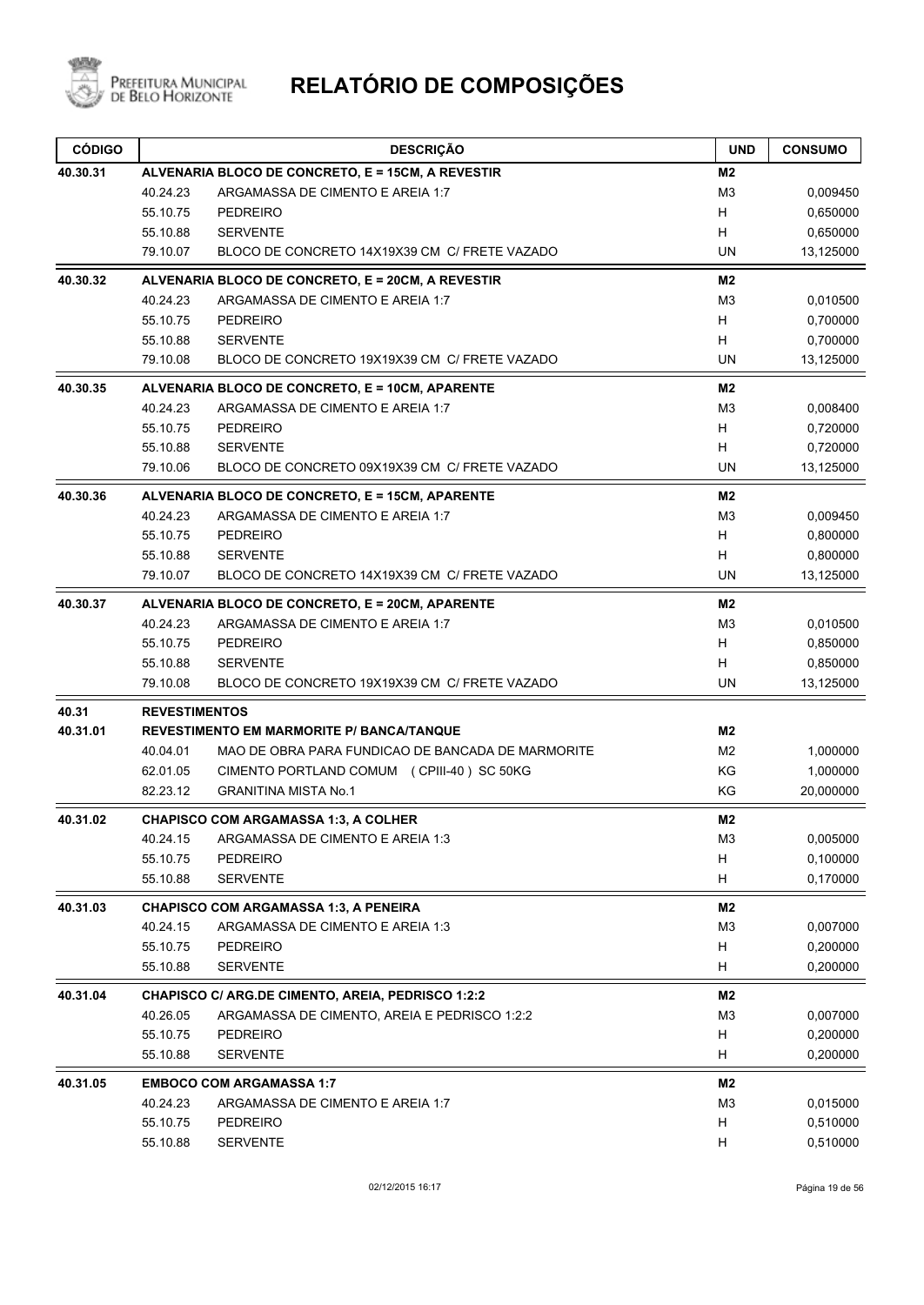

| <b>CÓDIGO</b> |          | <b>DESCRIÇÃO</b>                                                                           | <b>UND</b>     | <b>CONSUMO</b> |
|---------------|----------|--------------------------------------------------------------------------------------------|----------------|----------------|
| 40.31.06      |          | <b>REBOCO PAULISTA COM ARGAMASSA 1:7</b>                                                   | M2             |                |
|               | 40.24.23 | ARGAMASSA DE CIMENTO E AREIA 1:7                                                           | M <sub>3</sub> | 0,022000       |
|               | 55.10.75 | <b>PEDREIRO</b>                                                                            | H              | 0,640000       |
|               | 55.10.88 | <b>SERVENTE</b>                                                                            | H              | 0,640000       |
| 40.31.07      |          | <b>REBOCO PAULISTA COM ARGAMASSA 1:4</b>                                                   | M <sub>2</sub> |                |
|               | 40.24.17 | ARGAMASSA DE CIMENTO E AREIA 1:4                                                           | M3             | 0,022000       |
|               | 55.10.75 | <b>PEDREIRO</b>                                                                            | H              | 0,640000       |
|               | 55.10.88 | <b>SERVENTE</b>                                                                            | H              | 0,640000       |
| 40.31.08      |          | EM AZULEJO BRANCO 15X15 CM, EXTRA                                                          | M <sub>2</sub> |                |
|               | 55.10.77 | PEDREIRO DE ACABAMENTO                                                                     | H              | 0,900000       |
|               | 55.10.88 | <b>SERVENTE</b>                                                                            | H              | 0,500000       |
|               | 62.03.10 | ARGAMASSA DE ASSENTAMENTO INTERNO - AC I                                                   | ΚG             | 5,500000       |
|               | 62.03.22 | REJUNTE FLEXIVEL EXTERNO - TIPO II                                                         | KG             | 0,200000       |
|               | 82.70.05 | AZULEJO BRANCO 15X15 CM, CECRISA EXTRA OU EQUIVALENTE                                      | M <sub>2</sub> | 1,050000       |
| 40.32         |          | <b>MOVIMENTO DE TERRA</b>                                                                  |                |                |
| 40.32.05      |          | <b>ESCAVACAO MANUAL H &lt;= 1.5M M</b>                                                     | M3             |                |
|               | 55.10.88 | <b>SERVENTE</b>                                                                            | H              | 3,000000       |
| 40.32.07      |          | ESCAVACAO MANUAL $1,5 < H < = 3,0 M$                                                       | M <sub>3</sub> |                |
|               | 55.10.88 | <b>SERVENTE</b>                                                                            | H              | 4,000000       |
| 40.32.09      |          | <b>ESCAVACAO MANUAL H &gt; 3,0 M</b>                                                       | M3             |                |
|               | 55.10.88 | <b>SERVENTE</b>                                                                            | H              | 5,000000       |
| 40.32.10      |          | ESCAV. MECANICA DE VALAS C/ DESC. LATERAL H<=1,5M                                          | M3             |                |
|               | 50.20.18 | CHP/ESCAVADEIRA KOMATSU PC 150 SE - 103 HP                                                 | H              | 0,022220       |
|               | 50.20.19 | CHI/ESCAVADEIRA KOMATSU PC 150 SE - 103 HP                                                 | н              | 0,005560       |
|               | 55.10.88 | <b>SERVENTE</b>                                                                            | H              | 0,027780       |
| 40.32.11      |          | ESCAV.MECANICA DE VALAS DESC. LATERAL 1,5M <h<=3,0m< td=""><td>M3</td><td></td></h<=3,0m<> | M3             |                |
|               | 50.20.18 | CHP/ESCAVADEIRA KOMATSU PC 150 SE - 103 HP                                                 | H              | 0,028170       |
|               | 50.20.19 | CHI/ESCAVADEIRA KOMATSU PC 150 SE - 103 HP                                                 | H              | 0,007040       |
|               | 55.10.88 | <b>SERVENTE</b>                                                                            | H              | 0,035210       |
| 40.32.12      |          | ESCAV.MECANICA DE VALAS DESC. LATERAL 3,0M <h<=5,0m< td=""><td>MЗ</td><td></td></h<=5,0m<> | MЗ             |                |
|               | 50.20.18 | CHP/ESCAVADEIRA KOMATSU PC 150 SE - 103 HP                                                 | H              | 0,032920       |
|               | 50.20.19 | CHI/ESCAVADEIRA KOMATSU PC 150 SE - 103 HP                                                 | H              | 0,008230       |
|               | 55.10.88 | <b>SERVENTE</b>                                                                            | H              | 0,041150       |
| 40.32.13      |          | ESCAV. MECANICA DE VALAS C/ DESC. LATERAL H>=5.0M                                          | M3             |                |
|               | 50.20.18 | CHP/ESCAVADEIRA KOMATSU PC 150 SE - 103 HP                                                 | H              | 0,035240       |
|               | 50.20.19 | CHI/ESCAVADEIRA KOMATSU PC 150 SE - 103 HP                                                 | Н              | 0,008810       |
|               | 55.10.88 | <b>SERVENTE</b>                                                                            | H              | 0,044050       |
| 40.32.15      |          | ESCAV.MECANICA DE VALAS C/ DESC.S/CAMINHAO H<=1,5M                                         | M3             |                |
|               | 50.20.18 | CHP/ESCAVADEIRA KOMATSU PC 150 SE - 103 HP                                                 | H              | 0,027680       |
|               | 50.20.19 | CHI/ESCAVADEIRA KOMATSU PC 150 SE - 103 HP                                                 | H              | 0,006920       |
|               | 55.10.88 | <b>SERVENTE</b>                                                                            | H              | 0,034600       |
| 40.32.16      |          | ESCAV.MECANICA DE VALAS DESC.S/CAMINHAO 1,5M <h<=3m< td=""><td>M3</td><td></td></h<=3m<>   | M3             |                |
|               | 50.20.18 | CHP/ESCAVADEIRA KOMATSU PC 150 SE - 103 HP                                                 | H              | 0,034480       |
|               | 50.20.19 | CHI/ESCAVADEIRA KOMATSU PC 150 SE - 103 HP                                                 | Н              | 0,008620       |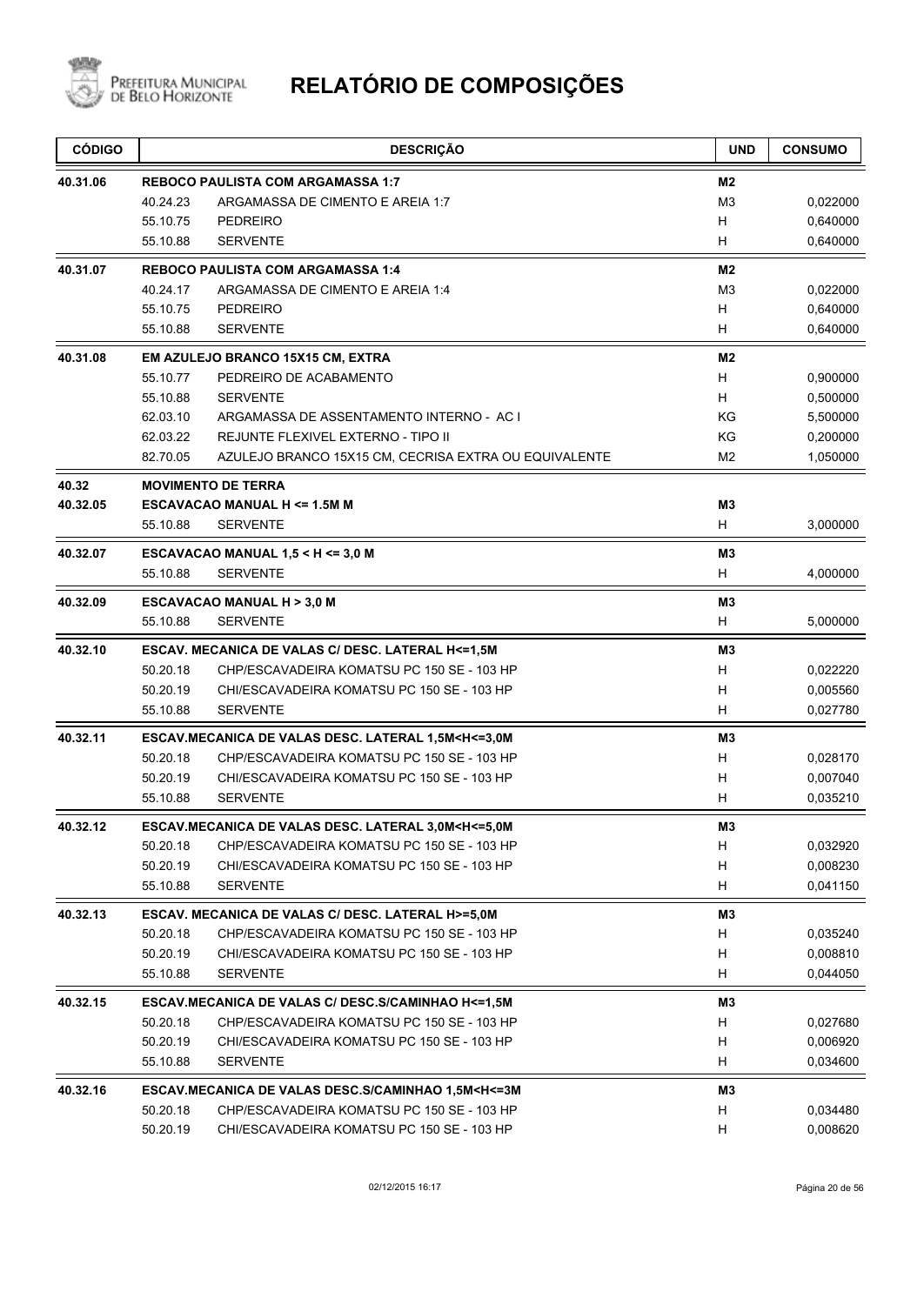

| <b>CÓDIGO</b> |                      | <b>DESCRIÇÃO</b>                                                                                     | <b>UND</b>     | <b>CONSUMO</b>       |
|---------------|----------------------|------------------------------------------------------------------------------------------------------|----------------|----------------------|
|               | 55.10.88             | <b>SERVENTE</b>                                                                                      | H              | 0,043100             |
| 40.32.17      |                      | ESCAV.MECANICA DE VALAS DESC.S/CAMINHAO 3,0M <h<= 5m<="" td=""><td>M<sub>3</sub></td><td></td></h<=> | M <sub>3</sub> |                      |
|               | 50.20.18             | CHP/ESCAVADEIRA KOMATSU PC 150 SE - 103 HP                                                           | H              | 0,041240             |
|               | 50.20.19             | CHI/ESCAVADEIRA KOMATSU PC 150 SE - 103 HP                                                           | H              | 0,010310             |
|               | 55.10.88             | <b>SERVENTE</b>                                                                                      | H              | 0,051550             |
| 40.32.18      |                      | ESCAV. MECANICA DE VALAS DESC.S/ CAMINHAO H>=5.0M                                                    | M <sub>3</sub> |                      |
|               | 50.20.18             | CHP/ESCAVADEIRA KOMATSU PC 150 SE - 103 HP                                                           | H              | 0,043480             |
|               | 50.20.19             | CHI/ESCAVADEIRA KOMATSU PC 150 SE - 103 HP                                                           | H              | 0,010870             |
|               | 55.10.88             | <b>SERVENTE</b>                                                                                      | H              | 0,054350             |
| 40.32.20      |                      | ESCAVAÇÃO MECANICA EM SOLO MOLE C/ DESC. CAMINHÃO                                                    | M <sub>3</sub> |                      |
|               | 50.20.50             | CHP/DRAGA DE ARRASTE 140 HP-BUCYRUS 22B                                                              | Н              | 0,036360             |
|               | 55.10.88             | <b>SERVENTE</b>                                                                                      | H              | 0,036360             |
| 40.32.22      |                      | REGULARIZACAO E COMPACTACAO MANUAL DE TERRENO                                                        | M2             |                      |
|               | 55.10.88             | <b>SERVENTE</b>                                                                                      | H              | 0,330000             |
| 40.32.23      |                      | REGULARIZAÇÃO E COMPACT.TERRENO C/PLACA VIBRATORIA                                                   | M <sub>2</sub> |                      |
|               | 50.13.74             | CHP/COMPACTADOR DE PLACA CLARIDON CS-30 9HP DIESEL                                                   | H              | 0,040000             |
|               | 50.13.75             | CHI/COMPACTADOR DE PLACA CLARIDON CS-30 9HP DIESEL                                                   | H              | 0,010000             |
|               | 55.10.88             | <b>SERVENTE</b>                                                                                      | H              | 0,250000             |
| 40.32.30      |                      | <b>REATERRO MANUAL DE VALAS</b>                                                                      | M <sub>3</sub> |                      |
|               | 55.10.88             | <b>SERVENTE</b>                                                                                      | H              | 3,000000             |
| 40.32.31      |                      | REATERRO COMPACTADO C/ PLACA VIBRATORIA                                                              | M3             |                      |
|               | 50.13.74             | CHP/COMPACTADOR DE PLACA CLARIDON CS-30 9HP DIESEL                                                   | H              | 0,200000             |
|               | 50.13.75             | CHI/COMPACTADOR DE PLACA CLARIDON CS-30 9HP DIESEL                                                   | н              | 0,050000             |
|               | 55.10.88             | <b>SERVENTE</b>                                                                                      | H              | 1,200000             |
| 40.32.32      |                      | REATERRO COMPACTADO COM ROLO VIBRATORIO                                                              | M <sub>3</sub> |                      |
|               | 50.10.50             | CHP/CAMINHAO TANQUE FORD 1317 WE TRUCADO, 10000                                                      | H              | 0,008570             |
|               | 50.10.51             | CHI/CAMINHAO TANQUE FORD 1317 WE TRUCADO, 10000 L                                                    | H              | 0,000950             |
|               | 50.13.44             | CHP/ROLO VIBRATORIO DYNAPAC CA-15 LISO                                                               | H              | 0,004760             |
|               | 50.13.46             | CHP/ROLO VIBRATORIO DYNAPAC CA-15 PE DE CARNEIRO                                                     | H              | 0,004760             |
|               | 50.25.08             | CHP/GRADE DE DISCO TATU 20-24                                                                        | H              | 0.003330             |
|               | 50.25.09             | CHI/GRADE DE DISCO TATU 20-24                                                                        | H,             | 0,001430             |
|               | 50.32.08             | CHP/MOTONIVELADORA 120 H - 140 HP.                                                                   | H              | 0,003810             |
|               | 50.32.09             | CHI/MOTONIVELADORA 120 H - 140 HP                                                                    | H              | 0,000950             |
|               | 50.36.66             | CHP/TRATOR DE PNEUS 7630-TR NEW HOLLAND 103CV(4X4)                                                   | H              | 0,003330             |
|               | 50.36.67<br>55.10.88 | CHI/TRATOR DE PNEUS 7630-TR NEW HOLLAND 103CV(4X4)<br><b>SERVENTE</b>                                | н<br>H         | 0,001430<br>0,019050 |
|               |                      |                                                                                                      |                |                      |
| 40.32.40      |                      | <b>CARGA MANUAL SOBRE CAMINHOES</b>                                                                  | M3             |                      |
|               | 50.10.09             | CHI/CAMINHAO BASCULANTE FORD 1317 WE                                                                 | H              | 0,160000             |
|               | 55.10.88             | <b>SERVENTE</b>                                                                                      | H              | 1,000000             |
| 40.32.41      |                      | <b>CARGA MECANICA SOBRE CAMINHOES</b>                                                                | M3             |                      |
|               | 50.11.28             | CHP/CARREGADEIRA CASE W 20E (2,25M3-1,72M3) -118HP                                                   | H              | 0,012500             |
|               | 55.10.88             | <b>SERVENTE</b>                                                                                      | H              | 0,012500             |
| 40.33         |                      | <b>CONCRETO DE REGULARIZACAO</b>                                                                     |                |                      |
| 40.33.01      |                      | <b>TRACO 1;3;6, FORNEC.E LANCAMENTO SOBRE ENROCAMENTO</b>                                            | M3             |                      |
|               | 50.05.10             | CHP/BETONEIRA 320 L, SEM CARREGADOR                                                                  | H              | 1,000000             |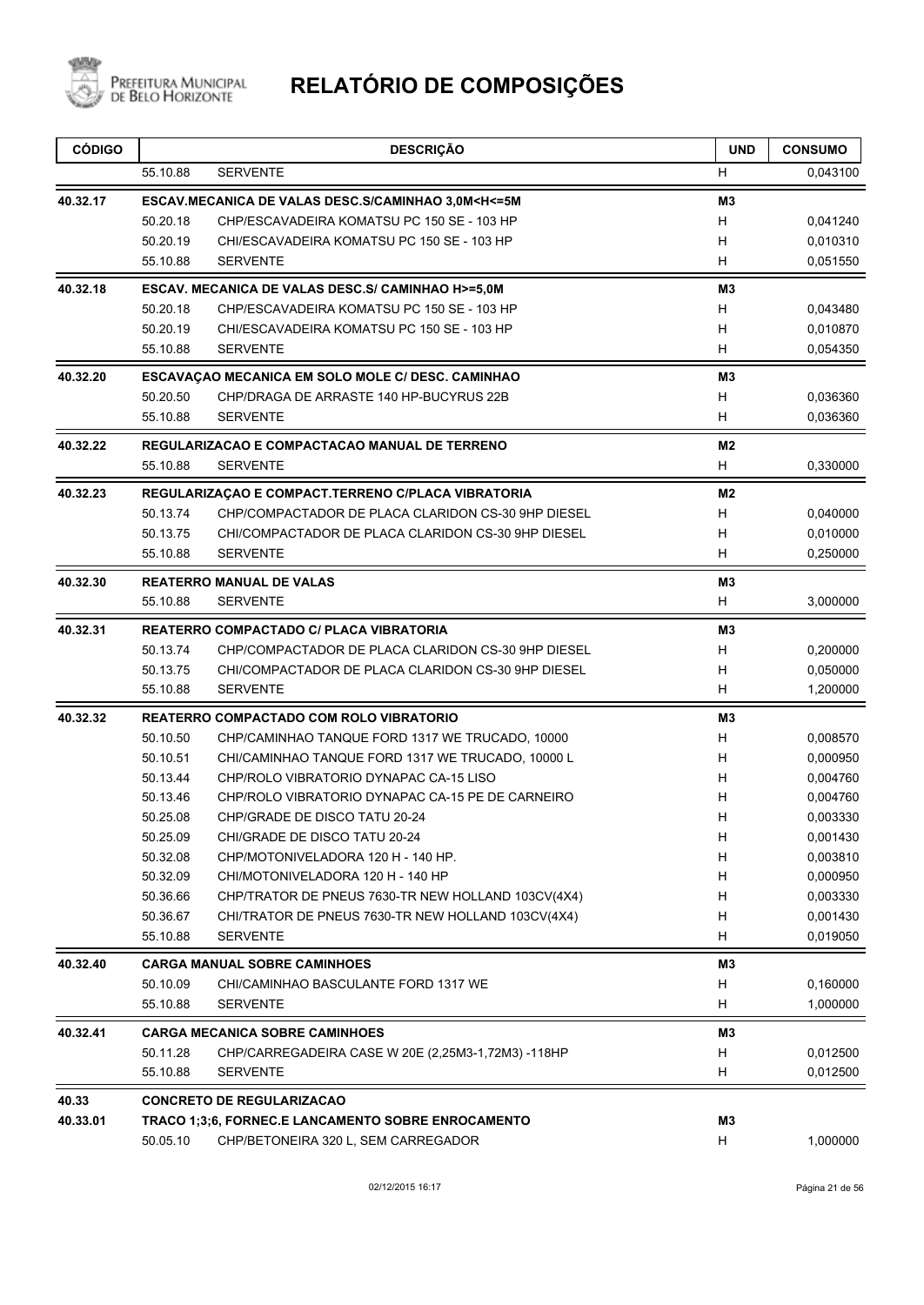

| <b>CÓDIGO</b> |                   | <b>DESCRIÇÃO</b>                                   | <b>UND</b>     | <b>CONSUMO</b> |
|---------------|-------------------|----------------------------------------------------|----------------|----------------|
|               | 55.10.75          | <b>PEDREIRO</b>                                    | н              | 3,000000       |
|               | 55.10.88          | <b>SERVENTE</b>                                    | Н              | 12,000000      |
|               | 62.01.05          | CIMENTO PORTLAND COMUM (CPIII-40) SC 50KG          | KG             | 208,000000     |
|               | 63.01.03          | BRITA COM FRETE BRITA 0,1,2,3                      | M <sub>3</sub> | 0,882000       |
|               | 63.05.05          | AREIA LAVADA COM FRETE                             | M3             | 0,564000       |
| 40.34         | <b>TRANSPORTE</b> |                                                    |                |                |
| 40.34.01      |                   | <b>TRANSPORTE DMT &lt;= 10KM</b>                   | <b>TxKM</b>    |                |
|               | 50.10.12          | CHP/CAMINHAO BASCULANTE FORD 1517 WF               | н              | 0,008380       |
|               | 50.10.13          | CHI/CAMINHAO BASCULANTE FORD 1517 WF               | H              | 0,000730       |
|               | 55.10.88          | <b>SERVENTE</b>                                    | н              | 0,002280       |
| 40.34.02      |                   | <b>TRANSPORTE DMT &gt; 10 KM</b>                   | <b>TxKM</b>    |                |
|               | 50.10.12          | CHP/CAMINHAO BASCULANTE FORD 1517 WF               | H              | 0,006050       |
|               | 50.10.13          | CHI/CAMINHAO BASCULANTE FORD 1517 WF               | н              | 0,000320       |
|               | 55.10.88          | <b>SERVENTE</b>                                    | H              | 0,001590       |
| 40.37         |                   | <b>CONCRETO ASFALTICO</b>                          |                |                |
| 40.37.10      |                   | CBUQ FAIXA C CAP-50/70 PREPARO, EXCLUS. TRANSPORTE | T              |                |
|               | 50.11.28          | CHP/CARREGADEIRA CASE W 20E (2,25M3-1,72M3) -118HP | н              | 0,018750       |
|               | 50.11.29          | CHI/CARREGADEIRA CASE W 20E (2,25M3-1,72M3) -118HP | H              | 0,012500       |
|               | 50.37.06          | CHP/USINA DE ASFALTO CAP40/60 UA2 MF 40E C/PURIFIC | н              | 0,031250       |
|               | 50.37.08          | CHP/TANCAGEM (4X20M3 + CALDEIRA + 5/10/20M3)       | н              | 0,031250       |
|               | 50.37.10          | CHP/EQUIPAMENTOS PARA LABORATORIO DE ASFALTO       | H              | 0,031250       |
|               | 50.37.12          | CHP/BALANCA RODOV. HIBRIDA 60T-IP65-18X30M         | H              | 0,031250       |
|               | 55.05.48          | OPERADOR DE CALDEIRA                               | H              | 0,049690       |
|               | 55.05.71          | OPERADOR DE USINA                                  | H              | 0,038440       |
|               | 55.10.04          | AGENTE DE ADMINISTRACAO                            | H              | 0,038440       |
|               | 55.10.32          | ENCARREGADO DE USINA DE ASFALTO                    | H              | 0,038440       |
|               | 55.10.62          | LABORATORISTA/BALANCEIRO                           | H              | 0,038440       |
|               | 55.10.66          | <b>MACARIQUEIRO</b>                                | н              | 0,038440       |
|               | 55.10.83          | <b>RONDA</b>                                       | Н              | 0,069380       |
|               | 55.10.88          | <b>SERVENTE</b>                                    | H              | 0,076880       |
|               | 63.01.03          | BRITA COM FRETE BRITA 0.1.2.3                      | M3             | 0,328000       |
|               | 63.02.04          | PO DE CALCAREO COM FRETE                           | M <sub>3</sub> | 0,219000       |
|               | 63.05.05          | AREIA LAVADA COM FRETE                             | M <sub>3</sub> | 0,179000       |
|               | 68.01.30          | OLEO DIESEL                                        | L              | 2,000000       |
|               | 68.01.65          | OLEO COMBUSTIVEL A1                                | L              | 8,000000       |
|               | 68.07.06          | ASFALTO CAP 50/70                                  | $\mathsf T$    | 0,055000       |
| 40.37.11      |                   | <b>CONFECCAO DE CBUQ EXCLUSIVE MATERIAL</b>        | T              |                |
|               | 50.11.28          | CHP/CARREGADEIRA CASE W 20E (2,25M3-1,72M3) -118HP | н              | 0,018750       |
|               | 50.11.29          | CHI/CARREGADEIRA CASE W 20E (2,25M3-1,72M3) -118HP | н              | 0,012500       |
|               | 50.37.06          | CHP/USINA DE ASFALTO CAP40/60 UA2 MF 40E C/PURIFIC | н              | 0,031250       |
|               | 50.37.08          | CHP/TANCAGEM (4X20M3 + CALDEIRA + 5/10/20M3)       | н              | 0,031250       |
|               | 50.37.10          | CHP/EQUIPAMENTOS PARA LABORATORIO DE ASFALTO       | н              | 0,031250       |
|               | 50.37.12          | CHP/BALANCA RODOV. HIBRIDA 60T-IP65-18X30M         | н              | 0,031250       |
|               | 55.05.48          | OPERADOR DE CALDEIRA                               | н              | 0,049690       |
|               | 55.05.71          | OPERADOR DE USINA                                  | н              | 0,038440       |
|               | 55.10.04          | AGENTE DE ADMINISTRACAO                            | н              | 0,038440       |
|               | 55.10.32          | ENCARREGADO DE USINA DE ASFALTO                    | н              | 0,038440       |
|               | 55.10.62          | LABORATORISTA/BALANCEIRO                           | н              | 0,038440       |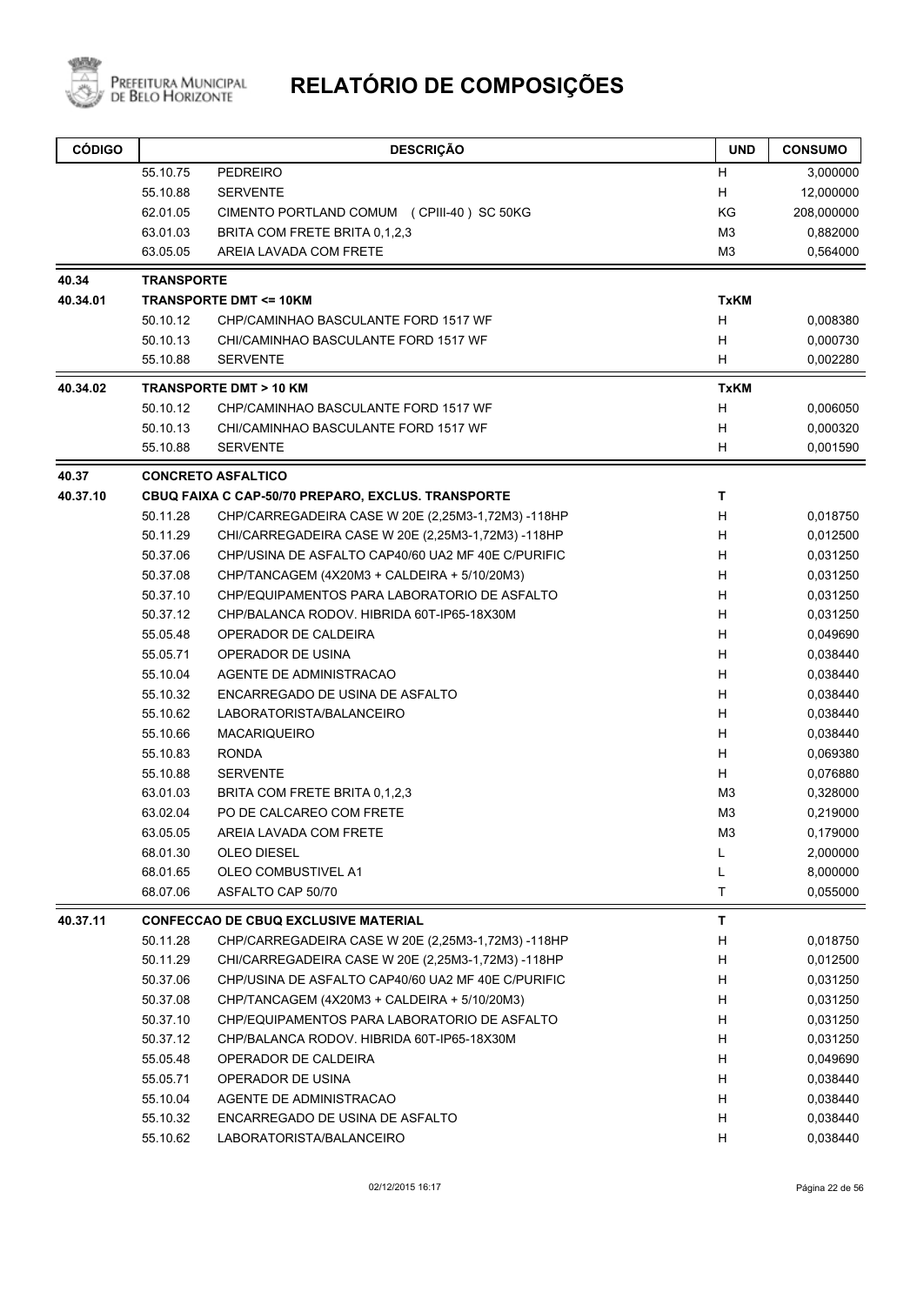

| <b>CÓDIGO</b> |          | <b>DESCRIÇÃO</b>                                                    | <b>UND</b>     | <b>CONSUMO</b> |
|---------------|----------|---------------------------------------------------------------------|----------------|----------------|
|               | 55.10.66 | <b>MACARIQUEIRO</b>                                                 | H              | 0,038440       |
|               | 55.10.83 | <b>RONDA</b>                                                        | Н              | 0,069380       |
|               | 55.10.88 | <b>SERVENTE</b>                                                     | H              | 0,076880       |
|               | 68.01.30 | <b>OLEO DIESEL</b>                                                  | L              | 2,000000       |
|               | 68.01.65 | <b>OLEO COMBUSTIVEL A1</b>                                          | L              | 8,000000       |
| 40.37.15      |          | PRE-MISTURADO A FRIO RL-1C- PREPARO, EXCL. TRANSP.                  | Т              |                |
|               | 50.11.28 | CHP/CARREGADEIRA CASE W 20E (2,25M3-1,72M3) -118HP                  | H              | 0,015630       |
|               | 50.11.29 | CHI/CARREGADEIRA CASE W 20E (2,25M3-1,72M3) -118HP                  | н              | 0,015630       |
|               | 50.37.22 | CHP/USINA DE ASFALTO A FRIO 40T PMF-33 EE CAP40/60                  | Н              | 0,025000       |
|               | 50.37.23 | CHI/USINA DE ASFALTO A FRIO 40T PMF-33 EE CAP40/60                  | н              | 0,006250       |
|               | 55.10.88 | <b>SERVENTE</b>                                                     | H              | 0,187500       |
|               | 63.01.03 | BRITA COM FRETE BRITA 0,1,2,3                                       | M <sub>3</sub> | 0,610000       |
|               | 63.02.04 | PO DE CALCAREO COM FRETE                                            | M <sub>3</sub> | 0,060000       |
|               | 68.01.65 | OLEO COMBUSTIVEL A1                                                 | L              | 8,000000       |
|               | 68.09.14 | EMULSAO ASFALTICA RL-1C                                             | Τ              | 0,038100       |
| 40.39         |          | <b>TRABALHOS LACUSTRES</b>                                          |                |                |
| 40.39.01      |          | ROCAMENTO E TRANSP.<20M-VEGETACAO MARGINAL A LAGOA                  | M2             |                |
|               | 50.21.01 | CHP-ROCADEIRA ECHO MODELO SRM-3550                                  | H              | 0,020000       |
|               | 55.10.10 | <b>AUXILIAR BOMBEIRO/ELETRICISTA</b>                                | Η              | 0,180000       |
|               | 83.04.01 | DISCO PARA ROCADEIRA 80 DENTES                                      | <b>UN</b>      | 0,002500       |
| 40.39.05      |          | <b>CARGA MANUAL DE VEGETACAO SOBRE CAMINHAO</b>                     | MЗ             |                |
|               | 50.10.09 | CHI/CAMINHAO BASCULANTE FORD 1317 WE                                | н              | 0,250000       |
|               | 55.10.10 | <b>AUXILIAR BOMBEIRO/ELETRICISTA</b>                                | н              | 0,500000       |
| 40.39.06      |          | <b>DESCARGA E ESPALHAMENTO DE BOTA FORA</b>                         | M <sub>3</sub> |                |
|               | 50.10.08 | CHP/CAMINHAO BASCULANTE FORD 1317 WE                                | H              | 0,050000       |
|               | 50.36.10 | CHP/TRATOR DE ESTEIRA D6M C/ LAMINA 140 HP                          | H              | 0,004000       |
| 40.39.07      |          | <b>TRANSPORTE DMT &lt;= 5KM</b>                                     | VG             |                |
|               | 50.10.08 | CHP/CAMINHAO BASCULANTE FORD 1317 WE                                | Н              | 0,330000       |
| 40.39.08      |          | <b>TRANSPORTE 5KM&lt; DMT&lt;=10KM</b>                              | VG             |                |
|               | 50.10.08 | CHP/CAMINHAO BASCULANTE FORD 1317 WE                                | H              | 0,670000       |
| 40.39.09      |          | TRANSPORTE 10KM <dmt<=15km< td=""><td>VG</td><td></td></dmt<=15km<> | VG             |                |
|               | 50.10.08 | CHP/CAMINHAO BASCULANTE FORD 1317 WE                                | H              | 1,000000       |
| 40.39.10      |          | TRANSPORTE 15KM <dmt<=20km< td=""><td>VG</td><td></td></dmt<=20km<> | VG             |                |
|               | 50.10.08 | CHP/CAMINHAO BASCULANTE FORD 1317 WE                                | H              | 1,330000       |
| 40.40         |          | <b>FORNECIMENTO E LANCAMENTO DE MATERIAL DRENANTE</b>               |                |                |
| 40.40.01      |          | AREIA (COM ADENSAMENTO HIDRAULICO)                                  | MЗ             |                |
|               | 50.10.36 | CHP/CAMINHAO TANQUE FORD 1317 WE, 6.000L                            | H              | 0,068000       |
|               | 55.10.88 | <b>SERVENTE</b>                                                     | Н              | 1,500000       |
|               | 63.04.02 | AREIA/CASCALHO PARA DRENO                                           | M3             | 1,100000       |
| 40.41         |          | <b>MANTA DRENANTE GEOTEXTIL</b>                                     |                |                |
| 40.41.01      |          | MANTA GEOTEXTIL - 300G/M2 - RES. TRACAO >= 16KN/M                   | M2             |                |
|               | 55.10.75 | <b>PEDREIRO</b>                                                     | H              | 0,033330       |
|               | 55.10.88 | <b>SERVENTE</b>                                                     | H              | 0,033330       |
|               | 61.20.07 | MANTA GEOTEXTIL RESIST.TRAÇÃO 16 KN/M (300 G/M2)                    | M <sub>2</sub> | 1,000000       |

**40.42 DRENO BARBACAN**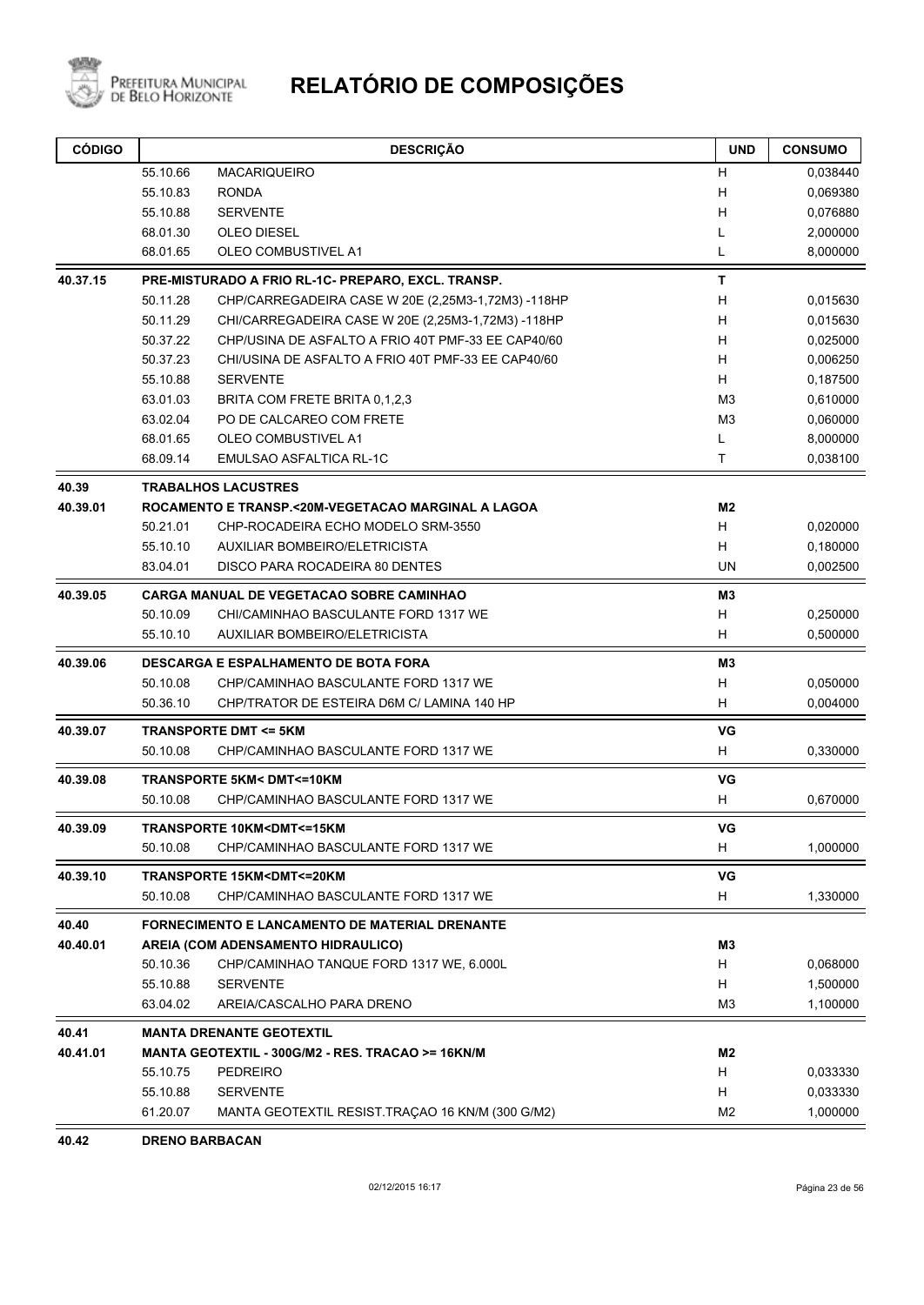

| <b>CÓDIGO</b> |                      | <b>DESCRIÇÃO</b>                                                                              | <b>UND</b> | <b>CONSUMO</b>       |
|---------------|----------------------|-----------------------------------------------------------------------------------------------|------------|----------------------|
| 40.42.01      | $D = 50$ MM          |                                                                                               | <b>UN</b>  |                      |
|               | 55.10.75             | <b>PEDREIRO</b>                                                                               | H          | 0,200000             |
|               | 73.24.51             | TUBO PVC ESGOTO D= 50MM X 6M PLASTUBOS                                                        | <b>UN</b>  | 0,083340             |
| 40.43         |                      | <b>CORTE MECÂNICO EM CONCRETO / ASFALTO</b>                                                   |            |                      |
| 40.43.01      |                      | CORTE MECAN. C/ SERRA CIRCULAR EM CONCRETO/ASFALTO                                            | Μ          |                      |
|               | 50.41.11             | CHP/SERRA CLIPPER MECAN A GASOLINA OU EQUIVALENTE 8HP                                         | H          | 0,025000             |
|               | 50.41.12             | CHI/SERRA CLIPPER MECAN A GASOLINA OU EQUIVALENTE 8HP                                         | н          | 0,034000             |
|               | 55.10.75             | <b>PEDREIRO</b>                                                                               | H          | 0,059000             |
|               | 72.10.01             | DISCO DIAMANTADO D=14" PRECISION OU EQUIVALENTE                                               | <b>UN</b>  | 0,002000             |
| 40.60         |                      | <b>SERVICOS AUXILIARES - BARRACAO DE OBRA</b>                                                 |            |                      |
| 40.60.35      |                      | INSTALACAO HIDRAULICA - ESCRITORIO EMPREITEIRA                                                | Μ          |                      |
|               | 55.10.10             | AUXILIAR BOMBEIRO/ELETRICISTA                                                                 | н          | 16,000000            |
|               | 55.10.39             | <b>BOMBEIRO</b>                                                                               | н          | 16,000000            |
|               | 73.02.01             | TUBO PVC AGUA SOLDA CLASSE 15 D= 20MM (1/2")                                                  | М          | 10,000000            |
|               | 73.24.02             | TUBO PVC ESGOTO RIGIDO PB VIROLA 50MM x6M                                                     | UN         | 0,500000             |
|               | 73.24.04             | TUBO PVC ESGOTO RIGIDO PB VIROLA 100MM x6M                                                    | UN         | 2,166660             |
|               | 73.24.25             | TUBO PVC ESGOTO RIGIDO PB SOLDA D=40MM x6M                                                    | UN         | 0,666660             |
|               | 73.33.02             | CAIXA D'AGUA DE POLIETILENO COM TAMPA 310 L                                                   | <b>UN</b>  | 0,330000             |
|               | 73.41.40             | ENGATE NO.3 C= 30CM, (CIPLA 305 OU EQUIVALENTE) PVC                                           | <b>UN</b>  | 0,333300             |
|               | 73.41.81             | BOLSA DE LIGACAO 340 D= 1 1/2", CIPLA OU EQUIVALENTE                                          | UN         | 0,333300             |
|               | 73.46.01             | REGISTRO DE GAVETA BRUTO 1510-B 1/2" FABRIMAR OU EQUIVALENTE                                  | <b>UN</b>  | 0,666700             |
|               | 73.51.41             | TORNEIRA BOIA PARA CX. D'AGUA 3/4", PLENA OU EQUIVALENTE                                      | <b>UN</b>  | 0,333330             |
|               | 73.51.52             | TORNEIRA PARA LAVATORIO REF.1194-AS 1/2" FABRIMAR OU EQUIVALENTE                              | UN         | 0,333300             |
|               | 73.52.74             | VALVULA PVC PARA LAVATORIO SEM UNHO No.11                                                     | <b>UN</b>  | 0,333300             |
|               | 73.57.01             | CX.SIF.PVC C/ GRELHA QUAD/RED. BRANCA 150x150x50MM                                            | <b>UN</b>  | 1,000000             |
|               | 73.57.50             | CAIXA DE DESCARGA EXTERNA ALTA CIFLEX 6L CIPLA OU EQUIVALENTE                                 | <b>UN</b>  | 0,333300             |
|               | 73.65.05             | LAVATORIO BRANCO PEQUENO L915 LINHA RAVENA DECA OU EQUIVALENTE                                | UN         | 0,333330             |
|               | 73.66.01             | VASO SANITARIO CONVENC.BRANCA, AZALEA CELITE / EQUIVALENTE.                                   | UN         | 0,333300             |
|               | 77.10.90             | PARAFUSO CASTELO C/BUCHA N.8 E ARRUELA                                                        | <b>UN</b>  | 1,333330             |
| 40.60.37      |                      | INSTALACAO ELETRICA - ESCR.EMPR/DEPOSITO/VESTIARIO                                            | M          |                      |
|               | 55.10.10             | AUXILIAR BOMBEIRO/ELETRICISTA                                                                 | H          | 8,000000             |
|               | 55.10.55             | <b>ELETRICISTA</b>                                                                            | Н          | 8,000000             |
|               | 74.01.01             | ELETRODUTO PVC RIGIDO ROSCA 1/2"                                                              | M          | 6,666700             |
|               | 74.08.04             | CAIXA ESMALTADA 2x4" CHAPA 20<br>P.THOMEU OU EQUIVALENTE                                      | UN         | 1,666700             |
|               | 74.09.23             | QDC C/ BARRAMENTO 100A, 16 POSICOES - PADRAO DIN                                              | UN         | 0,330000             |
|               | 74.10.23             | DISJUNTOR MONOPOLAR 5KA 20A 220V PRETO PADRAO NEMA                                            | UN         | 0,330000             |
|               | 74.10.33             | DISJUNTOR TRIPOLAR 10KA 70A 220V PRETO PADRAO NEMA                                            | UN         | 0,330000             |
|               | 74.14.04             | FIO CONDUTOR ANTIFLAN 1,5 MM2                                                                 | М          | 20,000000            |
|               | 74.24.05             | INTERRUPTOR SIMPLES10A/250V R.1000 S/PLCA SILENTOQ OU EQUIVALENTE                             | UN         | 0,666700             |
|               | 74.24.51             | TOMADA UNIV 2P+T 15A/250V REF.54333 S/PLACA SILENT OU EQUIVALENTE                             | UN         | 1,000000             |
|               | 74.25.01             | PLACA TERMOPL. P/ CX.2x4" R.8501 PIAL OU EQUIVALENTE                                          | UN         | 0,666700             |
|               | 74.35.03<br>74.37.04 | RECEPTACULO DE PORCELANA ROSCA E-27 LORENZETTI OU EQUIVALENTE<br>LAMPADA LED 7W SOQUETE ROSCA | UN<br>UN   | 1,000000<br>1,000000 |
|               |                      |                                                                                               |            |                      |
| 40.60.40      |                      | INSTALACAO HIDRAULICA - VESTIARIO                                                             | м          |                      |
|               | 55.10.10<br>55.10.39 | AUXILIAR BOMBEIRO/ELETRICISTA<br><b>BOMBEIRO</b>                                              | H<br>H     | 24,000000            |
|               |                      |                                                                                               |            | 24,000000            |
|               | 73.02.01             | TUBO PVC AGUA SOLDA CLASSE 15 D= 20MM (1/2")                                                  | M          | 5,300000             |
|               | 73.02.02             | TUBO PVC AGUA SOLDA CLASSE 15 D= 25MM (3/4)"                                                  | M          | 10,300000            |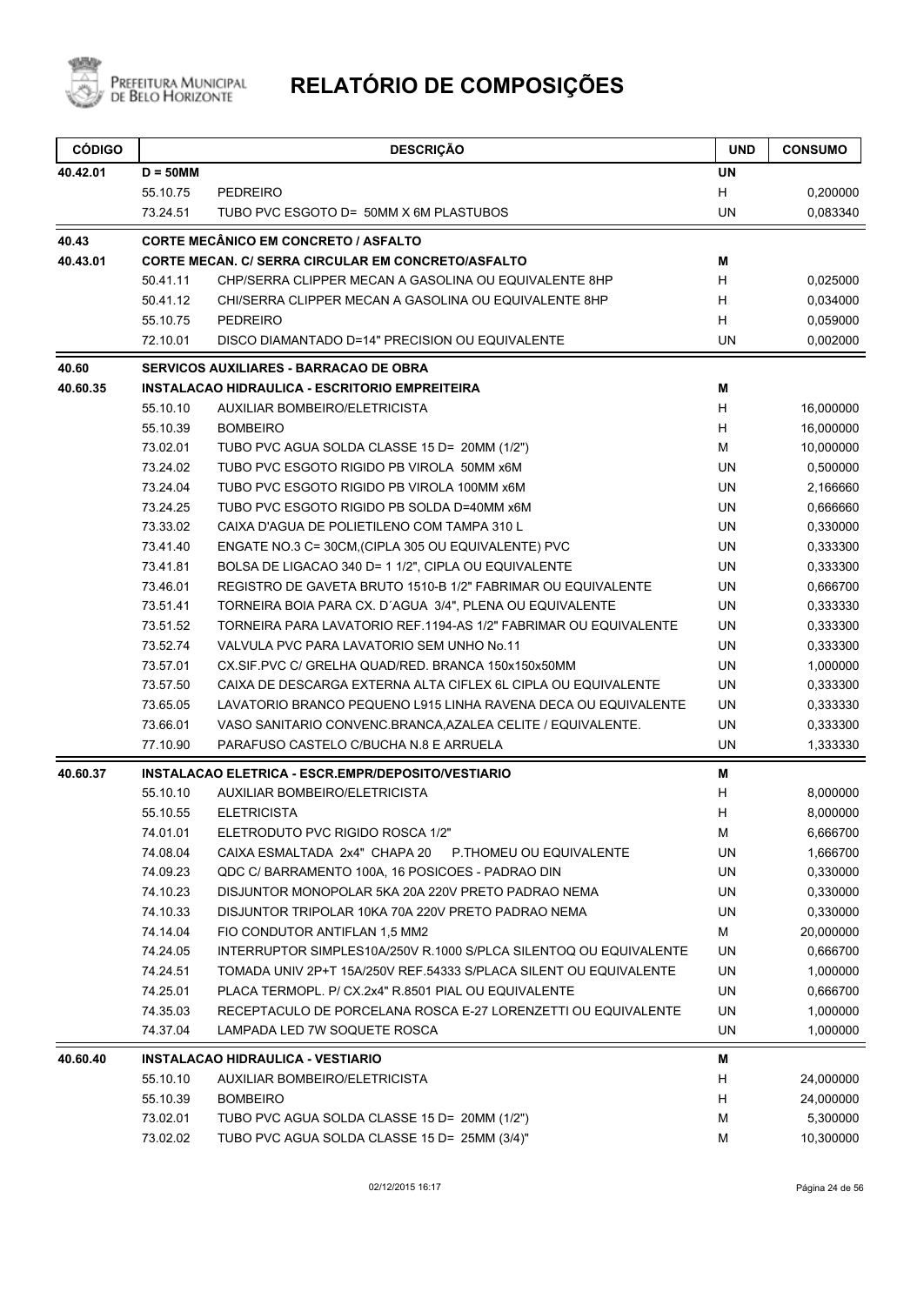

| <b>CÓDIGO</b> | <b>DESCRIÇÃO</b> |                                                                   | <b>UND</b> | <b>CONSUMO</b> |
|---------------|------------------|-------------------------------------------------------------------|------------|----------------|
|               | 73.02.03         | TUBO PVC AGUA SOLDA CLASSE 15 D= 32MM (1")                        | М          | 4,300000       |
|               | 73.24.04         | TUBO PVC ESGOTO RIGIDO PB VIROLA 100MM x6M                        | <b>UN</b>  | 3,500000       |
|               | 73.24.25         | TUBO PVC ESGOTO RIGIDO PB SOLDA D=40MM x6M                        | <b>UN</b>  | 1,666660       |
|               | 73.33.04         | CAIXA D'AGUA DE POLIETILENO COM TAMPA 1000 L                      | <b>UN</b>  | 0,330000       |
|               | 73.40.02         | BRACO P/CHUVEIRO 1/2" X 0,40M 1781 PERFLEX CROMADO OU EQUIVALENTE | UN         | 1,333300       |
|               | 73.40.29         | CHUVEIRO MAX DUCHA LORENZETI OU EQUIVALENTE                       | <b>UN</b>  | 1,333300       |
|               | 73.41.40         | ENGATE NO.3 C= 30CM.(CIPLA 305 OU EQUIVALENTE) PVC                | <b>UN</b>  | 0,666700       |
|               | 73.41.81         | BOLSA DE LIGACAO 340 D= 1 1/2", CIPLA OU EQUIVALENTE              | UN         | 1,000000       |
|               | 73.45.11         | REG.PRESSAO C/ACABAM. REF.C-1416 DL D=1/2"FABRIMAR OU EQUIVALENTE | UN         | 1,333300       |
|               | 73.46.02         | REGISTRO DE GAVETA BRUTO 1510-B 3/4" FABRIMAR OU EQUIVALENTE      | <b>UN</b>  | 0,333300       |
|               | 73.46.03         | REGISTRO DE GAVETA BRUTO 1510-B 1" FABRIMAR OU EQUIVALENTE        | <b>UN</b>  | 0,333300       |
|               | 73.51.23         | TORNEIRA DE BOIA 1350 D= 3/4" DECA OU EQUIVALENTE                 | <b>UN</b>  | 0,333300       |
|               | 73.51.52         | TORNEIRA PARA LAVATORIO REF.1194-AS 1/2" FABRIMAR OU EQUIVALENTE  | <b>UN</b>  | 0,666700       |
|               | 73.52.74         | VALVULA PVC PARA LAVATORIO SEM UNHO No.11                         | <b>UN</b>  | 0,666700       |
|               | 73.57.01         | CX.SIF.PVC C/ GRELHA QUAD/RED. BRANCA 150x150x50MM                | <b>UN</b>  | 1,000000       |
|               | 73.57.21         | RALO SECO PVC SAIDA SOLDAVEL 100x40 MM                            | UN         | 1,000000       |
|               | 73.57.50         | CAIXA DE DESCARGA EXTERNA ALTA CIFLEX 6L CIPLA OU EQUIVALENTE     | <b>UN</b>  | 1,000000       |
|               | 73.65.05         | LAVATORIO BRANCO PEQUENO L915 LINHA RAVENA DECA OU EQUIVALENTE    | <b>UN</b>  | 0,666700       |
|               | 73.66.01         | VASO SANITARIO CONVENC.BRANCA, AZALEA CELITE / EQUIVALENTE.       | <b>UN</b>  | 1,000000       |
|               | 77.10.90         | PARAFUSO CASTELO C/BUCHA N.8 E ARRUELA                            | <b>UN</b>  | 4,000000       |
| 40.60.50      |                  | <b>INSTALAÇÃO ELETRICA - ESCRITORIO TIPO I</b>                    | <b>UN</b>  |                |
|               | 55.10.10         | AUXILIAR BOMBEIRO/ELETRICISTA                                     | H          | 5,000000       |
|               | 55.10.55         | <b>ELETRICISTA</b>                                                | H          | 5,000000       |
|               | 74.01.01         | ELETRODUTO PVC RIGIDO ROSCA 1/2"                                  | М          | 1,960000       |
|               | 74.09.23         | QDC C/ BARRAMENTO 100A, 16 POSICOES - PADRAO DIN                  | <b>UN</b>  | 0,500000       |
|               | 74.10.33         | DISJUNTOR TRIPOLAR 10KA 70A 220V PRETO PADRAO NEMA                | <b>UN</b>  | 0,330000       |
|               | 74.14.05         | FIO CONDUTOR ANTIFLAN 2,5 MM2                                     | М          | 32,800000      |
|               | 74.17.54         | CONDULETE PVC UNIVERSAL 1/2" OU 3/4 TIGRE / EQUIVALENTE           | <b>UN</b>  | 1,400000       |
|               | 74.17.64         | TAMPA CEGA P/ CONDULETE DE PVC 3/4" TIGRE/EQUIVALENTE             | <b>UN</b>  | 0,200000       |
|               | 74.17.66         | TAMPA 1MOD. P/ CONDULETE 3/4" 94,5X50MM TIGRE/EQUIVALENTE.        | <b>UN</b>  | 0,600000       |
|               | 74.24.05         | INTERRUPTOR SIMPLES10A/250V R.1000 S/PLCA SILENTOQ OU EQUIVALENTE | UN         | 0,600000       |
|               | 74.24.33         | TOMADA 2P+T 20A/250V REF.54328 S/ PLACA SILENTOQUE OU EQUIVALENTE | UN         | 0,200000       |
|               | 74.24.51         | TOMADA UNIV 2P+T 15A/250V REF.54333 S/PLACA SILENT OU EQUIVALENTE | UN         | 0,800000       |
|               | 74.24.57         | TOMADA TELEBRAS 4 POLOS EMBUTIR R.5003 S/PLAC SIL. OU EQUIVALENTE | UN         | 0,200000       |
|               | 74.25.01         | PLACA TERMOPL. P/ CX.2x4" R.8501 PIAL OU EQUIVALENTE              | UN         | 0,200000       |
|               | 74.31.27         | LUMINARIA SOBREPOR 2X32W C/ SOQUETE REF.3540 ITAIM OU EQUIVALENTE | UN         | 0,100000       |
|               | 74.35.03         | RECEPTACULO DE PORCELANA ROSCA E-27 LORENZETTI OU EQUIVALENTE     | UN         | 0,400000       |
|               | 74.36.11         | REATOR AFP PARTIDA RAPIDA 2X32W/BIV. REF.EZA OSRAM OU EQUIVALENTE | UN         | 0,500000       |
|               | 74.37.04         | LAMPADA LED 7W SOQUETE ROSCA                                      | UN         | 2,000000       |
|               | 74.38.05         | LAMPADA FLUORESCENTE TUBULAR 32W                                  | UN         | 2,000000       |
| 40.60.51      |                  | INSTALAÇAO ELETRICA - ESCRITORIO TIPO II                          | UN         |                |
|               | 55.10.10         | AUXILIAR BOMBEIRO/ELETRICISTA                                     | н          | 6,000000       |
|               | 55.10.55         | <b>ELETRICISTA</b>                                                | н          | 6,000000       |
|               | 74.01.01         | ELETRODUTO PVC RIGIDO ROSCA 1/2"                                  | М          | 2,600000       |
|               | 74.10.23         | DISJUNTOR MONOPOLAR 5KA 20A 220V PRETO PADRAO NEMA                | UN         | 0,330000       |
|               | 74.14.05         | FIO CONDUTOR ANTIFLAN 2,5 MM2                                     | М          | 38,880000      |
|               | 74.17.54         | CONDULETE PVC UNIVERSAL 1/2" OU 3/4 TIGRE / EQUIVALENTE           | UN         | 1,400000       |
|               | 74.17.64         | TAMPA CEGA P/ CONDULETE DE PVC 3/4" TIGRE/EQUIVALENTE             | UN         | 0,200000       |
|               | 74.17.66         | TAMPA 1MOD. P/ CONDULETE 3/4" 94,5X50MM TIGRE/EQUIVALENTE.        | UN         | 0,600000       |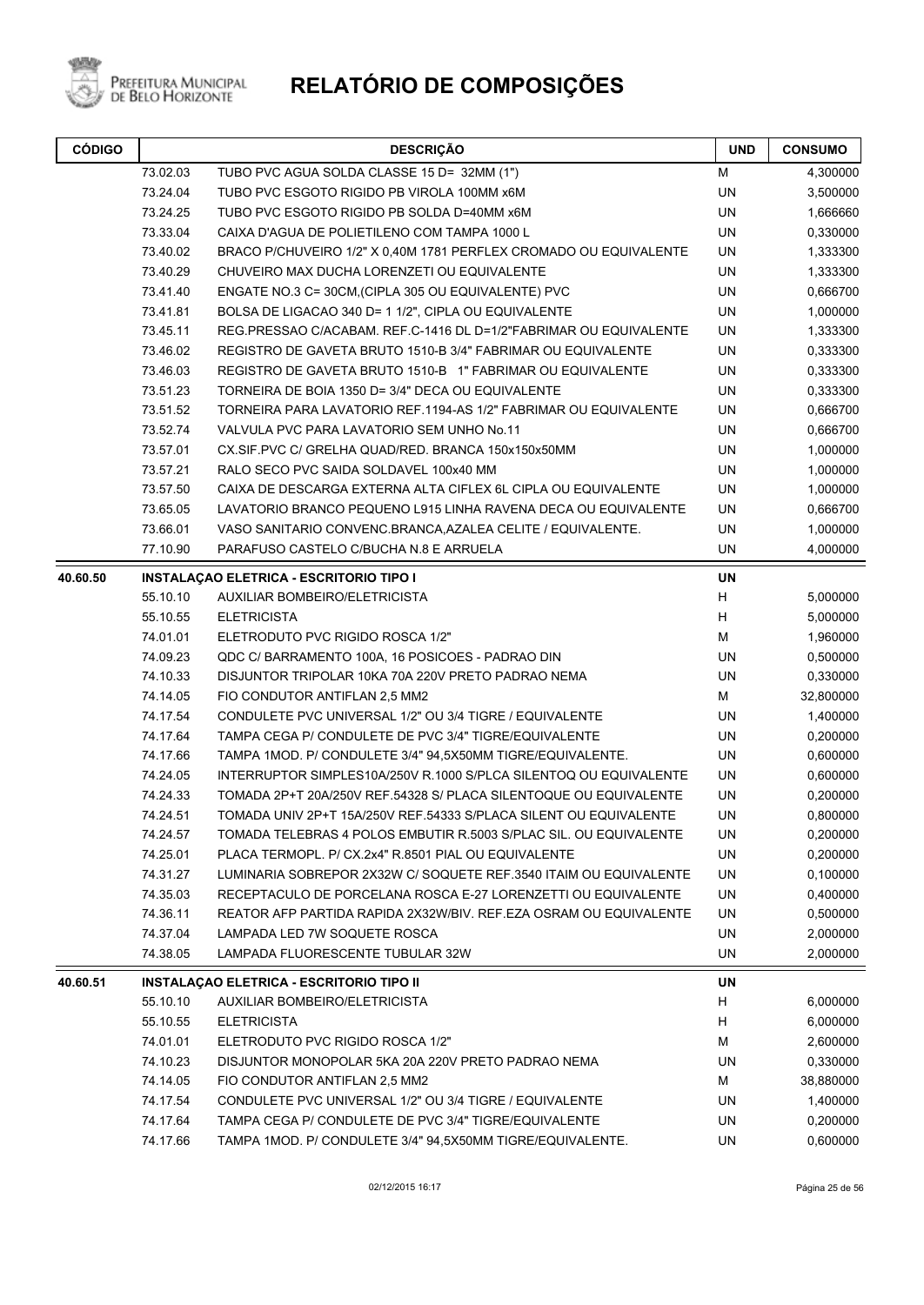

# **RELATÓRIO DE COMPOSIÇÕES**

| <b>CÓDIGO</b> |                                              | <b>DESCRIÇÃO</b>                                                               |           | <b>CONSUMO</b> |
|---------------|----------------------------------------------|--------------------------------------------------------------------------------|-----------|----------------|
|               | 74.24.05                                     | INTERRUPTOR SIMPLES10A/250V R.1000 S/PLCA SILENTOQ OU EQUIVALENTE              | UN        | 0,600000       |
|               | 74.24.33                                     | TOMADA 2P+T 20A/250V REF.54328 S/ PLACA SILENTOQUE OU EQUIVALENTE              | <b>UN</b> | 0,400000       |
|               | 74.24.51                                     | TOMADA UNIV 2P+T 15A/250V REF.54333 S/PLACA SILENT OU EQUIVALENTE              | <b>UN</b> | 0,600000       |
|               | 74.24.57                                     | TOMADA TELEBRAS 4 POLOS EMBUTIR R.5003 S/PLAC SIL. OU EQUIVALENTE<br><b>UN</b> |           | 0,200000       |
|               | 74.25.01                                     | PLACA TERMOPL. P/ CX.2x4" R.8501 PIAL OU EQUIVALENTE                           | <b>UN</b> | 0,400000       |
|               | 74.31.27                                     | LUMINARIA SOBREPOR 2X32W C/ SOQUETE REF.3540 ITAIM OU EQUIVALENTE              | <b>UN</b> | 0,200000       |
|               | 74.35.03                                     | RECEPTACULO DE PORCELANA ROSCA E-27 LORENZETTI OU EQUIVALENTE                  | <b>UN</b> | 0,400000       |
|               | 74.36.11                                     | REATOR AFP PARTIDA RAPIDA 2X32W/BIV. REF.EZA OSRAM OU EQUIVALENTE              | <b>UN</b> | 1,000000       |
|               | 74.37.04<br>LAMPADA LED 7W SOQUETE ROSCA     |                                                                                | UN        | 2,000000       |
|               | LAMPADA FLUORESCENTE TUBULAR 32W<br>74.38.05 |                                                                                | UN        | 4,000000       |
| 40.60.52      |                                              | <b>INSTALAÇAO ELETRICA - VESTIARIO TIPO I</b>                                  | <b>UN</b> |                |
|               | 55.10.10                                     | AUXILIAR BOMBEIRO/ELETRICISTA                                                  | Н         | 4,000000       |
|               | 55.10.55                                     | <b>ELETRICISTA</b>                                                             | H         | 4,000000       |
|               | 74.01.01                                     | ELETRODUTO PVC RIGIDO ROSCA 1/2"                                               | M         | 0,400000       |
|               | 74.10.23                                     | DISJUNTOR MONOPOLAR 5KA 20A 220V PRETO PADRAO NEMA                             | <b>UN</b> | 0,330000       |
|               | 74.14.05                                     | FIO CONDUTOR ANTIFLAN 2,5 MM2                                                  | М         | 14,240000      |
|               | 74.17.54                                     | CONDULETE PVC UNIVERSAL 1/2" OU 3/4 TIGRE / EQUIVALENTE                        | UN        | 0,280000       |
|               | 74.17.66                                     | TAMPA 1MOD. P/ CONDULETE 3/4" 94,5X50MM TIGRE/EQUIVALENTE.                     | UN        | 0,200000       |
|               | 74.24.16                                     | CONJ. INTER SIMP. + TOMADA REF 54337 S/PLACA PIAL OU EQUIVALENTE               | <b>UN</b> | 0,200000       |
|               | 74.31.25                                     | LUMINARIA SOBREPOR 2X16W C/SOQUETE REF.3540 ITAIM OU EQUIVALENTE               | UN        | 0,200000       |
|               | 74.36.14                                     | REATOR AFP PARTIDA RAPIDA 2X16W/BIV. REF.EZA OSRAM OU EQUIVALENTE              | UN        | 1,000000       |
|               | 74.38.03                                     | LAMPADA FLUORESCENTE TUBULAR 16W                                               | <b>UN</b> | 4,000000       |
| 40.60.53      |                                              | <b>INSTALAÇÃO ELETRICA - VESTIARIO TIPO II</b>                                 | <b>UN</b> |                |
|               | 55.10.10                                     | AUXILIAR BOMBEIRO/ELETRICISTA                                                  | н         | 4,000000       |
|               | 55.10.55                                     | <b>ELETRICISTA</b>                                                             | H         | 4,000000       |
|               | 74.01.01                                     | ELETRODUTO PVC RIGIDO ROSCA 1/2"                                               | М         | 0,400000       |
|               | 74.10.23                                     | DISJUNTOR MONOPOLAR 5KA 20A 220V PRETO PADRAO NEMA                             | <b>UN</b> | 0,330000       |
|               | 74.14.05                                     | FIO CONDUTOR ANTIFLAN 2,5 MM2                                                  | M         | 21,280000      |
|               | 74.17.54                                     | CONDULETE PVC UNIVERSAL 1/2" OU 3/4 TIGRE / EQUIVALENTE                        | UN        | 0,280000       |
|               | 74.17.64                                     | TAMPA CEGA P/ CONDULETE DE PVC 3/4" TIGRE/EQUIVALENTE                          | UN        | 0,200000       |
|               | 74.17.66                                     | TAMPA 1MOD. P/ CONDULETE 3/4" 94,5X50MM TIGRE/EQUIVALENTE.                     | UN        | 0,200000       |
|               | 74.24.16                                     | CONJ. INTER.SIMP. + TOMADA REF.54337 S/PLACA PIAL OU EQUIVALENTE               | UN        | 0,200000       |
|               | 74.31.25                                     | LUMINARIA SOBREPOR 2X16W C/SOQUETE REF.3540 ITAIM OU EQUIVALENTE               | UN        | 0,500000       |
|               | 74.36.14                                     | REATOR AFP PARTIDA RAPIDA 2X16W/BIV. REF.EZA OSRAM OU EQUIVALENTE              | UN        | 2,500000       |
|               | 74.38.03                                     | LAMPADA FLUORESCENTE TUBULAR 16W                                               | UN        | 10,000000      |
| 40.60.54      |                                              | <b>INSTALAÇAO ELETRICA - VESTIARIO TIPO III</b>                                | UN        |                |
|               | 55.10.10                                     | AUXILIAR BOMBEIRO/ELETRICISTA                                                  | н         | 4,500000       |
|               | 55.10.55                                     | <b>ELETRICISTA</b>                                                             | н         | 4,500000       |
|               | 74.01.01                                     | ELETRODUTO PVC RIGIDO ROSCA 1/2"                                               | M         | 0,800000       |
|               | 74.10.23                                     | DISJUNTOR MONOPOLAR 5KA 20A 220V PRETO PADRAO NEMA                             | UN        | 0,330000       |
|               | 74.14.04                                     | FIO CONDUTOR ANTIFLAN 1,5 MM2                                                  | М         | 34,880000      |
|               | 74.17.54                                     | CONDULETE PVC UNIVERSAL 1/2" OU 3/4 TIGRE / EQUIVALENTE                        | UN        | 0,280000       |
|               | 74.17.66                                     | TAMPA 1MOD. P/ CONDULETE 3/4" 94,5X50MM TIGRE/EQUIVALENTE.                     | UN        | 0,200000       |
|               | 74.24.50                                     | TOMADA UNIV. 2P 10A/250V R.54328 S/PLACA SILENTOQ OU EQUIVALENTE               | UN        | 0,200000       |
|               | 74.31.25                                     | LUMINARIA SOBREPOR 2X16W C/SOQUETE REF.3540 ITAIM OU EQUIVALENTE               | UN        | 0,800000       |
|               | 74.36.14                                     | REATOR AFP PARTIDA RAPIDA 2X16W/BIV. REF.EZA OSRAM OU EQUIVALENTE              | UN        | 4,000000       |
|               | 74.38.03                                     | LAMPADA FLUORESCENTE TUBULAR 16W                                               | UN        | 16,000000      |
|               |                                              |                                                                                |           |                |

**40.60.55 INSTALAÇA0 ELETRICA - DEPOSITO TIPO I UN**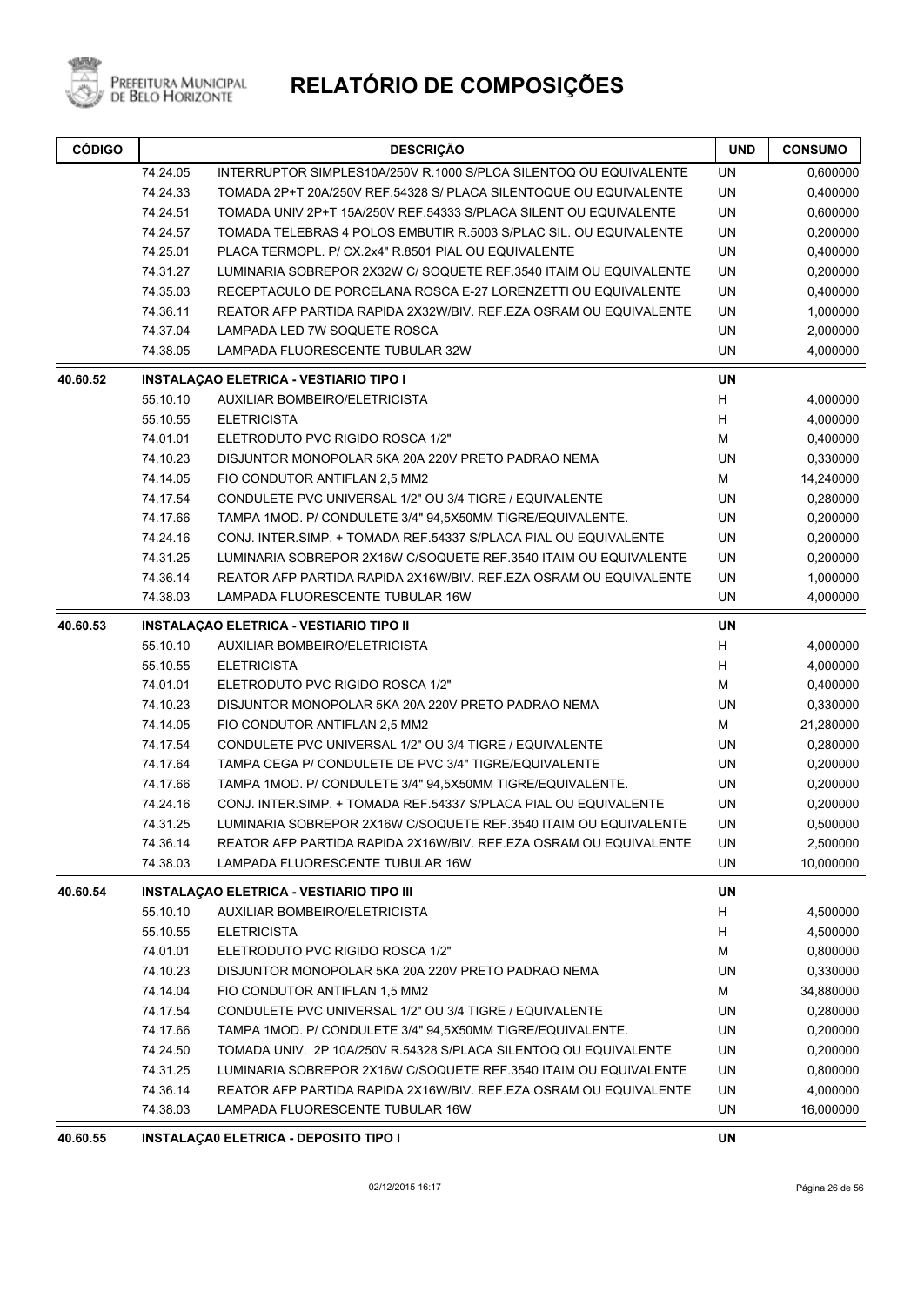

| <b>CÓDIGO</b> | <b>DESCRIÇÃO</b>                                                              |                                                                   | <b>UND</b> | <b>CONSUMO</b> |
|---------------|-------------------------------------------------------------------------------|-------------------------------------------------------------------|------------|----------------|
|               | 55.10.10                                                                      | AUXILIAR BOMBEIRO/ELETRICISTA                                     | Н          | 3,000000       |
|               | 55.10.55                                                                      | <b>ELETRICISTA</b>                                                | H          | 3,000000       |
|               | 74.01.01                                                                      | ELETRODUTO PVC RIGIDO ROSCA 1/2"                                  | М          | 1,200000       |
|               | 74.10.23                                                                      | DISJUNTOR MONOPOLAR 5KA 20A 220V PRETO PADRAO NEMA                | UN         | 0,330000       |
|               | 74.14.05                                                                      | FIO CONDUTOR ANTIFLAN 2,5 MM2                                     | M          | 8,000000       |
|               | 74.17.54                                                                      | CONDULETE PVC UNIVERSAL 1/2" OU 3/4 TIGRE / EQUIVALENTE           | <b>UN</b>  | 0,420000       |
|               | 74.17.66                                                                      | TAMPA 1MOD. P/ CONDULETE 3/4" 94,5X50MM TIGRE/EQUIVALENTE.        | UN         | 0,200000       |
|               | 74.24.05                                                                      | INTERRUPTOR SIMPLES10A/250V R.1000 S/PLCA SILENTOQ OU EQUIVALENTE | UN         | 0,200000       |
|               | 74.24.51<br>TOMADA UNIV 2P+T 15A/250V REF.54333 S/PLACA SILENT OU EQUIVALENTE |                                                                   | UN         | 0,200000       |
|               | 74.24.57                                                                      | TOMADA TELEBRAS 4 POLOS EMBUTIR R.5003 S/PLAC SIL. OU EQUIVALENTE | UN         | 0,200000       |
|               | 74.31.27                                                                      | LUMINARIA SOBREPOR 2X32W C/ SOQUETE REF.3540 ITAIM OU EQUIVALENTE | UN         | 0,200000       |
|               | 74.36.11                                                                      | REATOR AFP PARTIDA RAPIDA 2X32W/BIV. REF.EZA OSRAM OU EQUIVALENTE | UN         | 0,500000       |
|               | 74.38.05                                                                      | LAMPADA FLUORESCENTE TUBULAR 32W                                  | <b>UN</b>  | 2,000000       |
| 40.60.56      |                                                                               | <b>INSTALAÇÃO ELETRICA - DEPOSITO TIPO II</b>                     | <b>UN</b>  |                |
|               | 55.10.10                                                                      | AUXILIAR BOMBEIRO/ELETRICISTA                                     | H          | 4,000000       |
|               | 55.10.55                                                                      | <b>ELETRICISTA</b>                                                | Н          | 4,000000       |
|               | 74.01.01                                                                      | ELETRODUTO PVC RIGIDO ROSCA 1/2"                                  | M          | 1,200000       |
|               | 74.10.23                                                                      | DISJUNTOR MONOPOLAR 5KA 20A 220V PRETO PADRAO NEMA                | <b>UN</b>  | 0,330000       |
|               | 74.14.05                                                                      | FIO CONDUTOR ANTIFLAN 2.5 MM2                                     | M          | 12,000000      |
|               | 74.17.54                                                                      | CONDULETE PVC UNIVERSAL 1/2" OU 3/4 TIGRE / EQUIVALENTE           | <b>UN</b>  | 0,420000       |
|               | 74.17.66                                                                      | TAMPA 1MOD. P/ CONDULETE 3/4" 94,5X50MM TIGRE/EQUIVALENTE.        | UN         | 0,200000       |
|               | 74.24.05                                                                      | INTERRUPTOR SIMPLES10A/250V R.1000 S/PLCA SILENTOQ OU EQUIVALENTE | UN         | 0,200000       |
|               | 74.24.51                                                                      | TOMADA UNIV 2P+T 15A/250V REF.54333 S/PLACA SILENT OU EQUIVALENTE | UN         | 0,200000       |
|               | 74.24.57                                                                      | TOMADA TELEBRAS 4 POLOS EMBUTIR R.5003 S/PLAC SIL. OU EQUIVALENTE | UN         | 0,200000       |
|               | 74.31.27                                                                      | LUMINARIA SOBREPOR 2X32W C/ SOQUETE REF.3540 ITAIM OU EQUIVALENTE | UN         | 0,200000       |
|               | 74.36.11                                                                      | REATOR AFP PARTIDA RAPIDA 2X32W/BIV. REF.EZA OSRAM OU EQUIVALENTE | UN         | 1,000000       |
|               | 74.38.05                                                                      | LAMPADA FLUORESCENTE TUBULAR 32W                                  | UN         | 2,000000       |
| 40.60.57      |                                                                               | <b>INSTALAÇAO ELETRICA - DEPOSITO TIPO III</b>                    | UN         |                |
|               | 55.10.10                                                                      | <b>AUXILIAR BOMBEIRO/ELETRICISTA</b>                              | н          | 5,000000       |
|               | 55.10.55                                                                      | <b>ELETRICISTA</b>                                                | Н          | 5,000000       |
|               | 74.01.01                                                                      | ELETRODUTO PVC RIGIDO ROSCA 1/2"                                  | М          | 1,200000       |
|               | 74.10.23                                                                      | DISJUNTOR MONOPOLAR 5KA 20A 220V PRETO PADRAO NEMA                | UN         | 0,330000       |
|               | 74.14.05                                                                      | FIO CONDUTOR ANTIFLAN 2.5 MM2                                     | М          | 16,000000      |
|               | 74.17.54                                                                      | CONDULETE PVC UNIVERSAL 1/2" OU 3/4 TIGRE / EQUIVALENTE           | UN         | 0,420000       |
|               | 74.17.66                                                                      | TAMPA 1MOD. P/ CONDULETE 3/4" 94,5X50MM TIGRE/EQUIVALENTE.        | UN         | 0,200000       |
|               | 74.24.05                                                                      | INTERRUPTOR SIMPLES10A/250V R.1000 S/PLCA SILENTOQ OU EQUIVALENTE | UN         | 0,200000       |
|               | 74.24.51                                                                      | TOMADA UNIV 2P+T 15A/250V REF.54333 S/PLACA SILENT OU EQUIVALENTE | UN         | 0,200000       |
|               | 74.24.57                                                                      | TOMADA TELEBRAS 4 POLOS EMBUTIR R.5003 S/PLAC SIL. OU EQUIVALENTE | UN         | 0,200000       |
|               | 74.31.25                                                                      | LUMINARIA SOBREPOR 2X16W C/SOQUETE REF.3540 ITAIM OU EQUIVALENTE  | UN         | 0,300000       |
|               | 74.36.14                                                                      | REATOR AFP PARTIDA RAPIDA 2X16W/BIV. REF.EZA OSRAM OU EQUIVALENTE | UN         | 1,500000       |
|               | 74.38.03                                                                      | LAMPADA FLUORESCENTE TUBULAR 16W                                  | UN         | 6,000000       |
| 40.60.58      |                                                                               | <b>INSTALAÇÃO ELETRICA - SANITARIO TIPO I</b>                     | UN         |                |
|               | 55.10.10                                                                      | <b>AUXILIAR BOMBEIRO/ELETRICISTA</b>                              | H          | 4,000000       |
|               | 55.10.55                                                                      | <b>ELETRICISTA</b>                                                | н          | 4,000000       |
|               | 74.01.01                                                                      | ELETRODUTO PVC RIGIDO ROSCA 1/2"                                  | М          | 1,400000       |
|               | 74.10.23                                                                      | DISJUNTOR MONOPOLAR 5KA 20A 220V PRETO PADRAO NEMA                | UN         | 0,330000       |
|               | 74.10.28                                                                      | DISJUNTOR BIPOLAR 10KA 50A 220V PRETO PADRAO NEMA                 | UN         | 0,330000       |
|               | 74.14.05                                                                      | FIO CONDUTOR ANTIFLAN 2,5 MM2                                     | М          | 12,560000      |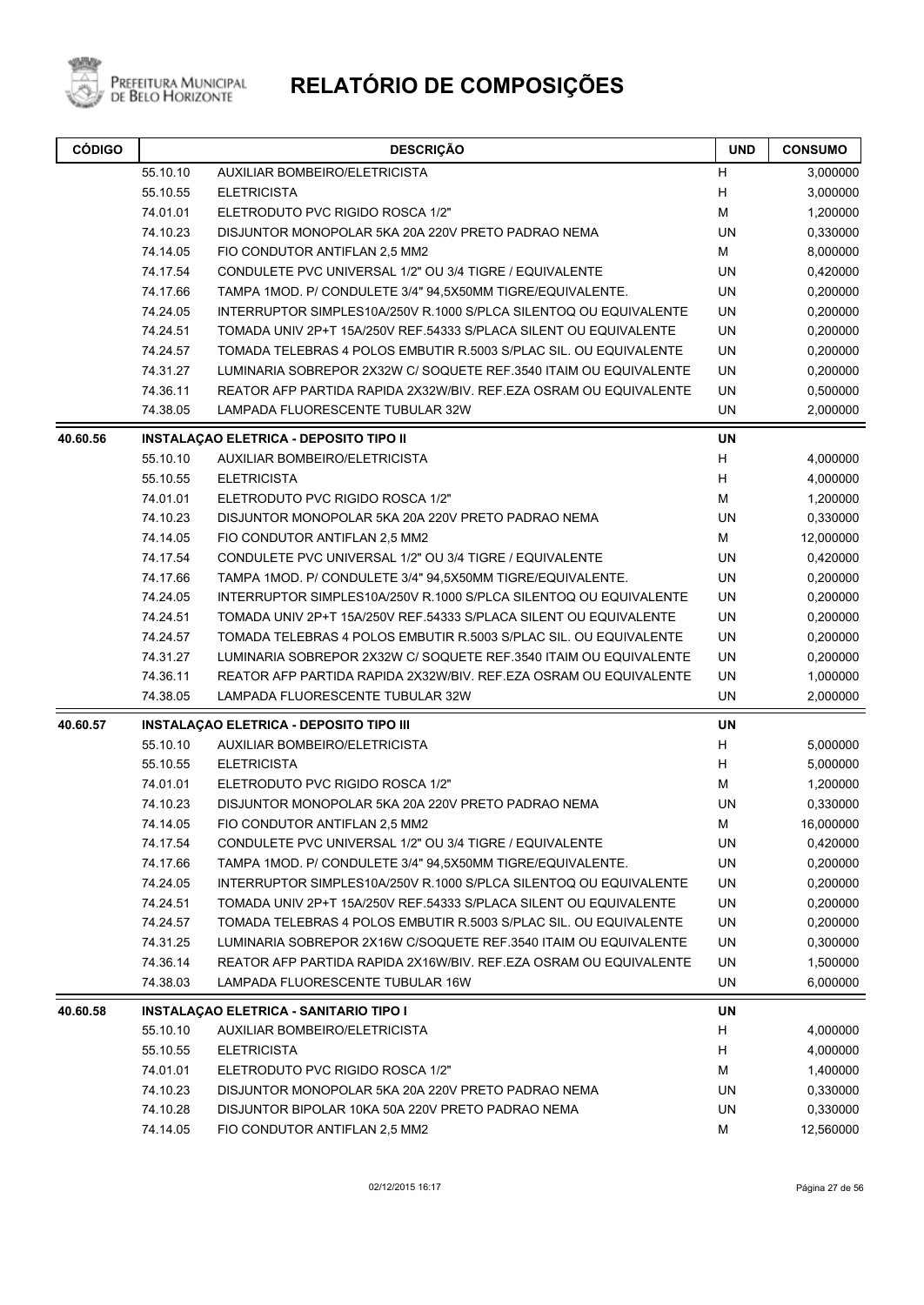

| <b>CÓDIGO</b> | <b>DESCRIÇÃO</b> |                                                                   | <b>UND</b> | <b>CONSUMO</b> |
|---------------|------------------|-------------------------------------------------------------------|------------|----------------|
|               | 74.14.06         | FIO CONDUTOR ANTIFLAN 4,0 MM2                                     | М          | 4,800000       |
|               | 74.14.08         | FIO CONDUTOR ANTIFLAN 10,0 MM2                                    | М          | 2,000000       |
|               | 74.17.54         | CONDULETE PVC UNIVERSAL 1/2" OU 3/4 TIGRE / EQUIVALENTE           | UN         | 0,980000       |
|               | 74.17.66         | TAMPA 1MOD. P/ CONDULETE 3/4" 94,5X50MM TIGRE/EQUIVALENTE.        | UN         | 0,200000       |
|               | 74.24.16         | CONJ. INTER.SIMP. + TOMADA REF.54337 S/PLACA PIAL OU EQUIVALENTE  | <b>UN</b>  | 0,200000       |
|               | 74.28.03         | CONECTOR PARA CABO 6MM                                            | <b>UN</b>  | 2,000000       |
|               | 74.31.25         | LUMINARIA SOBREPOR 2X16W C/SOQUETE REF.3540 ITAIM OU EQUIVALENTE  | <b>UN</b>  | 0,100000       |
|               | 74.36.14         | REATOR AFP PARTIDA RAPIDA 2X16W/BIV. REF.EZA OSRAM OU EQUIVALENTE | UN         | 0,500000       |
|               | 74.38.03         | LAMPADA FLUORESCENTE TUBULAR 16W                                  | <b>UN</b>  | 2,000000       |
|               | 74.44.35         | HASTE ATERRAMENTO ZINCADO 25X25X2500MM P.CEMIG                    | UN         | 0,140000       |
| 40.60.59      |                  | <b>INSTALAÇAO ELETRICA - SANITARIO TIPO II</b>                    | <b>UN</b>  |                |
|               | 55.10.10         | AUXILIAR BOMBEIRO/ELETRICISTA                                     | H          | 5,000000       |
|               | 55.10.55         | <b>ELETRICISTA</b>                                                | H          | 5,000000       |
|               | 74.01.01         | ELETRODUTO PVC RIGIDO ROSCA 1/2"                                  | M          | 2,000000       |
|               | 74.10.23         | DISJUNTOR MONOPOLAR 5KA 20A 220V PRETO PADRAO NEMA                | <b>UN</b>  | 0,330000       |
|               | 74.10.28         | DISJUNTOR BIPOLAR 10KA 50A 220V PRETO PADRAO NEMA                 | UN         | 0,330000       |
|               | 74.14.05         | FIO CONDUTOR ANTIFLAN 2,5 MM2                                     | M          | 11,520000      |
|               | 74.14.06         | FIO CONDUTOR ANTIFLAN 4,0 MM2                                     | М          | 7,200000       |
|               | 74.16.42         | CABO 1 COND. 1X16,0MM2, ISOLAMENTO 1KV                            | м          | 2,250000       |
|               | 74.17.54         | CONDULETE PVC UNIVERSAL 1/2" OU 3/4 TIGRE / EQUIVALENTE           | UN         | 0,140000       |
|               | 74.17.66         | TAMPA 1MOD. P/ CONDULETE 3/4" 94,5X50MM TIGRE/EQUIVALENTE.        | UN         | 0,200000       |
|               | 74.24.16         | CONJ. INTER SIMP. + TOMADA REF.54337 S/PLACA PIAL OU EQUIVALENTE  | UN         | 0,200000       |
|               | 74.28.03         | CONECTOR PARA CABO 6MM                                            | UN         | 0,800000       |
|               | 74.31.25         | LUMINARIA SOBREPOR 2X16W C/SOQUETE REF.3540 ITAIM OU EQUIVALENTE  | UN         | 0,200000       |
|               | 74.36.14         | REATOR AFP PARTIDA RAPIDA 2X16W/BIV. REF.EZA OSRAM OU EQUIVALENTE | UN         | 1,000000       |
|               | 74.38.03         | LAMPADA FLUORESCENTE TUBULAR 16W                                  | UN         | 4,000000       |
|               | 74.44.35         | HASTE ATERRAMENTO ZINCADO 25X25X2500MM P.CEMIG                    | UN         | 0,140000       |
| 40.60.60      |                  | <b>INSTALAÇÃO ELETRICA - SANITARIO TIPO III</b>                   | UN         |                |
|               | 55.10.10         | <b>AUXILIAR BOMBEIRO/ELETRICISTA</b>                              | H          | 8,000000       |
|               | 55.10.55         | <b>ELETRICISTA</b>                                                | H          | 8,000000       |
|               | 74.01.01         | ELETRODUTO PVC RIGIDO ROSCA 1/2"                                  | М          | 2,600000       |
|               | 74.10.23         | DISJUNTOR MONOPOLAR 5KA 20A 220V PRETO PADRAO NEMA                | UN         | 0,330000       |
|               | 74.10.28         | DISJUNTOR BIPOLAR 10KA 50A 220V PRETO PADRAO NEMA                 | UN         | 0,330000       |
|               | 74.14.05         | FIO CONDUTOR ANTIFLAN 2,5 MM2                                     | м          | 13,120000      |
|               | 74.14.06         | FIO CONDUTOR ANTIFLAN 4,0 MM2                                     | М          | 9,600000       |
|               | 74.16.43         | CABO 1 COND. 1X25,0MM2, ISOLAMENTO 1KV                            | M          | 3,250000       |
|               | 74.17.54         | CONDULETE PVC UNIVERSAL 1/2" OU 3/4 TIGRE / EQUIVALENTE           | UN         | 0,140000       |
|               | 74.17.66         | TAMPA 1MOD. P/ CONDULETE 3/4" 94,5X50MM TIGRE/EQUIVALENTE.        | UN         | 0,200000       |
|               | 74.24.16         | CONJ. INTER SIMP. + TOMADA REF.54337 S/PLACA PIAL OU EQUIVALENTE  | UN         | 0,200000       |
|               | 74.28.03         | CONECTOR PARA CABO 6MM                                            | UN         | 1,200000       |
|               | 74.31.25         | LUMINARIA SOBREPOR 2X16W C/SOQUETE REF.3540 ITAIM OU EQUIVALENTE  | UN         | 0,200000       |
|               | 74.36.14         | REATOR AFP PARTIDA RAPIDA 2X16W/BIV. REF.EZA OSRAM OU EQUIVALENTE | UN         | 1,000000       |
|               | 74.38.03         | <b>LAMPADA FLUORESCENTE TUBULAR 16W</b>                           | UN         | 4,000000       |
|               | 74.44.35         | HASTE ATERRAMENTO ZINCADO 25X25X2500MM P.CEMIG                    | UN         | 0,140000       |
| 40.60.61      |                  | <b>INSTALAÇÃO ELETRICA - REFEITORIO TIPO I</b>                    | UN         |                |
|               | 55.10.10         | AUXILIAR BOMBEIRO/ELETRICISTA                                     | H          | 3,000000       |
|               | 55.10.55         | <b>ELETRICISTA</b>                                                | H          | 3,000000       |
|               | 74.01.01         | ELETRODUTO PVC RIGIDO ROSCA 1/2"                                  | М          | 1,200000       |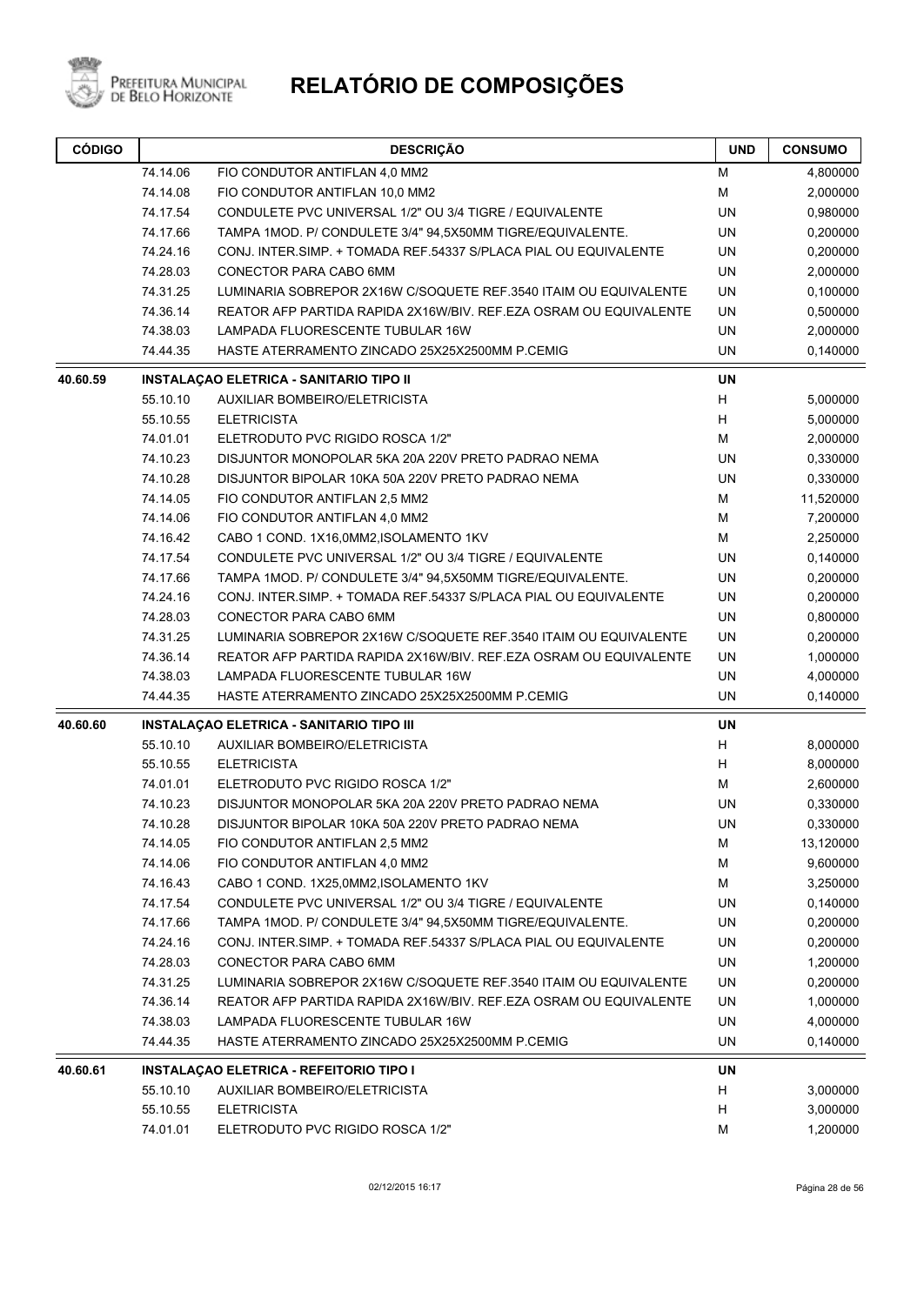

| <b>CÓDIGO</b> | <b>DESCRIÇÃO</b>                                                              |                                                                   |           | <b>CONSUMO</b> |
|---------------|-------------------------------------------------------------------------------|-------------------------------------------------------------------|-----------|----------------|
|               | 74.10.23                                                                      | DISJUNTOR MONOPOLAR 5KA 20A 220V PRETO PADRAO NEMA                | <b>UN</b> | 0,330000       |
|               | 74.10.28                                                                      | DISJUNTOR BIPOLAR 10KA 50A 220V PRETO PADRAO NEMA                 | <b>UN</b> | 0,330000       |
|               | 74.14.05                                                                      | FIO CONDUTOR ANTIFLAN 2,5 MM2                                     | М         | 6,800000       |
|               | 74.14.06                                                                      | FIO CONDUTOR ANTIFLAN 4,0 MM2                                     | M         | 5,280000       |
|               | 74.14.08                                                                      | FIO CONDUTOR ANTIFLAN 10,0 MM2                                    | М         | 2,400000       |
|               | 74.17.54                                                                      | CONDULETE PVC UNIVERSAL 1/2" OU 3/4 TIGRE / EQUIVALENTE           | UN        | 0,420000       |
|               | 74.17.66                                                                      | TAMPA 1MOD. P/ CONDULETE 3/4" 94,5X50MM TIGRE/EQUIVALENTE.        | <b>UN</b> | 0,200000       |
|               | 74.24.05                                                                      | INTERRUPTOR SIMPLES10A/250V R.1000 S/PLCA SILENTOQ OU EQUIVALENTE | UN        | 0,200000       |
|               | 74.24.33                                                                      | TOMADA 2P+T 20A/250V REF.54328 S/ PLACA SILENTOQUE OU EQUIVALENTE | UN        | 0,200000       |
|               | 74.24.51<br>TOMADA UNIV 2P+T 15A/250V REF.54333 S/PLACA SILENT OU EQUIVALENTE |                                                                   | UN        | 0,200000       |
|               | 74.25.01                                                                      | PLACA TERMOPL. P/ CX.2x4" R.8501 PIAL OU EQUIVALENTE              | <b>UN</b> | 0,200000       |
|               | 74.28.03                                                                      | CONECTOR PARA CABO 6MM                                            | <b>UN</b> | 0,200000       |
|               | 74.31.27<br>LUMINARIA SOBREPOR 2X32W C/ SOQUETE REF.3540 ITAIM OU EQUIVALENTE |                                                                   | <b>UN</b> | 0,100000       |
|               | 74.36.11<br>REATOR AFP PARTIDA RAPIDA 2X32W/BIV. REF.EZA OSRAM OU EQUIVALENTE |                                                                   | UN        | 0,500000       |
|               | 74.38.05                                                                      | LAMPADA FLUORESCENTE TUBULAR 32W                                  | <b>UN</b> | 2,000000       |
|               | 74.44.35                                                                      | HASTE ATERRAMENTO ZINCADO 25X25X2500MM P.CEMIG                    | UN        | 0,140000       |
| 40.60.62      |                                                                               | <b>INSTALAÇÃO ELETRICA - REFEITORIO TIPO II</b>                   | <b>UN</b> |                |
|               | 55.10.10                                                                      | <b>AUXILIAR BOMBEIRO/ELETRICISTA</b>                              | Н         | 4,000000       |
|               | 55.10.55                                                                      | <b>ELETRICISTA</b>                                                | H         | 4,000000       |
|               | 74.01.01                                                                      | ELETRODUTO PVC RIGIDO ROSCA 1/2"                                  | М         | 1,200000       |
|               | 74.10.23                                                                      | DISJUNTOR MONOPOLAR 5KA 20A 220V PRETO PADRAO NEMA                | <b>UN</b> | 0,330000       |
|               | 74.10.28                                                                      | DISJUNTOR BIPOLAR 10KA 50A 220V PRETO PADRAO NEMA                 | <b>UN</b> | 0,330000       |
|               | 74.14.05                                                                      | FIO CONDUTOR ANTIFLAN 2,5 MM2                                     | M         | 13,600000      |
|               | 74.14.06                                                                      | FIO CONDUTOR ANTIFLAN 4,0 MM2                                     | М         | 8,800000       |
|               | 74.14.08                                                                      | FIO CONDUTOR ANTIFLAN 10,0 MM2                                    | М         | 2,400000       |
|               | 74.17.54                                                                      | CONDULETE PVC UNIVERSAL 1/2" OU 3/4 TIGRE / EQUIVALENTE           | UN        | 0,420000       |
|               | 74.17.66                                                                      | TAMPA 1MOD. P/ CONDULETE 3/4" 94,5X50MM TIGRE/EQUIVALENTE.        | UN        | 0,200000       |
|               | 74.24.05                                                                      | INTERRUPTOR SIMPLES10A/250V R.1000 S/PLCA SILENTOQ OU EQUIVALENTE | UN        | 0,200000       |
|               | 74.24.33                                                                      | TOMADA 2P+T 20A/250V REF.54328 S/ PLACA SILENTOQUE OU EQUIVALENTE | <b>UN</b> | 0,200000       |
|               | 74.24.51                                                                      | TOMADA UNIV 2P+T 15A/250V REF.54333 S/PLACA SILENT OU EQUIVALENTE | UN        | 0,200000       |
|               | 74.25.01                                                                      | PLACA TERMOPL. P/ CX.2x4" R.8501 PIAL OU EQUIVALENTE              | UN        | 0,200000       |
|               | 74.31.27                                                                      | LUMINARIA SOBREPOR 2X32W C/ SOQUETE REF.3540 ITAIM OU EQUIVALENTE | UN        | 0,200000       |
|               | 74.36.11                                                                      | REATOR AFP PARTIDA RAPIDA 2X32W/BIV. REF.EZA OSRAM OU EQUIVALENTE | UN        | 1,000000       |
|               | 74.38.05                                                                      | LAMPADA FLUORESCENTE TUBULAR 32W                                  | UN        | 4,000000       |
|               | 74.44.35                                                                      | HASTE ATERRAMENTO ZINCADO 25X25X2500MM P.CEMIG                    | UN        | 0,140000       |
| 40.60.70      |                                                                               | <b>INSTALAÇÃO HIDRAULICA - ESCRITORIO TIPO I E II</b>             | UN        |                |
|               | 55.10.10                                                                      | <b>AUXILIAR BOMBEIRO/ELETRICISTA</b>                              | н         | 12,560000      |
|               | 55.10.39                                                                      | <b>BOMBEIRO</b>                                                   | н         | 12,552000      |
|               | 73.02.01                                                                      | TUBO PVC AGUA SOLDA CLASSE 15 D= 20MM (1/2")                      | М         | 0,572000       |
|               | 73.05.52                                                                      | ADAP. PVC ROSCA E FLANGE PARA CX. D'AGUA 3/4"                     | UN        | 0,200000       |
|               | 73.24.02                                                                      | TUBO PVC ESGOTO RIGIDO PB VIROLA 50MM x6M                         | UN        | 0,160000       |
|               | 73.24.04                                                                      | TUBO PVC ESGOTO RIGIDO PB VIROLA 100MM x6M                        | UN        | 0,400000       |
|               | 73.24.25                                                                      | TUBO PVC ESGOTO RIGIDO PB SOLDA D=40MM x6M                        | UN        | 0,240000       |
|               | 73.27.02                                                                      | ANEL DE VEDACAO P/ESGOTO PRIMARIO D=50MM T.BRANCO                 | UN        | 0,160000       |
|               | 73.27.04                                                                      | ANEL DE VEDACAO P/ESGOTO PRIMARIO D=100MM T.BRANCO                | UN        | 0,400000       |
|               | 73.33.02                                                                      | CAIXA D'AGUA DE POLIETILENO COM TAMPA 310 L                       | UN        | 0,050000       |
|               | 73.41.03                                                                      | LIGACAO FLEXIVEL 1/2"X0,40M 4607-40 MXF FABRIMAR OU EQUIVALENTE   | UN        | 0,400000       |
|               | 73.41.64                                                                      | TUBO P/ CX. CIFLEX C3 No.20, LONGO, 1 1/2" CIPLA OU EQUIVALENTE   | UN        | 0,330000       |
|               | 73.41.71                                                                      | TUBO LIGAÇÃO AGUA-VASO METAL CROM. C /SOBRECANOPLA                | UN        | 0,330000       |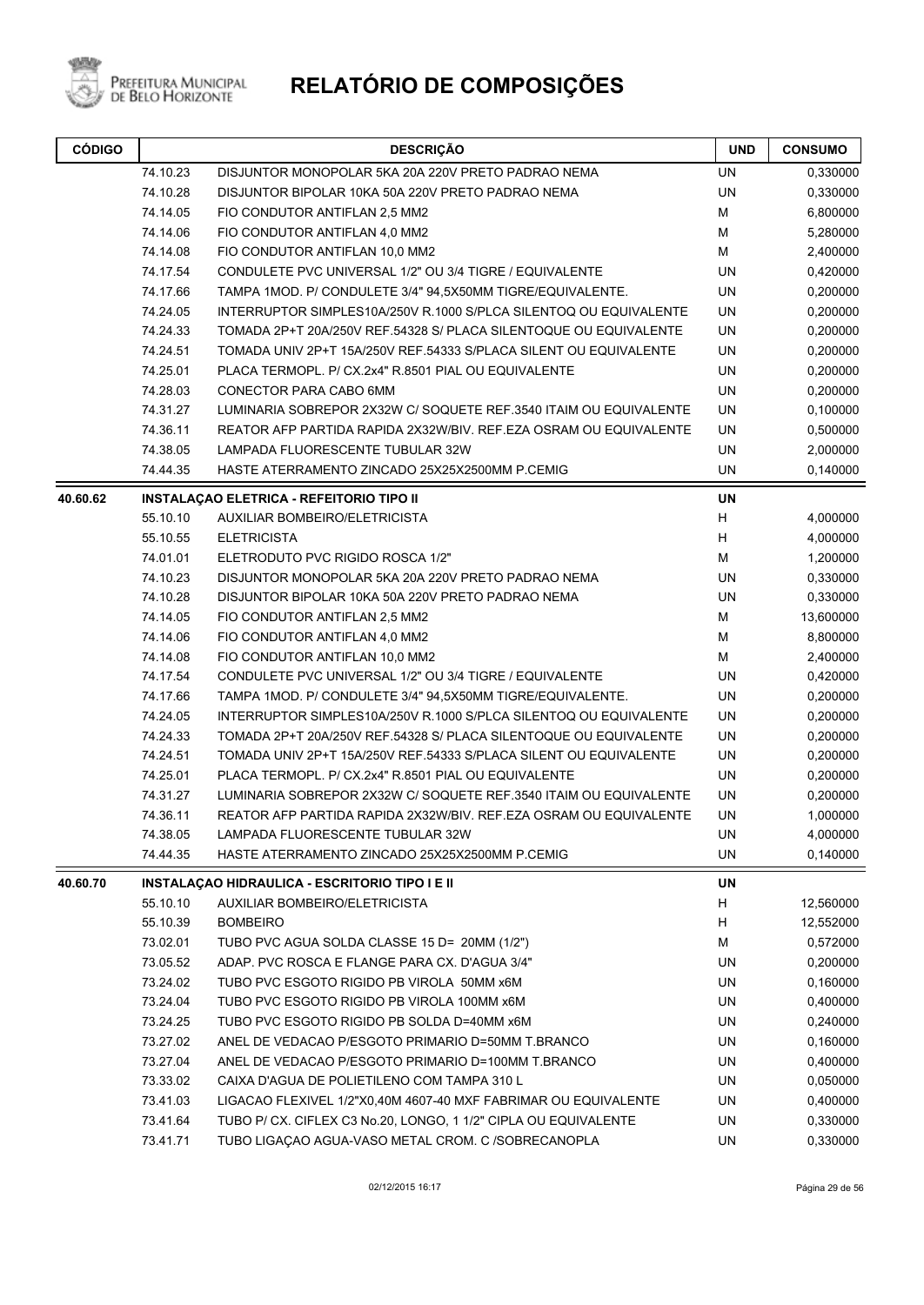

# **RELATÓRIO DE COMPOSIÇÕES**

| <b>CÓDIGO</b> | <b>DESCRIÇÃO</b>                                                        |                                                                   | <b>UND</b>     | <b>CONSUMO</b> |
|---------------|-------------------------------------------------------------------------|-------------------------------------------------------------------|----------------|----------------|
|               | 73.41.81                                                                | BOLSA DE LIGACAO 340 D= 1 1/2", CIPLA OU EQUIVALENTE              | UN             | 0,330000       |
|               | 73.45.11                                                                | REG.PRESSAO C/ACABAM. REF.C-1416 DL D=1/2"FABRIMAR OU EQUIVALENTE | <b>UN</b>      | 1,000000       |
|               | 73.51.41                                                                | TORNEIRA BOIA PARA CX. D'AGUA 3/4", PLENA OU EQUIVALENTE          | <b>UN</b>      | 0,330000       |
|               | 73.51.52                                                                | TORNEIRA PARA LAVATORIO REF.1194-AS 1/2" FABRIMAR OU EQUIVALENTE  | UN             | 0,200000       |
|               | 73.52.74                                                                | VALVULA PVC PARA LAVATORIO SEM UNHO No.11                         | UN             | 0,330000       |
|               | 73.57.11                                                                | CX.SIF.PVC C/ GRELHA REDONDA BRANCA 100X100X50 MM                 | <b>UN</b>      | 1,000000       |
|               | 73.57.50                                                                | CAIXA DE DESCARGA EXTERNA ALTA CIFLEX 6L CIPLA OU EQUIVALENTE     | UN             | 0,200000       |
|               | 73.65.05                                                                | LAVATORIO BRANCO PEQUENO L915 LINHA RAVENA DECA OU EQUIVALENTE    | UN             | 0,100000       |
|               | 73.66.01<br>VASO SANITARIO CONVENC.BRANCA, AZALEA CELITE / EQUIVALENTE. |                                                                   | UN             | 0,200000       |
|               | 73.80.12                                                                | FITA VEDA ROSCA 1/2" ROLO 50 M                                    | <b>UN</b>      | 0,029800       |
|               | 73.80.20                                                                | ADESIVO PARA TUBOS DE PVC                                         | L              | 0,008500       |
|               | 73.80.21                                                                | SOLUÇAO LIMPADORA                                                 | Г              | 0,000520       |
|               | 77.10.90                                                                | PARAFUSO CASTELO C/BUCHA N.8 E ARRUELA                            | UN             | 1,000000       |
| 40.60.71      |                                                                         | <b>INSTALAÇAO HIDRAULICA - SANITARIO TIPO I</b>                   | <b>UN</b>      |                |
|               | 50.05.10                                                                | CHP/BETONEIRA 320 L, SEM CARREGADOR                               | H              | 0,039120       |
|               | 55.10.10                                                                | <b>AUXILIAR BOMBEIRO/ELETRICISTA</b>                              | H              | 15,575000      |
|               | 55.10.39                                                                | <b>BOMBEIRO</b>                                                   | H              | 15,550000      |
|               | 55.10.75                                                                | <b>PEDREIRO</b>                                                   | H              | 1,684400       |
|               | 55.10.88                                                                | <b>SERVENTE</b>                                                   | H              | 1,880000       |
|               | 62.01.05                                                                | CIMENTO PORTLAND COMUM (CPIII-40) SC 50KG                         | KG             | 8,410800       |
|               | 63.05.05                                                                | AREIA LAVADA COM FRETE                                            | M <sub>3</sub> | 0,046940       |
|               | 73.02.01                                                                | TUBO PVC AGUA SOLDA CLASSE 15 D= 20MM (1/2")                      | M              | 0,792000       |
|               | 73.02.02                                                                | TUBO PVC AGUA SOLDA CLASSE 15 D= 25MM (3/4)"                      | M              | 0,660000       |
|               | 73.24.02                                                                | TUBO PVC ESGOTO RIGIDO PB VIROLA 50MM x6M                         | UN             | 0,500000       |
|               | 73.24.04                                                                | TUBO PVC ESGOTO RIGIDO PB VIROLA 100MM x6M                        | UN             | 0,400000       |
|               | 73.24.25                                                                | TUBO PVC ESGOTO RIGIDO PB SOLDA D=40MM x6M                        | UN             | 0,520000       |
|               | 73.27.02                                                                | ANEL DE VEDACAO P/ESGOTO PRIMARIO D=50MM T.BRANCO                 | UN             | 0,500000       |
|               | 73.27.04                                                                | ANEL DE VEDACAO P/ESGOTO PRIMARIO D=100MM T.BRANCO                | UN             | 0,400000       |
|               | 73.33.02                                                                | CAIXA D'AGUA DE POLIETILENO COM TAMPA 310 L                       | UN             | 0,050000       |
|               | 73.33.03                                                                | CAIXA D'AGUA DE POLIETILENO COM TAMPA 500 L                       | UN             | 0,050000       |
|               | 73.40.29                                                                | CHUVEIRO MAX DUCHA LORENZETI OU EQUIVALENTE                       | UN             | 1,600000       |
|               | 73.41.03                                                                | LIGACAO FLEXIVEL 1/2"X0,40M 4607-40 MXF FABRIMAR OU EQUIVALENTE   | UN             | 0,400000       |
|               | 73.41.64                                                                | TUBO P/ CX. CIFLEX C3 No.20, LONGO, 1 1/2" CIPLA OU EQUIVALENTE   | UN             | 0,200000       |
|               | 73.41.71                                                                | TUBO LIGAÇÃO AGUA-VASO METAL CROM. C / SOBRECANOPLA               | UN             | 0,330000       |
|               | 73.41.81                                                                | BOLSA DE LIGACAO 340 D= 1 1/2", CIPLA OU EQUIVALENTE              | UN             | 0,330000       |
|               | 73.45.11                                                                | REG.PRESSAO C/ACABAM. REF.C-1416 DL D=1/2"FABRIMAR OU EQUIVALENTE | UN             | 1,000000       |
|               | 73.51.41                                                                | TORNEIRA BOIA PARA CX. D'AGUA 3/4", PLENA OU EQUIVALENTE          | UN             | 0,200000       |
|               | 73.51.52                                                                | TORNEIRA PARA LAVATORIO REF.1194-AS 1/2" FABRIMAR OU EQUIVALENTE  | UN             | 0,200000       |
|               | 73.52.74                                                                | VALVULA PVC PARA LAVATORIO SEM UNHO No.11                         | UN             | 0,330000       |
|               | 73.57.11                                                                | CX.SIF.PVC C/ GRELHA REDONDA BRANCA 100X100X50 MM                 | UN             | 1,000000       |
|               | 73.57.50                                                                | CAIXA DE DESCARGA EXTERNA ALTA CIFLEX 6L CIPLA OU EQUIVALENTE     | UN             | 0,200000       |
|               | 73.65.05                                                                | LAVATORIO BRANCO PEQUENO L915 LINHA RAVENA DECA OU EQUIVALENTE    | UN             | 0,100000       |
|               | 73.66.01                                                                | VASO SANITARIO CONVENC.BRANCA, AZALEA CELITE / EQUIVALENTE.       | UN             | 0,200000       |
|               | 73.80.12                                                                | FITA VEDA ROSCA 1/2" ROLO 50 M                                    | UN             | 0,024200       |
|               | 73.80.20                                                                | ADESIVO PARA TUBOS DE PVC                                         | L              | 0,018900       |
|               | 73.80.21                                                                | SOLUÇAO LIMPADORA                                                 | Г              | 0,001320       |
|               | 77.10.90                                                                | PARAFUSO CASTELO C/BUCHA N.8 E ARRUELA                            | UN             | 2,000000       |
|               | 79.02.12                                                                | TIJOLO CERAMICO FURADO 8 FUROS 29X19X9CM C/FRETE                  | UN             | 12,600000      |
|               |                                                                         | HADAOABHTADIA FIDC                                                |                |                |

**40.60.72 INSTALAÇAO HIDROSANITARIA TIPO II UN**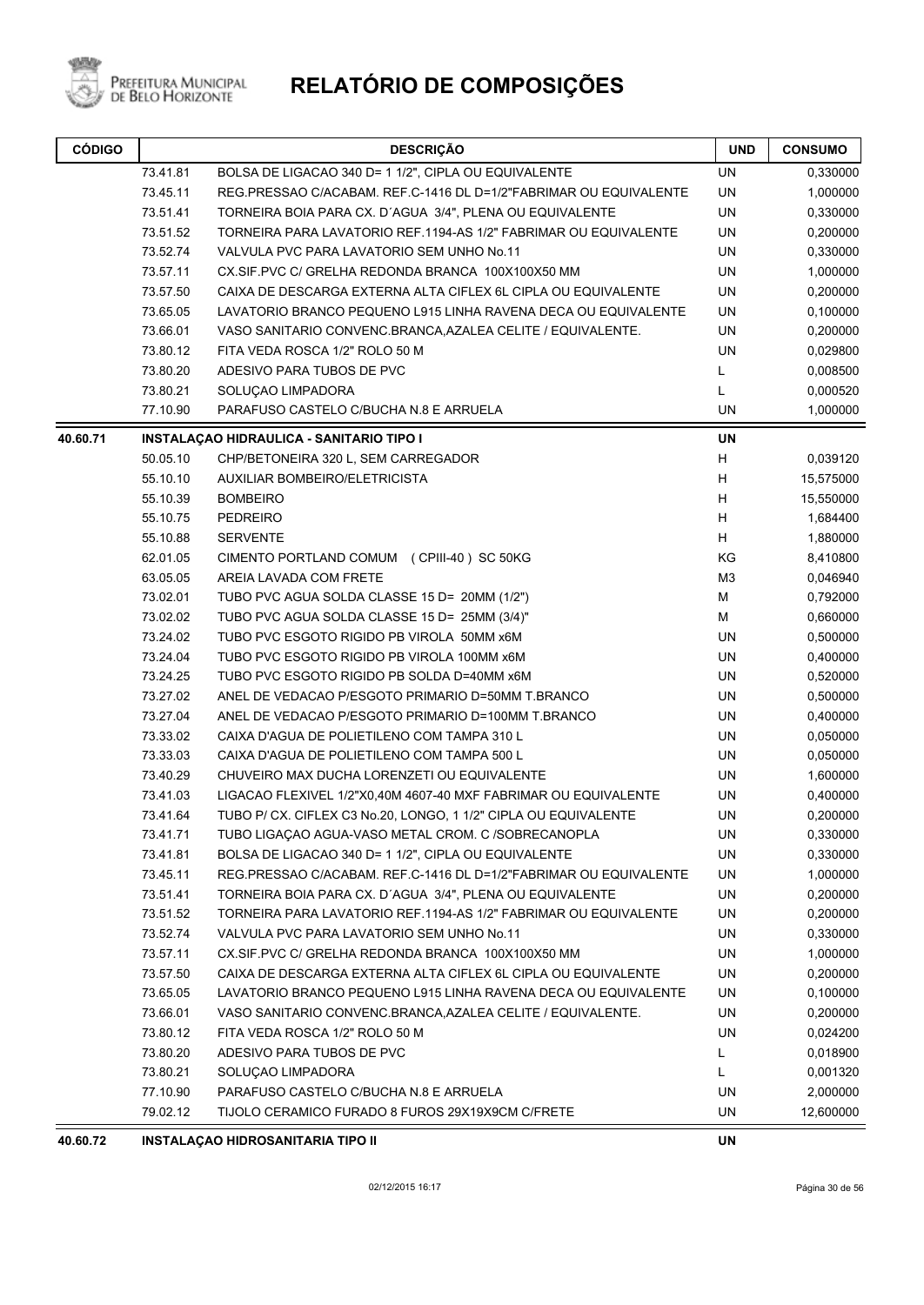

| <b>CÓDIGO</b> |          | <b>DESCRIÇÃO</b>                                                  |                | <b>CONSUMO</b> |
|---------------|----------|-------------------------------------------------------------------|----------------|----------------|
|               | 50.05.10 | CHP/BETONEIRA 320 L, SEM CARREGADOR                               | H              | 0,078240       |
|               | 55.10.10 | AUXILIAR BOMBEIRO/ELETRICISTA                                     | Н              | 24,497000      |
|               | 55.10.39 | <b>BOMBEIRO</b>                                                   | H              | 24,467000      |
|               | 55.10.75 | <b>PEDREIRO</b>                                                   | Н              | 3,368800       |
|               | 55.10.88 | <b>SERVENTE</b>                                                   | H              | 3,760000       |
|               | 62.01.05 | CIMENTO PORTLAND COMUM (CPIII-40) SC 50KG                         | KG             | 16,821600      |
|               | 63.05.05 | AREIA LAVADA COM FRETE                                            | M <sub>3</sub> | 0,093890       |
|               | 73.02.01 | TUBO PVC AGUA SOLDA CLASSE 15 D= 20MM (1/2")                      | M              | 1,804000       |
|               | 73.02.02 | TUBO PVC AGUA SOLDA CLASSE 15 D= 25MM (3/4)"                      | M              | 1,980000       |
|               | 73.05.53 | ADAP. PVC ROSCA E FLANGE PARA CX. D'AGUA 1"                       | UN             | 0,200000       |
|               | 73.24.02 | TUBO PVC ESGOTO RIGIDO PB VIROLA 50MM x6M                         | UN             | 0,600000       |
|               | 73.24.04 | TUBO PVC ESGOTO RIGIDO PB VIROLA 100MM x6M                        | UN             | 0,500000       |
|               | 73.24.25 | TUBO PVC ESGOTO RIGIDO PB SOLDA D=40MM x6M                        | UN             | 0,560000       |
|               | 73.27.02 | ANEL DE VEDACAO P/ESGOTO PRIMARIO D=50MM T.BRANCO                 | UN             | 0,600000       |
|               | 73.27.04 | ANEL DE VEDACAO P/ESGOTO PRIMARIO D=100MM T.BRANCO                | UN             | 0,500000       |
|               | 73.33.04 | CAIXA D'AGUA DE POLIETILENO COM TAMPA 1000 L                      | UN             | 0,100000       |
|               | 73.40.29 | CHUVEIRO MAX DUCHA LORENZETI OU EQUIVALENTE                       | UN             | 3,200000       |
|               | 73.41.03 | LIGACAO FLEXIVEL 1/2"X0,40M 4607-40 MXF FABRIMAR OU EQUIVALENTE   | UN             | 0,800000       |
|               | 73.41.64 | TUBO P/ CX. CIFLEX C3 No.20, LONGO, 1 1/2" CIPLA OU EQUIVALENTE   | UN             | 0,400000       |
|               | 73.41.71 | TUBO LIGAÇÃO AGUA-VASO METAL CROM. C /SOBRECANOPLA                | UN             | 0,660000       |
|               | 73.41.81 | BOLSA DE LIGACAO 340 D= 1 1/2", CIPLA OU EQUIVALENTE              | UN             | 0,660000       |
|               | 73.45.11 | REG.PRESSAO C/ACABAM. REF.C-1416 DL D=1/2"FABRIMAR OU EQUIVALENTE | UN             | 1,000000       |
|               | 73.51.41 | TORNEIRA BOIA PARA CX. D'AGUA 3/4", PLENA OU EQUIVALENTE          | UN             | 0,330000       |
|               | 73.51.52 | TORNEIRA PARA LAVATORIO REF.1194-AS 1/2" FABRIMAR OU EQUIVALENTE  | UN             | 0,400000       |
|               | 73.52.74 | VALVULA PVC PARA LAVATORIO SEM UNHO No.11                         | UN             | 0,660000       |
|               | 73.57.11 | CX.SIF.PVC C/ GRELHA REDONDA BRANCA 100X100X50 MM                 | UN             | 1,000000       |
|               | 73.57.50 | CAIXA DE DESCARGA EXTERNA ALTA CIFLEX 6L CIPLA OU EQUIVALENTE     | UN             | 0,400000       |
|               | 73.65.05 | LAVATORIO BRANCO PEQUENO L915 LINHA RAVENA DECA OU EQUIVALENTE    | UN             | 0,200000       |
|               | 73.66.01 | VASO SANITARIO CONVENC.BRANCA, AZALEA CELITE / EQUIVALENTE.       | UN             | 0,400000       |
|               | 73.80.12 | FITA VEDA ROSCA 1/2" ROLO 50 M                                    | UN             | 0,042000       |
|               | 73.80.20 | ADESIVO PARA TUBOS DE PVC                                         | L              | 0,025400       |
|               | 73.80.21 | SOLUÇAO LIMPADORA                                                 | L              | 0,003440       |
|               | 77.10.90 | PARAFUSO CASTELO C/BUCHA N.8 E ARRUELA                            | UN             | 4,000000       |
|               | 79.02.12 | TIJOLO CERAMICO FURADO 8 FUROS 29X19X9CM C/FRETE                  | UN             | 25,200000      |
| 40.60.73      |          | INSTALAÇÃO HIDROSANITARIA - SANITARIO TIPO III                    | UN             |                |
|               | 50.05.10 | CHP/BETONEIRA 320 L, SEM CARREGADOR                               | Н              | 0,335060       |
|               | 55.10.10 | AUXILIAR BOMBEIRO/ELETRICISTA                                     | Н              | 29,730000      |
|               | 55.10.39 | <b>BOMBEIRO</b>                                                   | Н              | 29,695000      |
|               | 55.10.50 | <b>CARPINTEIRO</b>                                                | Н              | 0,950000       |
|               | 55.10.75 | <b>PEDREIRO</b>                                                   | H              | 13,820700      |
|               | 55.10.88 | <b>SERVENTE</b>                                                   | H.             | 17,122040      |
|               | 62.01.05 | CIMENTO PORTLAND COMUM (CPIII-40) SC 50KG                         | KG             | 85,257700      |
|               | 63.01.03 | BRITA COM FRETE BRITA 0.1.2.3                                     | M <sub>3</sub> | 0,004230       |
|               | 63.05.05 | AREIA LAVADA COM FRETE                                            | M <sub>3</sub> | 0,393870       |
|               | 71.01.05 | TABUA PARA FORMA DE CONCRETO L=25 CM                              | M <sub>2</sub> | 0,045600       |
|               | 71.04.08 | PECA DE MADEIRA DE PINUS 5,5X5,5 CM                               | M              | 0,380000       |
|               | 71.14.14 | CHAPA COMPENSADA RESINADA E= 19MM COLA FENOLICA                   | M <sub>2</sub> | 0,117040       |
|               | 71.30.04 | MADEIRA ROLICA D= 6 A 10 CM COMPRIMENTO 6 METROS                  | М              | 0,273600       |
|               | 73.02.01 | TUBO PVC AGUA SOLDA CLASSE 15 D= 20MM (1/2")                      | M              | 2,640000       |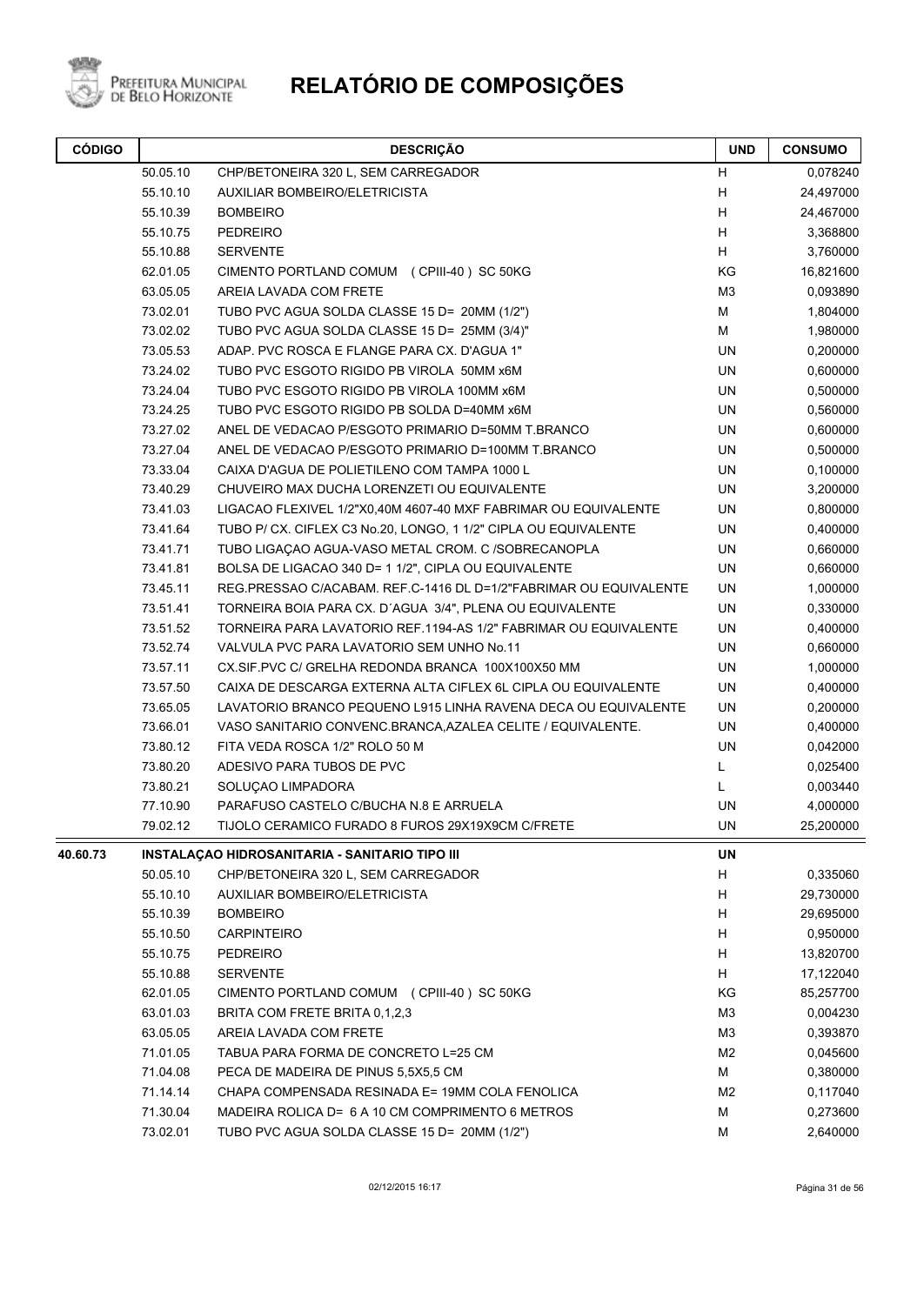

| <b>CÓDIGO</b> |                | <b>DESCRIÇÃO</b>                                                  | <b>UND</b>     | <b>CONSUMO</b> |
|---------------|----------------|-------------------------------------------------------------------|----------------|----------------|
|               | 73.02.02       | TUBO PVC AGUA SOLDA CLASSE 15 D= 25MM (3/4)"                      | M              | 2,200000       |
|               | 73.05.53       | ADAP. PVC ROSCA E FLANGE PARA CX. D'AGUA 1"                       | <b>UN</b>      | 1,000000       |
|               | 73.24.02       | TUBO PVC ESGOTO RIGIDO PB VIROLA 50MM x6M                         | UN             | 0,700000       |
|               | 73.24.04       | TUBO PVC ESGOTO RIGIDO PB VIROLA 100MM x6M                        | UN             | 0,900000       |
|               | 73.24.25       | TUBO PVC ESGOTO RIGIDO PB SOLDA D=40MM x6M                        | UN             | 0,400000       |
|               | 73.27.02       | ANEL DE VEDACAO P/ESGOTO PRIMARIO D=50MM T.BRANCO                 | <b>UN</b>      | 0,700000       |
|               | 73.27.04       | ANEL DE VEDACAO P/ESGOTO PRIMARIO D=100MM T.BRANCO                | UN             | 0,900000       |
|               | 73.33.03       | CAIXA D'AGUA DE POLIETILENO COM TAMPA 500 L                       | UN             | 0,050000       |
|               | 73.33.04       | CAIXA D'AGUA DE POLIETILENO COM TAMPA 1000 L                      | UN             | 0,150000       |
|               | 73.40.29       | CHUVEIRO MAX DUCHA LORENZETI OU EQUIVALENTE                       | <b>UN</b>      | 1,980000       |
|               | 73.41.03       | LIGACAO FLEXIVEL 1/2"X0,40M 4607-40 MXF FABRIMAR OU EQUIVALENTE   | UN             | 1,000000       |
|               | 73.41.64       | TUBO P/ CX. CIFLEX C3 No.20, LONGO, 1 1/2" CIPLA OU EQUIVALENTE   | UN             | 0,600000       |
|               | 73.41.71       | TUBO LIGAÇÃO AGUA-VASO METAL CROM. C /SOBRECANOPLA                | UN             | 0,990000       |
|               | 73.41.81       | BOLSA DE LIGACAO 340 D= 1 1/2", CIPLA OU EQUIVALENTE              | UN             | 0,990000       |
|               | 73.45.11       | REG.PRESSAO C/ACABAM. REF.C-1416 DL D=1/2"FABRIMAR OU EQUIVALENTE | UN             | 1,000000       |
|               | 73.51.41       | TORNEIRA BOIA PARA CX. D'AGUA 3/4", PLENA OU EQUIVALENTE          | UN             | 0,330000       |
|               | 73.51.52       | TORNEIRA PARA LAVATORIO REF.1194-AS 1/2" FABRIMAR OU EQUIVALENTE  | UN             | 0,200000       |
|               | 73.52.74       | VALVULA PVC PARA LAVATORIO SEM UNHO No.11                         | UN             | 0,660000       |
|               | 73.57.11       | CX.SIF.PVC C/ GRELHA REDONDA BRANCA 100X100X50 MM                 | UN             | 1,000000       |
|               | 73.57.50       | CAIXA DE DESCARGA EXTERNA ALTA CIFLEX 6L CIPLA OU EQUIVALENTE     | UN             | 0,600000       |
|               | 73.65.05       | LAVATORIO BRANCO PEQUENO L915 LINHA RAVENA DECA OU EQUIVALENTE    | UN             | 0,333300       |
|               | 73.66.01       | VASO SANITARIO CONVENC.BRANCA, AZALEA CELITE / EQUIVALENTE.       | UN             | 0,600000       |
|               | 73.80.12       | FITA VEDA ROSCA 1/2" ROLO 50 M                                    | <b>UN</b>      | 0,044200       |
|               | 73.80.20       | ADESIVO PARA TUBOS DE PVC                                         | L              | 0,023000       |
|               | 73.80.21       | SOLUÇAO LIMPADORA                                                 | Г              | 0,004400       |
|               | 77.05.51       | <b>PREGO 18x30</b>                                                | KG             | 0,266000       |
|               | 77.10.90       | PARAFUSO CASTELO C/BUCHA N.8 E ARRUELA                            | UN             | 6,000000       |
|               | 79.02.12       | TIJOLO CERAMICO FURADO 8 FUROS 29X19X9CM C/FRETE                  | UN             | 90,248000      |
| 40.60.74      |                | INSTALAÇÃO HIDROSANITARIA - REFEITORIO I E II                     | UN             |                |
|               | 55.10.10       | AUXILIAR BOMBEIRO/ELETRICISTA                                     | н              | 6,178000       |
|               | 55.10.39       | <b>BOMBEIRO</b>                                                   | н              | 6,172000       |
|               | 73.02.01       | TUBO PVC AGUA SOLDA CLASSE 15 D= 20MM (1/2")                      | М              | 0,396000       |
|               | 73.05.52       | ADAP. PVC ROSCA E FLANGE PARA CX. D'AGUA 3/4"                     | UN             | 0,200000       |
|               | 73.24.02       | TUBO PVC ESGOTO RIGIDO PB VIROLA 50MM x6M                         | UN             | 0,120000       |
|               | 73.24.25       | TUBO PVC ESGOTO RIGIDO PB SOLDA D=40MM x6M                        | UN             | 0,180000       |
|               | 73.27.02       | ANEL DE VEDACAO P/ESGOTO PRIMARIO D=50MM T.BRANCO                 | UN             | 0,120000       |
|               | 73.33.02       | CAIXA D'AGUA DE POLIETILENO COM TAMPA 310 L                       | UN             | 0,050000       |
|               | 73.41.03       | LIGACAO FLEXIVEL 1/2"X0,40M 4607-40 MXF FABRIMAR OU EQUIVALENTE   | UN             | 0,200000       |
|               | 73.45.11       | REG.PRESSAO C/ACABAM. REF.C-1416 DL D=1/2"FABRIMAR OU EQUIVALENTE | UN             | 1,000000       |
|               | 73.51.52       | TORNEIRA PARA LAVATORIO REF.1194-AS 1/2" FABRIMAR OU EQUIVALENTE  | UN             | 0,200000       |
|               | 73.52.74       | VALVULA PVC PARA LAVATORIO SEM UNHO No.11                         | UN             | 0,330000       |
|               | 73.65.05       | LAVATORIO BRANCO PEQUENO L915 LINHA RAVENA DECA OU EQUIVALENTE    | UN             | 0,100000       |
|               | 73.80.12       | FITA VEDA ROSCA 1/2" ROLO 50 M                                    | UN             | 0,021000       |
|               | 73.80.20       | ADESIVO PARA TUBOS DE PVC                                         | L              | 0,006300       |
|               | 73.80.21       | SOLUÇAO LIMPADORA                                                 | L              | 0,000360       |
|               | 77.10.90       | PARAFUSO CASTELO C/BUCHA N.8 E ARRUELA                            | UN             | 2,000000       |
| 40.70         | <b>PINTURA</b> |                                                                   |                |                |
| 40.70.01      |                | CAIAÇÃO LISA SOBRE REBOCO OU CONCRETO                             | M <sub>2</sub> |                |
|               | 55.10.05       | <b>AJUDANTE</b>                                                   | н              | 0,100000       |
|               |                |                                                                   |                |                |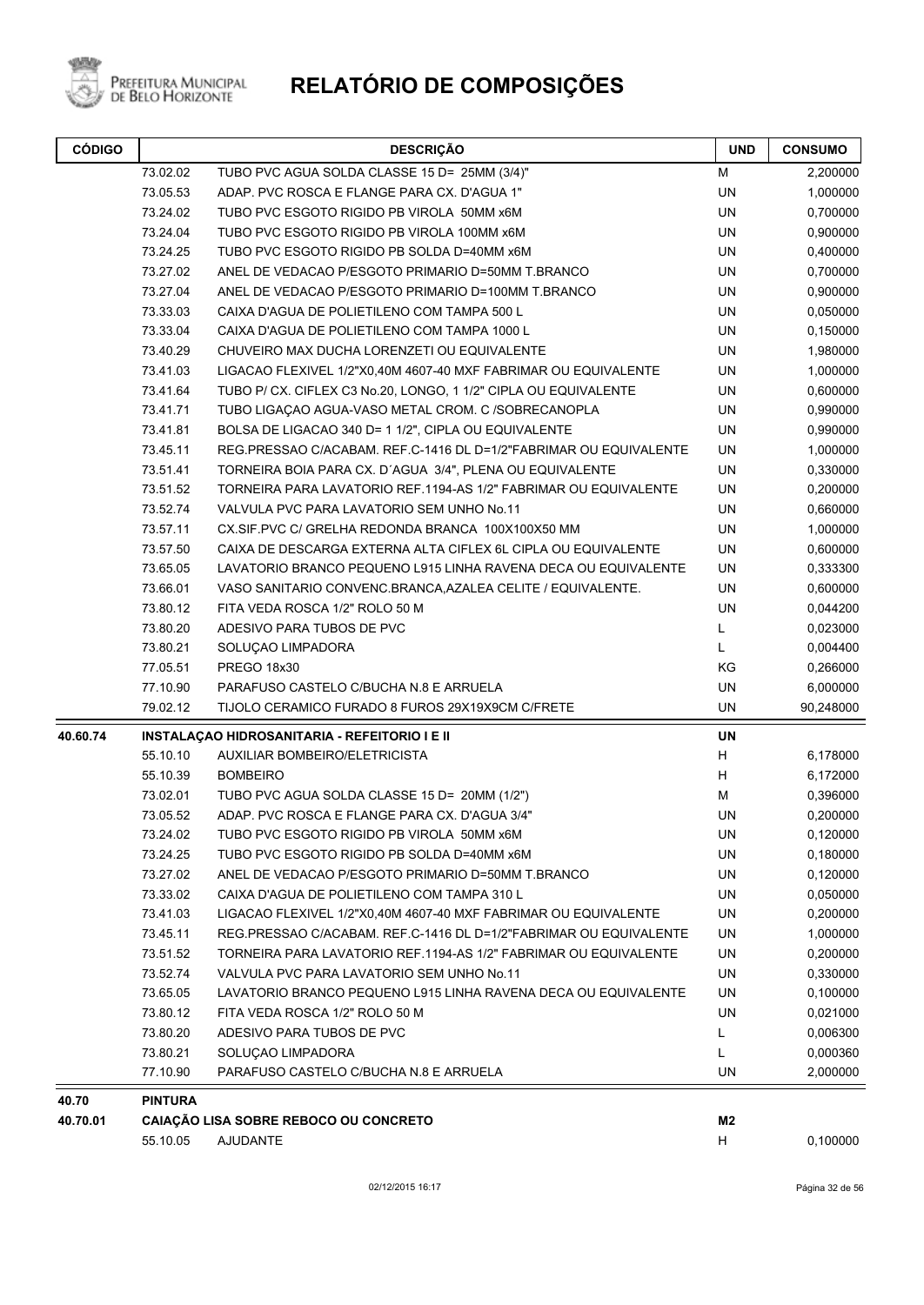

| <b>CÓDIGO</b> |                        | <b>DESCRIÇÃO</b>                               | <b>UND</b> | <b>CONSUMO</b> |
|---------------|------------------------|------------------------------------------------|------------|----------------|
|               | 55.10.81               | <b>PINTOR</b>                                  | н          | 0,300000       |
|               | 62.04.01               | <b>CAL VIRGEM A GRANEL</b>                     | KG         | 1,000000       |
|               | 75.50.05               | <b>LIXA D AGUA</b>                             | <b>UN</b>  | 0,200000       |
|               | 75.60.05               | OLEO DE LINHACA                                | L.         | 0,020000       |
| 40.70.10      | <b>LATEX SEM MASSA</b> |                                                | M2         |                |
|               | 55.10.05               | <b>AJUDANTE</b>                                | H          | 0,040000       |
|               | 55.10.81               | <b>PINTOR</b>                                  | H          | 0,300000       |
|               | 75.01.05               | TINTA LATEX PVA CORAL OU EQUIVALENTE           | LATA       | 0,012000       |
|               | 75.50.05               | <b>LIXA D AGUA</b>                             | UN         | 0,200000       |
| 40.70.20      |                        | OLEO SOBRE ESQUADRIA DE MADEIRA                | M2         |                |
|               | 55.10.05               | <b>AJUDANTE</b>                                | H          | 0,100000       |
|               | 55.10.81               | <b>PINTOR</b>                                  | H.         | 0,700000       |
|               | 75.05.08               | TINTA A OLEO EUCATEX OU EQUIVALENTE            | GL         | 0,056000       |
|               | 75.25.05               | AGUARRAZ (LATA DE 5 LITROS) OU EQUIVALENTE     | LATA       | 0,010000       |
|               | 75.50.20               | LIXA DE MADEIRA                                | <b>UN</b>  | 0,200000       |
| 40.70.21      |                        | OLEO S/MASSA SOBRE PEÇAS E FORRO MADEIRA       | M2         |                |
|               | 55.10.05               | <b>AJUDANTE</b>                                | H          | 0,100000       |
|               | 55.10.81               | <b>PINTOR</b>                                  | H.         | 0,600000       |
|               | 75.05.08               | TINTA A OLEO EUCATEX OU EQUIVALENTE            | GL         | 0,056000       |
|               | 75.25.05               | AGUARRAZ (LATA DE 5 LITROS) OU EQUIVALENTE     | LATA       | 0,010000       |
|               | 75.50.20               | <b>LIXA DE MADEIRA</b>                         | <b>UN</b>  | 0,200000       |
| 40.70.24      |                        | OLEO C/1 DEMÃO DE ZARCÃO SOBRE SERRALHERIA     | M2         |                |
|               | 55.10.05               | <b>AJUDANTE</b>                                | H          | 0,150000       |
|               | 55.10.81               | <b>PINTOR</b>                                  | H.         | 0,530000       |
|               | 75.05.08               | TINTA A OLEO EUCATEX OU EQUIVALENTE            | GL         | 0,040000       |
|               | 75.18.20               | ZARCAO CORAL OU EQUIVALENTE                    | GL         | 0,017000       |
|               | 75.25.05               | AGUARRAZ (LATA DE 5 LITROS) OU EQUIVALENTE     | LATA       | 0,010000       |
|               | 75.50.05               | LIXA D AGUA                                    | UN         | 0,200000       |
| 40.70.25      |                        | OLEO C/1 DEMÃO DE ZARCÃO SOBRE PEÇAS METÁLICAS | M2         |                |
|               | 55.10.05               | <b>AJUDANTE</b>                                | H          | 0,150000       |
|               | 55.10.81               | <b>PINTOR</b>                                  | Н          | 0,530000       |
|               | 75.05.08               | TINTA A OLEO EUCATEX OU EQUIVALENTE            | GL         | 0,056000       |
|               | 75.18.20               | ZARCAO CORAL OU EQUIVALENTE                    | GL         | 0,040000       |
|               | 75.25.05               | AGUARRAZ (LATA DE 5 LITROS) OU EQUIVALENTE     | LATA       | 0,017000       |
|               | 75.50.05               | LIXA D AGUA                                    | <b>UN</b>  | 0,200000       |
| 40.70.26      |                        | <b>OLEO SOBRE SERRALHERIA</b>                  | M2         |                |
|               | 55.10.05               | <b>AJUDANTE</b>                                | H          | 0,150000       |
|               | 55.10.81               | <b>PINTOR</b>                                  | H          | 0,500000       |
|               | 75.05.08               | TINTA A OLEO EUCATEX OU EQUIVALENTE            | GL         | 0,040000       |
|               | 75.25.05               | AGUARRAZ (LATA DE 5 LITROS) OU EQUIVALENTE     | LATA       | 0,007000       |
|               | 75.50.05               | <b>LIXA D AGUA</b>                             | UN         | 0,200000       |
| 40.70.27      |                        | OLEO SOBRE PEÇAS E SUPERFICIES METÁLICAS       | M2         |                |
|               | 55.10.05               | <b>AJUDANTE</b>                                | H          | 0,150000       |
|               | 55.10.81               | <b>PINTOR</b>                                  | Н          | 0,500000       |
|               | 75.05.08               | TINTA A OLEO EUCATEX OU EQUIVALENTE            | GL         | 0,056000       |
|               | 75.25.05               | AGUARRAZ (LATA DE 5 LITROS) OU EQUIVALENTE     | LATA       | 0,010000       |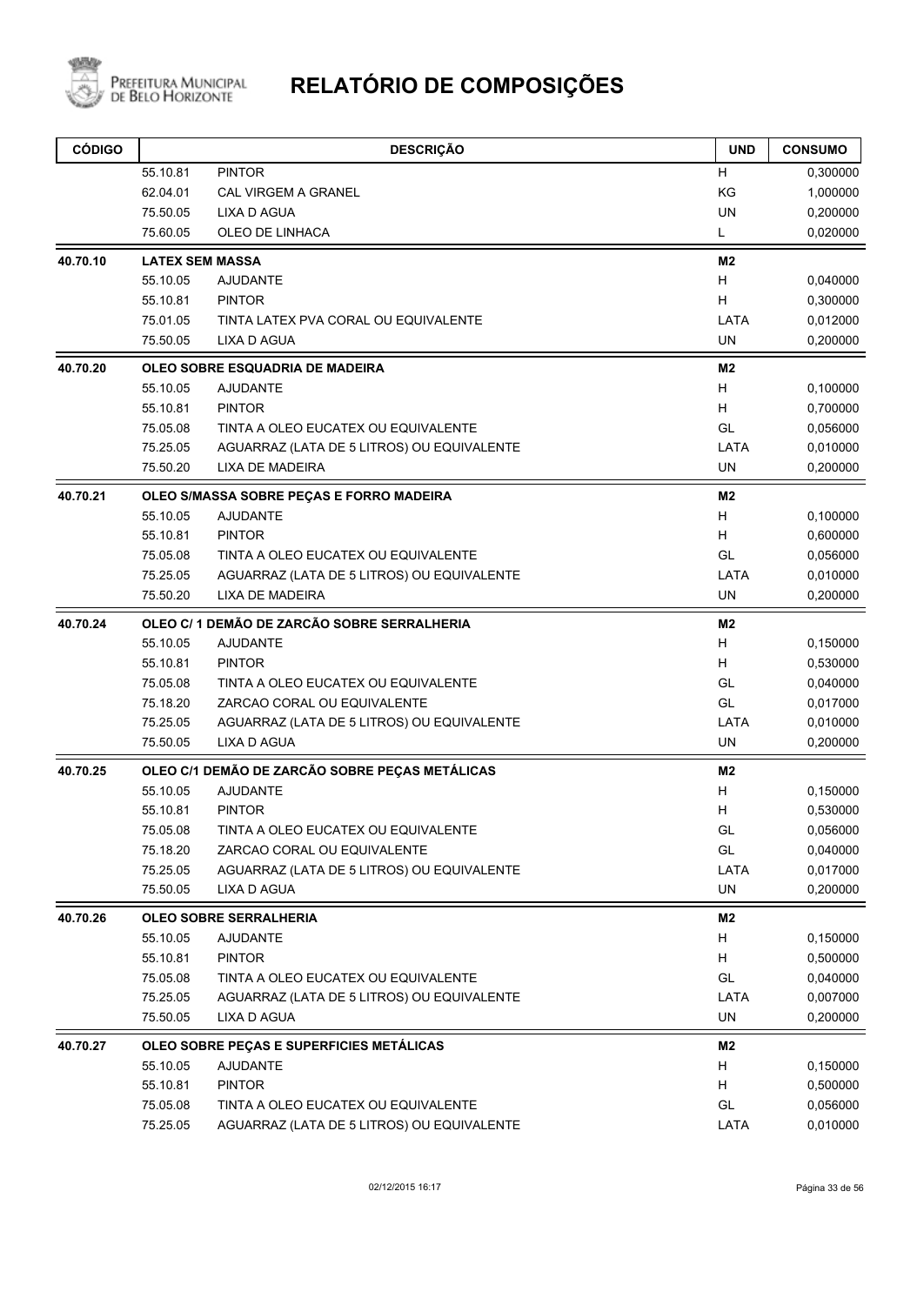

| <b>CÓDIGO</b> |                  | <b>DESCRIÇÃO</b>                                     | <b>UND</b>     | <b>CONSUMO</b> |
|---------------|------------------|------------------------------------------------------|----------------|----------------|
|               | 75.50.05         | <b>LIXA D AGUA</b>                                   | UN             | 0,200000       |
| 40.80         |                  | <b>SERVIÇOS AUXILIARES - COPASA</b>                  |                |                |
| 40.80.30      |                  | <b>TAMPAO DE FERRO FUNDIDO T5</b>                    | M              |                |
|               | 50.05.10         | CHP/BETONEIRA 320 L, SEM CARREGADOR                  | H              | 0,002000       |
|               | 55.10.75         | <b>PEDREIRO</b>                                      | H              | 0,500000       |
|               | 55.10.88         | <b>SERVENTE</b>                                      | H              | 0,662000       |
|               | 62.01.05         | CIMENTO PORTLAND COMUM (CPIII-40) SC 50KG            | ΚG             | 0,900000       |
|               | 63.05.05         | AREIA LAVADA COM FRETE                               | M3             | 0,002100       |
|               | 80.35.40         | TAMPAO DE FERRO FUNDIDO T5-PADRAO COPASA             | <b>UN</b>      | 1,000000       |
| 40.80.35      |                  | <b>TAMPAO DE FERRO FUNDIDO T 109</b>                 | <b>UN</b>      |                |
|               | 50.05.10         | CHP/BETONEIRA 320 L, SEM CARREGADOR                  | H              | 0,010000       |
|               | 55.10.75         | <b>PEDREIRO</b>                                      | H.             | 1,000000       |
|               | 55.10.88         | <b>SERVENTE</b>                                      | H              | 4,310000       |
|               | 62.01.05         | CIMENTO PORTLAND COMUM (CPIII-40) SC 50KG            | ΚG             | 4,500000       |
|               | 63.05.05         | AREIA LAVADA COM FRETE                               | M3             | 0,010500       |
|               | 80.35.50         | TAMPAO DE FERRO FUNDIDO T-109-PADRAO COPASA          | UN             | 1,000000       |
| 40.80.50      |                  | <b>LASTRO DE PEDRA BRITADA</b>                       | M3             |                |
|               | 55.10.88         | <b>SERVENTE</b>                                      | H              | 2,000000       |
|               | 63.01.03         | BRITA COM FRETE BRITA 0,1,2,3                        | M <sub>3</sub> | 1,050000       |
| 40.80.55      |                  | <b>ESTRUTURA DE ESCORAMENTO TIPO PONTALETEAMENTO</b> | M <sub>2</sub> |                |
|               | 55.10.50         | <b>CARPINTEIRO</b>                                   | H              | 0,060000       |
|               | 55.10.88         | <b>SERVENTE</b>                                      | H.             | 0,090000       |
|               | 71.02.20         | PRANCHAO DE PARAJU                                   | M <sub>3</sub> | 0,001170       |
|               | 71.30.06         | MADEIRA ROLICA D= 11 A 15 CM COMPRIMENTO 6 METROS    | М              | 0,047000       |
|               | 77.05.51         | <b>PREGO 18x30</b>                                   | KG             | 0,020000       |
| 40.80.56      |                  | <b>EQUIPE DE ESGOTO PARA REDE E LIGACAO</b>          | н              |                |
|               | 54.50.01         | EQUIPE DE REDE/LIG. ESGOTO COPASA                    | <b>MES</b>     | 0,002730       |
| 40.85         |                  | TUBO CONC.SIMPLES JUNTA ELASTICA, NBR8890 CLASSE ES  |                |                |
| 40.85.04      | <b>DN=400 MM</b> |                                                      | Μ              |                |
|               | 50.20.06         | CHP/RETRO-ESCAVAD. CASE 580 L -(0,77M3) 75HP (4X2)   | н              | 0,110000       |
|               | 55.10.75         | <b>PEDREIRO</b>                                      | н              | 0,110000       |
|               | 55.10.88         | <b>SERVENTE</b>                                      | н              | 0,594000       |
|               | 80.05.04         | TUBO CONCRETO CIMENTO ARI PLUS RS JE ES D=400 MM     | М              | 1,000000       |
|               | 80.90.10         | FRETE PARA ELEMENTOS DE CONCRETO                     | <b>VB</b>      | 0,019000       |
| 40.85.05      | <b>DN=500 MM</b> |                                                      | Μ              |                |
|               | 50.20.06         | CHP/RETRO-ESCAVAD. CASE 580 L -(0,77M3) 75HP (4X2)   | н              | 0,130000       |
|               | 55.10.75         | <b>PEDREIRO</b>                                      | н              | 0,130000       |
|               | 55.10.88         | <b>SERVENTE</b>                                      | н              | 0,687000       |
|               | 80.05.05         | TUBO CONCRETO CIMENTO ARI PLUS RS JE ES D=500 MM     | М              | 1,000000       |
|               | 80.90.10         | FRETE PARA ELEMENTOS DE CONCRETO                     | <b>VB</b>      | 0,027000       |
| 40.85.06      | <b>DN=600 MM</b> |                                                      | Μ              |                |
|               | 50.20.06         | CHP/RETRO-ESCAVAD. CASE 580 L -(0,77M3) 75HP (4X2)   | н              | 0,150000       |
|               | 55.10.75         | <b>PEDREIRO</b>                                      | н              | 0,150000       |
|               | 55.10.88         | <b>SERVENTE</b>                                      | н              | 0,780000       |
|               | 80.05.06         | TUBO CONCRETO CIMENTO ARI PLUS RS JE ES D=600 MM     | М              | 1,000000       |
|               | 80.90.10         | FRETE PARA ELEMENTOS DE CONCRETO                     | VB             | 0,033000       |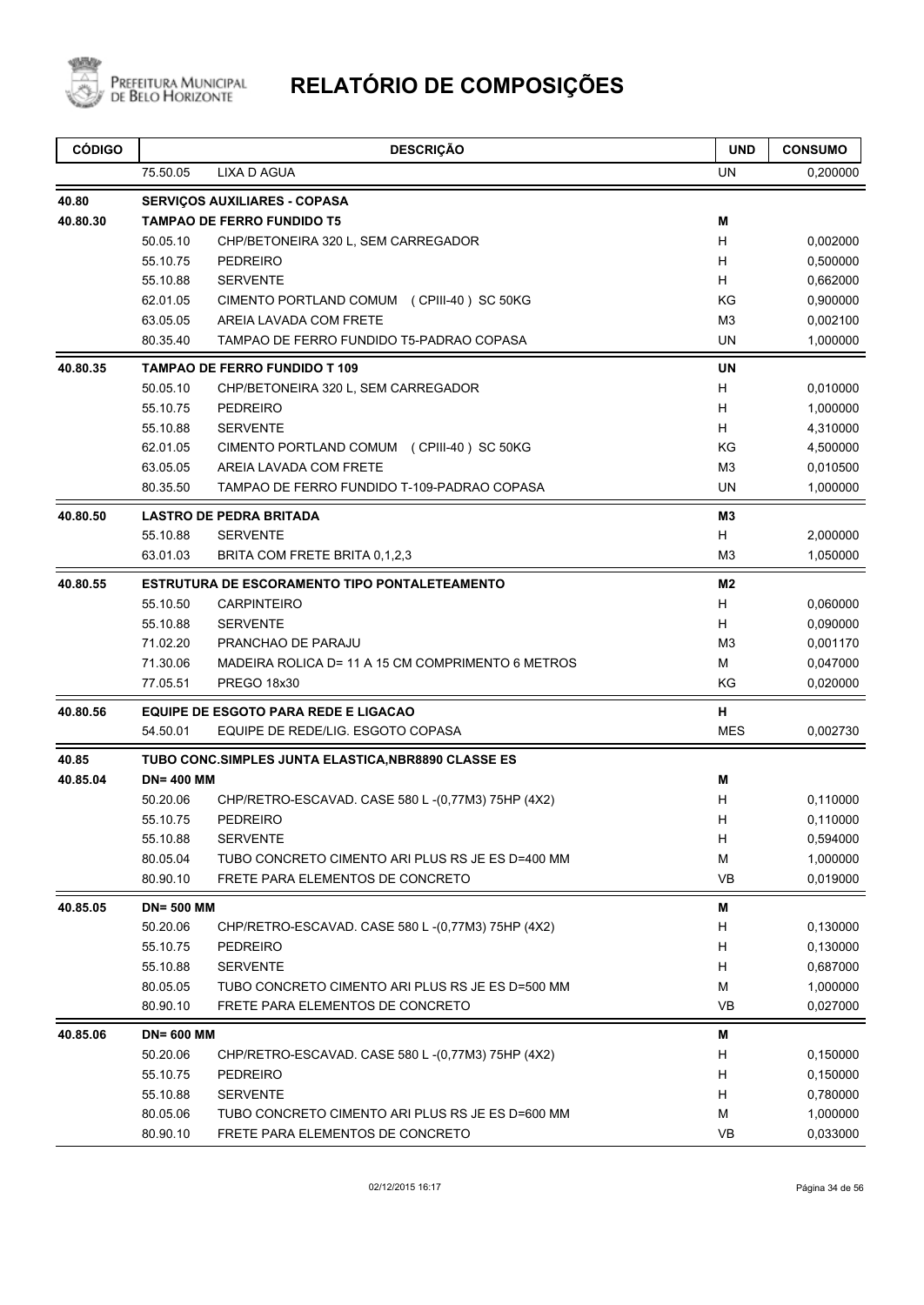

| <b>CÓDIGO</b> |                    | <b>DESCRIÇÃO</b>                                    | <b>UND</b> | <b>CONSUMO</b> |
|---------------|--------------------|-----------------------------------------------------|------------|----------------|
| 40.87         |                    | TUBO CONC.ARMADO JUNTA ELASTICA, NBR8890 CLASSE EA2 |            |                |
| 40.87.04      | <b>DN=400 MM</b>   |                                                     | M          |                |
|               | 50.20.06           | CHP/RETRO-ESCAVAD. CASE 580 L-(0,77M3) 75HP (4X2)   | H          | 0,110000       |
|               | 55.10.75           | <b>PEDREIRO</b>                                     | H          | 0,110000       |
|               | 55.10.88           | <b>SERVENTE</b>                                     | H          | 0,594000       |
|               | 80.05.14           | TUBO CONCRETO CIMENTO ARI PLUS RS JE EA-2 D=400 MM  | M          | 1,000000       |
|               | 80.90.10           | FRETE PARA ELEMENTOS DE CONCRETO                    | <b>VB</b>  | 0,019000       |
| 40.87.05      | <b>DN=500 MM</b>   |                                                     | M          |                |
|               | 50.20.06           | CHP/RETRO-ESCAVAD. CASE 580 L-(0,77M3) 75HP (4X2)   | Н          | 0,130000       |
|               | 55.10.75           | <b>PEDREIRO</b>                                     | н          | 0,130000       |
|               | 55.10.88           | <b>SERVENTE</b>                                     | H          | 0,687000       |
|               | 80.05.15           | TUBO CONCRETO CIMENTO ARI PLUS RS JE EA-2 D=500 MM  | M          | 1,000000       |
|               | 80.90.10           | FRETE PARA ELEMENTOS DE CONCRETO                    | <b>VB</b>  | 0,027000       |
| 40.87.06      | <b>DN=600 MM</b>   |                                                     | M          |                |
|               | 50.20.06           | CHP/RETRO-ESCAVAD. CASE 580 L-(0,77M3) 75HP (4X2)   | H          | 0,150000       |
|               | 55.10.75           | <b>PEDREIRO</b>                                     | H          | 0,150000       |
|               | 55.10.88           | <b>SERVENTE</b>                                     | H          | 0,780000       |
|               | 80.05.16           | TUBO CONCRETO CIMENTO ARI PLUS RS JE EA-2 D=600 MM  | м          | 1,000000       |
|               | 80.90.10           | FRETE PARA ELEMENTOS DE CONCRETO                    | <b>VB</b>  | 0,033000       |
| 40.87.07      | <b>DN=700 MM</b>   |                                                     | M          |                |
|               | 50.20.18           | CHP/ESCAVADEIRA KOMATSU PC 150 SE - 103 HP          | H          | 0,150000       |
|               | 55.10.75           | <b>PEDREIRO</b>                                     | Н          | 0,150000       |
|               | 55.10.88           | <b>SERVENTE</b>                                     | H          | 0,846000       |
|               | 80.05.17           | TUBO CONCRETO CIMENTO ARI PLUS RS JE EA-2 D=700 MM  | M          | 1,000000       |
|               | 80.90.10           | FRETE PARA ELEMENTOS DE CONCRETO                    | <b>VB</b>  | 0,040000       |
| 40.87.08      | <b>DN=800 MM</b>   |                                                     | M          |                |
|               | 50.20.18           | CHP/ESCAVADEIRA KOMATSU PC 150 SE - 103 HP          | H          | 0,170000       |
|               | 55.10.75           | <b>PEDREIRO</b>                                     | H          | 0,170000       |
|               | 55.10.88           | <b>SERVENTE</b>                                     | H          | 0,939000       |
|               | 80.05.18           | TUBO CONCRETO CIMENTO ARI PLUS RS JE EA-2 D=800 MM  | M          | 1,000000       |
|               | 80.90.10           | FRETE PARA ELEMENTOS DE CONCRETO                    | <b>VB</b>  | 0,050000       |
| 40.87.09      | <b>DN=900 MM</b>   |                                                     | M          |                |
|               | 50.20.18           | CHP/ESCAVADEIRA KOMATSU PC 150 SE - 103 HP          | H          | 0,180000       |
|               | 55.10.75           | <b>PEDREIRO</b>                                     | H          | 0,180000       |
|               | 55.10.88           | <b>SERVENTE</b>                                     | H          | 1,101000       |
|               | 80.05.19           | TUBO CONCRETO CIMENTO ARI PLUS RS JE EA-2 D=900 MM  | M          | 1,000000       |
|               | 80.90.10           | FRETE PARA ELEMENTOS DE CONCRETO                    | VB         | 0,067000       |
| 40.87.10      | <b>DN= 1000 MM</b> |                                                     | M          |                |
|               | 50.20.18           | CHP/ESCAVADEIRA KOMATSU PC 150 SE - 103 HP          | H          | 0,200000       |
|               | 55.10.75           | PEDREIRO                                            | H          | 0,200000       |
|               | 55.10.88           | <b>SERVENTE</b>                                     | H          | 1,227000       |
|               | 80.05.20           | TUBO CONCRETO CIMENTO ARI PLUS RS JE EA-2 D=1000MM  | M          | 1,000000       |
|               | 80.90.10           | FRETE PARA ELEMENTOS DE CONCRETO                    | VB         | 0,080000       |
| 40.87.12      | <b>DN=1200 MM</b>  |                                                     | м          |                |
|               | 50.20.18           | CHP/ESCAVADEIRA KOMATSU PC 150 SE - 103 HP          | H          | 0,270000       |
|               | 55.10.75           | <b>PEDREIRO</b>                                     | H          | 0,270000       |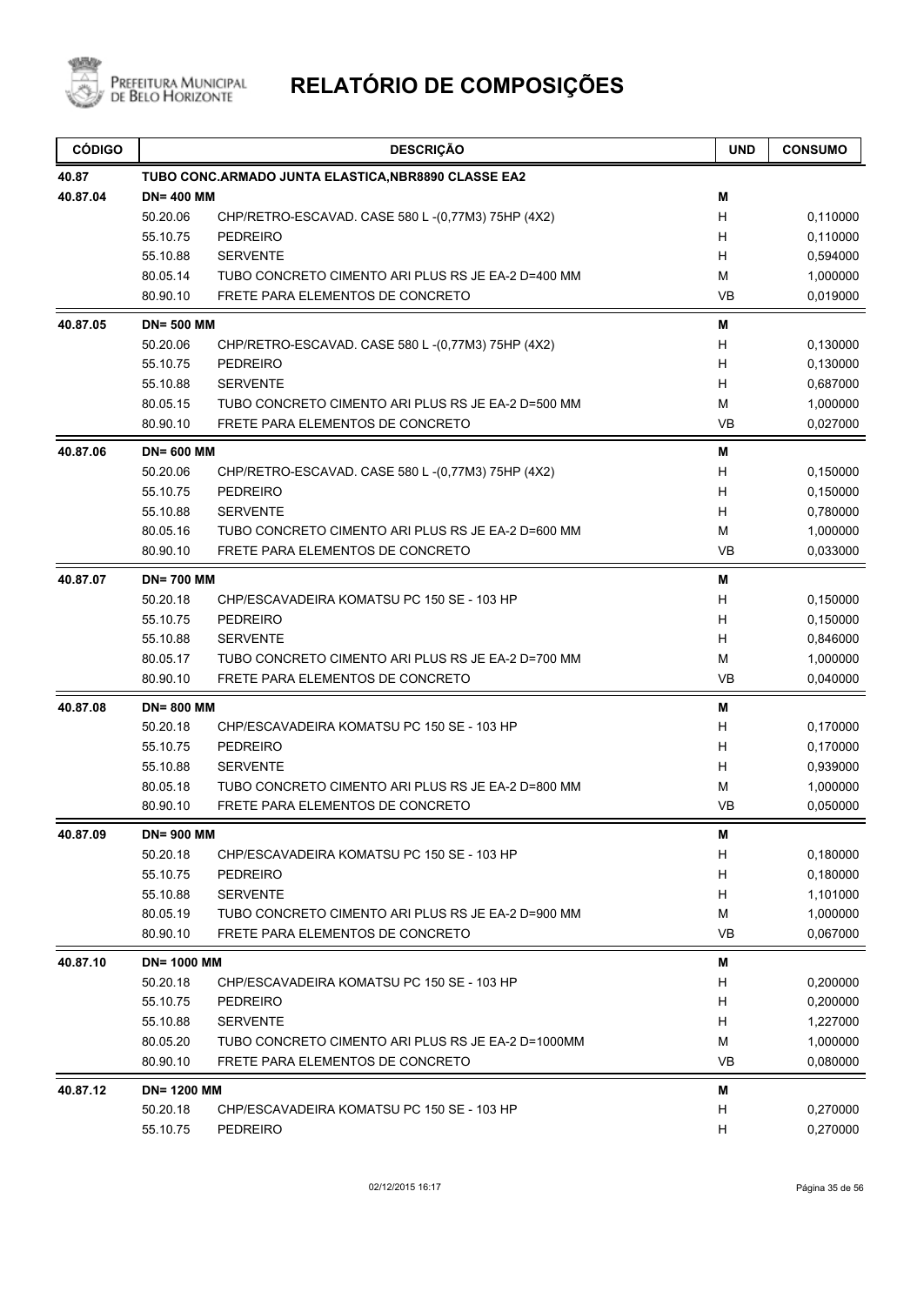

| <b>CÓDIGO</b> |                    | <b>DESCRIÇÃO</b>                                   | <b>UND</b> | <b>CONSUMO</b> |
|---------------|--------------------|----------------------------------------------------|------------|----------------|
|               | 55.10.88           | <b>SERVENTE</b>                                    | н          | 1,668000       |
|               | 80.05.22           | TUBO CONCRETO CIMENTO ARI PLUS RS JE EA-2 D=1200MM | M          | 1,000000       |
|               | 80.90.10           | FRETE PARA ELEMENTOS DE CONCRETO                   | <b>VB</b>  | 0,100000       |
| 40.87.15      | <b>DN=1500 MM</b>  |                                                    | Μ          |                |
|               | 50.20.18           | CHP/ESCAVADEIRA KOMATSU PC 150 SE - 103 HP         | н          | 0,380000       |
|               | 55.10.75           | <b>PEDREIRO</b>                                    | н          | 0,380000       |
|               | 55.10.88           | <b>SERVENTE</b>                                    | н          | 2,229000       |
|               | 80.05.25           | TUBO CONCRETO CIMENTO ARI PLUS RS JE EA-2 D=1500MM | М          | 1,000000       |
|               | 80.90.10           | FRETE PARA ELEMENTOS DE CONCRETO                   | <b>VB</b>  | 0,167000       |
| 40.88         |                    | REDE TUBULAR EM PVC - RIB LOC/TIGRE OU SIMILAR     |            |                |
| 40.88.03      | <b>DN=300 MM</b>   |                                                    | M          |                |
|               | 55.10.05           | <b>AJUDANTE</b>                                    | н          | 0,350000       |
|               | 55.10.39           | <b>BOMBEIRO</b>                                    | н          | 0,080000       |
|               | 73.26.03           | TUBO PVC FLEXIVEL ESTRUTURADO - RIB LOC D= 300 MM  | M          | 1,000000       |
| 40.88.04      | <b>DN=400 MM</b>   |                                                    | M          |                |
|               | 55.10.05           | <b>AJUDANTE</b>                                    | Н          | 0,350000       |
|               | 55.10.39           | <b>BOMBEIRO</b>                                    | Н          | 0,080000       |
|               | 73.26.04           | TUBO PVC FLEXIVEL ESTRUTURADO - RIB LOC D= 400 MM  | М          | 1,000000       |
| 40.88.05      | <b>DN=500 MM</b>   |                                                    | M          |                |
|               | 55.10.05           | <b>AJUDANTE</b>                                    | н          | 0,530000       |
|               | 55.10.39           | <b>BOMBEIRO</b>                                    | Н          | 0,130000       |
|               | 73.26.05           | TUBO PVC FLEXIVEL ESTRUTURADO - RIB LOC D= 500 MM  | M          | 1,000000       |
| 40.88.06      | <b>DN=600 MM</b>   |                                                    | M          |                |
|               | 55.10.05           | <b>AJUDANTE</b>                                    | н          | 0,540000       |
|               | 55.10.39           | <b>BOMBEIRO</b>                                    | Н          | 0,130000       |
|               | 73.26.06           | TUBO PVC FLEXIVEL ESTRUTURADO - RIB LOC D= 600 MM  | М          | 1,000000       |
| 40.88.07      | <b>DN=700 MM</b>   |                                                    | Μ          |                |
|               | 55.10.05           | <b>AJUDANTE</b>                                    | н          | 0,560000       |
|               | 55.10.39           | <b>BOMBEIRO</b>                                    | н          | 0,130000       |
|               | 73.26.07           | TUBO PVC FLEXIVEL ESTRUTURADO - RIB LOC D= 700 MM  | М          | 1,000000       |
| 40.88.08      | DN= 800 MM         |                                                    | Μ          |                |
|               | 55.10.05           | <b>AJUDANTE</b>                                    | Н          | 0,640000       |
|               | 55.10.39           | <b>BOMBEIRO</b>                                    | Н          | 0,140000       |
|               | 73.26.08           | TUBO PVC FLEXIVEL ESTRUTURADO - RIB LOC D= 800 MM  | М          | 1,000000       |
| 40.88.09      | <b>DN=900 MM</b>   |                                                    | M          |                |
|               | 55.10.05           | <b>AJUDANTE</b>                                    | Н          | 0,680000       |
|               | 55.10.39           | <b>BOMBEIRO</b>                                    | Н          | 0,140000       |
|               | 73.26.09           | TUBO PVC FLEXIVEL ESTRUTURADO - RIB LOC D= 900 MM  | M          | 1,000000       |
| 40.88.10      | <b>DN= 1000 MM</b> |                                                    | M          |                |
|               | 55.10.05           | <b>AJUDANTE</b>                                    | Н          | 0,800000       |
|               | 55.10.39           | <b>BOMBEIRO</b>                                    | Н          | 0,170000       |
|               | 73.26.10           | TUBO PVC FLEXIVEL ESTRUTURADO - RIB LOC D= 1000 MM | М          | 1,000000       |
| 40.88.11      | <b>DN=1100 MM</b>  |                                                    | Μ          |                |
|               | 55.10.05           | <b>AJUDANTE</b>                                    | Н          | 0,800000       |
|               | 55.10.39           | <b>BOMBEIRO</b>                                    | H          | 0,170000       |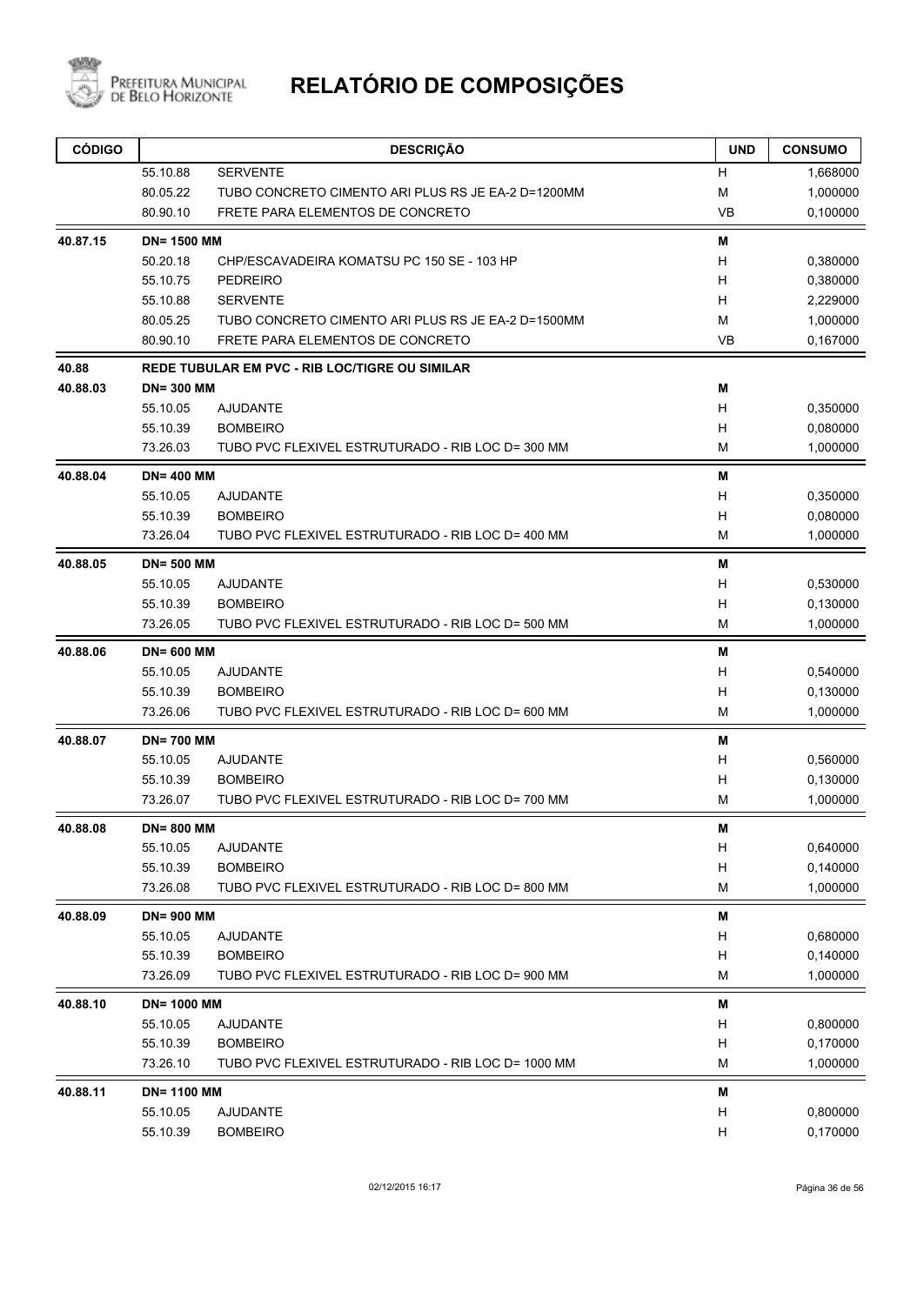

| <b>CÓDIGO</b> |                    | <b>DESCRIÇÃO</b>                                         | <b>UND</b>     | <b>CONSUMO</b> |
|---------------|--------------------|----------------------------------------------------------|----------------|----------------|
|               | 73.26.11           | TUBO PVC FLEXIVEL ESTRUTURADO - RIB LOC D= 1100 MM       | M              | 1,000000       |
| 40.88.12      | <b>DN=1200 MM</b>  |                                                          | M              |                |
|               | 55.10.05           | <b>AJUDANTE</b>                                          | H              | 0,940000       |
|               | 55.10.39           | <b>BOMBEIRO</b>                                          | H              | 0,200000       |
|               | 73.26.12           | TUBO PVC FLEXIVEL ESTRUTURADO - RIB LOC D= 1200 MM       | м              | 1,000000       |
| 40.88.15      | <b>DN= 1500 MM</b> |                                                          | M              |                |
|               | 55.10.05           | <b>AJUDANTE</b>                                          | H              | 1,820000       |
|               | 55.10.39           | <b>BOMBEIRO</b>                                          | H              | 0,250000       |
|               | 73.26.15           | TUBO PVC FLEXIVEL ESTRUTURADO - RIB LOC D= 1500 MM       | M              | 1,000000       |
| 41            |                    | <b>INSTALACOES DA OBRA</b>                               |                |                |
| 41.01         | <b>ESCRITORIOS</b> |                                                          |                |                |
| 41.01.01      |                    | <b>ESCRITORIO DA EMPREITEIRA</b>                         | M <sub>2</sub> |                |
|               | 40.09.07           | CONCRETO 1:3:6, B1-B2 CALCAREA,LANCADO EM FUNDACAO       | M3             | 0,096000       |
|               | 40.60.35           | INSTALACAO HIDRAULICA - ESCRITORIO EMPREITEIRA           | M              | 0,068900       |
|               | 40.60.37           | INSTALACAO ELETRICA - ESCR.EMPR/DEPOSITO/VESTIARIO       | м              | 0,068900       |
|               | 48.05.07           | JANELA DE CORRER DE FERRO 1x1/8", AREA > 1,0 M2          | M              | 0,027800       |
|               | 55.10.65           | <b>MARCENEIRO</b>                                        | H              | 3,100000       |
|               | 55.10.81           | <b>PINTOR</b>                                            | H              | 1,430000       |
|               | 55.10.88           | <b>SERVENTE</b>                                          | H              | 4,670000       |
|               | 65.70.10           | FECHADURA PAPAIZ 342-MZ35 ESPELHO CROMADO OU EQUIVALENTE | CJ             | 0,045900       |
|               | 65.78.09           | DOBRADICA DE FERRO CROMADO 3 1/2x2 1/4"                  | UN.            | 0,206600       |
|               | 67.02.12           | TELHA ONDUL. FIBROCIM. L=1,10M, E=6MM, C=1,53M           | M <sub>2</sub> | 0,450000       |
|               | 71.04.05           | RIPA DE PARAJU BRUTA 4x1,5 CM                            | M              | 10,524820      |
|               | 71.04.08           | PECA DE MADEIRA DE PINUS 5,5X5,5 CM                      | M              | 4,750000       |
|               | 71.14.06           | CHAPA COMPENSADA RESINADA E= 10MM COLA FENOLICA          | M <sub>2</sub> | 1,343000       |
|               | 75.01.05           | TINTA LATEX PVA CORAL OU EQUIVALENTE                     | LATA           | 0,041200       |
|               | 81.04.05           | VIDRO FANTASIA/CANELADO E= 4MM, COLOCADO                 | M <sub>2</sub> | 0,027800       |
| 41.01.02      |                    | <b>VESTIARIO/SANITARIO</b>                               | M2             |                |
|               | 40.09.07           | CONCRETO 1:3:6, B1-B2 CALCAREA, LANCADO EM FUNDACAO      | M3             | 0,090900       |
|               | 40.60.37           | INSTALACAO ELETRICA - ESCR.EMPR/DEPOSITO/VESTIARIO       | м              | 0,459000       |
|               | 40.60.40           | INSTALACAO HIDRAULICA - VESTIARIO                        | M              | 0,045900       |
|               | 55.10.65           | <b>MARCENEIRO</b>                                        | H              | 2,750000       |
|               | 55.10.81           | <b>PINTOR</b>                                            | H              | 1,380000       |
|               | 55.10.88           | <b>SERVENTE</b>                                          | H              | 4,410000       |
|               | 65.70.10           | FECHADURA PAPAIZ 342-MZ35 ESPELHO CROMADO OU EQUIVALENTE | CJ             | 0,015300       |
|               | 65.72.80           | TARJETA DATY 809 OU EQUIVALENTE                          | UN             | 0,045900       |
|               | 65.78.09           | DOBRADICA DE FERRO CROMADO 3 1/2x2 1/4"                  | UN             | 0,183700       |
|               | 67.02.12           | TELHA ONDUL. FIBROCIM. L=1,10M, E=6MM, C=1,53M           | M2             | 0,477000       |
|               | 71.04.05           | RIPA DE PARAJU BRUTA 4x1,5 CM                            | м              | 8,925660       |
|               | 71.04.08           | PECA DE MADEIRA DE PINUS 5,5X5,5 CM                      | M              | 5,265300       |
|               | 71.14.06           | CHAPA COMPENSADA RESINADA E= 10MM COLA FENOLICA          | M2             | 2,663000       |
|               | 75.01.05           | TINTA LATEX PVA CORAL OU EQUIVALENTE                     | LATA           | 0,040000       |
|               | 77.05.51           | PREGO 18x30                                              | KG             | 0,505100       |
| 41.01.03      |                    | <b>BARRACAO DE PESSOAL</b>                               | M2             |                |
|               | 40.09.07           | CONCRETO 1:3:6, B1-B2 CALCAREA, LANCADO EM FUNDACAO      | M <sub>3</sub> | 0,096000       |
|               | 40.60.37           | INSTALACAO ELETRICA - ESCR.EMPR/DEPOSITO/VESTIARIO       | м              | 0,068900       |
|               | 48.05.07           | JANELA DE CORRER DE FERRO 1x1/8", AREA > 1,0 M2          | M              | 0,027800       |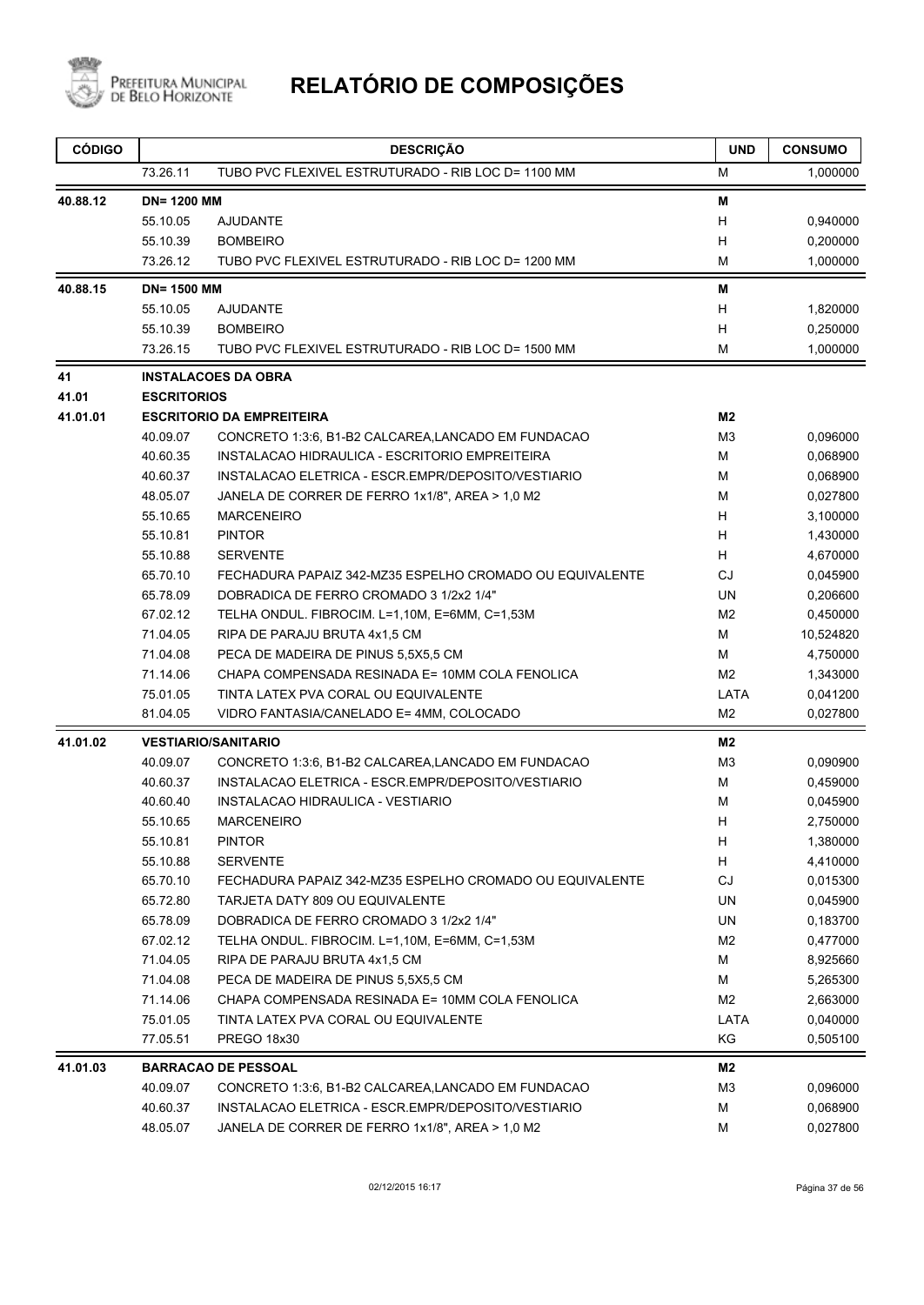

| <b>CÓDIGO</b> |                    | <b>DESCRIÇÃO</b>                                         | <b>UND</b>     | <b>CONSUMO</b> |
|---------------|--------------------|----------------------------------------------------------|----------------|----------------|
|               | 55.10.65           | <b>MARCENEIRO</b>                                        | H              | 3,100000       |
|               | 55.10.81           | <b>PINTOR</b>                                            | Н              | 1,270000       |
|               | 55.10.88           | <b>SERVENTE</b>                                          | н              | 4,670000       |
|               | 65.70.10           | FECHADURA PAPAIZ 342-MZ35 ESPELHO CROMADO OU EQUIVALENTE | <b>CJ</b>      | 0,023000       |
|               | 65.78.09           | DOBRADICA DE FERRO CROMADO 3 1/2x2 1/4"                  | UN             | 0,103300       |
|               | 67.02.12           | TELHA ONDUL. FIBROCIM. L=1,10M, E=6MM, C=1,53M           | M <sub>2</sub> | 0,450000       |
|               | 71.04.05           | RIPA DE PARAJU BRUTA 4x1,5 CM                            | M              | 10,524820      |
|               | 71.04.08           | PECA DE MADEIRA DE PINUS 5,5X5,5 CM                      | M              | 3,459000       |
|               | 71.14.06           | CHAPA COMPENSADA RESINADA E= 10MM COLA FENOLICA          | M <sub>2</sub> | 1,170800       |
|               | 75.01.05           | TINTA LATEX PVA CORAL OU EQUIVALENTE                     | LATA           | 0,036700       |
|               | 77.05.51           | PREGO 18x30                                              | KG             | 0,206600       |
|               | 81.04.05           | VIDRO FANTASIA/CANELADO E= 4MM, COLOCADO                 | M2             | 0,027800       |
| 41.01.04      |                    | <b>DEPOSITO E FERRAMENTARIA</b>                          | M2             |                |
|               | 40.09.07           | CONCRETO 1:3:6, B1-B2 CALCAREA, LANCADO EM FUNDACAO      | M <sub>3</sub> | 0,096000       |
|               | 40.60.37           | INSTALACAO ELETRICA - ESCR.EMPR/DEPOSITO/VESTIARIO       | M              | 0,068900       |
|               | 48.05.07           | JANELA DE CORRER DE FERRO 1x1/8", AREA > 1,0 M2          | М              | 0,027800       |
|               | 55.10.65           | <b>MARCENEIRO</b>                                        | H              | 3,100000       |
|               | 55.10.81           | <b>PINTOR</b>                                            | H              | 1,270000       |
|               | 55.10.88           | <b>SERVENTE</b>                                          | H              | 4,670000       |
|               | 65.70.10           | FECHADURA PAPAIZ 342-MZ35 ESPELHO CROMADO OU EQUIVALENTE | <b>CJ</b>      | 0,023000       |
|               | 65.78.09           | DOBRADICA DE FERRO CROMADO 3 1/2x2 1/4"                  | UN             | 0,103300       |
|               | 67.02.12           | TELHA ONDUL. FIBROCIM. L=1,10M, E=6MM, C=1,53M           | M2             | 0,450000       |
|               | 71.04.05           | RIPA DE PARAJU BRUTA 4x1,5 CM                            | M              | 10,524820      |
|               | 71.04.08           | PECA DE MADEIRA DE PINUS 5,5X5,5 CM                      | M              | 3,459000       |
|               | 71.14.06           | CHAPA COMPENSADA RESINADA E= 10MM COLA FENOLICA          | M2             | 1,170800       |
|               | 75.01.05           | TINTA LATEX PVA CORAL OU EQUIVALENTE                     | LATA           | 0,036700       |
|               | 77.05.51           | PREGO 18x30                                              | KG             | 0,206600       |
|               | 81.04.05           | VIDRO FANTASIA/CANELADO E= 4MM, COLOCADO                 | M2             | 0,027800       |
| 41.02         |                    | <b>INSTALACAO PROVISORIA DE AGUA E ENERGIA</b>           |                |                |
| 41.02.01      |                    | <b>INSTALACAO PROVISORIA DE AGUA</b>                     | <b>UN</b>      |                |
|               | 55.10.10           | AUXILIAR BOMBEIRO/ELETRICISTA                            | H              | 3,000000       |
|               | 55.10.39           | <b>BOMBEIRO</b>                                          | Н              | 3,000000       |
|               | 55.10.75           | <b>PEDREIRO</b>                                          | Н              | 3,000000       |
|               | 73.54.02           | KIT PADRAO COPASA 3/4" DE METAL OU EQUIVALENTE           | UN             | 0,500000       |
| 41.02.02      |                    | INSTALACAO PROVISORIA DE ENERGIA ELETRICA                | UN             |                |
|               | 55.10.10           | AUXILIAR BOMBEIRO/ELETRICISTA                            | H              | 3,000000       |
|               | 55.10.55           | <b>ELETRICISTA</b>                                       | Н              | 3,000000       |
|               | 74.60.10           | PADRAO DE ENTR.PROVIS.30KVA TRIFAS.POSTE H=7M,70A        | UN             | 0,340000       |
| 42            |                    | <b>DESPESAS FIXAS DIVERSAS</b>                           |                |                |
| 42.01         | <b>TRANSPORTES</b> |                                                          |                |                |
| 42.01.01      |                    | TRANSP.DE EQUIP.(DEVERA SER FEITO P/CADA OBRA)           | UN             |                |
|               | 50.10.08           | CHP/CAMINHAO BASCULANTE FORD 1317 WE                     | H              | 10,000000      |
|               | 50.11.28           | CHP/CARREGADEIRA CASE W 20E (2,25M3-1,72M3) -118HP       | H              | 6,000000       |
|               | 50.20.06           | CHP/RETRO-ESCAVAD. CASE 580 L-(0,77M3) 75HP (4X2)        | н              | 3,000000       |
|               | 50.32.08           | CHP/MOTONIVELADORA 120 H - 140 HP.                       | Н              | 6,000000       |
|               | 50.36.66           | CHP/TRATOR DE PNEUS 7630-TR NEW HOLLAND 103CV(4X4)       | H              | 6,000000       |
|               | 68.20.01           | TRANSPORTES DE EQUIPAMENTOS EM CAMINHAO TRUCADO          | VG             | 6,000000       |
|               | 68.20.02           | TRANSPORTE DE EQUIP. EM CARRETA SEMI REBOQ. 2 EIXO       | VG             | 2,000000       |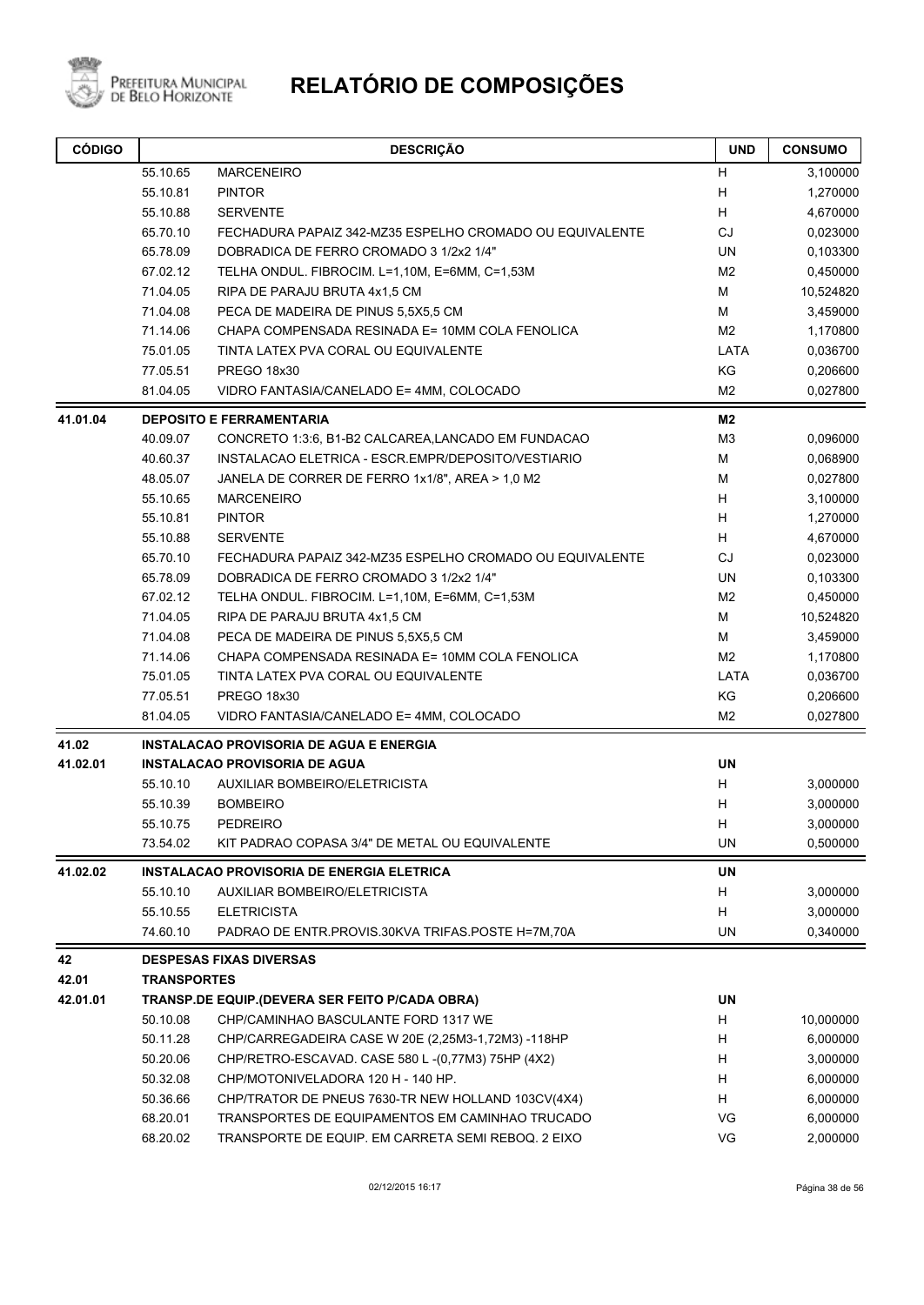

| <b>CÓDIGO</b> | <b>DESCRIÇÃO</b>                                                            | <b>UND</b> | <b>CONSUMO</b> |
|---------------|-----------------------------------------------------------------------------|------------|----------------|
| 42.01.05      | <b>FRETE DE MONT/DESMONTAGEM DE CANTEIRO</b>                                | VB         |                |
|               | TRANSPORTES DE EQUIPAMENTOS EM CAMINHAO TRUCADO<br>68.20.01                 | VG         | 2,000000       |
| 42.02         | <b>DESPESAS E TAXAS</b>                                                     |            |                |
| 42.02.08      | <b>COPIA HEROGRAFICA FORMATO A1</b>                                         | <b>UN</b>  |                |
|               | 94.01.04<br>COPIA XEROGRAFICA PRETO/BRANCO- FORMATO A1                      | UN         | 1,000000       |
| 42.02.09      | <b>COPIA XEROX A4 OU OFICIO</b>                                             | UN         |                |
|               | XEROX PRETO/BRANCO - FORMATO A4<br>94.07.01                                 | UN         | 1,000000       |
| 42.03         | <b>EQUIPAMENTOS COMPLEMENTARES</b>                                          |            |                |
| 42.03.01      | <b>ANDAIME COM ESTRADOS</b>                                                 | M2ME       |                |
|               | 66.01.01<br>ANDAIME COM ESTRADO                                             | M2ME       | 1,000000       |
| 42.03.02      | <b>GUINCHO DE COLUNA TRIFASICO 300KG</b>                                    | <b>MES</b> |                |
|               | LOCACAO DE GUINCHO DE COLUNA TRIFASICO 300KG<br>54.27.14                    | <b>MES</b> | 1,000000       |
| 43            | <b>SERVICOS TECNICOS</b>                                                    |            |                |
| 43.01         | <b>TOPOGRAFIA</b>                                                           |            |                |
| 43.01.01      | <b>EQUIPE DE TOPOGRAFIA</b>                                                 | <b>MES</b> |                |
|               | 50.40.08<br>CHP/FIAT DOBLO 1.8 16V 4PORTAS - FLEX                           | H          | 45,000000      |
|               | 50.40.09<br>CHI/FIAT DOBLO 1.8 16V 4PORTAS - FLEX                           | H          | 135,000000     |
|               | 55.10.15<br><b>AUXILIAR DE TOPOGRAFIA</b>                                   | H          | 360,000000     |
|               | 55.10.94<br><b>TOPOGRAFO INTERMEDIARIO</b>                                  | H          | 180,000000     |
|               | 93.20.06<br>NIVEL WILD N3 C/MICROMETRO (PRECISAO +/- 0,2 MM) OU EQUIVALENTE | MES        | 1,000000       |
|               | ESTACAO TOTAL PRECISAO MINIMA 2MM ALCANCE >=2500M<br>93.21.01               | <b>MES</b> | 1,000000       |
| 44            | <b>ADMINISTRACAO DA OBRA</b>                                                |            |                |
| 44.01         | <b>MAO DE OBRA</b>                                                          |            |                |
| 44.01.01      | <b>ENGENHEIRO SENIOR</b>                                                    | MES        |                |
|               | ENGENHEIRO DE OBRA SENIOR<br>55.20.04                                       | <b>MES</b> | 1,000000       |
| 44.01.02      | <b>ENGENHEIRO INTERMEDIARIO</b>                                             | MES        |                |
|               | 55.20.05<br>ENGENHEIRO DE OBRA INTERMEDIARIO                                | <b>MES</b> | 1,000000       |
| 44.01.03      | <b>ENGENHEIRO</b>                                                           | <b>MES</b> |                |
|               | 55.20.03<br>ENGENHEIRO DE OBRA JUNIOR                                       | <b>MES</b> | 1,000000       |
| 44.01.05      | <b>TECNICO DE SEGURANCA</b>                                                 | MES        |                |
|               | 55.15.05<br>TECNICO SEGURANCA TRABALHO                                      | H          | 185,000000     |
| 44.01.06      | <b>MESTRE DE OBRAS</b>                                                      | <b>MES</b> |                |
|               | 55.10.84<br><b>MESTRE DE OBRAS</b>                                          | H          | 185,000000     |
| 44.01.07      | <b>ENCARREGADO</b>                                                          | MES        |                |
|               | 55.10.33<br>ENCARREGADO GERAL DE OBRA                                       | H          | 185,000000     |
| 44.01.08      | <b>SUB-ENCARREGADO</b>                                                      | <b>MES</b> |                |
|               | 55.10.75<br><b>PEDREIRO</b>                                                 | H          | 240,000000     |
| 44.01.09      | <b>ALMOXARIFE</b>                                                           | <b>MES</b> |                |
|               | 55.10.07<br><b>ALMOXARIFE</b>                                               | H          | 185,000000     |
| 44.01.10      | <b>APONTADOR</b>                                                            | <b>MES</b> |                |
|               | 55.10.09<br><b>APONTADOR</b>                                                | H          | 185,000000     |
| 44.01.11      | <b>RONDANTE</b>                                                             | <b>MES</b> |                |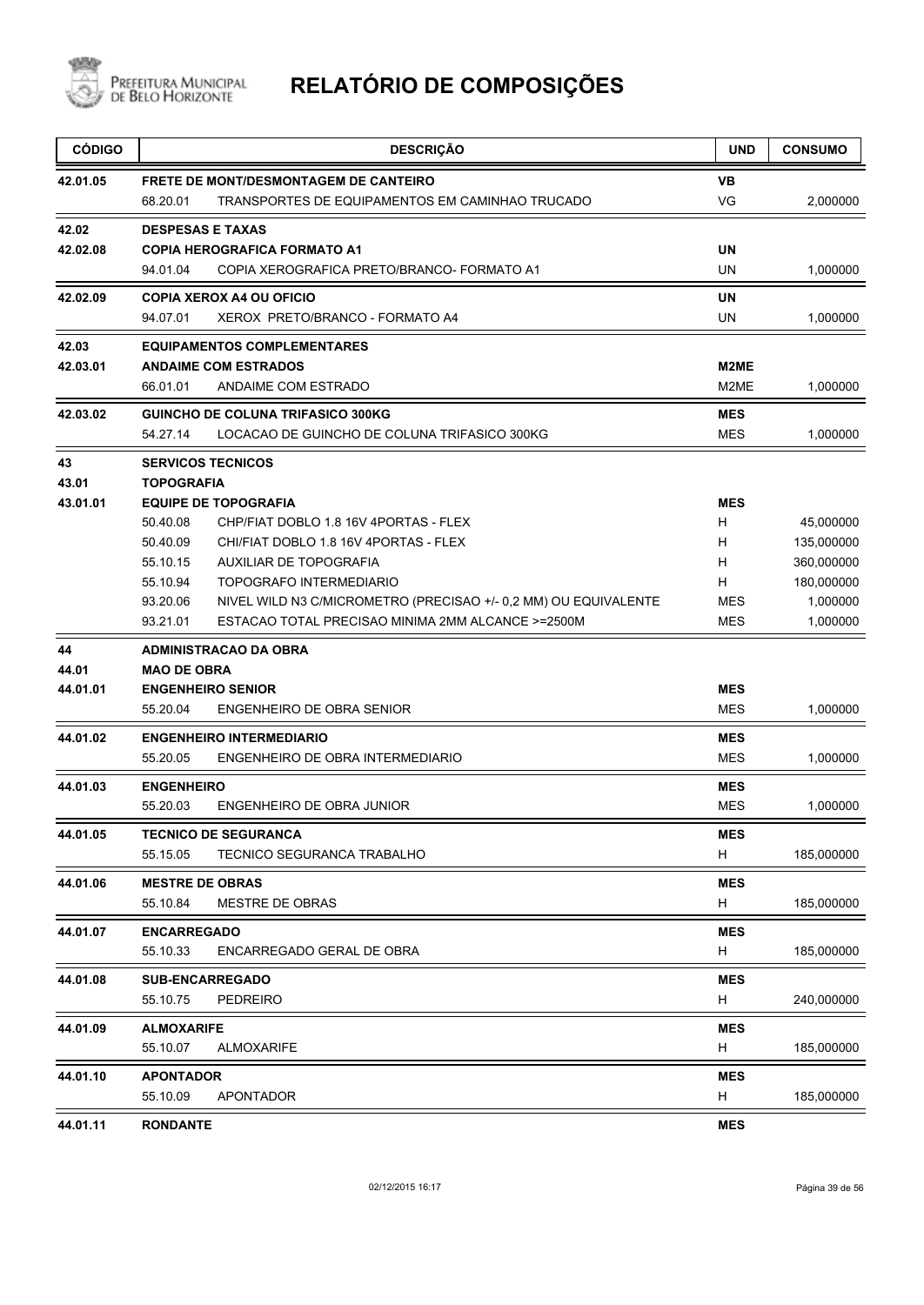

| <b>CÓDIGO</b> |                     | <b>DESCRIÇÃO</b>                                            | <b>UND</b>     | <b>CONSUMO</b> |
|---------------|---------------------|-------------------------------------------------------------|----------------|----------------|
|               | 55.10.83            | <b>RONDA</b>                                                | H              | 185,000000     |
| 44.01.12      | <b>SERVENTE</b>     |                                                             | <b>MES</b>     |                |
|               | 55.10.88            | <b>SERVENTE</b>                                             | H              | 185,000000     |
| 45            | <b>EQUIPAMENTOS</b> |                                                             |                |                |
| 45.01         | <b>VEICULOS</b>     |                                                             |                |                |
| 45.01.01      |                     | <b>AUTOMOVEL DO ENGENHEIRO DA OBRA</b>                      | <b>MES</b>     |                |
|               | 54.40.06            | VOLKSWAGEN GOL 1000 BASICO - GASOLINA (NOVO) OU EQUIVALENTE | UN             | 0,027400       |
|               | 68.01.25            | <b>GASOLINA COMUM</b>                                       | L              | 129,000000     |
| 45.01.03      |                     | <b>CAMINHONETE - GASOLINA</b>                               | <b>MES</b>     |                |
|               | 54.40.01            | CAMINHONETE MONTANA 0 KM - GASOLINA OU EQUIVALENTE          | UN             | 0,023770       |
|               | 55.05.35            | MOTORISTA DE VEICULO LEVE                                   | H              | 90,000000      |
|               | 68.01.25            | <b>GASOLINA COMUM</b>                                       | Г              | 206,000000     |
| 45.01.05      |                     | AUTOMOVEL UTILITARIO 1,8  4PORTAS 7 LUGARES SEM MOTORISTA   | <b>MES</b>     |                |
|               | 54.40.04            | FIAT DOBLO 1.8 16V FLEX 4P 7 LUGARES OU EQUIVALENTE         | <b>UN</b>      | 0,023710       |
|               | 68.01.25            | <b>GASOLINA COMUM</b>                                       | L              | 373,000000     |
| 47            |                     | <b>SERVICOS AUXILIARES DE MARCENARIA</b>                    |                |                |
| 47.01         |                     | <b>PECAS PADRAO ESCOLA</b>                                  |                |                |
| 47.01.02      |                     | <b>CAIBRO DE PARAJU APARELHADO NAS 4 FACES 7x4 CM</b>       | Μ              |                |
|               | 71.04.04            | CAIBRO DE PARAJU BRUTO 5,5X4 CM                             | М              | 1,030000       |
| 47.01.03      |                     | RIPA DE PARAJU APARELHADA NAS 4 FACES 4x1,5 CM              | M              |                |
|               | 71.04.05            | RIPA DE PARAJU BRUTA 4x1,5 CM                               | М              | 1,080000       |
| 47.02         | <b>PORTA</b>        |                                                             |                |                |
| 47.02.03      |                     | PORTA EM COMPENSADO RESINADO 10MM 80X210CM                  | UN             |                |
|               | 55.10.05            | <b>AJUDANTE</b>                                             | H              | 0,670000       |
|               | 55.10.50            | <b>CARPINTEIRO</b>                                          | H              | 0,670000       |
|               | 71.04.05            | RIPA DE PARAJU BRUTA 4x1,5 CM                               | м              | 9,240000       |
|               | 71.14.08            | CHAPA COMPENSADA RESINADA E= 12MM COLA FENOLICA             | M <sub>2</sub> | 1,680000       |
|               | 77.05.51            | PREGO 18x30                                                 | KG             | 0,080000       |
| 47.03         | <b>MOVEIS</b>       |                                                             |                |                |
| 47.03.01      |                     | MAPOTECA P/ PROJETO 1,40X1,10X1,40M E PECA 8X8 CM           | <b>UN</b>      |                |
|               | 55.10.05            | AJUDANTE                                                    | Н,             | 2,000000       |
|               | 55.10.50            | <b>CARPINTEIRO</b>                                          | H              | 2,000000       |
|               | 71.04.08            | PECA DE MADEIRA DE PINUS 5,5X5,5 CM                         | M              | 14,500000      |
|               | 77.05.51            | <b>PREGO 18x30</b>                                          | KG             | 0,120000       |
| 47.03.02      |                     | CONJ.MESA (130X60CM) 2 BANCOS(130X40CM) MADEIRIT            | CJ             |                |
|               | 55.10.50            | <b>CARPINTEIRO</b>                                          | H              | 4,000000       |
|               | 55.10.88            | <b>SERVENTE</b>                                             | H              | 4,000000       |
|               | 71.04.08            | PECA DE MADEIRA DE PINUS 5,5X5,5 CM                         | M              | 25,520000      |
|               | 71.15.03            | CHAPA DE COMPENSADO PLASTIFICADO E= 12MM                    | M <sub>2</sub> | 2,000000       |
|               | 77.05.51            | PREGO 18x30                                                 | KG             | 0,020000       |
| 47.03.03      |                     | BANCO 130X40 CM EM MADEIRIT P/ VESTIARIO                    | UN             |                |
|               | 55.10.50            | <b>CARPINTEIRO</b>                                          | H              | 1,500000       |
|               | 55.10.88            | <b>SERVENTE</b>                                             | H              | 1,500000       |
|               | 71.04.08            | PECA DE MADEIRA DE PINUS 5,5X5,5 CM                         | М              | 4,490000       |
|               | 71.15.03            | CHAPA DE COMPENSADO PLASTIFICADO E= 12MM                    | M <sub>2</sub> | 0,570000       |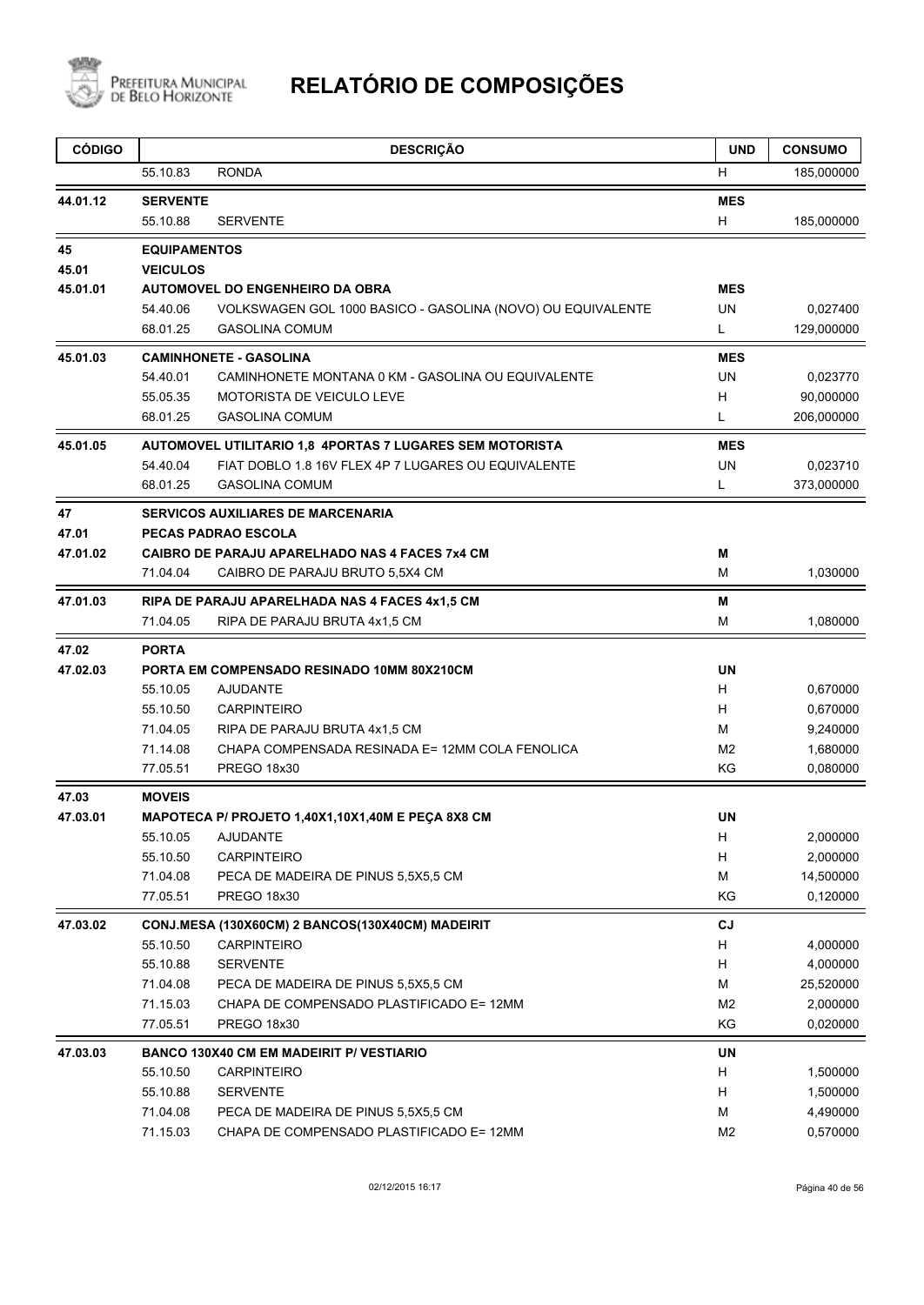

| <b>CÓDIGO</b>     |                      | <b>DESCRIÇÃO</b>                                                              | <b>UND</b> | <b>CONSUMO</b>       |
|-------------------|----------------------|-------------------------------------------------------------------------------|------------|----------------------|
|                   | 77.05.51             | PREGO 18x30                                                                   | ΚG         | 0,020000             |
| 48                |                      | <b>SERVICOS AUXILIARES DE SERRALHERIA</b>                                     |            |                      |
| 48.05             |                      | <b>JANELA DE CORRER</b>                                                       |            |                      |
| 48.05.07          |                      | JANELA DE CORRER DE FERRO 1x1/8", AREA > 1,0 M2                               | M          |                      |
|                   | 55.10.10             | AUXILIAR BOMBEIRO/ELETRICISTA                                                 | H          | 3,400000             |
|                   | 55.10.86             | <b>SERRALHEIRO</b>                                                            | H          | 8,250000             |
|                   | 60.15.15             | FERRO CHATO 1"x1/4"                                                           | KG         | 1,015620             |
|                   | 60.17.15             | CANTONEIRA DE FERRO 1"x1/8"                                                   | KG         | 8,387500             |
|                   | 60.19.15             | FERRO TE 3/4"x1/8"                                                            | KG         | 4,006250             |
|                   | 65.80.11             | PUXADOR DE CENTRO DE ZAMAC - IMEBRA No. 2 OU EQUIVALENTE                      | UN         | 0,312500             |
|                   | 65.82.10             | ALAVANCA DE ARGOLA, FERRO CROMADO - PRENSOL 1624 OU EQUIVALENTE               | <b>UN</b>  | 0,625000             |
|                   | 65.84.05             | ROLAMENTO TORNEADO DE 1"                                                      | <b>UN</b>  | 1,250000             |
|                   | 66.06.05             | CHAPA METALICA DOBRADA/TRAPEZOIDAL No.18                                      | KG         | 1,506250             |
| 48.32             |                      | <b>MARCO DE FERRO CANTONEIRA</b>                                              |            |                      |
| 48.32.09          |                      | MARCO DE FERRO CANTONEIRA 1 1/4x1/8", C = 1.65M                               | CJ         |                      |
|                   | 60.17.15             | CANTONEIRA DE FERRO 1"x1/8"                                                   | KG         | 8,750000             |
| 48.32.12          |                      | MARCO DE FERRO CANTONEIRA 1 1/4x1/8", C = 1,80M                               | CJ         |                      |
|                   | 60.17.15             | CANTONEIRA DE FERRO 1"x1/8"                                                   | KG         | 8,177000             |
| 48.32.16          |                      | PERFIL CHAPA 18 P/ DIVIS.ARDOSIA D=18CM, H=1,80M                              | <b>UN</b>  |                      |
|                   | 55.10.10             | AUXILIAR BOMBEIRO/ELETRICISTA                                                 | H          | 0,500000             |
|                   | 55.10.86             | <b>SERRALHEIRO</b>                                                            | H          | 0,500000             |
|                   | 66.05.05             | CHAPA METALICA LISA No.18                                                     | KG         | 3,327700             |
|                   | 67.20.24             | PARAFUSO C/ ROSCA SOBERBA 4,8 X 75 MM                                         | UN         | 8,000000             |
| 48.32.17          |                      | PERFIL CHAPA 18 P/ DIVIS. ARDOSIA D=10CM, H=1,80M                             | <b>UN</b>  |                      |
|                   | 55.10.10             | AUXILIAR BOMBEIRO/ELETRICISTA                                                 | H          | 0,350000             |
|                   | 55.10.86             | <b>SERRALHEIRO</b>                                                            | H.         | 0,350000             |
|                   | 66.05.05             | CHAPA METALICA LISA No.18                                                     | KG         | 1,851100             |
|                   | 67.20.24             | PARAFUSO C/ ROSCA SOBERBA 4,8 X 75 MM                                         | UN         | 4,000000             |
| 48.42             |                      | <b>SERVICOS DIVERSOS</b>                                                      |            |                      |
| 48.42.02          |                      | <b>ESCADA MARINHEIRO FERRO D= 3/4" C/ GUARDA CORPO</b>                        | <b>UN</b>  |                      |
|                   | 50.31.10             | CHP/GRUPO DE SOLDAGEM BAMBOZZI 375-A                                          | H          | 4,500000             |
|                   | 50.31.11             | CHI/GRUPO DE SOLDAGEM BAMBOZZI 375-A                                          | H,         | 2,500000             |
|                   | 55.10.05             | <b>AJUDANTE</b>                                                               | H          | 10,500000            |
|                   | 55.10.81             | <b>PINTOR</b>                                                                 | H          | 3,500000             |
|                   | 55.10.86             | <b>SERRALHEIRO</b>                                                            | H          | 8,500000             |
|                   | 55.10.90             | SOLDADOR                                                                      | H          | 7,000000             |
|                   | 60.11.16             | FERRO REDONDO 3/4" (19,5MM)                                                   | KG         | 11,648000            |
|                   | 60.15.18             | BARRA CHATA 1 1/2" X 1/4"(6,35MMX38,1MM)                                      | KG         | 72,800000            |
|                   | 75.18.20             | ZARCAO CORAL OU EQUIVALENTE                                                   | GL         | 0,315000             |
|                   | 75.25.05             | AGUARRAZ (LATA DE 5 LITROS) OU EQUIVALENTE                                    | LATA       | 0,110000             |
|                   | 75.50.05<br>77.50.35 | LIXA D AGUA<br>ELETRODO DE VARA OK-4804 OU EQUIVALENTE - 2,5MM                | UN<br>KG   | 2,200000<br>7,508800 |
|                   |                      |                                                                               |            |                      |
| 48.43<br>48.43.19 |                      | <b>GRELHAS E GRADES</b><br>GRELHA DE ACO CA-25 D=1/2" C/5,25CM E L 1 1/4X1/8" | M          |                      |
|                   | 55.10.86             | <b>SERRALHEIRO</b>                                                            | H          | 2,250000             |
|                   | 60.05.09             | ACO CA-25 12.5 MM                                                             | KG         | 16,480000            |
|                   |                      |                                                                               |            |                      |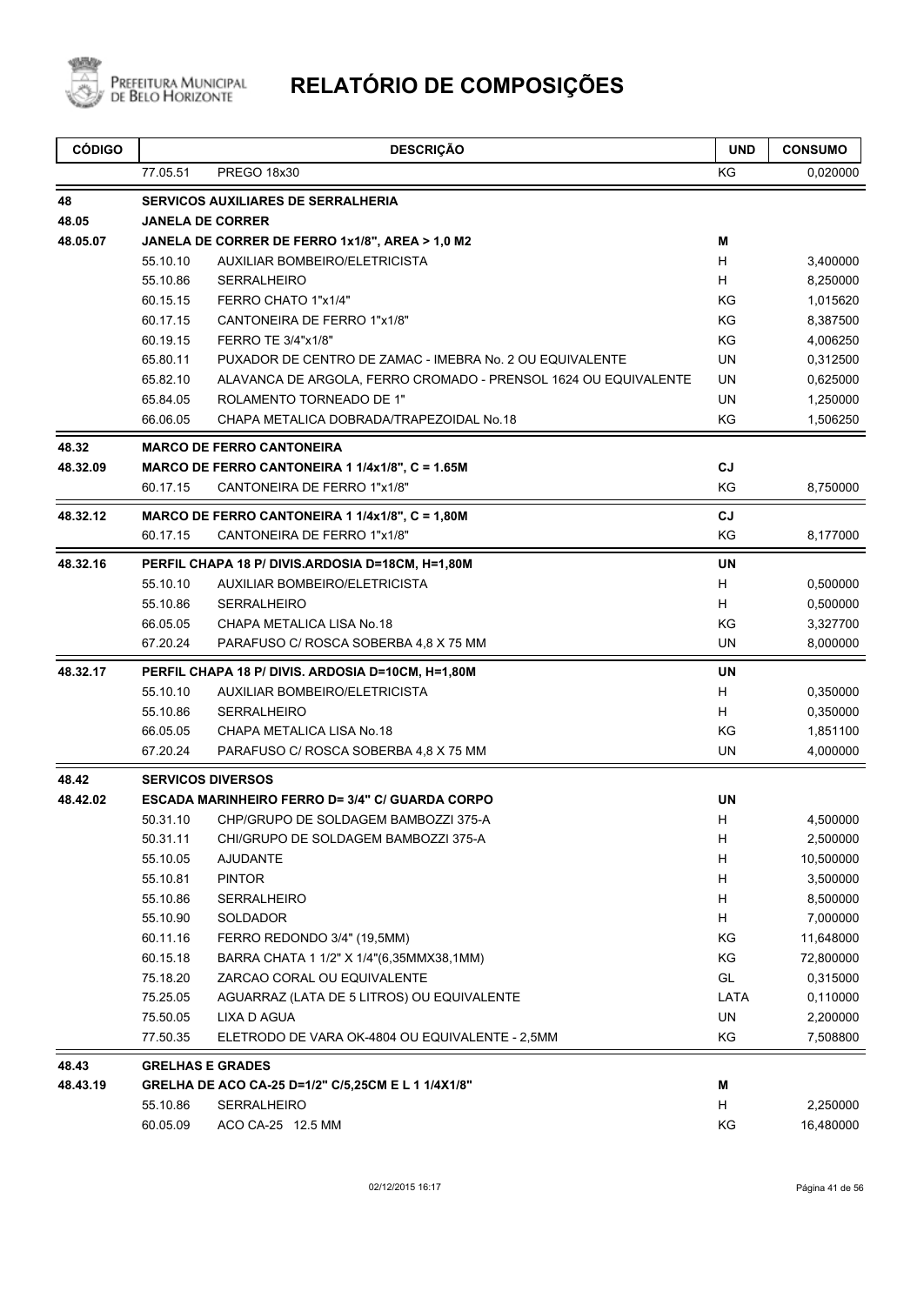

| <b>CÓDIGO</b> |                                                  | <b>DESCRIÇÃO</b>                                      | <b>UND</b> | <b>CONSUMO</b> |
|---------------|--------------------------------------------------|-------------------------------------------------------|------------|----------------|
|               | 60.17.15                                         | CANTONEIRA DE FERRO 1"x1/8"                           | ΚG         | 5,840000       |
| 48.43.20      | GRADE DE FERRO REDONDO P/CAIXA COLETORA 25X25 CM |                                                       |            |                |
|               | 55.10.10                                         | AUXILIAR BOMBEIRO/ELETRICISTA                         | H          | 0,890000       |
|               | 55.10.86                                         | <b>SERRALHEIRO</b>                                    | H          | 1,050000       |
|               | 60.11.15                                         | FERRO REDONDO MECANICO SAE 1020 D= 1/2"               | ΚG         | 5,200000       |
|               | 60.17.15                                         | CANTONEIRA DE FERRO 1"x1/8"                           | ΚG         | 4,040000       |
| 48.43.21      |                                                  | GRELHA DE FERRO REDONDO P/CAIXA COLETORA 30X30 CM     | <b>UN</b>  |                |
|               | 55.10.10                                         | AUXILIAR BOMBEIRO/ELETRICISTA                         | H          | 1,011000       |
|               | 55.10.86                                         | <b>SERRALHEIRO</b>                                    | H          | 1,150000       |
|               | 60.11.15                                         | FERRO REDONDO MECANICO SAE 1020 D= 1/2"               | ΚG         | 7,480000       |
|               | 60.17.15                                         | CANTONEIRA DE FERRO 1"x1/8"                           | ΚG         | 4,490000       |
| 48.43.22      |                                                  | GRELHA DE FERRO REDONDO P/CAIXA COLETORA 40X40 CM     | <b>UN</b>  |                |
|               | 55.10.10                                         | <b>AUXILIAR BOMBEIRO/ELETRICISTA</b>                  | H          | 1,330000       |
|               | 55.10.86                                         | <b>SERRALHEIRO</b>                                    | H          | 1,570000       |
|               | 60.11.15                                         | FERRO REDONDO MECANICO SAE 1020 D= 1/2"               | KG         | 13,370000      |
|               | 60.17.15                                         | CANTONEIRA DE FERRO 1"x1/8"                           | KG         | 5,730000       |
| 48.43.23      |                                                  | GRELHA DE FERRO REDOMDO P/CAIXA COLETORA 50X50 CM     | UN         |                |
|               | 55.10.10                                         | AUXILIAR BOMBEIRO/ELETRICISTA                         | H          | 1,760000       |
|               | 55.10.86                                         | <b>SERRALHEIRO</b>                                    | H          | 1,950000       |
|               | 60.11.15                                         | FERRO REDONDO MECANICO SAE 1020 D= 1/2"               | KG         | 20,900000      |
|               | 60.17.15                                         | CANTONEIRA DE FERRO 1"x1/8"                           | KG         | 6,840000       |
| 48.43.24      |                                                  | GRELHA DE FERRO REDONDO P/CAIXA COLETORA 60X60 CM     | UN         |                |
|               | 55.10.10                                         | AUXILIAR BOMBEIRO/ELETRICISTA                         | H          | 1,890000       |
|               | 55.10.86                                         | <b>SERRALHEIRO</b>                                    | H          | 2,110000       |
|               | 60.11.15                                         | FERRO REDONDO MECANICO SAE 1020 D= 1/2"               | KG         | 26,320000      |
|               | 60.17.15                                         | CANTONEIRA DE FERRO 1"x1/8"                           | KG         | 7,890000       |
| 48.43.25      |                                                  | GRELHA DE ACO CA-25, D=1/2", C/5, 25CM E 3/4", L=32CM | м          |                |
|               | 55.10.86                                         | <b>SERRALHEIRO</b>                                    | н          | 2,250000       |
|               | 60.05.09                                         | ACO CA-25 12.5 MM                                     | KG         | 21,610000      |
| 48.43.26      |                                                  | GRELHA DE FERRO REDONDO P/CAIXA COLETORA 70X70 CM     | UN         |                |
|               |                                                  | 55.10.10 AUXILIAR BOMBEIRO/ELETRICISTA                | H          | 2,050000       |
|               | 55.10.86                                         | <b>SERRALHEIRO</b>                                    | H.         | 2,450000       |
|               | 60.11.15                                         | FERRO REDONDO MECANICO SAE 1020 D= 1/2"               | KG         | 34,780000      |
|               | 60.17.15                                         | CANTONEIRA DE FERRO 1"x1/8"                           | KG         | 9,070000       |
| 48.43.27      |                                                  | GRELHA DE FERRO REDONDO P/CAIXA COLETORA 80X80 CM     | UN         |                |
|               | 55.10.10                                         | AUXILIAR BOMBEIRO/ELETRICISTA                         | H          | 2,330000       |
|               | 55.10.86                                         | <b>SERRALHEIRO</b>                                    | H          | 2,770000       |
|               | 60.11.15                                         | FERRO REDONDO MECANICO SAE 1020 D= 1/2"               | ΚG         | 43,990000      |
|               | 60.17.15                                         | CANTONEIRA DE FERRO 1"x1/8"                           | ΚG         | 10,150000      |
| 48.43.28      |                                                  | GRELHA DE FERRO REDONDO P/CAIXA COLETORA 90X90 CM     | UN         |                |
|               | 55.10.10                                         | AUXILIAR BOMBEIRO/ELETRICISTA                         | H          | 2,310000       |
|               | 55.10.86                                         | <b>SERRALHEIRO</b>                                    | Н          | 2,970000       |
|               | 60.11.15                                         | FERRO REDONDO MECANICO SAE 1020 D= 1/2"               | ΚG         | 52,360000      |
|               | 60.17.15                                         | CANTONEIRA DE FERRO 1"x1/8"                           | KG         | 11,410000      |
| 48.43.29      |                                                  | GRELHA FERRO REDONDO P/ CAIXA COLETRORA 100X100 CM    | UN         |                |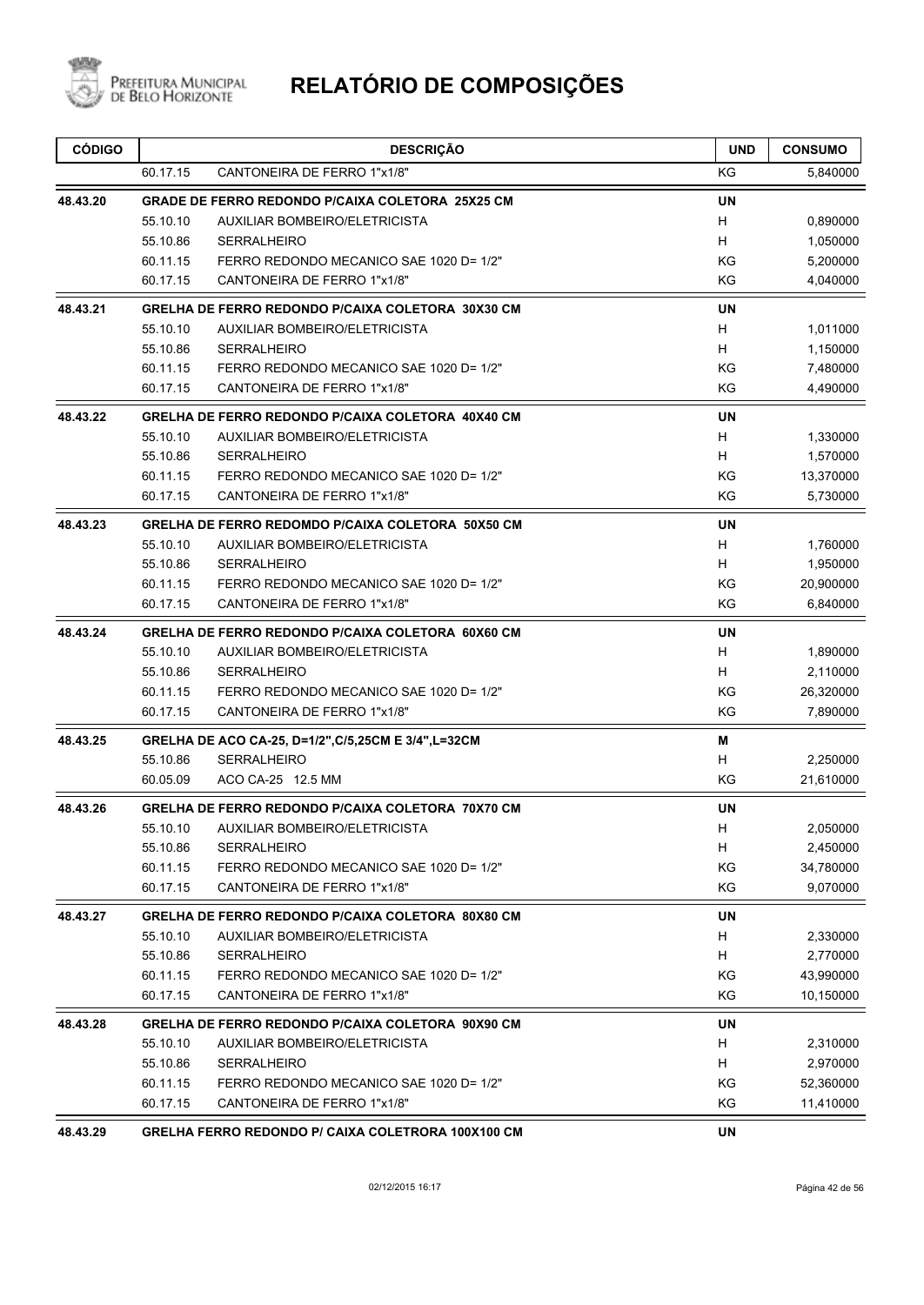

| <b>CÓDIGO</b> |          | <b>DESCRIÇÃO</b>                                   | <b>UND</b> | <b>CONSUMO</b> |
|---------------|----------|----------------------------------------------------|------------|----------------|
|               | 55.10.10 | <b>AUXILIAR BOMBEIRO/ELETRICISTA</b>               | H          | 2,580000       |
|               | 55.10.86 | <b>SERRALHEIRO</b>                                 | H          | 3,170000       |
|               | 60.11.15 | FERRO REDONDO MECANICO SAE 1020 D= 1/2"            | KG         | 61,380000      |
|               | 60.17.15 | CANTONEIRA DE FERRO 1"x1/8"                        | KG         | 12,270000      |
| 48.43.40      |          | CONJUNTO QUADRO E GRELHA DE PV DE CANAL, I = 6"    | CJ         |                |
|               | 60.15.15 | FERRO CHATO 1"x1/4"                                | KG         | 204,370000     |
|               | 66.35.08 | PERFIL I-6"                                        | ΚG         | 356,640000     |
| 48.43.50      |          | GRADE CHAPA 3/4"X1/8" FERRO 1/4"P/ REFLETOR 70X70  | <b>UN</b>  |                |
|               | 55.10.10 | <b>AUXILIAR BOMBEIRO/ELETRICISTA</b>               | H          | 0,730000       |
|               | 55.10.86 | <b>SERRALHEIRO</b>                                 | H          | 3,220000       |
|               | 60.11.15 | FERRO REDONDO MECANICO SAE 1020 D= 1/2"            | KG         | 0,340000       |
|               | 60.17.15 | CANTONEIRA DE FERRO 1"x1/8"                        | KG         | 7,260000       |
|               | 60.19.15 | FERRO TE 3/4"x1/8"                                 | KG         | 13,800000      |
|               | 65.78.20 | DOBRADICA DE FERRO CROMADO 3x2 1/2"                | UN         | 3,780000       |
|               | 65.85.04 | CADEADO PADO, PAPAIZ OU EQUIVALENTE 1"             | <b>UN</b>  | 1,000000       |
| 48.43.51      |          | GRADE CHAPA 3/4"x1/8", FERRO 1/4" P/REFLETOR 90x90 | <b>UN</b>  |                |
|               | 55.10.10 | <b>AUXILIAR BOMBEIRO/ELETRICISTA</b>               | H          | 1,170000       |
|               | 55.10.86 | <b>SERRALHEIRO</b>                                 | H          | 5,190000       |
|               | 60.11.15 | FERRO REDONDO MECANICO SAE 1020 D= 1/2"            | KG         | 0,428000       |
|               | 60.17.15 | CANTONEIRA DE FERRO 1"x1/8"                        | KG         | 9,120000       |
|               | 60.19.15 | FERRO TE 3/4"x1/8"                                 | KG         | 21,890000      |
|               | 65.78.20 | DOBRADICA DE FERRO CROMADO 3x2 1/2"                | UN         | 3,800000       |
|               | 65.85.04 | CADEADO PADO, PAPAIZ OU EQUIVALENTE 1"             | <b>UN</b>  | 1,900000       |
| 48.43.55      |          | <b>GRADE DE FERRO QUADRADO DE 3/4" E 3/8"</b>      | <b>UN</b>  |                |
|               | 55.10.10 | <b>AUXILIAR BOMBEIRO/ELETRICISTA</b>               | H          | 0,650000       |
|               | 55.10.86 | <b>SERRALHEIRO</b>                                 | H          | 2,175000       |
|               | 60.13.12 | FERRO QUADRADO 3/8"                                | KG         | 1,903000       |
|               | 60.13.13 | FERRO QUADRADO 3/4"                                | KG         | 10,812500      |
| 48.49         |          | <b>CANTONEIRA E MASTRO</b>                         |            |                |
| 48.49.20      |          | CONJ. QUADRO E CANTONEIRA 3" P/ TAMPA DE CONCRETO  | м          |                |
|               | 50.31.10 | CHP/GRUPO DE SOLDAGEM BAMBOZZI 375-A               | н          | 0,150000       |
|               | 55.10.05 | AJUDANTE                                           | Н          | 0,300000       |
|               | 55.10.86 | <b>SERRALHEIRO</b>                                 | H          | 0,300000       |
|               | 60.05.29 | ACO CA-50 10.0 MM                                  | KG         | 0,178000       |
|               | 60.17.25 | CANTONEIRA DE FERRO DE 3"X3/16"                    | KG         | 12,005170      |
|               | 77.50.35 | ELETRODO DE VARA OK-4804 OU EQUIVALENTE - 2,5MM    | KG         | 0,005500       |
| 48.49.22      |          | CONJ.QUADRO E CANTONEIRA 2" E 1 3/4" P/TAMPA CONC. | M          |                |
|               | 50.31.10 | CHP/GRUPO DE SOLDAGEM BAMBOZZI 375-A               | H          | 0,100000       |
|               | 55.10.05 | <b>AJUDANTE</b>                                    | H          | 0,700000       |
|               | 55.10.86 | <b>SERRALHEIRO</b>                                 | H          | 0,700000       |
|               | 60.17.18 | CANTONEIRA DE FERRO 1 3/4" X 1/8"                  | KG         | 2,140000       |
|               | 60.17.20 | CANTONEIRA DE FERRO 2" X 1/8"                      | KG         | 2,460000       |
|               | 77.50.35 | ELETRODO DE VARA OK-4804 OU EQUIVALENTE - 2,5MM    | KG         | 0,058100       |
| 48.49.25      |          | CANTONEIRA FERRO 1 1/2x3/16" COMP=1,1M C/CUMBADOR  | UN         |                |
|               | 55.10.86 | <b>SERRALHEIRO</b>                                 | H          | 1,050000       |
|               | 60.17.15 | CANTONEIRA DE FERRO 1"x1/8"                        | KG         | 4,830000       |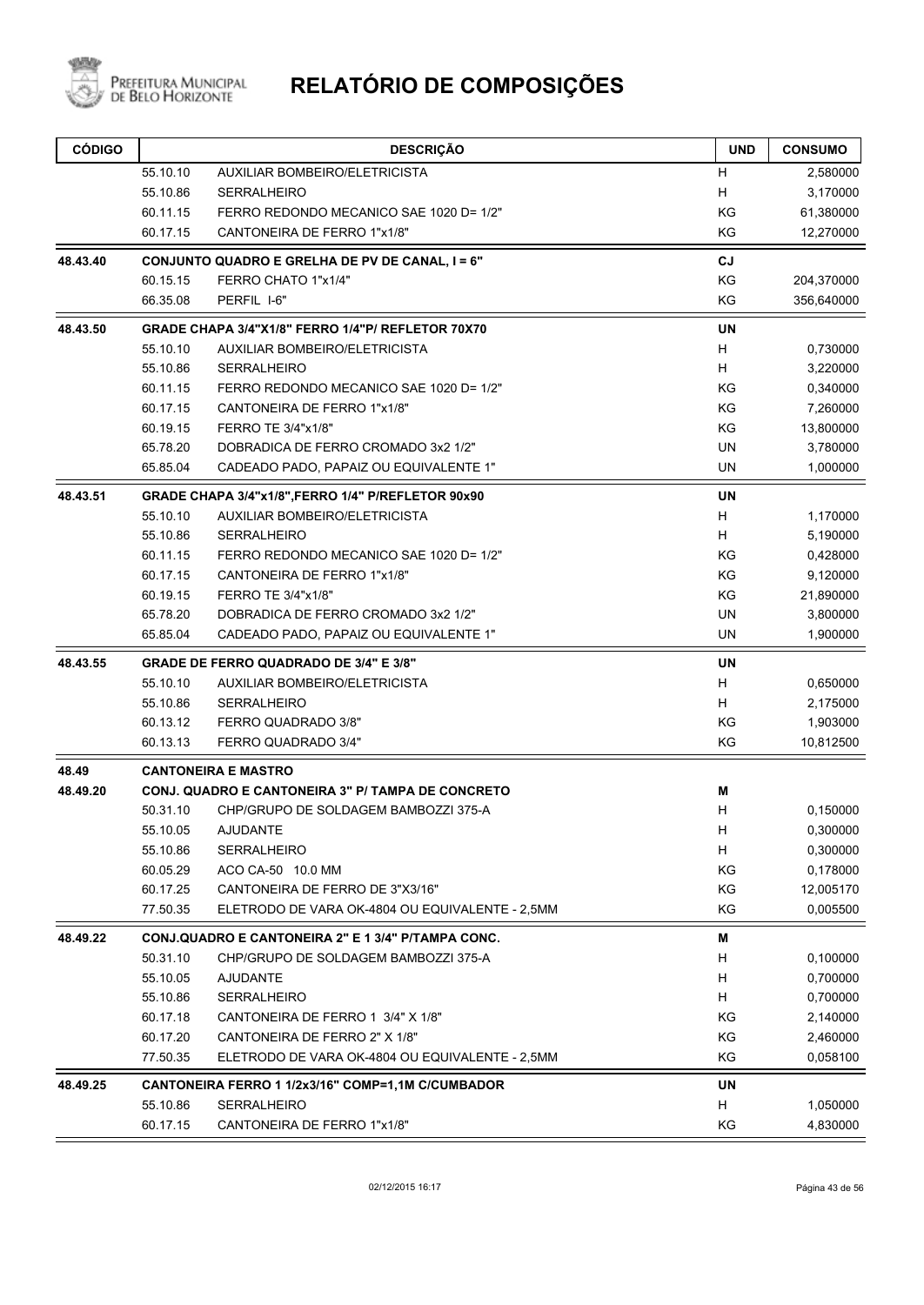

| <b>CÓDIGO</b> |                                                     | <b>DESCRIÇÃO</b>                                                | <b>UND</b> | <b>CONSUMO</b> |
|---------------|-----------------------------------------------------|-----------------------------------------------------------------|------------|----------------|
| 48.49.51      | MASTRO DE BANDEIRA PADRAO SUDECAP F.G. D= 2", H= 6M |                                                                 |            |                |
|               | 60.05.29                                            | ACO CA-50 10.0 MM                                               | KG         | 0,080000       |
|               | 73.03.07                                            | TUBO ACO GALV. DIN 2440 E= 3,25 MM 1 1/2"C/COSTURA              | M          | 4,770000       |
|               | 73.03.08                                            | TUBO ACO GALV. DIN 2440 E= 3,65 MM 2" C/COSTURA                 | M          | 9,920000       |
| 48.70         |                                                     | <b>SERRALHERIA - GRUPO ESCOLAR</b>                              |            |                |
| 48.70.05      |                                                     | J1 - JANELA DE CORRER DE FERRO 1x1/8" - 1,60x1,60M              | <b>UN</b>  |                |
|               | 55.10.10                                            | <b>AUXILIAR BOMBEIRO/ELETRICISTA</b>                            | H          | 5,880000       |
|               | 55.10.86                                            | <b>SERRALHEIRO</b>                                              | н          | 12,900000      |
|               | 60.15.15                                            | FERRO CHATO 1"x1/4"                                             | KG         | 5,345700       |
|               | 60.17.15                                            | CANTONEIRA DE FERRO 1"x1/8"                                     | KG         | 42,523400      |
|               | 60.19.15                                            | FERRO TE 3/4"x1/8"                                              | KG         | 18,026600      |
|               | 65.80.11                                            | PUXADOR DE CENTRO DE ZAMAC - IMEBRA No. 2 OU EQUIVALENTE        | <b>UN</b>  | 1,730000       |
|               | 65.82.10                                            | ALAVANCA DE ARGOLA, FERRO CROMADO - PRENSOL 1624 OU EQUIVALENTE | UN         | 3,460000       |
|               | 65.84.05                                            | ROLAMENTO TORNEADO DE 1"                                        | <b>UN</b>  | 6,920000       |
|               | 66.06.05                                            | CHAPA METALICA DOBRADA/TRAPEZOIDAL No.18                        | KG         | 7,404400       |
| 48.70.06      |                                                     | J9 - JANELA DE CORRER DE FERRO 1x1/8" - 3,00x1,60M              | <b>UN</b>  |                |
|               | 55.10.10                                            | <b>AUXILIAR BOMBEIRO/ELETRICISTA</b>                            | Н          | 8,820000       |
|               | 55.10.86                                            | <b>SERRALHEIRO</b>                                              | H          | 23,220000      |
|               | 60.15.15                                            | FERRO CHATO 1"x1/4"                                             | KG         | 7,785000       |
|               | 60.17.15                                            | CANTONEIRA DE FERRO 1"x1/8"                                     | KG         | 58,820000      |
|               | 60.19.15                                            | FERRO TE 3/4"x1/8"                                              | KG         | 45,706600      |
|               | 65.80.11                                            | PUXADOR DE CENTRO DE ZAMAC - IMEBRA No. 2 OU EQUIVALENTE        | UN         | 1,730000       |
|               | 65.82.10                                            | ALAVANCA DE ARGOLA, FERRO CROMADO - PRENSOL 1624 OU EQUIVALENTE | UN         | 3,460000       |
|               | 65.84.05                                            | ROLAMENTO TORNEADO DE 1"                                        | UN         | 6,920000       |
|               | 66.06.05                                            | CHAPA METALICA DOBRADA/TRAPEZOIDAL No.18                        | KG         | 10,639500      |
| 48.70.07      |                                                     | J12- JANELA DE CORRER DE FERRO 1x1/8" - 2,00x1,60M              | UN         |                |
|               | 55.10.10                                            | <b>AUXILIAR BOMBEIRO/ELETRICISTA</b>                            | н          | 6,760000       |
|               | 55.10.86                                            | <b>SERRALHEIRO</b>                                              | H          | 16,390000      |
|               | 60.15.15                                            | FERRO CHATO 1"x1/4"                                             | KG         | 6,467500       |
|               | 60.17.15                                            | CANTONEIRA DE FERRO 1"x1/8"                                     | KG         | 53,411600      |
|               | 60.19.15                                            | FERRO TE 3/4"x1/8"                                              | KG         | 25,511800      |
|               | 65.80.11                                            | PUXADOR DE CENTRO DE ZAMAC - IMEBRA No. 2 OU EQUIVALENTE        | UN         | 1,990000       |
|               | 65.82.10                                            | ALAVANCA DE ARGOLA, FERRO CROMADO - PRENSOL 1624 OU EQUIVALENTE | UN         | 3,980000       |
|               | 65.84.05                                            | ROLAMENTO TORNEADO DE 1"                                        | UN         | 7,960000       |
|               | 66.06.05                                            | CHAPA METALICA DOBRADA/TRAPEZOIDAL No.18                        | KG         | 9,591800       |
| 48.70.08      |                                                     | J7- JANELA DE CORRER DE FERRO 1x1/8" - 2,60x1,60M               | UN         |                |
|               | 55.10.10                                            | AUXILIAR BOMBEIRO/ELETRICISTA                                   | H          | 7,748000       |
|               | 55.10.86                                            | SERRALHEIRO                                                     | H          | 24,167000      |
|               | 60.15.15                                            | FERRO CHATO 1"x1/4"                                             | KG         | 8,018000       |
|               | 60.17.15                                            | CANTONEIRA DE FERRO 1"x1/8"                                     | KG         | 66,291000      |
|               | 60.19.15                                            | FERRO TE 3/4"x1/8"                                              | KG         | 31,673000      |
|               | 65.80.11                                            | PUXADOR DE CENTRO DE ZAMAC - IMEBRA No. 2 OU EQUIVALENTE        | UN         | 1,900000       |
|               | 65.82.10                                            | ALAVANCA DE ARGOLA, FERRO CROMADO - PRENSOL 1624 OU EQUIVALENTE | UN         | 1,900000       |
|               | 65.84.05                                            | ROLAMENTO TORNEADO DE 1"                                        | UN         | 7,600000       |
|               | 66.06.05                                            | CHAPA METALICA DOBRADA/TRAPEZOIDAL No.18                        | KG         | 11,894000      |
| 48.70.18      |                                                     | <b>J2 - BASCULANTE DE FERRO 1x1/8" - 1,60x0,50M</b>             | UN         |                |
|               | 55.10.10                                            | AUXILIAR BOMBEIRO/ELETRICISTA                                   | H          | 3,088500       |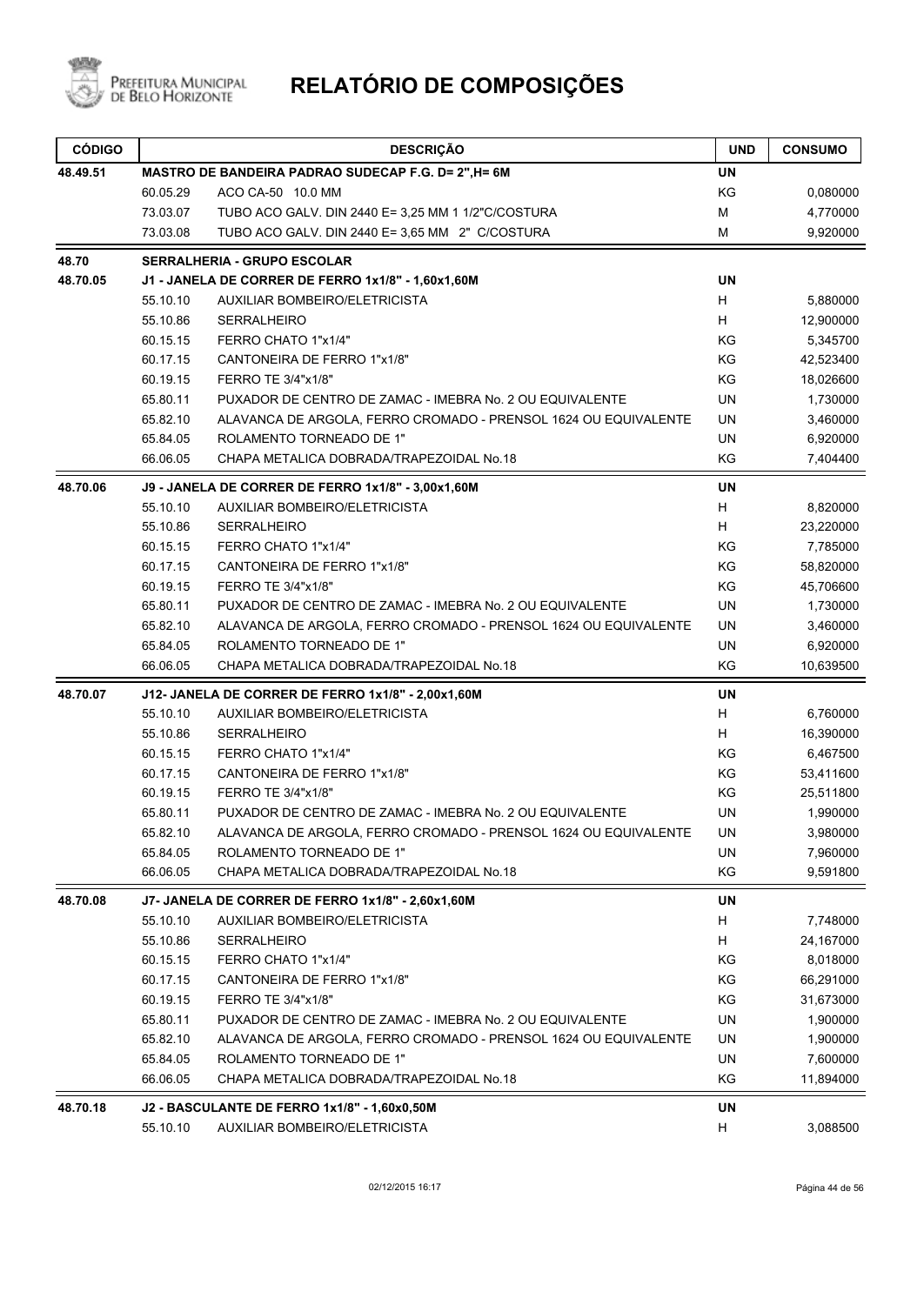

| <b>CÓDIGO</b> | <b>DESCRIÇÃO</b>                            |                                                                 | <b>UND</b> | <b>CONSUMO</b> |
|---------------|---------------------------------------------|-----------------------------------------------------------------|------------|----------------|
|               | 55.10.86                                    | <b>SERRALHEIRO</b>                                              | Н          | 9,623400       |
|               | 60.15.15                                    | FERRO CHATO 1"x1/4"                                             | KG         | 6,264000       |
|               | 60.17.15                                    | CANTONEIRA DE FERRO 1"x1/8"                                     | KG         | 25,699800      |
|               | 60.19.15                                    | FERRO TE 3/4"x1/8"                                              | KG         | 6,890400       |
|               | 65.82.10                                    | ALAVANCA DE ARGOLA, FERRO CROMADO - PRENSOL 1624 OU EQUIVALENTE |            | 3,480000       |
| 48.70.19      | J2 - BASCULANTE DE FERRO 1x1/8" - 1,5x0,50M |                                                                 | <b>UN</b>  |                |
|               | 55.10.10                                    | AUXILIAR BOMBEIRO/ELETRICISTA                                   | H          | 2,900000       |
|               | 55.10.86                                    | <b>SERRALHEIRO</b>                                              | H          | 9,030000       |
|               | 60.15.15                                    | FERRO CHATO 1"x1/4"                                             | KG         | 5,881200       |
|               | 60.17.15                                    | CANTONEIRA DE FERRO 1"x1/8"                                     | KG         | 24,099000      |
|               | 60.19.15                                    | FERRO TE 3/4"x1/8"                                              | KG         | 6,472800       |
|               | 65.82.10                                    | ALAVANCA DE ARGOLA, FERRO CROMADO - PRENSOL 1624 OU EQUIVALENTE | UN         | 3,480000       |
| 48.70.20      |                                             | J3 - BASCULANTE DE FERRO 1x1/8" - 2,30x0,50M                    | UN         |                |
|               | 55.10.10                                    | AUXILIAR BOMBEIRO/ELETRICISTA                                   | Н          | 2,940000       |
|               | 55.10.86                                    | <b>SERRALHEIRO</b>                                              | H          | 11,700000      |
|               | 60.15.15                                    | FERRO CHATO 1"x1/4"                                             | ΚG         | 8,632700       |
|               | 60.17.15                                    | CANTONEIRA DE FERRO 1"x1/8"                                     | KG         | 38,665500      |
|               | 60.19.15                                    | FERRO TE 3/4"x1/8"                                              | KG         | 9,964800       |
|               | 65.82.10                                    | ALAVANCA DE ARGOLA, FERRO CROMADO - PRENSOL 1624 OU EQUIVALENTE | <b>UN</b>  | 5,190000       |
| 48.70.21      |                                             | J4 - BASCULANTE DE FERRO 1x1/8" - 3,20x0,50M                    | UN         |                |
|               | 55.10.10                                    | AUXILIAR BOMBEIRO/ELETRICISTA                                   | н          | 4,410000       |
|               | 55.10.86                                    | <b>SERRALHEIRO</b>                                              | н          | 14,300000      |
|               | 60.15.15                                    | FERRO CHATO 1"x1/4"                                             |            | 11,712100      |
|               | 60.17.15                                    | CANTONEIRA DE FERRO 1"x1/8"                                     |            | 52,782300      |
|               | 60.19.15                                    | FERRO TE 3/4"x1/8"                                              | KG         | 13,909200      |
|               | 65.82.10                                    | ALAVANCA DE ARGOLA, FERRO CROMADO - PRENSOL 1624 OU EQUIVALENTE | <b>UN</b>  | 6,920000       |
| 48.70.22      |                                             | J11- BASCULANTE DE FERRO 1x1/8" - 2,00x0,50M                    | <b>UN</b>  |                |
|               | 55.10.10                                    | AUXILIAR BOMBEIRO/ELETRICISTA                                   | н          | 2,960000       |
|               | 55.10.86                                    | <b>SERRALHEIRO</b>                                              | н          | 11,700000      |
|               | 60.15.15                                    | FERRO CHATO 1"x1/4"                                             | ΚG         | 7,569000       |
|               | 60.17.15                                    | CANTONEIRA DE FERRO 1"x1/8"                                     | KG         | 33,982200      |
|               | 60.19.15                                    | FERRO TE 3/4"x1/8"                                              | ΚG         | 8,352000       |
|               | 65.82.10                                    | ALAVANCA DE ARGOLA, FERRO CROMADO - PRENSOL 1624 OU EQUIVALENTE | UN         | 5,220000       |
| 48.70.23      |                                             | J5 - BASCULANTE DE FERRO 1x1/8" - 2,60x0,50M                    | UN         |                |
|               | 55.10.10                                    | AUXILIAR BOMBEIRO/ELETRICISTA                                   | н          | 3,322200       |
|               | 55.10.86                                    | SERRALHEIRO                                                     | H          | 13,221000      |
|               | 60.15.15                                    | FERRO CHATO 1"x1/4"                                             | KG         | 9,813600       |
|               | 60.17.15                                    | CANTONEIRA DE FERRO 1"x1/8"                                     | KG         | 43,952400      |
|               | 60.19.15                                    | FERRO TE 3/4"x1/8"                                              | KG         | 11,327400      |
|               | 65.82.10                                    | ALAVANCA DE ARGOLA, FERRO CROMADO - PRENSOL 1624 OU EQUIVALENTE | UN         | 5,220000       |
| 48.70.35      |                                             | PF1- PORTA DE ABRIR CHAPA DOBRADA 1FL.- 0,80x2,10M              | UN         |                |
|               | 55.10.10                                    | AUXILIAR BOMBEIRO/ELETRICISTA                                   | H          | 2,940000       |
|               | 55.10.86                                    | SERRALHEIRO                                                     | H          | 8,960000       |
|               | 60.17.15                                    | CANTONEIRA DE FERRO 1"x1/8"                                     | KG         | 7,127600       |
|               | 60.19.15                                    | FERRO TE 3/4"x1/8"                                              |            | 8,511600       |
|               | 60.21.15                                    | KG<br>KG<br>METALON CHAPA 18 - 30x20mm / (50X30MM)              |            | 13,476700      |
|               | 65.70.10                                    | FECHADURA PAPAIZ 342-MZ35 ESPELHO CROMADO OU EQUIVALENTE        |            | 1,730000       |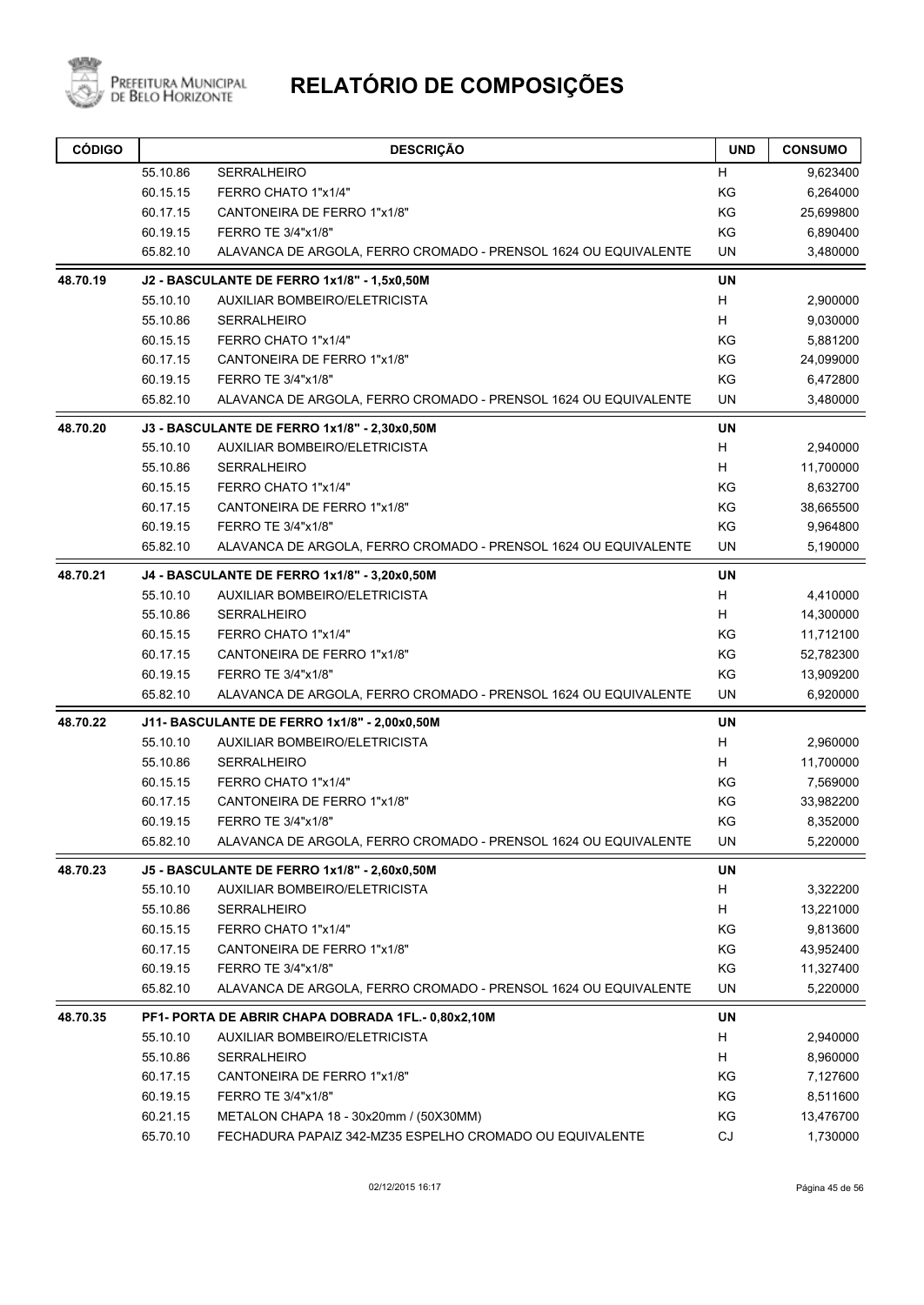

| 65.78.07<br>DOBRADICA DE FERRO CROMADO 3 1/2 X 2 1/2"<br>UN<br>5,190000<br>66.06.05<br>KG<br>CHAPA METALICA DOBRADA/TRAPEZOIDAL No.18<br>31,780100<br>48.70.36<br><b>UN</b><br>PF2- PORTA DE ABRIR CHAPA DOBRADA 1FL.- 0,60x2,10M<br>H<br>55.10.10<br>AUXILIAR BOMBEIRO/ELETRICISTA<br>2,940000<br>H<br>8,960000<br>55.10.86<br><b>SERRALHEIRO</b><br>KG<br>60.17.15<br>CANTONEIRA DE FERRO 1"x1/8"<br>6,522100<br>KG<br>60.19.15<br>FERRO TE 3/4"x1/8"<br>6,383700<br>KG<br>60.21.15<br>METALON CHAPA 18 - 30x20mm / (50X30MM)<br>12,940400<br>65.70.10<br><b>CJ</b><br>1,730000<br>FECHADURA PAPAIZ 342-MZ35 ESPELHO CROMADO OU EQUIVALENTE<br>65.78.07<br><b>UN</b><br>5,190000<br>DOBRADICA DE FERRO CROMADO 3 1/2 X 2 1/2"<br>CHAPA METALICA DOBRADA/TRAPEZOIDAL No.18<br>KG<br>66.06.05<br>20,742700<br><b>UN</b><br>PF7- PORTA DE ABRIR CHAPA DOBRADA 1 FL.- 1,0x2,10M<br>H<br>55.10.10<br>AUXILIAR BOMBEIRO/ELETRICISTA<br>3,675000<br>H<br>55.10.86<br><b>SERRALHEIRO</b><br>11,287500<br>KG<br>60.17.15<br>CANTONEIRA DE FERRO 1"x1/8"<br>8,909500<br>60.19.15<br>FERRO TE 3/4"x1/8"<br>ΚG<br>10,639500<br>KG<br>60.21.15<br>METALON CHAPA 18 - 30x20mm / (50X30MM)<br>16,832900<br>CJ<br>65.70.10<br>FECHADURA PAPAIZ 342-MZ35 ESPELHO CROMADO OU EQUIVALENTE<br>1,730000<br>65.78.07<br>DOBRADICA DE FERRO CROMADO 3 1/2 X 2 1/2"<br><b>UN</b><br>5,190000<br>CHAPA METALICA DOBRADA/TRAPEZOIDAL No.18<br>KG<br>66.06.05<br>39,720800<br>48.70.39<br><b>UN</b><br>PF6- PORTA DE ABRIR CHAPA DOBRADA 2FL. 1,60x2,10M<br>H<br>55.10.10<br>AUXILIAR BOMBEIRO/ELETRICISTA<br>5,512500<br>H<br>55.10.86<br><b>SERRALHEIRO</b><br>16,793600<br>KG<br>60.17.15<br>CANTONEIRA DE FERRO 1"x1/8"<br>13,372900<br>KG<br>60.19.15<br>FERRO TE 3/4"x1/8"<br>15,950600<br>KG<br>60.21.15<br>METALON CHAPA 18 - 30x20mm / (50X30MM)<br>25,275300<br>65.70.10<br>FECHADURA PAPAIZ 342-MZ35 ESPELHO CROMADO OU EQUIVALENTE<br><b>CJ</b><br>1,730000<br>65.78.07<br>DOBRADICA DE FERRO CROMADO 3 1/2 X 2 1/2"<br><b>UN</b><br>5,190000<br>CHAPA METALICA DOBRADA/TRAPEZOIDAL No.18<br>KG<br>66.06.05<br>59,581200<br>48.70.42<br><b>UN</b><br>PF3- PORTA DE CORRER FERRO 1x1/8" 1FL.- 1,10x2,10M<br>H<br>55.10.10<br>AUXILIAR BOMBEIRO/ELETRICISTA<br>4,380000<br>H<br>55.10.86<br><b>SERRALHEIRO</b><br>10,080000<br>60.15.15<br>FERRO CHATO 1"x1/4"<br>KG<br>4,558000<br>KG<br>60.17.15<br>CANTONEIRA DE FERRO 1"x1/8"<br>28,947600<br>KG<br>60.19.15<br>FERRO TE 3/4"x1/8"<br>23,529600<br>KG<br>60.21.15<br>METALON CHAPA 18 - 30x20mm / (50X30MM)<br>3,457200<br>CJ<br>65.70.40<br>FECHADURA PAPAIZ 844 OU EQUIVALENTE<br>1,720000<br><b>UN</b><br>65.80.70<br>CONCHA CROMADA COM 2 FUROS-IMEBRA NO.2 OU EQUIVALENTE<br>3,440000<br>65.84.05<br>ROLAMENTO TORNEADO DE 1"<br>UN<br>6,880000<br>KG<br>66.06.05<br>CHAPA METALICA DOBRADA/TRAPEZOIDAL No.18<br>32,267200<br>UN<br>48.70.43<br>PF4- PORTA DE CORRER CHAPA DOBRADA 2 FL.1,50x2,10M<br>H<br>7,350000<br>55.10.10<br>AUXILIAR BOMBEIRO/ELETRICISTA<br>H<br>55.10.86<br>SERRALHEIRO<br>21,760000<br>60.15.15<br>FERRO CHATO 1"x1/4"<br>KG<br>1,000000<br>60.17.15<br>CANTONEIRA DE FERRO 1"x1/8"<br>KG<br>16,219600<br>KG<br>60.19.15<br>FERRO TE 3/4"x1/8"<br>15,703600 | <b>CÓDIGO</b> |          | <b>DESCRIÇÃO</b>                       | <b>UND</b> | <b>CONSUMO</b> |
|---------------------------------------------------------------------------------------------------------------------------------------------------------------------------------------------------------------------------------------------------------------------------------------------------------------------------------------------------------------------------------------------------------------------------------------------------------------------------------------------------------------------------------------------------------------------------------------------------------------------------------------------------------------------------------------------------------------------------------------------------------------------------------------------------------------------------------------------------------------------------------------------------------------------------------------------------------------------------------------------------------------------------------------------------------------------------------------------------------------------------------------------------------------------------------------------------------------------------------------------------------------------------------------------------------------------------------------------------------------------------------------------------------------------------------------------------------------------------------------------------------------------------------------------------------------------------------------------------------------------------------------------------------------------------------------------------------------------------------------------------------------------------------------------------------------------------------------------------------------------------------------------------------------------------------------------------------------------------------------------------------------------------------------------------------------------------------------------------------------------------------------------------------------------------------------------------------------------------------------------------------------------------------------------------------------------------------------------------------------------------------------------------------------------------------------------------------------------------------------------------------------------------------------------------------------------------------------------------------------------------------------------------------------------------------------------------------------------------------------------------------------------------------------------------------------------------------------------------------------------------------------------------------------------------------------------------------------------------------------------------------------------------------------------------------------------------------------------------------------------------------------------------------------------------------------------------------------------------------|---------------|----------|----------------------------------------|------------|----------------|
|                                                                                                                                                                                                                                                                                                                                                                                                                                                                                                                                                                                                                                                                                                                                                                                                                                                                                                                                                                                                                                                                                                                                                                                                                                                                                                                                                                                                                                                                                                                                                                                                                                                                                                                                                                                                                                                                                                                                                                                                                                                                                                                                                                                                                                                                                                                                                                                                                                                                                                                                                                                                                                                                                                                                                                                                                                                                                                                                                                                                                                                                                                                                                                                                                                 |               |          |                                        |            |                |
|                                                                                                                                                                                                                                                                                                                                                                                                                                                                                                                                                                                                                                                                                                                                                                                                                                                                                                                                                                                                                                                                                                                                                                                                                                                                                                                                                                                                                                                                                                                                                                                                                                                                                                                                                                                                                                                                                                                                                                                                                                                                                                                                                                                                                                                                                                                                                                                                                                                                                                                                                                                                                                                                                                                                                                                                                                                                                                                                                                                                                                                                                                                                                                                                                                 |               |          |                                        |            |                |
|                                                                                                                                                                                                                                                                                                                                                                                                                                                                                                                                                                                                                                                                                                                                                                                                                                                                                                                                                                                                                                                                                                                                                                                                                                                                                                                                                                                                                                                                                                                                                                                                                                                                                                                                                                                                                                                                                                                                                                                                                                                                                                                                                                                                                                                                                                                                                                                                                                                                                                                                                                                                                                                                                                                                                                                                                                                                                                                                                                                                                                                                                                                                                                                                                                 |               |          |                                        |            |                |
|                                                                                                                                                                                                                                                                                                                                                                                                                                                                                                                                                                                                                                                                                                                                                                                                                                                                                                                                                                                                                                                                                                                                                                                                                                                                                                                                                                                                                                                                                                                                                                                                                                                                                                                                                                                                                                                                                                                                                                                                                                                                                                                                                                                                                                                                                                                                                                                                                                                                                                                                                                                                                                                                                                                                                                                                                                                                                                                                                                                                                                                                                                                                                                                                                                 |               |          |                                        |            |                |
|                                                                                                                                                                                                                                                                                                                                                                                                                                                                                                                                                                                                                                                                                                                                                                                                                                                                                                                                                                                                                                                                                                                                                                                                                                                                                                                                                                                                                                                                                                                                                                                                                                                                                                                                                                                                                                                                                                                                                                                                                                                                                                                                                                                                                                                                                                                                                                                                                                                                                                                                                                                                                                                                                                                                                                                                                                                                                                                                                                                                                                                                                                                                                                                                                                 |               |          |                                        |            |                |
|                                                                                                                                                                                                                                                                                                                                                                                                                                                                                                                                                                                                                                                                                                                                                                                                                                                                                                                                                                                                                                                                                                                                                                                                                                                                                                                                                                                                                                                                                                                                                                                                                                                                                                                                                                                                                                                                                                                                                                                                                                                                                                                                                                                                                                                                                                                                                                                                                                                                                                                                                                                                                                                                                                                                                                                                                                                                                                                                                                                                                                                                                                                                                                                                                                 |               |          |                                        |            |                |
|                                                                                                                                                                                                                                                                                                                                                                                                                                                                                                                                                                                                                                                                                                                                                                                                                                                                                                                                                                                                                                                                                                                                                                                                                                                                                                                                                                                                                                                                                                                                                                                                                                                                                                                                                                                                                                                                                                                                                                                                                                                                                                                                                                                                                                                                                                                                                                                                                                                                                                                                                                                                                                                                                                                                                                                                                                                                                                                                                                                                                                                                                                                                                                                                                                 |               |          |                                        |            |                |
|                                                                                                                                                                                                                                                                                                                                                                                                                                                                                                                                                                                                                                                                                                                                                                                                                                                                                                                                                                                                                                                                                                                                                                                                                                                                                                                                                                                                                                                                                                                                                                                                                                                                                                                                                                                                                                                                                                                                                                                                                                                                                                                                                                                                                                                                                                                                                                                                                                                                                                                                                                                                                                                                                                                                                                                                                                                                                                                                                                                                                                                                                                                                                                                                                                 |               |          |                                        |            |                |
|                                                                                                                                                                                                                                                                                                                                                                                                                                                                                                                                                                                                                                                                                                                                                                                                                                                                                                                                                                                                                                                                                                                                                                                                                                                                                                                                                                                                                                                                                                                                                                                                                                                                                                                                                                                                                                                                                                                                                                                                                                                                                                                                                                                                                                                                                                                                                                                                                                                                                                                                                                                                                                                                                                                                                                                                                                                                                                                                                                                                                                                                                                                                                                                                                                 |               |          |                                        |            |                |
|                                                                                                                                                                                                                                                                                                                                                                                                                                                                                                                                                                                                                                                                                                                                                                                                                                                                                                                                                                                                                                                                                                                                                                                                                                                                                                                                                                                                                                                                                                                                                                                                                                                                                                                                                                                                                                                                                                                                                                                                                                                                                                                                                                                                                                                                                                                                                                                                                                                                                                                                                                                                                                                                                                                                                                                                                                                                                                                                                                                                                                                                                                                                                                                                                                 |               |          |                                        |            |                |
|                                                                                                                                                                                                                                                                                                                                                                                                                                                                                                                                                                                                                                                                                                                                                                                                                                                                                                                                                                                                                                                                                                                                                                                                                                                                                                                                                                                                                                                                                                                                                                                                                                                                                                                                                                                                                                                                                                                                                                                                                                                                                                                                                                                                                                                                                                                                                                                                                                                                                                                                                                                                                                                                                                                                                                                                                                                                                                                                                                                                                                                                                                                                                                                                                                 |               |          |                                        |            |                |
|                                                                                                                                                                                                                                                                                                                                                                                                                                                                                                                                                                                                                                                                                                                                                                                                                                                                                                                                                                                                                                                                                                                                                                                                                                                                                                                                                                                                                                                                                                                                                                                                                                                                                                                                                                                                                                                                                                                                                                                                                                                                                                                                                                                                                                                                                                                                                                                                                                                                                                                                                                                                                                                                                                                                                                                                                                                                                                                                                                                                                                                                                                                                                                                                                                 | 48.70.37      |          |                                        |            |                |
|                                                                                                                                                                                                                                                                                                                                                                                                                                                                                                                                                                                                                                                                                                                                                                                                                                                                                                                                                                                                                                                                                                                                                                                                                                                                                                                                                                                                                                                                                                                                                                                                                                                                                                                                                                                                                                                                                                                                                                                                                                                                                                                                                                                                                                                                                                                                                                                                                                                                                                                                                                                                                                                                                                                                                                                                                                                                                                                                                                                                                                                                                                                                                                                                                                 |               |          |                                        |            |                |
|                                                                                                                                                                                                                                                                                                                                                                                                                                                                                                                                                                                                                                                                                                                                                                                                                                                                                                                                                                                                                                                                                                                                                                                                                                                                                                                                                                                                                                                                                                                                                                                                                                                                                                                                                                                                                                                                                                                                                                                                                                                                                                                                                                                                                                                                                                                                                                                                                                                                                                                                                                                                                                                                                                                                                                                                                                                                                                                                                                                                                                                                                                                                                                                                                                 |               |          |                                        |            |                |
|                                                                                                                                                                                                                                                                                                                                                                                                                                                                                                                                                                                                                                                                                                                                                                                                                                                                                                                                                                                                                                                                                                                                                                                                                                                                                                                                                                                                                                                                                                                                                                                                                                                                                                                                                                                                                                                                                                                                                                                                                                                                                                                                                                                                                                                                                                                                                                                                                                                                                                                                                                                                                                                                                                                                                                                                                                                                                                                                                                                                                                                                                                                                                                                                                                 |               |          |                                        |            |                |
|                                                                                                                                                                                                                                                                                                                                                                                                                                                                                                                                                                                                                                                                                                                                                                                                                                                                                                                                                                                                                                                                                                                                                                                                                                                                                                                                                                                                                                                                                                                                                                                                                                                                                                                                                                                                                                                                                                                                                                                                                                                                                                                                                                                                                                                                                                                                                                                                                                                                                                                                                                                                                                                                                                                                                                                                                                                                                                                                                                                                                                                                                                                                                                                                                                 |               |          |                                        |            |                |
|                                                                                                                                                                                                                                                                                                                                                                                                                                                                                                                                                                                                                                                                                                                                                                                                                                                                                                                                                                                                                                                                                                                                                                                                                                                                                                                                                                                                                                                                                                                                                                                                                                                                                                                                                                                                                                                                                                                                                                                                                                                                                                                                                                                                                                                                                                                                                                                                                                                                                                                                                                                                                                                                                                                                                                                                                                                                                                                                                                                                                                                                                                                                                                                                                                 |               |          |                                        |            |                |
|                                                                                                                                                                                                                                                                                                                                                                                                                                                                                                                                                                                                                                                                                                                                                                                                                                                                                                                                                                                                                                                                                                                                                                                                                                                                                                                                                                                                                                                                                                                                                                                                                                                                                                                                                                                                                                                                                                                                                                                                                                                                                                                                                                                                                                                                                                                                                                                                                                                                                                                                                                                                                                                                                                                                                                                                                                                                                                                                                                                                                                                                                                                                                                                                                                 |               |          |                                        |            |                |
|                                                                                                                                                                                                                                                                                                                                                                                                                                                                                                                                                                                                                                                                                                                                                                                                                                                                                                                                                                                                                                                                                                                                                                                                                                                                                                                                                                                                                                                                                                                                                                                                                                                                                                                                                                                                                                                                                                                                                                                                                                                                                                                                                                                                                                                                                                                                                                                                                                                                                                                                                                                                                                                                                                                                                                                                                                                                                                                                                                                                                                                                                                                                                                                                                                 |               |          |                                        |            |                |
|                                                                                                                                                                                                                                                                                                                                                                                                                                                                                                                                                                                                                                                                                                                                                                                                                                                                                                                                                                                                                                                                                                                                                                                                                                                                                                                                                                                                                                                                                                                                                                                                                                                                                                                                                                                                                                                                                                                                                                                                                                                                                                                                                                                                                                                                                                                                                                                                                                                                                                                                                                                                                                                                                                                                                                                                                                                                                                                                                                                                                                                                                                                                                                                                                                 |               |          |                                        |            |                |
|                                                                                                                                                                                                                                                                                                                                                                                                                                                                                                                                                                                                                                                                                                                                                                                                                                                                                                                                                                                                                                                                                                                                                                                                                                                                                                                                                                                                                                                                                                                                                                                                                                                                                                                                                                                                                                                                                                                                                                                                                                                                                                                                                                                                                                                                                                                                                                                                                                                                                                                                                                                                                                                                                                                                                                                                                                                                                                                                                                                                                                                                                                                                                                                                                                 |               |          |                                        |            |                |
|                                                                                                                                                                                                                                                                                                                                                                                                                                                                                                                                                                                                                                                                                                                                                                                                                                                                                                                                                                                                                                                                                                                                                                                                                                                                                                                                                                                                                                                                                                                                                                                                                                                                                                                                                                                                                                                                                                                                                                                                                                                                                                                                                                                                                                                                                                                                                                                                                                                                                                                                                                                                                                                                                                                                                                                                                                                                                                                                                                                                                                                                                                                                                                                                                                 |               |          |                                        |            |                |
|                                                                                                                                                                                                                                                                                                                                                                                                                                                                                                                                                                                                                                                                                                                                                                                                                                                                                                                                                                                                                                                                                                                                                                                                                                                                                                                                                                                                                                                                                                                                                                                                                                                                                                                                                                                                                                                                                                                                                                                                                                                                                                                                                                                                                                                                                                                                                                                                                                                                                                                                                                                                                                                                                                                                                                                                                                                                                                                                                                                                                                                                                                                                                                                                                                 |               |          |                                        |            |                |
|                                                                                                                                                                                                                                                                                                                                                                                                                                                                                                                                                                                                                                                                                                                                                                                                                                                                                                                                                                                                                                                                                                                                                                                                                                                                                                                                                                                                                                                                                                                                                                                                                                                                                                                                                                                                                                                                                                                                                                                                                                                                                                                                                                                                                                                                                                                                                                                                                                                                                                                                                                                                                                                                                                                                                                                                                                                                                                                                                                                                                                                                                                                                                                                                                                 |               |          |                                        |            |                |
|                                                                                                                                                                                                                                                                                                                                                                                                                                                                                                                                                                                                                                                                                                                                                                                                                                                                                                                                                                                                                                                                                                                                                                                                                                                                                                                                                                                                                                                                                                                                                                                                                                                                                                                                                                                                                                                                                                                                                                                                                                                                                                                                                                                                                                                                                                                                                                                                                                                                                                                                                                                                                                                                                                                                                                                                                                                                                                                                                                                                                                                                                                                                                                                                                                 |               |          |                                        |            |                |
|                                                                                                                                                                                                                                                                                                                                                                                                                                                                                                                                                                                                                                                                                                                                                                                                                                                                                                                                                                                                                                                                                                                                                                                                                                                                                                                                                                                                                                                                                                                                                                                                                                                                                                                                                                                                                                                                                                                                                                                                                                                                                                                                                                                                                                                                                                                                                                                                                                                                                                                                                                                                                                                                                                                                                                                                                                                                                                                                                                                                                                                                                                                                                                                                                                 |               |          |                                        |            |                |
|                                                                                                                                                                                                                                                                                                                                                                                                                                                                                                                                                                                                                                                                                                                                                                                                                                                                                                                                                                                                                                                                                                                                                                                                                                                                                                                                                                                                                                                                                                                                                                                                                                                                                                                                                                                                                                                                                                                                                                                                                                                                                                                                                                                                                                                                                                                                                                                                                                                                                                                                                                                                                                                                                                                                                                                                                                                                                                                                                                                                                                                                                                                                                                                                                                 |               |          |                                        |            |                |
|                                                                                                                                                                                                                                                                                                                                                                                                                                                                                                                                                                                                                                                                                                                                                                                                                                                                                                                                                                                                                                                                                                                                                                                                                                                                                                                                                                                                                                                                                                                                                                                                                                                                                                                                                                                                                                                                                                                                                                                                                                                                                                                                                                                                                                                                                                                                                                                                                                                                                                                                                                                                                                                                                                                                                                                                                                                                                                                                                                                                                                                                                                                                                                                                                                 |               |          |                                        |            |                |
|                                                                                                                                                                                                                                                                                                                                                                                                                                                                                                                                                                                                                                                                                                                                                                                                                                                                                                                                                                                                                                                                                                                                                                                                                                                                                                                                                                                                                                                                                                                                                                                                                                                                                                                                                                                                                                                                                                                                                                                                                                                                                                                                                                                                                                                                                                                                                                                                                                                                                                                                                                                                                                                                                                                                                                                                                                                                                                                                                                                                                                                                                                                                                                                                                                 |               |          |                                        |            |                |
|                                                                                                                                                                                                                                                                                                                                                                                                                                                                                                                                                                                                                                                                                                                                                                                                                                                                                                                                                                                                                                                                                                                                                                                                                                                                                                                                                                                                                                                                                                                                                                                                                                                                                                                                                                                                                                                                                                                                                                                                                                                                                                                                                                                                                                                                                                                                                                                                                                                                                                                                                                                                                                                                                                                                                                                                                                                                                                                                                                                                                                                                                                                                                                                                                                 |               |          |                                        |            |                |
|                                                                                                                                                                                                                                                                                                                                                                                                                                                                                                                                                                                                                                                                                                                                                                                                                                                                                                                                                                                                                                                                                                                                                                                                                                                                                                                                                                                                                                                                                                                                                                                                                                                                                                                                                                                                                                                                                                                                                                                                                                                                                                                                                                                                                                                                                                                                                                                                                                                                                                                                                                                                                                                                                                                                                                                                                                                                                                                                                                                                                                                                                                                                                                                                                                 |               |          |                                        |            |                |
|                                                                                                                                                                                                                                                                                                                                                                                                                                                                                                                                                                                                                                                                                                                                                                                                                                                                                                                                                                                                                                                                                                                                                                                                                                                                                                                                                                                                                                                                                                                                                                                                                                                                                                                                                                                                                                                                                                                                                                                                                                                                                                                                                                                                                                                                                                                                                                                                                                                                                                                                                                                                                                                                                                                                                                                                                                                                                                                                                                                                                                                                                                                                                                                                                                 |               |          |                                        |            |                |
|                                                                                                                                                                                                                                                                                                                                                                                                                                                                                                                                                                                                                                                                                                                                                                                                                                                                                                                                                                                                                                                                                                                                                                                                                                                                                                                                                                                                                                                                                                                                                                                                                                                                                                                                                                                                                                                                                                                                                                                                                                                                                                                                                                                                                                                                                                                                                                                                                                                                                                                                                                                                                                                                                                                                                                                                                                                                                                                                                                                                                                                                                                                                                                                                                                 |               |          |                                        |            |                |
|                                                                                                                                                                                                                                                                                                                                                                                                                                                                                                                                                                                                                                                                                                                                                                                                                                                                                                                                                                                                                                                                                                                                                                                                                                                                                                                                                                                                                                                                                                                                                                                                                                                                                                                                                                                                                                                                                                                                                                                                                                                                                                                                                                                                                                                                                                                                                                                                                                                                                                                                                                                                                                                                                                                                                                                                                                                                                                                                                                                                                                                                                                                                                                                                                                 |               |          |                                        |            |                |
|                                                                                                                                                                                                                                                                                                                                                                                                                                                                                                                                                                                                                                                                                                                                                                                                                                                                                                                                                                                                                                                                                                                                                                                                                                                                                                                                                                                                                                                                                                                                                                                                                                                                                                                                                                                                                                                                                                                                                                                                                                                                                                                                                                                                                                                                                                                                                                                                                                                                                                                                                                                                                                                                                                                                                                                                                                                                                                                                                                                                                                                                                                                                                                                                                                 |               |          |                                        |            |                |
|                                                                                                                                                                                                                                                                                                                                                                                                                                                                                                                                                                                                                                                                                                                                                                                                                                                                                                                                                                                                                                                                                                                                                                                                                                                                                                                                                                                                                                                                                                                                                                                                                                                                                                                                                                                                                                                                                                                                                                                                                                                                                                                                                                                                                                                                                                                                                                                                                                                                                                                                                                                                                                                                                                                                                                                                                                                                                                                                                                                                                                                                                                                                                                                                                                 |               |          |                                        |            |                |
|                                                                                                                                                                                                                                                                                                                                                                                                                                                                                                                                                                                                                                                                                                                                                                                                                                                                                                                                                                                                                                                                                                                                                                                                                                                                                                                                                                                                                                                                                                                                                                                                                                                                                                                                                                                                                                                                                                                                                                                                                                                                                                                                                                                                                                                                                                                                                                                                                                                                                                                                                                                                                                                                                                                                                                                                                                                                                                                                                                                                                                                                                                                                                                                                                                 |               |          |                                        |            |                |
|                                                                                                                                                                                                                                                                                                                                                                                                                                                                                                                                                                                                                                                                                                                                                                                                                                                                                                                                                                                                                                                                                                                                                                                                                                                                                                                                                                                                                                                                                                                                                                                                                                                                                                                                                                                                                                                                                                                                                                                                                                                                                                                                                                                                                                                                                                                                                                                                                                                                                                                                                                                                                                                                                                                                                                                                                                                                                                                                                                                                                                                                                                                                                                                                                                 |               |          |                                        |            |                |
|                                                                                                                                                                                                                                                                                                                                                                                                                                                                                                                                                                                                                                                                                                                                                                                                                                                                                                                                                                                                                                                                                                                                                                                                                                                                                                                                                                                                                                                                                                                                                                                                                                                                                                                                                                                                                                                                                                                                                                                                                                                                                                                                                                                                                                                                                                                                                                                                                                                                                                                                                                                                                                                                                                                                                                                                                                                                                                                                                                                                                                                                                                                                                                                                                                 |               |          |                                        |            |                |
|                                                                                                                                                                                                                                                                                                                                                                                                                                                                                                                                                                                                                                                                                                                                                                                                                                                                                                                                                                                                                                                                                                                                                                                                                                                                                                                                                                                                                                                                                                                                                                                                                                                                                                                                                                                                                                                                                                                                                                                                                                                                                                                                                                                                                                                                                                                                                                                                                                                                                                                                                                                                                                                                                                                                                                                                                                                                                                                                                                                                                                                                                                                                                                                                                                 |               |          |                                        |            |                |
|                                                                                                                                                                                                                                                                                                                                                                                                                                                                                                                                                                                                                                                                                                                                                                                                                                                                                                                                                                                                                                                                                                                                                                                                                                                                                                                                                                                                                                                                                                                                                                                                                                                                                                                                                                                                                                                                                                                                                                                                                                                                                                                                                                                                                                                                                                                                                                                                                                                                                                                                                                                                                                                                                                                                                                                                                                                                                                                                                                                                                                                                                                                                                                                                                                 |               |          |                                        |            |                |
|                                                                                                                                                                                                                                                                                                                                                                                                                                                                                                                                                                                                                                                                                                                                                                                                                                                                                                                                                                                                                                                                                                                                                                                                                                                                                                                                                                                                                                                                                                                                                                                                                                                                                                                                                                                                                                                                                                                                                                                                                                                                                                                                                                                                                                                                                                                                                                                                                                                                                                                                                                                                                                                                                                                                                                                                                                                                                                                                                                                                                                                                                                                                                                                                                                 |               |          |                                        |            |                |
|                                                                                                                                                                                                                                                                                                                                                                                                                                                                                                                                                                                                                                                                                                                                                                                                                                                                                                                                                                                                                                                                                                                                                                                                                                                                                                                                                                                                                                                                                                                                                                                                                                                                                                                                                                                                                                                                                                                                                                                                                                                                                                                                                                                                                                                                                                                                                                                                                                                                                                                                                                                                                                                                                                                                                                                                                                                                                                                                                                                                                                                                                                                                                                                                                                 |               |          |                                        |            |                |
|                                                                                                                                                                                                                                                                                                                                                                                                                                                                                                                                                                                                                                                                                                                                                                                                                                                                                                                                                                                                                                                                                                                                                                                                                                                                                                                                                                                                                                                                                                                                                                                                                                                                                                                                                                                                                                                                                                                                                                                                                                                                                                                                                                                                                                                                                                                                                                                                                                                                                                                                                                                                                                                                                                                                                                                                                                                                                                                                                                                                                                                                                                                                                                                                                                 |               |          |                                        |            |                |
|                                                                                                                                                                                                                                                                                                                                                                                                                                                                                                                                                                                                                                                                                                                                                                                                                                                                                                                                                                                                                                                                                                                                                                                                                                                                                                                                                                                                                                                                                                                                                                                                                                                                                                                                                                                                                                                                                                                                                                                                                                                                                                                                                                                                                                                                                                                                                                                                                                                                                                                                                                                                                                                                                                                                                                                                                                                                                                                                                                                                                                                                                                                                                                                                                                 |               |          |                                        |            |                |
|                                                                                                                                                                                                                                                                                                                                                                                                                                                                                                                                                                                                                                                                                                                                                                                                                                                                                                                                                                                                                                                                                                                                                                                                                                                                                                                                                                                                                                                                                                                                                                                                                                                                                                                                                                                                                                                                                                                                                                                                                                                                                                                                                                                                                                                                                                                                                                                                                                                                                                                                                                                                                                                                                                                                                                                                                                                                                                                                                                                                                                                                                                                                                                                                                                 |               |          |                                        |            |                |
|                                                                                                                                                                                                                                                                                                                                                                                                                                                                                                                                                                                                                                                                                                                                                                                                                                                                                                                                                                                                                                                                                                                                                                                                                                                                                                                                                                                                                                                                                                                                                                                                                                                                                                                                                                                                                                                                                                                                                                                                                                                                                                                                                                                                                                                                                                                                                                                                                                                                                                                                                                                                                                                                                                                                                                                                                                                                                                                                                                                                                                                                                                                                                                                                                                 |               | 60.21.15 | METALON CHAPA 18 - 30x20mm / (50X30MM) | KG         | 25,731200      |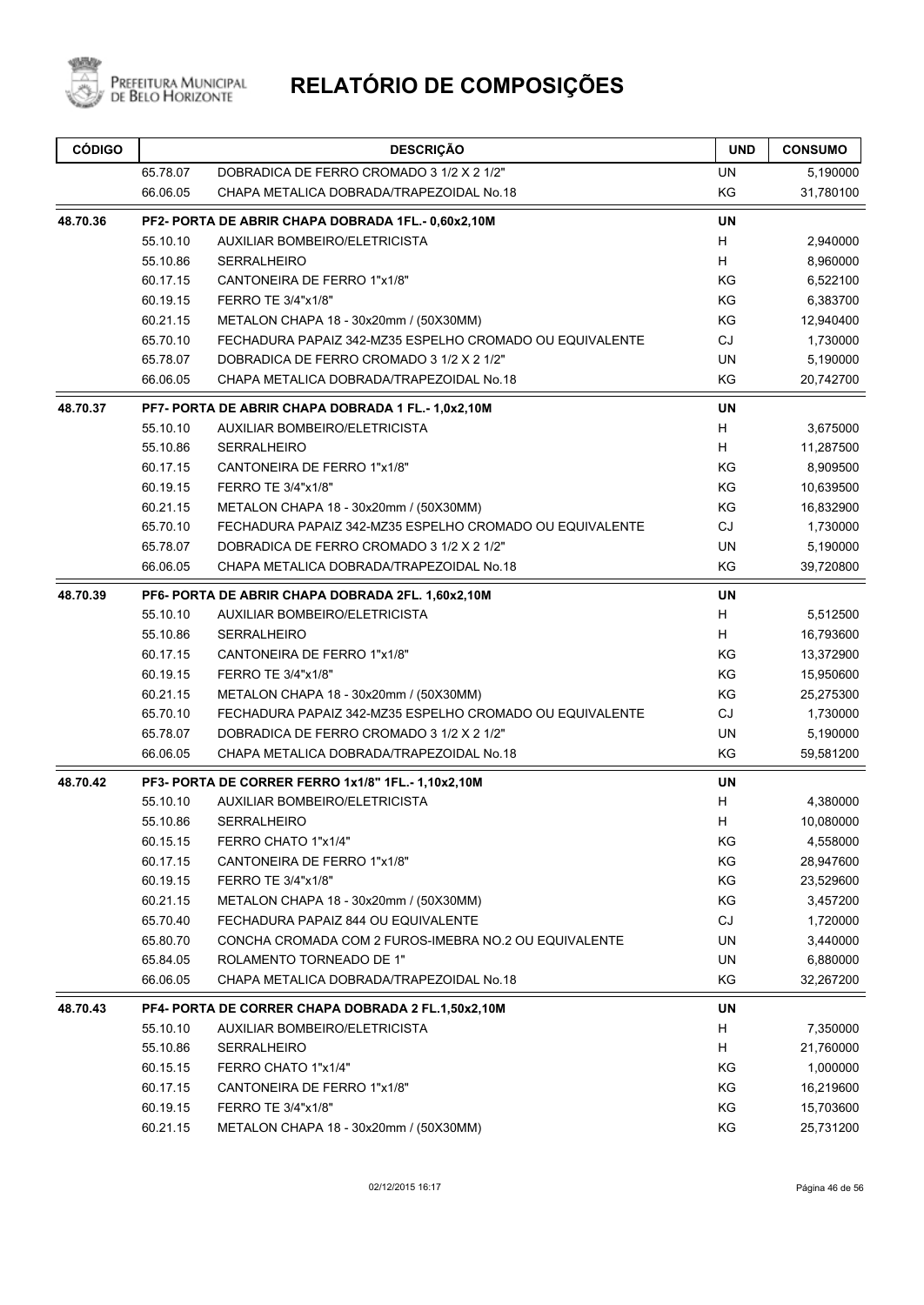

| <b>CÓDIGO</b> |          | <b>DESCRIÇÃO</b>                                      | <b>UND</b>     | <b>CONSUMO</b> |
|---------------|----------|-------------------------------------------------------|----------------|----------------|
|               | 65.70.40 | FECHADURA PAPAIZ 844 OU EQUIVALENTE                   | <b>CJ</b>      | 1,720000       |
|               | 65.80.70 | CONCHA CROMADA COM 2 FUROS-IMEBRA NO.2 OU EQUIVALENTE | <b>UN</b>      | 6,880000       |
|               | 65.84.05 | ROLAMENTO TORNEADO DE 1"                              | UN             | 13,760000      |
|               | 66.06.05 | CHAPA METALICA DOBRADA/TRAPEZOIDAL No.18              | KG             | 51,548400      |
| 48.70.59      |          | PE-3 PORATAO DE ABRIR EM TUBO E TELA 2 FLS.3,0x2,4    | <b>UN</b>      |                |
|               | 55.10.10 | AUXILIAR BOMBEIRO/ELETRICISTA                         | Н              | 4,260000       |
|               | 55.10.86 | <b>SERRALHEIRO</b>                                    | H              | 12,530000      |
|               | 60.11.15 | FERRO REDONDO MECANICO SAE 1020 D= 1/2"               | KG             | 1,330000       |
|               | 60.15.15 | FERRO CHATO 1"x1/4"                                   | KG             | 5,280000       |
|               | 60.30.35 | TELA ARAME GALV. Nº 12 MALHA 2"                       | M <sub>2</sub> | 0,240000       |
|               | 60.35.16 | ARAME GALVANIZADO BWG 16 (1,65MM) 60M/KG              | KG             | 1,060000       |
|               | 65.78.95 | CACHIMBO D= 1"                                        | UN             | 6,680000       |
|               | 73.03.07 | TUBO ACO GALV. DIN 2440 E= 3,25 MM 1 1/2"C/COSTURA    | м              | 31,740000      |
| 48.70.60      |          | PT1- PORTAO DE ABRIR TUBO E TELA 2FL. - 3,00x2,50M    | <b>UN</b>      |                |
|               | 55.10.10 | AUXILIAR BOMBEIRO/ELETRICISTA                         | H              | 4,440000       |
|               | 55.10.86 | <b>SERRALHEIRO</b>                                    | H              | 13,000000      |
|               | 60.11.15 | FERRO REDONDO MECANICO SAE 1020 D= 1/2"               | KG             | 1,392000       |
|               | 60.15.15 | FERRO CHATO 1"x1/4"                                   | KG             | 5,498400       |
|               | 60.30.35 | TELA ARAME GALV. Nº 12 MALHA 2"                       | M <sub>2</sub> | 13,084800      |
|               | 60.35.16 | ARAME GALVANIZADO BWG 16 (1,65MM) 60M/KG              | KG             | 1,096200       |
|               | 65.78.95 | CACHIMBO D= 1"                                        | <b>UN</b>      | 6,960000       |
|               | 73.03.07 | TUBO ACO GALV. DIN 2440 E= 3,25 MM 1 1/2"C/COSTURA    | M              | 33,060000      |
| 48.70.62      |          | PT2- PORTAO DE ABRIR FERRO E TELA 1FL.- 0,80x1,25M    | UN             |                |
|               | 55.10.10 | AUXILIAR BOMBEIRO/ELETRICISTA                         | H              | 0,740000       |
|               | 55.10.86 | <b>SERRALHEIRO</b>                                    | H              | 6,500000       |
|               | 60.15.15 | FERRO CHATO 1"x1/4"                                   | KG             | 3,166800       |
|               | 60.17.15 | CANTONEIRA DE FERRO 1"x1/8"                           | KG             | 10,962000      |
|               | 60.19.15 | FERRO TE 3/4"x1/8"                                    | KG             | 1,218000       |
|               | 60.30.35 | TELA ARAME GALV. Nº 12 MALHA 2"                       | M <sub>2</sub> | 1,740000       |
|               | 65.78.20 | DOBRADICA DE FERRO CROMADO 3x2 1/2"                   | UN             | 3,480000       |
| 48.70.64      |          | PT3- PORTAO DE ABRIR FERRO E TELA 2FL.- 1,00x1,60M    | UN             |                |
|               | 55.10.10 | AUXILIAR BOMBEIRO/ELETRICISTA                         | Н              | 0,991600       |
|               | 55.10.86 | <b>SERRALHEIRO</b>                                    | H              | 7,800000       |
|               | 60.11.15 | FERRO REDONDO MECANICO SAE 1020 D= 1/2"               | KG             | 0,696000       |
|               | 60.15.15 | FERRO CHATO 1"x1/4"                                   | KG             | 5,776800       |
|               | 60.17.15 | CANTONEIRA DE FERRO 1"x1/8"                           | KG             | 20,984400      |
|               | 60.19.15 | FERRO TE 3/4"x1/8"                                    | KG             | 1,496400       |
|               | 60.30.35 | TELA ARAME GALV. Nº 12 MALHA 2"                       | M <sub>2</sub> | 2,784000       |
|               | 65.78.20 | DOBRADICA DE FERRO CROMADO 3x2 1/2"                   | <b>UN</b>      | 10,440000      |
| 48.70.65      |          | PE4- PORTAO DE ABRIR TUBO E TELA 1 FL. 1,20x2,0M      | UN             |                |
|               | 55.10.10 | AUXILIAR BOMBEIRO/ELETRICISTA                         | Н              | 2,130000       |
|               | 55.10.86 | <b>SERRALHEIRO</b>                                    | н              | 18,770000      |
|               | 60.15.15 | FERRO CHATO 1"x1/4"                                   | KG             | 9,130000       |
|               | 60.17.15 | CANTONEIRA DE FERRO 1"x1/8"                           | KG             | 31,560000      |
|               | 60.19.15 | FERRO TE 3/4"x1/8"                                    | KG             | 3,500000       |
|               | 60.30.35 | TELA ARAME GALV. Nº 12 MALHA 2"                       | M <sub>2</sub> | 5,010000       |
|               | 65.78.20 | DOBRADICA DE FERRO CROMADO 3x2 1/2"                   | UN             | 2,000000       |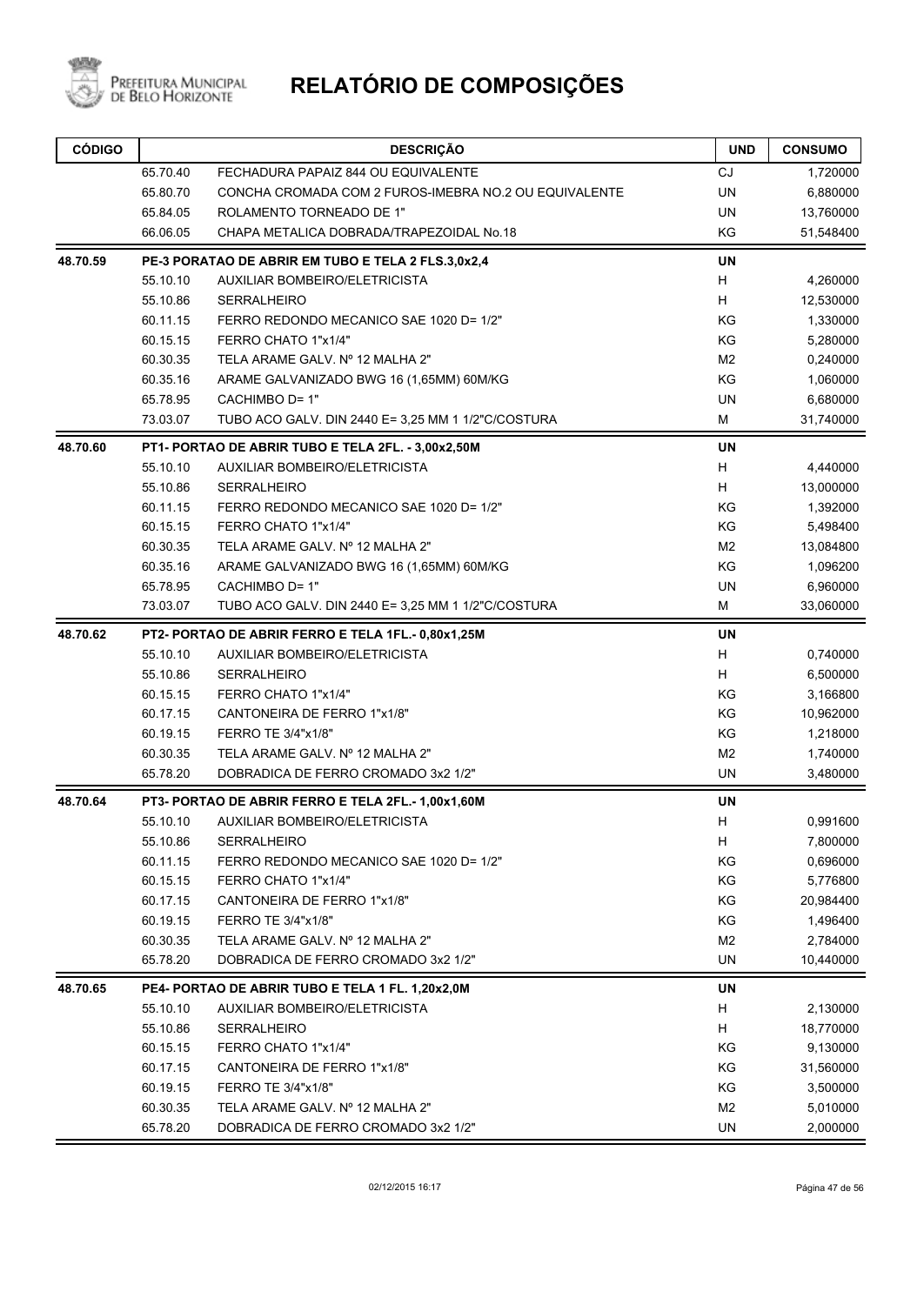

| 48.70.89<br><b>UN</b><br>ALCAPAO CHAPA GALV. 18, 0,60x0,60M INCL. CAIXILHO<br>55.10.10<br>AUXILIAR BOMBEIRO/ELETRICISTA<br>H<br>H<br>55.10.86<br><b>SERRALHEIRO</b><br>60.17.15<br>CANTONEIRA DE FERRO 1"x1/8"<br>ΚG<br>KG<br>CHAPA METALICA LISA No.18<br>66.05.05<br><b>UN</b><br>48.70.90<br>ALCAPAO DE CHAPA 18, 0,80x0,80M, INCL. CAIXILHO<br>H<br>55.10.10<br>AUXILIAR BOMBEIRO/ELETRICISTA<br>H<br>55.10.86<br>SERRALHEIRO<br>KG<br>60.17.15<br>CANTONEIRA DE FERRO 1"x1/8"<br>CACHIMBO D= 1/2"<br><b>UN</b><br>65.78.90<br>KG<br>66.05.05<br>CHAPA METALICA LISA No.18<br><b>UN</b><br>48.70.91<br>GRADE DE FERRO QUADRADO 3/8" - 1,60x0,50 M<br>H<br>55.10.10<br>AUXILIAR BOMBEIRO/ELETRICISTA<br>H<br>55.10.86<br>SERRALHEIRO<br>KG<br>60.13.12<br>FERRO QUADRADO 3/8"<br><b>UN</b><br>48.70.92<br>GRADE DE FERRO QUADRADO 3/8" - 1,60x1,60 M<br>55.10.10<br>AUXILIAR BOMBEIRO/ELETRICISTA<br>H<br>H<br>55.10.86<br><b>SERRALHEIRO</b><br>KG<br>60.13.12<br>FERRO QUADRADO 3/8"<br>48.70.93<br><b>UN</b><br>GRADE DE FERRO QUADRADO 3/8" - 2,60x1,60 M<br>H<br>55.10.10<br>AUXILIAR BOMBEIRO/ELETRICISTA<br>H<br>55.10.86<br><b>SERRALHEIRO</b><br>KG<br>FERRO QUADRADO 3/8"<br>60.13.12<br><b>UN</b><br>48.70.95<br>MAO FRANCESA PARA ENGRAD. CERAMICO 0,35x1,00 M<br>55.10.86<br>H<br>SERRALHEIRO<br>KG<br>60.17.15<br>CANTONEIRA DE FERRO 1"x1/8"<br>KG<br>60.21.15<br>METALON CHAPA 18 - 30x20mm / (50X30MM)<br>48.70.96<br>MAO FRANCESA P/ ENGRAD. CERAMICO 0,50x1,50 M<br>UN<br>55.10.86<br><b>SERRALHEIRO</b><br>H.<br>60.17.15<br>CANTONEIRA DE FERRO 1"x1/8"<br>ΚG<br>60.21.15<br>ΚG<br>METALON CHAPA 18 - 30x20mm / (50X30MM)<br>MAO FRANCESA PARA ENGRAD. CERAMICO 4,20x1,60 M<br>UN<br>48.70.97<br>55.10.86<br>SERRALHEIRO<br>H<br>KG<br>60.17.15<br>CANTONEIRA DE FERRO 1"x1/8"<br>66.06.05<br>CHAPA METALICA DOBRADA/TRAPEZOIDAL No.18<br>KG<br>M2<br>48.70.98<br><b>GRADE DE TELA ARTISTICA FIO 12, MALHA 25 MM</b><br>55.10.86<br><b>SERRALHEIRO</b><br>H<br>KG<br>60.15.15<br>FERRO CHATO 1"x1/4"<br>60.17.15<br>CANTONEIRA DE FERRO 1"x1/8"<br>ΚG<br>60.32.23<br>TELA ARTISTICA GALVANIZADA FIO 12 MALHA= 1"<br>M2<br>48.72<br><b>SERRALHERIA - POLICLINICA</b><br>UN<br>48.72.05<br>J1 - JANELA DE CORRER DE FERRO 1x1/8" - 1,50x1,50M<br>H<br>55.10.10<br>AUXILIAR BOMBEIRO/ELETRICISTA<br>55.10.86<br>H<br>SERRALHEIRO<br>KG<br>60.15.15<br>FERRO CHATO 1"x1/4"<br>ΚG<br>60.17.15<br>CANTONEIRA DE FERRO 1"x1/8" | <b>CÓDIGO</b> | <b>DESCRIÇÃO</b> | <b>UND</b> | <b>CONSUMO</b> |
|-------------------------------------------------------------------------------------------------------------------------------------------------------------------------------------------------------------------------------------------------------------------------------------------------------------------------------------------------------------------------------------------------------------------------------------------------------------------------------------------------------------------------------------------------------------------------------------------------------------------------------------------------------------------------------------------------------------------------------------------------------------------------------------------------------------------------------------------------------------------------------------------------------------------------------------------------------------------------------------------------------------------------------------------------------------------------------------------------------------------------------------------------------------------------------------------------------------------------------------------------------------------------------------------------------------------------------------------------------------------------------------------------------------------------------------------------------------------------------------------------------------------------------------------------------------------------------------------------------------------------------------------------------------------------------------------------------------------------------------------------------------------------------------------------------------------------------------------------------------------------------------------------------------------------------------------------------------------------------------------------------------------------------------------------------------------------------------------------------------------------------------------------------------------------------------------------------------------------------------------------------------------------------------------------------------------------------------------------------------------------------------------------------------------------------------------------|---------------|------------------|------------|----------------|
|                                                                                                                                                                                                                                                                                                                                                                                                                                                                                                                                                                                                                                                                                                                                                                                                                                                                                                                                                                                                                                                                                                                                                                                                                                                                                                                                                                                                                                                                                                                                                                                                                                                                                                                                                                                                                                                                                                                                                                                                                                                                                                                                                                                                                                                                                                                                                                                                                                                 |               |                  |            |                |
|                                                                                                                                                                                                                                                                                                                                                                                                                                                                                                                                                                                                                                                                                                                                                                                                                                                                                                                                                                                                                                                                                                                                                                                                                                                                                                                                                                                                                                                                                                                                                                                                                                                                                                                                                                                                                                                                                                                                                                                                                                                                                                                                                                                                                                                                                                                                                                                                                                                 |               |                  |            | 0,670000       |
|                                                                                                                                                                                                                                                                                                                                                                                                                                                                                                                                                                                                                                                                                                                                                                                                                                                                                                                                                                                                                                                                                                                                                                                                                                                                                                                                                                                                                                                                                                                                                                                                                                                                                                                                                                                                                                                                                                                                                                                                                                                                                                                                                                                                                                                                                                                                                                                                                                                 |               |                  |            | 2,250000       |
|                                                                                                                                                                                                                                                                                                                                                                                                                                                                                                                                                                                                                                                                                                                                                                                                                                                                                                                                                                                                                                                                                                                                                                                                                                                                                                                                                                                                                                                                                                                                                                                                                                                                                                                                                                                                                                                                                                                                                                                                                                                                                                                                                                                                                                                                                                                                                                                                                                                 |               |                  |            | 3,820000       |
|                                                                                                                                                                                                                                                                                                                                                                                                                                                                                                                                                                                                                                                                                                                                                                                                                                                                                                                                                                                                                                                                                                                                                                                                                                                                                                                                                                                                                                                                                                                                                                                                                                                                                                                                                                                                                                                                                                                                                                                                                                                                                                                                                                                                                                                                                                                                                                                                                                                 |               |                  |            | 3,950000       |
|                                                                                                                                                                                                                                                                                                                                                                                                                                                                                                                                                                                                                                                                                                                                                                                                                                                                                                                                                                                                                                                                                                                                                                                                                                                                                                                                                                                                                                                                                                                                                                                                                                                                                                                                                                                                                                                                                                                                                                                                                                                                                                                                                                                                                                                                                                                                                                                                                                                 |               |                  |            |                |
|                                                                                                                                                                                                                                                                                                                                                                                                                                                                                                                                                                                                                                                                                                                                                                                                                                                                                                                                                                                                                                                                                                                                                                                                                                                                                                                                                                                                                                                                                                                                                                                                                                                                                                                                                                                                                                                                                                                                                                                                                                                                                                                                                                                                                                                                                                                                                                                                                                                 |               |                  |            | 0,740000       |
|                                                                                                                                                                                                                                                                                                                                                                                                                                                                                                                                                                                                                                                                                                                                                                                                                                                                                                                                                                                                                                                                                                                                                                                                                                                                                                                                                                                                                                                                                                                                                                                                                                                                                                                                                                                                                                                                                                                                                                                                                                                                                                                                                                                                                                                                                                                                                                                                                                                 |               |                  |            | 3,900000       |
|                                                                                                                                                                                                                                                                                                                                                                                                                                                                                                                                                                                                                                                                                                                                                                                                                                                                                                                                                                                                                                                                                                                                                                                                                                                                                                                                                                                                                                                                                                                                                                                                                                                                                                                                                                                                                                                                                                                                                                                                                                                                                                                                                                                                                                                                                                                                                                                                                                                 |               |                  |            | 8,839200       |
|                                                                                                                                                                                                                                                                                                                                                                                                                                                                                                                                                                                                                                                                                                                                                                                                                                                                                                                                                                                                                                                                                                                                                                                                                                                                                                                                                                                                                                                                                                                                                                                                                                                                                                                                                                                                                                                                                                                                                                                                                                                                                                                                                                                                                                                                                                                                                                                                                                                 |               |                  |            | 3,480000       |
|                                                                                                                                                                                                                                                                                                                                                                                                                                                                                                                                                                                                                                                                                                                                                                                                                                                                                                                                                                                                                                                                                                                                                                                                                                                                                                                                                                                                                                                                                                                                                                                                                                                                                                                                                                                                                                                                                                                                                                                                                                                                                                                                                                                                                                                                                                                                                                                                                                                 |               |                  |            | 11,616000      |
|                                                                                                                                                                                                                                                                                                                                                                                                                                                                                                                                                                                                                                                                                                                                                                                                                                                                                                                                                                                                                                                                                                                                                                                                                                                                                                                                                                                                                                                                                                                                                                                                                                                                                                                                                                                                                                                                                                                                                                                                                                                                                                                                                                                                                                                                                                                                                                                                                                                 |               |                  |            |                |
|                                                                                                                                                                                                                                                                                                                                                                                                                                                                                                                                                                                                                                                                                                                                                                                                                                                                                                                                                                                                                                                                                                                                                                                                                                                                                                                                                                                                                                                                                                                                                                                                                                                                                                                                                                                                                                                                                                                                                                                                                                                                                                                                                                                                                                                                                                                                                                                                                                                 |               |                  |            | 0,540000       |
|                                                                                                                                                                                                                                                                                                                                                                                                                                                                                                                                                                                                                                                                                                                                                                                                                                                                                                                                                                                                                                                                                                                                                                                                                                                                                                                                                                                                                                                                                                                                                                                                                                                                                                                                                                                                                                                                                                                                                                                                                                                                                                                                                                                                                                                                                                                                                                                                                                                 |               |                  |            | 5,830000       |
|                                                                                                                                                                                                                                                                                                                                                                                                                                                                                                                                                                                                                                                                                                                                                                                                                                                                                                                                                                                                                                                                                                                                                                                                                                                                                                                                                                                                                                                                                                                                                                                                                                                                                                                                                                                                                                                                                                                                                                                                                                                                                                                                                                                                                                                                                                                                                                                                                                                 |               |                  |            | 12,180000      |
|                                                                                                                                                                                                                                                                                                                                                                                                                                                                                                                                                                                                                                                                                                                                                                                                                                                                                                                                                                                                                                                                                                                                                                                                                                                                                                                                                                                                                                                                                                                                                                                                                                                                                                                                                                                                                                                                                                                                                                                                                                                                                                                                                                                                                                                                                                                                                                                                                                                 |               |                  |            |                |
|                                                                                                                                                                                                                                                                                                                                                                                                                                                                                                                                                                                                                                                                                                                                                                                                                                                                                                                                                                                                                                                                                                                                                                                                                                                                                                                                                                                                                                                                                                                                                                                                                                                                                                                                                                                                                                                                                                                                                                                                                                                                                                                                                                                                                                                                                                                                                                                                                                                 |               |                  |            | 1,440000       |
|                                                                                                                                                                                                                                                                                                                                                                                                                                                                                                                                                                                                                                                                                                                                                                                                                                                                                                                                                                                                                                                                                                                                                                                                                                                                                                                                                                                                                                                                                                                                                                                                                                                                                                                                                                                                                                                                                                                                                                                                                                                                                                                                                                                                                                                                                                                                                                                                                                                 |               |                  |            | 11,500000      |
|                                                                                                                                                                                                                                                                                                                                                                                                                                                                                                                                                                                                                                                                                                                                                                                                                                                                                                                                                                                                                                                                                                                                                                                                                                                                                                                                                                                                                                                                                                                                                                                                                                                                                                                                                                                                                                                                                                                                                                                                                                                                                                                                                                                                                                                                                                                                                                                                                                                 |               |                  |            | 38,960000      |
|                                                                                                                                                                                                                                                                                                                                                                                                                                                                                                                                                                                                                                                                                                                                                                                                                                                                                                                                                                                                                                                                                                                                                                                                                                                                                                                                                                                                                                                                                                                                                                                                                                                                                                                                                                                                                                                                                                                                                                                                                                                                                                                                                                                                                                                                                                                                                                                                                                                 |               |                  |            |                |
|                                                                                                                                                                                                                                                                                                                                                                                                                                                                                                                                                                                                                                                                                                                                                                                                                                                                                                                                                                                                                                                                                                                                                                                                                                                                                                                                                                                                                                                                                                                                                                                                                                                                                                                                                                                                                                                                                                                                                                                                                                                                                                                                                                                                                                                                                                                                                                                                                                                 |               |                  |            | 2,830000       |
|                                                                                                                                                                                                                                                                                                                                                                                                                                                                                                                                                                                                                                                                                                                                                                                                                                                                                                                                                                                                                                                                                                                                                                                                                                                                                                                                                                                                                                                                                                                                                                                                                                                                                                                                                                                                                                                                                                                                                                                                                                                                                                                                                                                                                                                                                                                                                                                                                                                 |               |                  |            | 18,000000      |
|                                                                                                                                                                                                                                                                                                                                                                                                                                                                                                                                                                                                                                                                                                                                                                                                                                                                                                                                                                                                                                                                                                                                                                                                                                                                                                                                                                                                                                                                                                                                                                                                                                                                                                                                                                                                                                                                                                                                                                                                                                                                                                                                                                                                                                                                                                                                                                                                                                                 |               |                  |            | 63,320000      |
|                                                                                                                                                                                                                                                                                                                                                                                                                                                                                                                                                                                                                                                                                                                                                                                                                                                                                                                                                                                                                                                                                                                                                                                                                                                                                                                                                                                                                                                                                                                                                                                                                                                                                                                                                                                                                                                                                                                                                                                                                                                                                                                                                                                                                                                                                                                                                                                                                                                 |               |                  |            |                |
|                                                                                                                                                                                                                                                                                                                                                                                                                                                                                                                                                                                                                                                                                                                                                                                                                                                                                                                                                                                                                                                                                                                                                                                                                                                                                                                                                                                                                                                                                                                                                                                                                                                                                                                                                                                                                                                                                                                                                                                                                                                                                                                                                                                                                                                                                                                                                                                                                                                 |               |                  |            | 2,666000       |
|                                                                                                                                                                                                                                                                                                                                                                                                                                                                                                                                                                                                                                                                                                                                                                                                                                                                                                                                                                                                                                                                                                                                                                                                                                                                                                                                                                                                                                                                                                                                                                                                                                                                                                                                                                                                                                                                                                                                                                                                                                                                                                                                                                                                                                                                                                                                                                                                                                                 |               |                  |            | 0,403000       |
|                                                                                                                                                                                                                                                                                                                                                                                                                                                                                                                                                                                                                                                                                                                                                                                                                                                                                                                                                                                                                                                                                                                                                                                                                                                                                                                                                                                                                                                                                                                                                                                                                                                                                                                                                                                                                                                                                                                                                                                                                                                                                                                                                                                                                                                                                                                                                                                                                                                 |               |                  |            | 4,479500       |
|                                                                                                                                                                                                                                                                                                                                                                                                                                                                                                                                                                                                                                                                                                                                                                                                                                                                                                                                                                                                                                                                                                                                                                                                                                                                                                                                                                                                                                                                                                                                                                                                                                                                                                                                                                                                                                                                                                                                                                                                                                                                                                                                                                                                                                                                                                                                                                                                                                                 |               |                  |            |                |
|                                                                                                                                                                                                                                                                                                                                                                                                                                                                                                                                                                                                                                                                                                                                                                                                                                                                                                                                                                                                                                                                                                                                                                                                                                                                                                                                                                                                                                                                                                                                                                                                                                                                                                                                                                                                                                                                                                                                                                                                                                                                                                                                                                                                                                                                                                                                                                                                                                                 |               |                  |            | 3,060000       |
|                                                                                                                                                                                                                                                                                                                                                                                                                                                                                                                                                                                                                                                                                                                                                                                                                                                                                                                                                                                                                                                                                                                                                                                                                                                                                                                                                                                                                                                                                                                                                                                                                                                                                                                                                                                                                                                                                                                                                                                                                                                                                                                                                                                                                                                                                                                                                                                                                                                 |               |                  |            | 0,397800       |
|                                                                                                                                                                                                                                                                                                                                                                                                                                                                                                                                                                                                                                                                                                                                                                                                                                                                                                                                                                                                                                                                                                                                                                                                                                                                                                                                                                                                                                                                                                                                                                                                                                                                                                                                                                                                                                                                                                                                                                                                                                                                                                                                                                                                                                                                                                                                                                                                                                                 |               |                  |            | 6,364800       |
|                                                                                                                                                                                                                                                                                                                                                                                                                                                                                                                                                                                                                                                                                                                                                                                                                                                                                                                                                                                                                                                                                                                                                                                                                                                                                                                                                                                                                                                                                                                                                                                                                                                                                                                                                                                                                                                                                                                                                                                                                                                                                                                                                                                                                                                                                                                                                                                                                                                 |               |                  |            |                |
|                                                                                                                                                                                                                                                                                                                                                                                                                                                                                                                                                                                                                                                                                                                                                                                                                                                                                                                                                                                                                                                                                                                                                                                                                                                                                                                                                                                                                                                                                                                                                                                                                                                                                                                                                                                                                                                                                                                                                                                                                                                                                                                                                                                                                                                                                                                                                                                                                                                 |               |                  |            | 10,069500      |
|                                                                                                                                                                                                                                                                                                                                                                                                                                                                                                                                                                                                                                                                                                                                                                                                                                                                                                                                                                                                                                                                                                                                                                                                                                                                                                                                                                                                                                                                                                                                                                                                                                                                                                                                                                                                                                                                                                                                                                                                                                                                                                                                                                                                                                                                                                                                                                                                                                                 |               |                  |            | 100,018800     |
|                                                                                                                                                                                                                                                                                                                                                                                                                                                                                                                                                                                                                                                                                                                                                                                                                                                                                                                                                                                                                                                                                                                                                                                                                                                                                                                                                                                                                                                                                                                                                                                                                                                                                                                                                                                                                                                                                                                                                                                                                                                                                                                                                                                                                                                                                                                                                                                                                                                 |               |                  |            | 5,880000       |
|                                                                                                                                                                                                                                                                                                                                                                                                                                                                                                                                                                                                                                                                                                                                                                                                                                                                                                                                                                                                                                                                                                                                                                                                                                                                                                                                                                                                                                                                                                                                                                                                                                                                                                                                                                                                                                                                                                                                                                                                                                                                                                                                                                                                                                                                                                                                                                                                                                                 |               |                  |            |                |
|                                                                                                                                                                                                                                                                                                                                                                                                                                                                                                                                                                                                                                                                                                                                                                                                                                                                                                                                                                                                                                                                                                                                                                                                                                                                                                                                                                                                                                                                                                                                                                                                                                                                                                                                                                                                                                                                                                                                                                                                                                                                                                                                                                                                                                                                                                                                                                                                                                                 |               |                  |            | 2,528400       |
|                                                                                                                                                                                                                                                                                                                                                                                                                                                                                                                                                                                                                                                                                                                                                                                                                                                                                                                                                                                                                                                                                                                                                                                                                                                                                                                                                                                                                                                                                                                                                                                                                                                                                                                                                                                                                                                                                                                                                                                                                                                                                                                                                                                                                                                                                                                                                                                                                                                 |               |                  |            | 3,718000       |
|                                                                                                                                                                                                                                                                                                                                                                                                                                                                                                                                                                                                                                                                                                                                                                                                                                                                                                                                                                                                                                                                                                                                                                                                                                                                                                                                                                                                                                                                                                                                                                                                                                                                                                                                                                                                                                                                                                                                                                                                                                                                                                                                                                                                                                                                                                                                                                                                                                                 |               |                  |            | 3,344000       |
|                                                                                                                                                                                                                                                                                                                                                                                                                                                                                                                                                                                                                                                                                                                                                                                                                                                                                                                                                                                                                                                                                                                                                                                                                                                                                                                                                                                                                                                                                                                                                                                                                                                                                                                                                                                                                                                                                                                                                                                                                                                                                                                                                                                                                                                                                                                                                                                                                                                 |               |                  |            | 1,848000       |
|                                                                                                                                                                                                                                                                                                                                                                                                                                                                                                                                                                                                                                                                                                                                                                                                                                                                                                                                                                                                                                                                                                                                                                                                                                                                                                                                                                                                                                                                                                                                                                                                                                                                                                                                                                                                                                                                                                                                                                                                                                                                                                                                                                                                                                                                                                                                                                                                                                                 |               |                  |            |                |
|                                                                                                                                                                                                                                                                                                                                                                                                                                                                                                                                                                                                                                                                                                                                                                                                                                                                                                                                                                                                                                                                                                                                                                                                                                                                                                                                                                                                                                                                                                                                                                                                                                                                                                                                                                                                                                                                                                                                                                                                                                                                                                                                                                                                                                                                                                                                                                                                                                                 |               |                  |            |                |
|                                                                                                                                                                                                                                                                                                                                                                                                                                                                                                                                                                                                                                                                                                                                                                                                                                                                                                                                                                                                                                                                                                                                                                                                                                                                                                                                                                                                                                                                                                                                                                                                                                                                                                                                                                                                                                                                                                                                                                                                                                                                                                                                                                                                                                                                                                                                                                                                                                                 |               |                  |            | 2,940000       |
|                                                                                                                                                                                                                                                                                                                                                                                                                                                                                                                                                                                                                                                                                                                                                                                                                                                                                                                                                                                                                                                                                                                                                                                                                                                                                                                                                                                                                                                                                                                                                                                                                                                                                                                                                                                                                                                                                                                                                                                                                                                                                                                                                                                                                                                                                                                                                                                                                                                 |               |                  |            | 10,400000      |
|                                                                                                                                                                                                                                                                                                                                                                                                                                                                                                                                                                                                                                                                                                                                                                                                                                                                                                                                                                                                                                                                                                                                                                                                                                                                                                                                                                                                                                                                                                                                                                                                                                                                                                                                                                                                                                                                                                                                                                                                                                                                                                                                                                                                                                                                                                                                                                                                                                                 |               |                  |            | 4,117400       |
|                                                                                                                                                                                                                                                                                                                                                                                                                                                                                                                                                                                                                                                                                                                                                                                                                                                                                                                                                                                                                                                                                                                                                                                                                                                                                                                                                                                                                                                                                                                                                                                                                                                                                                                                                                                                                                                                                                                                                                                                                                                                                                                                                                                                                                                                                                                                                                                                                                                 |               |                  |            | 38,198400      |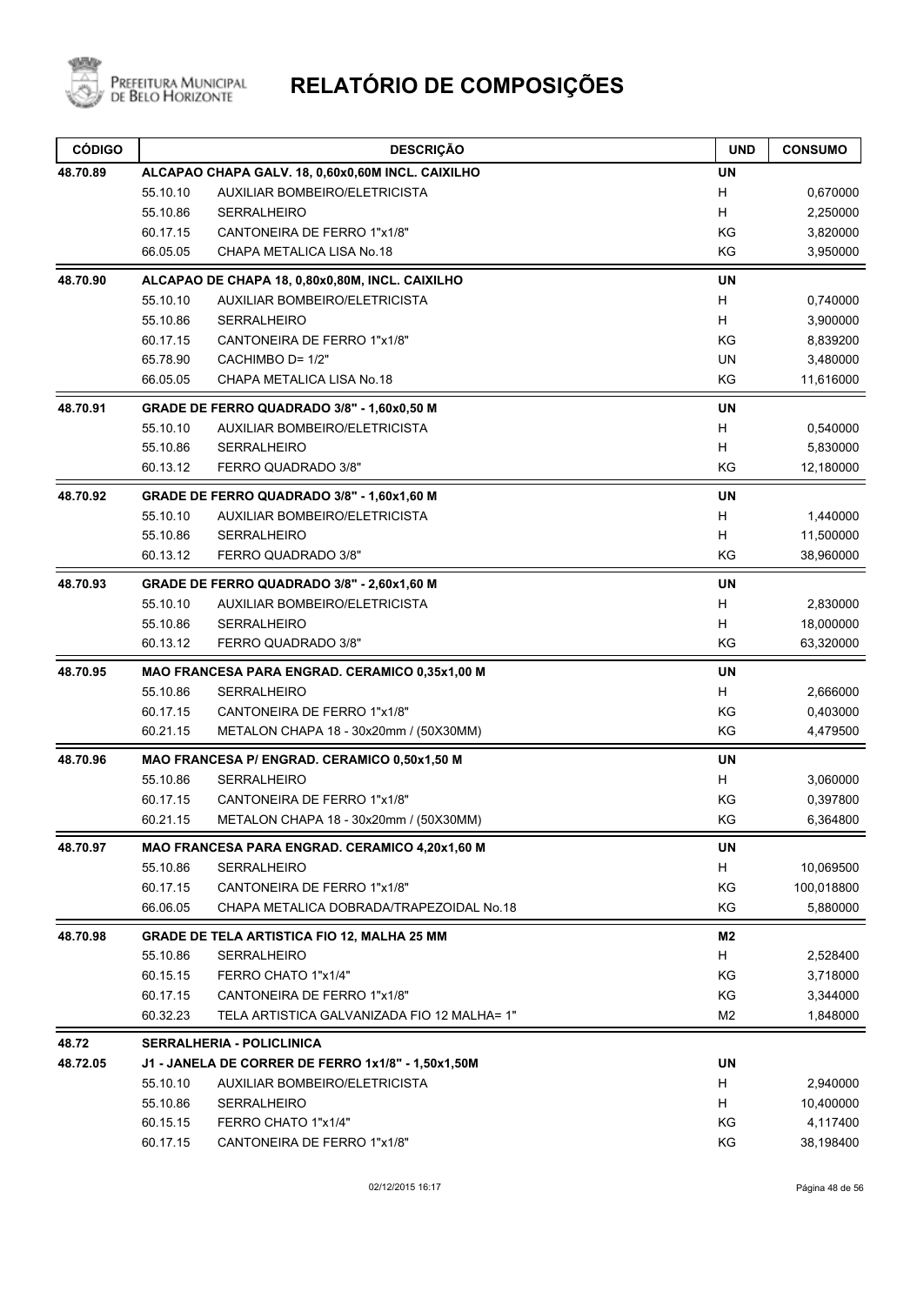

| 60.19.15<br>KG<br>FERRO TE 3/4"x1/8"<br>3,736800<br>UN<br>65.80.11<br>PUXADOR DE CENTRO DE ZAMAC - IMEBRA No. 2 OU EQUIVALENTE<br>1,730000<br>65.82.10<br>ALAVANCA DE ARGOLA, FERRO CROMADO - PRENSOL 1624 OU EQUIVALENTE<br>UN<br>1,730000<br>UN<br>65.84.05<br>ROLAMENTO TORNEADO DE 1"<br>6,920000<br>66.06.05<br>CHAPA METALICA DOBRADA/TRAPEZOIDAL No.18<br>ΚG<br>3,442700<br><b>UN</b><br>48.72.10<br>J2 - BASCULANTE DE FERRO 1x1/8" - 0,45x1,50M<br>H<br>55.10.10<br>1,480000<br>AUXILIAR BOMBEIRO/ELETRICISTA<br>Н<br>55.10.86<br><b>SERRALHEIRO</b><br>7,800000<br>KG<br>60.15.15<br>FERRO CHATO 1"x1/4"<br>5,202600<br>KG<br>60.17.15<br>CANTONEIRA DE FERRO 1"x1/8"<br>17,086800<br>KG<br>60.19.15<br>FERRO TE 3/4"x1/8"<br>0,939600<br>65.82.10<br>ALAVANCA DE ARGOLA, FERRO CROMADO - PRENSOL 1624 OU EQUIVALENTE<br>UN<br>1,740000<br>48.72.12<br>J4 - BASCULANTE DE FERRO 1x1/8" - 1,20x3,00M<br>UN<br>55.10.10<br><b>AUXILIAR BOMBEIRO/ELETRICISTA</b><br>Н<br>2,220000<br>H<br>55.10.86<br><b>SERRALHEIRO</b><br>11,700000<br>60.15.15<br>FERRO CHATO 1"x1/4"<br>ΚG<br>11,188200<br>KG<br>60.17.15<br>CANTONEIRA DE FERRO 1"x1/8"<br>40,089600<br>KG<br>60.19.15<br>FERRO TE 3/4"x1/8"<br>12,528000<br><b>UN</b><br>65.82.10<br>ALAVANCA DE ARGOLA, FERRO CROMADO - PRENSOL 1624 OU EQUIVALENTE<br>1,740000<br>48.72.14<br>BASCULANTE DE FERRO DE 1x1/8" - 1,50x0,90M<br>UN<br>55.10.10<br>AUXILIAR BOMBEIRO/ELETRICISTA<br>H<br>1,260000<br>9,100000<br>55.10.86<br><b>SERRALHEIRO</b><br>н<br>KG<br>60.15.15<br>FERRO CHATO 1"x1/4"<br>9,865800<br>KG<br>60.17.15<br>CANTONEIRA DE FERRO 1"x1/8"<br>32,816400<br>KG<br>60.19.15<br>FERRO TE 3/4"x1/8"<br>5,011200<br><b>UN</b><br>65.82.10<br>ALAVANCA DE ARGOLA, FERRO CROMADO - PRENSOL 1624 OU EQUIVALENTE<br>1,740000<br>48.72.20<br><b>UN</b><br>J3 - MAXIMO AR DE METALON - 1,65x2,90M<br>55.10.10<br><b>AUXILIAR BOMBEIRO/ELETRICISTA</b><br>H<br>7,500000<br>55.10.86<br><b>SERRALHEIRO</b><br>н<br>16,900000<br>60.15.15<br>FERRO CHATO 1"x1/4"<br>ΚG<br>3,321600<br>KG<br>60.21.15<br>45,845000<br>METALON CHAPA 18 - 30x20mm / (50X30MM)<br>65.81.05<br>TRINCO PARA JANELA MAXIMO AR - FERMAX / EQUIVALENTE<br>UN<br>6,920000<br>66.05.05<br>CHAPA METALICA LISA No.18<br>KG<br>6,504800<br>66.06.05<br>CHAPA METALICA DOBRADA/TRAPEZOIDAL No.18<br>KG<br>34,323200<br>48.72.22<br>J5 - MAXIMO AR DE METALON - 1,65x3,20M<br>UN<br>н<br>55.10.10<br>AUXILIAR BOMBEIRO/ELETRICISTA<br>8,750000<br>55.10.86<br><b>SERRALHEIRO</b><br>н<br>15,000000<br>60.15.15<br>FERRO CHATO 1"x1/4"<br>KG<br>5,397600<br>60.21.15<br>METALON CHAPA 18 - 30x20mm / (50X30MM)<br>KG<br>72,314000<br>65.81.05<br>TRINCO PARA JANELA MAXIMO AR - FERMAX / EQUIVALENTE<br>UN<br>10,380000<br>KG<br>66.05.05<br>CHAPA METALICA LISA No.18<br>12,144600<br>66.06.05<br>CHAPA METALICA DOBRADA/TRAPEZOIDAL No.18<br>KG<br>55,913600<br><b>UN</b><br>48.72.26<br>J7 - VENEZIANA DE CHAPA DOBRADA - 0,90x0,30M<br>55.10.10<br>AUXILIAR BOMBEIRO/ELETRICISTA<br>н<br>1,045200<br>55.10.86<br><b>SERRALHEIRO</b><br>н<br>2,780000<br>60.21.15<br>METALON CHAPA 18 - 30x20mm / (50X30MM)<br>KG<br>4,236500<br>66.06.05<br>CHAPA METALICA DOBRADA/TRAPEZOIDAL No.18<br>KG<br>7,659000 | <b>CÓDIGO</b> | <b>DESCRIÇÃO</b> | <b>UND</b> | <b>CONSUMO</b> |
|-----------------------------------------------------------------------------------------------------------------------------------------------------------------------------------------------------------------------------------------------------------------------------------------------------------------------------------------------------------------------------------------------------------------------------------------------------------------------------------------------------------------------------------------------------------------------------------------------------------------------------------------------------------------------------------------------------------------------------------------------------------------------------------------------------------------------------------------------------------------------------------------------------------------------------------------------------------------------------------------------------------------------------------------------------------------------------------------------------------------------------------------------------------------------------------------------------------------------------------------------------------------------------------------------------------------------------------------------------------------------------------------------------------------------------------------------------------------------------------------------------------------------------------------------------------------------------------------------------------------------------------------------------------------------------------------------------------------------------------------------------------------------------------------------------------------------------------------------------------------------------------------------------------------------------------------------------------------------------------------------------------------------------------------------------------------------------------------------------------------------------------------------------------------------------------------------------------------------------------------------------------------------------------------------------------------------------------------------------------------------------------------------------------------------------------------------------------------------------------------------------------------------------------------------------------------------------------------------------------------------------------------------------------------------------------------------------------------------------------------------------------------------------------------------------------------------------------------------------------------------------------------------------------------------------------------------------------------------------------------------------------------------------------------------------------------------------------------------------------------------------------------------------------------------------------------------------------------------------------------|---------------|------------------|------------|----------------|
|                                                                                                                                                                                                                                                                                                                                                                                                                                                                                                                                                                                                                                                                                                                                                                                                                                                                                                                                                                                                                                                                                                                                                                                                                                                                                                                                                                                                                                                                                                                                                                                                                                                                                                                                                                                                                                                                                                                                                                                                                                                                                                                                                                                                                                                                                                                                                                                                                                                                                                                                                                                                                                                                                                                                                                                                                                                                                                                                                                                                                                                                                                                                                                                                                                         |               |                  |            |                |
|                                                                                                                                                                                                                                                                                                                                                                                                                                                                                                                                                                                                                                                                                                                                                                                                                                                                                                                                                                                                                                                                                                                                                                                                                                                                                                                                                                                                                                                                                                                                                                                                                                                                                                                                                                                                                                                                                                                                                                                                                                                                                                                                                                                                                                                                                                                                                                                                                                                                                                                                                                                                                                                                                                                                                                                                                                                                                                                                                                                                                                                                                                                                                                                                                                         |               |                  |            |                |
|                                                                                                                                                                                                                                                                                                                                                                                                                                                                                                                                                                                                                                                                                                                                                                                                                                                                                                                                                                                                                                                                                                                                                                                                                                                                                                                                                                                                                                                                                                                                                                                                                                                                                                                                                                                                                                                                                                                                                                                                                                                                                                                                                                                                                                                                                                                                                                                                                                                                                                                                                                                                                                                                                                                                                                                                                                                                                                                                                                                                                                                                                                                                                                                                                                         |               |                  |            |                |
|                                                                                                                                                                                                                                                                                                                                                                                                                                                                                                                                                                                                                                                                                                                                                                                                                                                                                                                                                                                                                                                                                                                                                                                                                                                                                                                                                                                                                                                                                                                                                                                                                                                                                                                                                                                                                                                                                                                                                                                                                                                                                                                                                                                                                                                                                                                                                                                                                                                                                                                                                                                                                                                                                                                                                                                                                                                                                                                                                                                                                                                                                                                                                                                                                                         |               |                  |            |                |
|                                                                                                                                                                                                                                                                                                                                                                                                                                                                                                                                                                                                                                                                                                                                                                                                                                                                                                                                                                                                                                                                                                                                                                                                                                                                                                                                                                                                                                                                                                                                                                                                                                                                                                                                                                                                                                                                                                                                                                                                                                                                                                                                                                                                                                                                                                                                                                                                                                                                                                                                                                                                                                                                                                                                                                                                                                                                                                                                                                                                                                                                                                                                                                                                                                         |               |                  |            |                |
|                                                                                                                                                                                                                                                                                                                                                                                                                                                                                                                                                                                                                                                                                                                                                                                                                                                                                                                                                                                                                                                                                                                                                                                                                                                                                                                                                                                                                                                                                                                                                                                                                                                                                                                                                                                                                                                                                                                                                                                                                                                                                                                                                                                                                                                                                                                                                                                                                                                                                                                                                                                                                                                                                                                                                                                                                                                                                                                                                                                                                                                                                                                                                                                                                                         |               |                  |            |                |
|                                                                                                                                                                                                                                                                                                                                                                                                                                                                                                                                                                                                                                                                                                                                                                                                                                                                                                                                                                                                                                                                                                                                                                                                                                                                                                                                                                                                                                                                                                                                                                                                                                                                                                                                                                                                                                                                                                                                                                                                                                                                                                                                                                                                                                                                                                                                                                                                                                                                                                                                                                                                                                                                                                                                                                                                                                                                                                                                                                                                                                                                                                                                                                                                                                         |               |                  |            |                |
|                                                                                                                                                                                                                                                                                                                                                                                                                                                                                                                                                                                                                                                                                                                                                                                                                                                                                                                                                                                                                                                                                                                                                                                                                                                                                                                                                                                                                                                                                                                                                                                                                                                                                                                                                                                                                                                                                                                                                                                                                                                                                                                                                                                                                                                                                                                                                                                                                                                                                                                                                                                                                                                                                                                                                                                                                                                                                                                                                                                                                                                                                                                                                                                                                                         |               |                  |            |                |
|                                                                                                                                                                                                                                                                                                                                                                                                                                                                                                                                                                                                                                                                                                                                                                                                                                                                                                                                                                                                                                                                                                                                                                                                                                                                                                                                                                                                                                                                                                                                                                                                                                                                                                                                                                                                                                                                                                                                                                                                                                                                                                                                                                                                                                                                                                                                                                                                                                                                                                                                                                                                                                                                                                                                                                                                                                                                                                                                                                                                                                                                                                                                                                                                                                         |               |                  |            |                |
|                                                                                                                                                                                                                                                                                                                                                                                                                                                                                                                                                                                                                                                                                                                                                                                                                                                                                                                                                                                                                                                                                                                                                                                                                                                                                                                                                                                                                                                                                                                                                                                                                                                                                                                                                                                                                                                                                                                                                                                                                                                                                                                                                                                                                                                                                                                                                                                                                                                                                                                                                                                                                                                                                                                                                                                                                                                                                                                                                                                                                                                                                                                                                                                                                                         |               |                  |            |                |
|                                                                                                                                                                                                                                                                                                                                                                                                                                                                                                                                                                                                                                                                                                                                                                                                                                                                                                                                                                                                                                                                                                                                                                                                                                                                                                                                                                                                                                                                                                                                                                                                                                                                                                                                                                                                                                                                                                                                                                                                                                                                                                                                                                                                                                                                                                                                                                                                                                                                                                                                                                                                                                                                                                                                                                                                                                                                                                                                                                                                                                                                                                                                                                                                                                         |               |                  |            |                |
|                                                                                                                                                                                                                                                                                                                                                                                                                                                                                                                                                                                                                                                                                                                                                                                                                                                                                                                                                                                                                                                                                                                                                                                                                                                                                                                                                                                                                                                                                                                                                                                                                                                                                                                                                                                                                                                                                                                                                                                                                                                                                                                                                                                                                                                                                                                                                                                                                                                                                                                                                                                                                                                                                                                                                                                                                                                                                                                                                                                                                                                                                                                                                                                                                                         |               |                  |            |                |
|                                                                                                                                                                                                                                                                                                                                                                                                                                                                                                                                                                                                                                                                                                                                                                                                                                                                                                                                                                                                                                                                                                                                                                                                                                                                                                                                                                                                                                                                                                                                                                                                                                                                                                                                                                                                                                                                                                                                                                                                                                                                                                                                                                                                                                                                                                                                                                                                                                                                                                                                                                                                                                                                                                                                                                                                                                                                                                                                                                                                                                                                                                                                                                                                                                         |               |                  |            |                |
|                                                                                                                                                                                                                                                                                                                                                                                                                                                                                                                                                                                                                                                                                                                                                                                                                                                                                                                                                                                                                                                                                                                                                                                                                                                                                                                                                                                                                                                                                                                                                                                                                                                                                                                                                                                                                                                                                                                                                                                                                                                                                                                                                                                                                                                                                                                                                                                                                                                                                                                                                                                                                                                                                                                                                                                                                                                                                                                                                                                                                                                                                                                                                                                                                                         |               |                  |            |                |
|                                                                                                                                                                                                                                                                                                                                                                                                                                                                                                                                                                                                                                                                                                                                                                                                                                                                                                                                                                                                                                                                                                                                                                                                                                                                                                                                                                                                                                                                                                                                                                                                                                                                                                                                                                                                                                                                                                                                                                                                                                                                                                                                                                                                                                                                                                                                                                                                                                                                                                                                                                                                                                                                                                                                                                                                                                                                                                                                                                                                                                                                                                                                                                                                                                         |               |                  |            |                |
|                                                                                                                                                                                                                                                                                                                                                                                                                                                                                                                                                                                                                                                                                                                                                                                                                                                                                                                                                                                                                                                                                                                                                                                                                                                                                                                                                                                                                                                                                                                                                                                                                                                                                                                                                                                                                                                                                                                                                                                                                                                                                                                                                                                                                                                                                                                                                                                                                                                                                                                                                                                                                                                                                                                                                                                                                                                                                                                                                                                                                                                                                                                                                                                                                                         |               |                  |            |                |
|                                                                                                                                                                                                                                                                                                                                                                                                                                                                                                                                                                                                                                                                                                                                                                                                                                                                                                                                                                                                                                                                                                                                                                                                                                                                                                                                                                                                                                                                                                                                                                                                                                                                                                                                                                                                                                                                                                                                                                                                                                                                                                                                                                                                                                                                                                                                                                                                                                                                                                                                                                                                                                                                                                                                                                                                                                                                                                                                                                                                                                                                                                                                                                                                                                         |               |                  |            |                |
|                                                                                                                                                                                                                                                                                                                                                                                                                                                                                                                                                                                                                                                                                                                                                                                                                                                                                                                                                                                                                                                                                                                                                                                                                                                                                                                                                                                                                                                                                                                                                                                                                                                                                                                                                                                                                                                                                                                                                                                                                                                                                                                                                                                                                                                                                                                                                                                                                                                                                                                                                                                                                                                                                                                                                                                                                                                                                                                                                                                                                                                                                                                                                                                                                                         |               |                  |            |                |
|                                                                                                                                                                                                                                                                                                                                                                                                                                                                                                                                                                                                                                                                                                                                                                                                                                                                                                                                                                                                                                                                                                                                                                                                                                                                                                                                                                                                                                                                                                                                                                                                                                                                                                                                                                                                                                                                                                                                                                                                                                                                                                                                                                                                                                                                                                                                                                                                                                                                                                                                                                                                                                                                                                                                                                                                                                                                                                                                                                                                                                                                                                                                                                                                                                         |               |                  |            |                |
|                                                                                                                                                                                                                                                                                                                                                                                                                                                                                                                                                                                                                                                                                                                                                                                                                                                                                                                                                                                                                                                                                                                                                                                                                                                                                                                                                                                                                                                                                                                                                                                                                                                                                                                                                                                                                                                                                                                                                                                                                                                                                                                                                                                                                                                                                                                                                                                                                                                                                                                                                                                                                                                                                                                                                                                                                                                                                                                                                                                                                                                                                                                                                                                                                                         |               |                  |            |                |
|                                                                                                                                                                                                                                                                                                                                                                                                                                                                                                                                                                                                                                                                                                                                                                                                                                                                                                                                                                                                                                                                                                                                                                                                                                                                                                                                                                                                                                                                                                                                                                                                                                                                                                                                                                                                                                                                                                                                                                                                                                                                                                                                                                                                                                                                                                                                                                                                                                                                                                                                                                                                                                                                                                                                                                                                                                                                                                                                                                                                                                                                                                                                                                                                                                         |               |                  |            |                |
|                                                                                                                                                                                                                                                                                                                                                                                                                                                                                                                                                                                                                                                                                                                                                                                                                                                                                                                                                                                                                                                                                                                                                                                                                                                                                                                                                                                                                                                                                                                                                                                                                                                                                                                                                                                                                                                                                                                                                                                                                                                                                                                                                                                                                                                                                                                                                                                                                                                                                                                                                                                                                                                                                                                                                                                                                                                                                                                                                                                                                                                                                                                                                                                                                                         |               |                  |            |                |
|                                                                                                                                                                                                                                                                                                                                                                                                                                                                                                                                                                                                                                                                                                                                                                                                                                                                                                                                                                                                                                                                                                                                                                                                                                                                                                                                                                                                                                                                                                                                                                                                                                                                                                                                                                                                                                                                                                                                                                                                                                                                                                                                                                                                                                                                                                                                                                                                                                                                                                                                                                                                                                                                                                                                                                                                                                                                                                                                                                                                                                                                                                                                                                                                                                         |               |                  |            |                |
|                                                                                                                                                                                                                                                                                                                                                                                                                                                                                                                                                                                                                                                                                                                                                                                                                                                                                                                                                                                                                                                                                                                                                                                                                                                                                                                                                                                                                                                                                                                                                                                                                                                                                                                                                                                                                                                                                                                                                                                                                                                                                                                                                                                                                                                                                                                                                                                                                                                                                                                                                                                                                                                                                                                                                                                                                                                                                                                                                                                                                                                                                                                                                                                                                                         |               |                  |            |                |
|                                                                                                                                                                                                                                                                                                                                                                                                                                                                                                                                                                                                                                                                                                                                                                                                                                                                                                                                                                                                                                                                                                                                                                                                                                                                                                                                                                                                                                                                                                                                                                                                                                                                                                                                                                                                                                                                                                                                                                                                                                                                                                                                                                                                                                                                                                                                                                                                                                                                                                                                                                                                                                                                                                                                                                                                                                                                                                                                                                                                                                                                                                                                                                                                                                         |               |                  |            |                |
|                                                                                                                                                                                                                                                                                                                                                                                                                                                                                                                                                                                                                                                                                                                                                                                                                                                                                                                                                                                                                                                                                                                                                                                                                                                                                                                                                                                                                                                                                                                                                                                                                                                                                                                                                                                                                                                                                                                                                                                                                                                                                                                                                                                                                                                                                                                                                                                                                                                                                                                                                                                                                                                                                                                                                                                                                                                                                                                                                                                                                                                                                                                                                                                                                                         |               |                  |            |                |
|                                                                                                                                                                                                                                                                                                                                                                                                                                                                                                                                                                                                                                                                                                                                                                                                                                                                                                                                                                                                                                                                                                                                                                                                                                                                                                                                                                                                                                                                                                                                                                                                                                                                                                                                                                                                                                                                                                                                                                                                                                                                                                                                                                                                                                                                                                                                                                                                                                                                                                                                                                                                                                                                                                                                                                                                                                                                                                                                                                                                                                                                                                                                                                                                                                         |               |                  |            |                |
|                                                                                                                                                                                                                                                                                                                                                                                                                                                                                                                                                                                                                                                                                                                                                                                                                                                                                                                                                                                                                                                                                                                                                                                                                                                                                                                                                                                                                                                                                                                                                                                                                                                                                                                                                                                                                                                                                                                                                                                                                                                                                                                                                                                                                                                                                                                                                                                                                                                                                                                                                                                                                                                                                                                                                                                                                                                                                                                                                                                                                                                                                                                                                                                                                                         |               |                  |            |                |
|                                                                                                                                                                                                                                                                                                                                                                                                                                                                                                                                                                                                                                                                                                                                                                                                                                                                                                                                                                                                                                                                                                                                                                                                                                                                                                                                                                                                                                                                                                                                                                                                                                                                                                                                                                                                                                                                                                                                                                                                                                                                                                                                                                                                                                                                                                                                                                                                                                                                                                                                                                                                                                                                                                                                                                                                                                                                                                                                                                                                                                                                                                                                                                                                                                         |               |                  |            |                |
|                                                                                                                                                                                                                                                                                                                                                                                                                                                                                                                                                                                                                                                                                                                                                                                                                                                                                                                                                                                                                                                                                                                                                                                                                                                                                                                                                                                                                                                                                                                                                                                                                                                                                                                                                                                                                                                                                                                                                                                                                                                                                                                                                                                                                                                                                                                                                                                                                                                                                                                                                                                                                                                                                                                                                                                                                                                                                                                                                                                                                                                                                                                                                                                                                                         |               |                  |            |                |
|                                                                                                                                                                                                                                                                                                                                                                                                                                                                                                                                                                                                                                                                                                                                                                                                                                                                                                                                                                                                                                                                                                                                                                                                                                                                                                                                                                                                                                                                                                                                                                                                                                                                                                                                                                                                                                                                                                                                                                                                                                                                                                                                                                                                                                                                                                                                                                                                                                                                                                                                                                                                                                                                                                                                                                                                                                                                                                                                                                                                                                                                                                                                                                                                                                         |               |                  |            |                |
|                                                                                                                                                                                                                                                                                                                                                                                                                                                                                                                                                                                                                                                                                                                                                                                                                                                                                                                                                                                                                                                                                                                                                                                                                                                                                                                                                                                                                                                                                                                                                                                                                                                                                                                                                                                                                                                                                                                                                                                                                                                                                                                                                                                                                                                                                                                                                                                                                                                                                                                                                                                                                                                                                                                                                                                                                                                                                                                                                                                                                                                                                                                                                                                                                                         |               |                  |            |                |
|                                                                                                                                                                                                                                                                                                                                                                                                                                                                                                                                                                                                                                                                                                                                                                                                                                                                                                                                                                                                                                                                                                                                                                                                                                                                                                                                                                                                                                                                                                                                                                                                                                                                                                                                                                                                                                                                                                                                                                                                                                                                                                                                                                                                                                                                                                                                                                                                                                                                                                                                                                                                                                                                                                                                                                                                                                                                                                                                                                                                                                                                                                                                                                                                                                         |               |                  |            |                |
|                                                                                                                                                                                                                                                                                                                                                                                                                                                                                                                                                                                                                                                                                                                                                                                                                                                                                                                                                                                                                                                                                                                                                                                                                                                                                                                                                                                                                                                                                                                                                                                                                                                                                                                                                                                                                                                                                                                                                                                                                                                                                                                                                                                                                                                                                                                                                                                                                                                                                                                                                                                                                                                                                                                                                                                                                                                                                                                                                                                                                                                                                                                                                                                                                                         |               |                  |            |                |
|                                                                                                                                                                                                                                                                                                                                                                                                                                                                                                                                                                                                                                                                                                                                                                                                                                                                                                                                                                                                                                                                                                                                                                                                                                                                                                                                                                                                                                                                                                                                                                                                                                                                                                                                                                                                                                                                                                                                                                                                                                                                                                                                                                                                                                                                                                                                                                                                                                                                                                                                                                                                                                                                                                                                                                                                                                                                                                                                                                                                                                                                                                                                                                                                                                         |               |                  |            |                |
|                                                                                                                                                                                                                                                                                                                                                                                                                                                                                                                                                                                                                                                                                                                                                                                                                                                                                                                                                                                                                                                                                                                                                                                                                                                                                                                                                                                                                                                                                                                                                                                                                                                                                                                                                                                                                                                                                                                                                                                                                                                                                                                                                                                                                                                                                                                                                                                                                                                                                                                                                                                                                                                                                                                                                                                                                                                                                                                                                                                                                                                                                                                                                                                                                                         |               |                  |            |                |
|                                                                                                                                                                                                                                                                                                                                                                                                                                                                                                                                                                                                                                                                                                                                                                                                                                                                                                                                                                                                                                                                                                                                                                                                                                                                                                                                                                                                                                                                                                                                                                                                                                                                                                                                                                                                                                                                                                                                                                                                                                                                                                                                                                                                                                                                                                                                                                                                                                                                                                                                                                                                                                                                                                                                                                                                                                                                                                                                                                                                                                                                                                                                                                                                                                         |               |                  |            |                |
|                                                                                                                                                                                                                                                                                                                                                                                                                                                                                                                                                                                                                                                                                                                                                                                                                                                                                                                                                                                                                                                                                                                                                                                                                                                                                                                                                                                                                                                                                                                                                                                                                                                                                                                                                                                                                                                                                                                                                                                                                                                                                                                                                                                                                                                                                                                                                                                                                                                                                                                                                                                                                                                                                                                                                                                                                                                                                                                                                                                                                                                                                                                                                                                                                                         |               |                  |            |                |
|                                                                                                                                                                                                                                                                                                                                                                                                                                                                                                                                                                                                                                                                                                                                                                                                                                                                                                                                                                                                                                                                                                                                                                                                                                                                                                                                                                                                                                                                                                                                                                                                                                                                                                                                                                                                                                                                                                                                                                                                                                                                                                                                                                                                                                                                                                                                                                                                                                                                                                                                                                                                                                                                                                                                                                                                                                                                                                                                                                                                                                                                                                                                                                                                                                         |               |                  |            |                |
|                                                                                                                                                                                                                                                                                                                                                                                                                                                                                                                                                                                                                                                                                                                                                                                                                                                                                                                                                                                                                                                                                                                                                                                                                                                                                                                                                                                                                                                                                                                                                                                                                                                                                                                                                                                                                                                                                                                                                                                                                                                                                                                                                                                                                                                                                                                                                                                                                                                                                                                                                                                                                                                                                                                                                                                                                                                                                                                                                                                                                                                                                                                                                                                                                                         |               |                  |            |                |
|                                                                                                                                                                                                                                                                                                                                                                                                                                                                                                                                                                                                                                                                                                                                                                                                                                                                                                                                                                                                                                                                                                                                                                                                                                                                                                                                                                                                                                                                                                                                                                                                                                                                                                                                                                                                                                                                                                                                                                                                                                                                                                                                                                                                                                                                                                                                                                                                                                                                                                                                                                                                                                                                                                                                                                                                                                                                                                                                                                                                                                                                                                                                                                                                                                         |               |                  |            |                |
|                                                                                                                                                                                                                                                                                                                                                                                                                                                                                                                                                                                                                                                                                                                                                                                                                                                                                                                                                                                                                                                                                                                                                                                                                                                                                                                                                                                                                                                                                                                                                                                                                                                                                                                                                                                                                                                                                                                                                                                                                                                                                                                                                                                                                                                                                                                                                                                                                                                                                                                                                                                                                                                                                                                                                                                                                                                                                                                                                                                                                                                                                                                                                                                                                                         |               |                  |            |                |
|                                                                                                                                                                                                                                                                                                                                                                                                                                                                                                                                                                                                                                                                                                                                                                                                                                                                                                                                                                                                                                                                                                                                                                                                                                                                                                                                                                                                                                                                                                                                                                                                                                                                                                                                                                                                                                                                                                                                                                                                                                                                                                                                                                                                                                                                                                                                                                                                                                                                                                                                                                                                                                                                                                                                                                                                                                                                                                                                                                                                                                                                                                                                                                                                                                         |               |                  |            |                |
|                                                                                                                                                                                                                                                                                                                                                                                                                                                                                                                                                                                                                                                                                                                                                                                                                                                                                                                                                                                                                                                                                                                                                                                                                                                                                                                                                                                                                                                                                                                                                                                                                                                                                                                                                                                                                                                                                                                                                                                                                                                                                                                                                                                                                                                                                                                                                                                                                                                                                                                                                                                                                                                                                                                                                                                                                                                                                                                                                                                                                                                                                                                                                                                                                                         |               |                  |            |                |
|                                                                                                                                                                                                                                                                                                                                                                                                                                                                                                                                                                                                                                                                                                                                                                                                                                                                                                                                                                                                                                                                                                                                                                                                                                                                                                                                                                                                                                                                                                                                                                                                                                                                                                                                                                                                                                                                                                                                                                                                                                                                                                                                                                                                                                                                                                                                                                                                                                                                                                                                                                                                                                                                                                                                                                                                                                                                                                                                                                                                                                                                                                                                                                                                                                         |               |                  |            |                |
|                                                                                                                                                                                                                                                                                                                                                                                                                                                                                                                                                                                                                                                                                                                                                                                                                                                                                                                                                                                                                                                                                                                                                                                                                                                                                                                                                                                                                                                                                                                                                                                                                                                                                                                                                                                                                                                                                                                                                                                                                                                                                                                                                                                                                                                                                                                                                                                                                                                                                                                                                                                                                                                                                                                                                                                                                                                                                                                                                                                                                                                                                                                                                                                                                                         |               |                  |            |                |
|                                                                                                                                                                                                                                                                                                                                                                                                                                                                                                                                                                                                                                                                                                                                                                                                                                                                                                                                                                                                                                                                                                                                                                                                                                                                                                                                                                                                                                                                                                                                                                                                                                                                                                                                                                                                                                                                                                                                                                                                                                                                                                                                                                                                                                                                                                                                                                                                                                                                                                                                                                                                                                                                                                                                                                                                                                                                                                                                                                                                                                                                                                                                                                                                                                         |               |                  |            |                |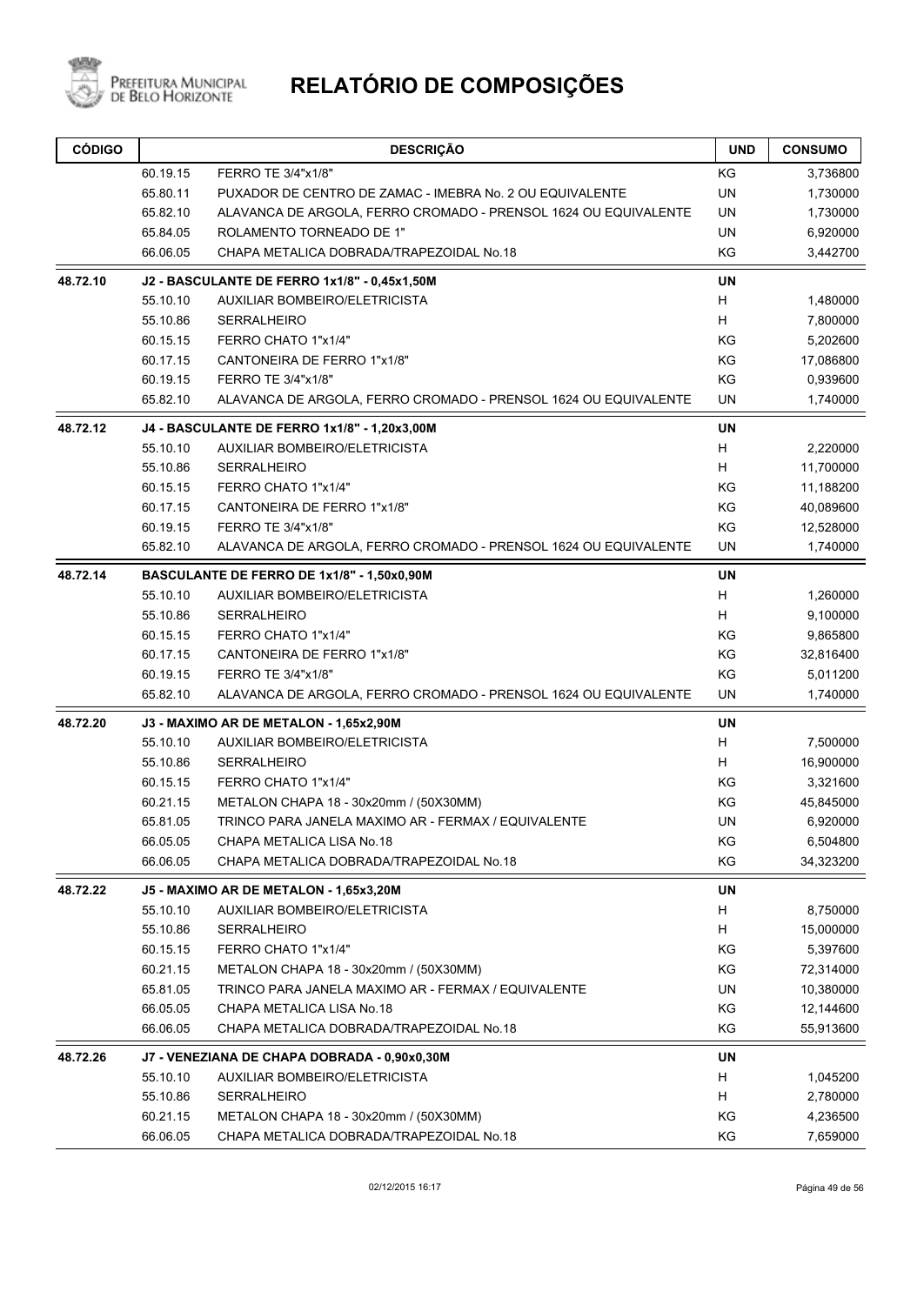

| <b>CÓDIGO</b> |          | <b>DESCRIÇÃO</b>                                         | <b>UND</b>     | <b>CONSUMO</b> |
|---------------|----------|----------------------------------------------------------|----------------|----------------|
| 48.72.35      |          | P4 - PORTA DE ABRIR DE METALON 1FL. - 1,00x2,90M         | <b>UN</b>      |                |
|               | 55.10.10 | AUXILIAR BOMBEIRO/ELETRICISTA                            | H              | 31,420000      |
|               | 55.10.86 | <b>SERRALHEIRO</b>                                       | H              | 49,140000      |
|               | 60.15.15 | FERRO CHATO 1"x1/4"                                      | KG             | 5,660000       |
|               | 60.21.15 | METALON CHAPA 18 - 30x20mm / (50X30MM)                   | ΚG             | 26,010000      |
|               | 65.70.10 | FECHADURA PAPAIZ 342-MZ35 ESPELHO CROMADO OU EQUIVALENTE | CJ             | 1,680000       |
|               | 65.78.07 | DOBRADICA DE FERRO CROMADO 3 1/2 X 2 1/2"                | <b>UN</b>      | 5,040000       |
|               | 66.06.05 | CHAPA METALICA DOBRADA/TRAPEZOIDAL No.18                 | KG             | 18,550000      |
| 48.72.50      |          | GUARDA-CORPO TUBO GV 2" E 1",3 PC. HORIZ. FIX.PISO       | M              |                |
|               | 55.10.10 | AUXILIAR BOMBEIRO/ELETRICISTA                            | H              | 0,326100       |
|               | 55.10.86 | <b>SERRALHEIRO</b>                                       | H              | 2,217310       |
|               | 73.03.05 | TUBO ACO GALV. DIN 2440 E= 3,25 MM 1" C/ COSTURA         | М              | 1,550000       |
|               | 73.03.08 | TUBO ACO GALV. DIN 2440 E= 3,65 MM 2" C/COSTURA          | M              | 5,509890       |
| 48.72.60      |          | BRISE SOLEIL DE METALON/CHAPA VENEZIANA 1,60x1,60M       | <b>UN</b>      |                |
|               | 55.10.10 | AUXILIAR BOMBEIRO/ELETRICISTA                            | H              | 0,245100       |
|               | 55.10.86 | <b>SERRALHEIRO</b>                                       | н              | 5,800000       |
|               | 60.21.15 | METALON CHAPA 18 - 30x20mm / (50X30MM)                   | KG             | 28,956200      |
|               | 66.06.05 | CHAPA METALICA DOBRADA/TRAPEZOIDAL No.18                 | ΚG             | 61,880000      |
| 48.72.65      |          | ALCAPAO DE CHAPA GALV.18, 0,60x0,60M,INCL.CAIXILHO       | <b>UN</b>      |                |
|               | 55.10.10 | AUXILIAR BOMBEIRO/ELETRICISTA                            | H              | 1,025100       |
|               | 55.10.86 | <b>SERRALHEIRO</b>                                       | н              | 3,442500       |
|               | 60.17.15 | CANTONEIRA DE FERRO 1"x1/8"                              | KG             | 5,829300       |
|               | 65.78.90 | CACHIMBO D= 1/2"                                         | UN             | 3,060000       |
|               | 66.05.05 | CHAPA METALICA LISA No.18                                | ΚG             | 6,043500       |
| 48.72.90      |          | ILUMINACAO ZENITAL DE FERRO, CANTONEIRA 1,00x1,00M       | <b>UN</b>      |                |
|               | 55.10.10 | AUXILIAR BOMBEIRO/ELETRICISTA                            | н              | 1,038500       |
|               | 55.10.86 | <b>SERRALHEIRO</b>                                       | H              | 4,140000       |
|               | 60.19.15 | FERRO TE 3/4"x1/8"                                       | KG             | 25,473600      |
| 48.73         |          | <b>SERRALHERIA - VESTIARIO PADRAO</b>                    |                |                |
| 48.73.01      |          | <b>CESTO METALICO DE 45x45x50 CM COM TELA ARTISTICA</b>  | <b>UN</b>      |                |
|               | 55.10.05 | <b>AJUDANTE</b>                                          | H              | 1,300000       |
|               | 55.10.86 | <b>SERRALHEIRO</b>                                       | н              | 2,870000       |
|               | 60.17.15 | CANTONEIRA DE FERRO 1"x1/8"                              | KG             | 10,280000      |
|               | 60.32.23 | TELA ARTISTICA GALVANIZADA FIO 12 MALHA= 1"              | M <sub>2</sub> | 1,770000       |
| 48.74         |          | <b>SERRALHERIA - UNIDADE DE SAUDE</b>                    |                |                |
| 48.74.05      |          | MAXIMO AR DE METALON - 0,60x1,20M                        | <b>UN</b>      |                |
|               | 55.10.10 | AUXILIAR BOMBEIRO/ELETRICISTA                            | Н              | 1,480000       |
|               | 55.10.86 | SERRALHEIRO                                              | H              | 5,200000       |
|               | 60.15.15 | FERRO CHATO 1"x1/4"                                      | KG             | 0,417600       |
|               | 60.21.15 | METALON CHAPA 18 - 30x20mm / (50X30MM)                   | ΚG             | 11,344800      |
|               | 65.81.05 | TRINCO PARA JANELA MAXIMO AR - FERMAX / EQUIVALENTE      | UN             | 1,740000       |
|               | 66.05.05 | CHAPA METALICA LISA No.18                                | KG             | 1,218000       |
|               | 66.06.05 | CHAPA METALICA DOBRADA/TRAPEZOIDAL No.18                 | KG             | 8,352000       |
| 48.74.06      |          | MAXIMO AR DE METALON - 0,60x2,00M                        | <b>UN</b>      |                |
|               | 55.10.10 | AUXILIAR BOMBEIRO/ELETRICISTA                            | H              | 2,960000       |
|               | 55.10.86 | SERRALHEIRO                                              | H              | 6,500000       |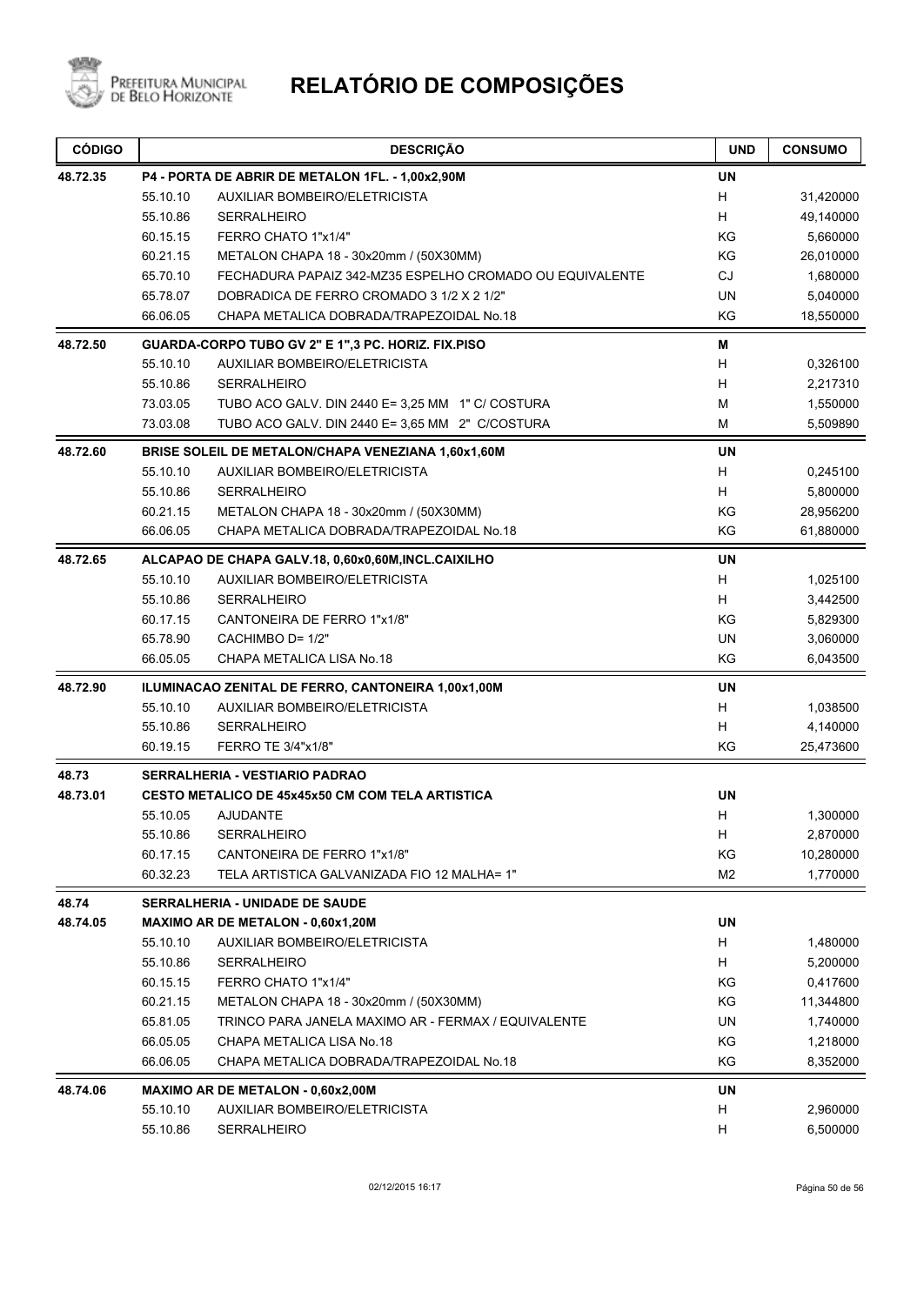

| <b>CÓDIGO</b> |                                              | <b>DESCRIÇÃO</b>                                             | <b>UND</b> | <b>CONSUMO</b> |
|---------------|----------------------------------------------|--------------------------------------------------------------|------------|----------------|
|               | 60.15.15                                     | FERRO CHATO 1"x1/4"                                          | KG         | 3,880200       |
|               | 60.21.15                                     | METALON CHAPA 18 - 30x20mm / (50X30MM)                       | KG         | 20,706000      |
|               | 65.81.05                                     | TRINCO PARA JANELA MAXIMO AR - FERMAX / EQUIVALENTE          | <b>UN</b>  | 1,740000       |
|               | 66.05.05                                     | CHAPA METALICA LISA No.18                                    | KG         | 2,923200       |
|               | 66.06.05                                     | CHAPA METALICA DOBRADA/TRAPEZOIDAL No.18                     | KG         | 13,920000      |
| 48.74.15      |                                              | CAIXILHO FIXO DE METALON - 1,20x0,30M                        | <b>UN</b>  |                |
|               | 55.10.10                                     | AUXILIAR BOMBEIRO/ELETRICISTA                                | H          | 0,740000       |
|               | 55.10.86                                     | <b>SERRALHEIRO</b>                                           | H          | 2,600000       |
|               | 60.21.15                                     | METALON CHAPA 18 - 30x20mm / (50X30MM)                       | KG         | 5,624800       |
|               | 66.06.05                                     | CHAPA METALICA DOBRADA/TRAPEZOIDAL No.18                     | KG         | 5,126400       |
| 48.74.20      |                                              | PORTA DE CORRER DE METALON - 0,90x2,20M                      | UN         |                |
|               | 55.10.10                                     | AUXILIAR BOMBEIRO/ELETRICISTA                                | H          | 2,940000       |
|               | 55.10.86                                     | <b>SERRALHEIRO</b>                                           | H          | 9,100000       |
|               | 60.15.15                                     | FERRO CHATO 1"x1/4"                                          | KG         | 4,809400       |
|               | 60.17.15                                     | CANTONEIRA DE FERRO 1"x1/8"                                  | KG         | 5,466800       |
|               | 60.21.15                                     | METALON CHAPA 18 - 30x20mm / (50X30MM)                       | KG         | 20,275600      |
|               | 65.70.40                                     | FECHADURA PAPAIZ 844 OU EQUIVALENTE                          | <b>CJ</b>  | 1,730000       |
|               | 65.80.70                                     | CONCHA CROMADA COM 2 FUROS-IMEBRA NO.2 OU EQUIVALENTE        | <b>UN</b>  | 3,460000       |
|               | 65.84.05                                     | ROLAMENTO TORNEADO DE 1"                                     | <b>UN</b>  | 6,920000       |
|               | 66.06.05                                     | CHAPA METALICA DOBRADA/TRAPEZOIDAL No.18                     | KG         | 43,561400      |
| 48.74.25      |                                              | PORTAO DE ABRIR CHAPA TRAPEZOIDAL 2FL.- 3,00x2,40M           | <b>UN</b>  |                |
|               | 55.10.10                                     | AUXILIAR BOMBEIRO/ELETRICISTA                                | H          | 7,350000       |
|               | 55.10.86                                     | <b>SERRALHEIRO</b>                                           | H          | 25,800000      |
|               | 60.11.15                                     | FERRO REDONDO MECANICO SAE 1020 D= 1/2"                      | KG         | 2,076000       |
|               | 60.15.15                                     | FERRO CHATO 1"x1/4"                                          | KG         | 61,034400      |
|               | 65.78.94                                     | CACHIMBO D= 3/4"                                             | <b>UN</b>  | 10,380000      |
|               | 66.06.05                                     | CHAPA METALICA DOBRADA/TRAPEZOIDAL No.18                     | KG         | 162,620000     |
| 48.74.26      |                                              | PORTAO DE ABRIR CHAPA TRAPEZOIDAL 1FL.-1,20x2,10M            | UN         |                |
|               | 55.10.10                                     | AUXILIAR BOMBEIRO/ELETRICISTA                                | H          | 4,470000       |
|               | 55.10.86                                     | <b>SERRALHEIRO</b>                                           | H          | 14,190000      |
|               | 60.11.15                                     | FERRO REDONDO MECANICO SAE 1020 D= 1/2"                      | ΚG         | 2,112000       |
|               | 60.15.15                                     | <b>FERRO CHATO 1"x1/4"</b>                                   | ΚG         | 23,443200      |
|               | 60.17.15                                     | CANTONEIRA DE FERRO 1"x1/8"                                  | KG         | 18,004800      |
|               | 65.78.94                                     | CACHIMBO D= 3/4"                                             | UN         | 5,280000       |
|               | 66.06.05                                     | CHAPA METALICA DOBRADA/TRAPEZOIDAL No.18                     | KG         | 66,017600      |
| 48.74.40      |                                              | GRADE DE FERRO QUADRADO 3/8" - 0,60x1,20M                    | UN         |                |
|               | 55.10.10                                     | AUXILIAR BOMBEIRO/ELETRICISTA                                | H          | 0,488400       |
|               | 55.10.86                                     | <b>SERRALHEIRO</b>                                           | H          | 5,280000       |
|               | 60.13.12                                     | FERRO QUADRADO 3/8"                                          | KG         | 11,017600      |
| 48.74.50      | GUICHE DE ABRIR DE METALON 2FL. - 0,50x0,70M |                                                              |            |                |
|               | 55.10.10                                     | AUXILIAR BOMBEIRO/ELETRICISTA                                | H          | 0,780000       |
|               | 55.10.86                                     | <b>SERRALHEIRO</b>                                           | H          | 4,110000       |
|               | 60.21.15                                     | METALON CHAPA 18 - 30x20mm / (50X30MM)                       | KG         | 10,888500      |
|               | 65.78.20                                     | DOBRADICA DE FERRO CROMADO 3x2 1/2"                          | UN         | 7,320000       |
|               | 65.81.70                                     | CREMONA CROMADA, SEM CHAVE, ALIANCA REF.86560 OU EQUIVALENTE | UN         | 1,830000       |
|               | 66.05.05                                     | CHAPA METALICA LISA No.18                                    | KG         | 1,976400       |
|               | 66.06.05                                     | CHAPA METALICA DOBRADA/TRAPEZOIDAL No.18                     | KG         | 5,563200       |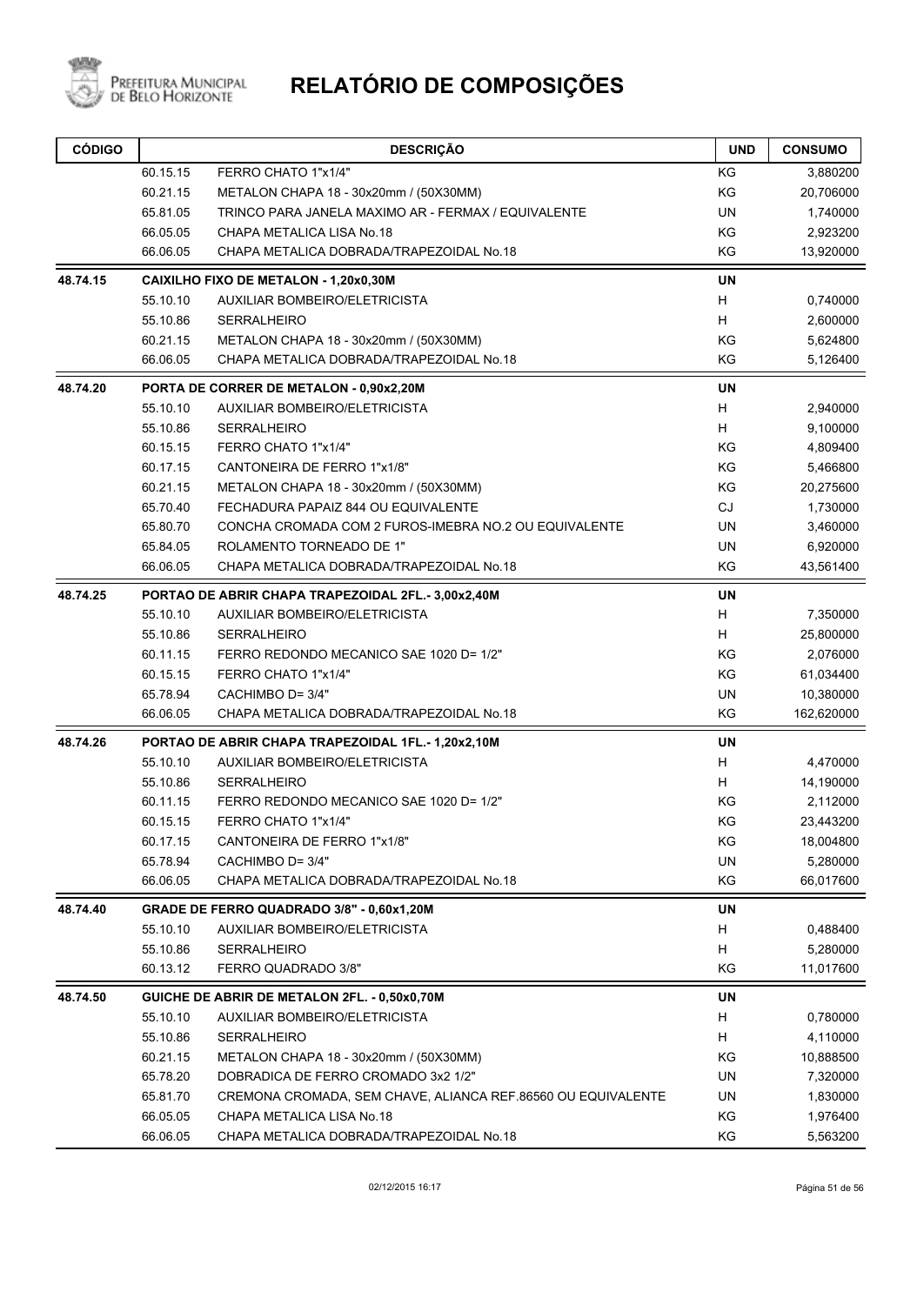

| 48.76<br>SERRALHERIA - CENTRO DE SAUDE (CODEURB)<br><b>UN</b><br>48.76.05<br>JF1-BASCULANTE DE FERRO - 3/4x1/8" - 3.0x1.0 M<br>Н<br>55.10.10<br><b>AUXILIAR BOMBEIRO/ELETRICISTA</b><br>H<br>55.10.86<br><b>SERRALHEIRO</b><br>KG<br>60.15.15<br>FERRO CHATO 1"x1/4"<br>KG<br>60.17.15<br>CANTONEIRA DE FERRO 1"x1/8"<br>KG<br>60.19.15<br>FERRO TE 3/4"x1/8"<br>KG<br>60.21.15<br>METALON CHAPA 18 - 30x20mm / (50X30MM)<br>65.82.10<br>UN<br>ALAVANCA DE ARGOLA, FERRO CROMADO - PRENSOL 1624 OU EQUIVALENTE<br>KG<br>66.06.05<br>CHAPA METALICA DOBRADA/TRAPEZOIDAL No.18<br><b>UN</b><br>48.76.09<br>JF3- BASCULANTE DE FERRO - 3/4x1/8" - 0.5x1.0 M<br>H<br>55.10.10<br><b>AUXILIAR BOMBEIRO/ELETRICISTA</b><br>H<br>55.10.86<br><b>SERRALHEIRO</b><br>60.15.15<br>FERRO CHATO 1"x1/4"<br>ΚG<br>KG<br>60.17.15<br>CANTONEIRA DE FERRO 1"x1/8"<br>KG<br>60.19.15<br>FERRO TE 3/4"x1/8"<br>KG<br>60.21.15<br>METALON CHAPA 18 - 30x20mm / (50X30MM)<br>65.82.10<br>UN<br>ALAVANCA DE ARGOLA, FERRO CROMADO - PRENSOL 1624 OU EQUIVALENTE<br>CHAPA METALICA DOBRADA/TRAPEZOIDAL No.18<br>KG<br>66.06.05<br><b>UN</b><br>48.76.11<br>JF4- BASCULANTE DE FERRO - 3/4x1/8" - 1.1x1.5 M<br>55.10.10<br><b>AUXILIAR BOMBEIRO/ELETRICISTA</b><br>H<br>H<br>55.10.86<br><b>SERRALHEIRO</b><br>60.15.15<br>FERRO CHATO 1"x1/4"<br>ΚG<br>KG<br>60.17.15<br>CANTONEIRA DE FERRO 1"x1/8"<br>KG<br>60.19.15<br>FERRO TE 3/4"x1/8"<br>KG<br>60.21.15<br>METALON CHAPA 18 - 30x20mm / (50X30MM)<br>65.82.10<br>ALAVANCA DE ARGOLA, FERRO CROMADO - PRENSOL 1624 OU EQUIVALENTE<br>UN<br>KG<br>66.06.05<br>CHAPA METALICA DOBRADA/TRAPEZOIDAL No.18<br>48.76.12<br>JF4A- BASCULANTE DE FERRO - 3/4x1/8" - 1.1x1.5 M<br>UN<br>55.10.10<br>AUXILIAR BOMBEIRO/ELETRICISTA<br>H<br>55.10.86<br><b>SERRALHEIRO</b><br>H<br>FERRO CHATO 1"x1/4"<br>ΚG<br>60.15.15<br>60.17.15<br>CANTONEIRA DE FERRO 1"x1/8"<br>ΚG<br>60.19.15<br>FERRO TE 3/4"x1/8"<br>KG<br>60.21.15<br>KG<br>METALON CHAPA 18 - 30x20mm / (50X30MM)<br>65.82.10<br>ALAVANCA DE ARGOLA, FERRO CROMADO - PRENSOL 1624 OU EQUIVALENTE<br>UN<br>66.06.05<br>CHAPA METALICA DOBRADA/TRAPEZOIDAL No.18<br>ΚG<br>48.76.14<br>JF5- BASCULANTE DE FERRO - 3/4x1/8" - 0.5x2.8 M<br>UN<br>55.10.10<br><b>AUXILIAR BOMBEIRO/ELETRICISTA</b><br>H<br>55.10.86<br><b>SERRALHEIRO</b><br>H<br>60.15.15<br>FERRO CHATO 1"x1/4"<br>KG<br>60.17.15<br>CANTONEIRA DE FERRO 1"x1/8"<br>KG<br>60.19.15<br>FERRO TE 3/4"x1/8"<br>KG<br>KG<br>60.21.15<br>METALON CHAPA 18 - 30x20mm / (50X30MM) | <b>CÓDIGO</b> |          | <b>DESCRIÇÃO</b>                                                | <b>UND</b> | <b>CONSUMO</b> |
|---------------------------------------------------------------------------------------------------------------------------------------------------------------------------------------------------------------------------------------------------------------------------------------------------------------------------------------------------------------------------------------------------------------------------------------------------------------------------------------------------------------------------------------------------------------------------------------------------------------------------------------------------------------------------------------------------------------------------------------------------------------------------------------------------------------------------------------------------------------------------------------------------------------------------------------------------------------------------------------------------------------------------------------------------------------------------------------------------------------------------------------------------------------------------------------------------------------------------------------------------------------------------------------------------------------------------------------------------------------------------------------------------------------------------------------------------------------------------------------------------------------------------------------------------------------------------------------------------------------------------------------------------------------------------------------------------------------------------------------------------------------------------------------------------------------------------------------------------------------------------------------------------------------------------------------------------------------------------------------------------------------------------------------------------------------------------------------------------------------------------------------------------------------------------------------------------------------------------------------------------------------------------------------------------------------------------------------------------------------------------------------------------------------------------------------------------------------------------------------------------------------------------|---------------|----------|-----------------------------------------------------------------|------------|----------------|
|                                                                                                                                                                                                                                                                                                                                                                                                                                                                                                                                                                                                                                                                                                                                                                                                                                                                                                                                                                                                                                                                                                                                                                                                                                                                                                                                                                                                                                                                                                                                                                                                                                                                                                                                                                                                                                                                                                                                                                                                                                                                                                                                                                                                                                                                                                                                                                                                                                                                                                                           |               |          |                                                                 |            |                |
|                                                                                                                                                                                                                                                                                                                                                                                                                                                                                                                                                                                                                                                                                                                                                                                                                                                                                                                                                                                                                                                                                                                                                                                                                                                                                                                                                                                                                                                                                                                                                                                                                                                                                                                                                                                                                                                                                                                                                                                                                                                                                                                                                                                                                                                                                                                                                                                                                                                                                                                           |               |          |                                                                 |            |                |
|                                                                                                                                                                                                                                                                                                                                                                                                                                                                                                                                                                                                                                                                                                                                                                                                                                                                                                                                                                                                                                                                                                                                                                                                                                                                                                                                                                                                                                                                                                                                                                                                                                                                                                                                                                                                                                                                                                                                                                                                                                                                                                                                                                                                                                                                                                                                                                                                                                                                                                                           |               |          |                                                                 |            | 20,650000      |
|                                                                                                                                                                                                                                                                                                                                                                                                                                                                                                                                                                                                                                                                                                                                                                                                                                                                                                                                                                                                                                                                                                                                                                                                                                                                                                                                                                                                                                                                                                                                                                                                                                                                                                                                                                                                                                                                                                                                                                                                                                                                                                                                                                                                                                                                                                                                                                                                                                                                                                                           |               |          |                                                                 |            | 18,220000      |
|                                                                                                                                                                                                                                                                                                                                                                                                                                                                                                                                                                                                                                                                                                                                                                                                                                                                                                                                                                                                                                                                                                                                                                                                                                                                                                                                                                                                                                                                                                                                                                                                                                                                                                                                                                                                                                                                                                                                                                                                                                                                                                                                                                                                                                                                                                                                                                                                                                                                                                                           |               |          |                                                                 |            | 1,800000       |
|                                                                                                                                                                                                                                                                                                                                                                                                                                                                                                                                                                                                                                                                                                                                                                                                                                                                                                                                                                                                                                                                                                                                                                                                                                                                                                                                                                                                                                                                                                                                                                                                                                                                                                                                                                                                                                                                                                                                                                                                                                                                                                                                                                                                                                                                                                                                                                                                                                                                                                                           |               |          |                                                                 |            | 22,000000      |
|                                                                                                                                                                                                                                                                                                                                                                                                                                                                                                                                                                                                                                                                                                                                                                                                                                                                                                                                                                                                                                                                                                                                                                                                                                                                                                                                                                                                                                                                                                                                                                                                                                                                                                                                                                                                                                                                                                                                                                                                                                                                                                                                                                                                                                                                                                                                                                                                                                                                                                                           |               |          |                                                                 |            | 26,720000      |
|                                                                                                                                                                                                                                                                                                                                                                                                                                                                                                                                                                                                                                                                                                                                                                                                                                                                                                                                                                                                                                                                                                                                                                                                                                                                                                                                                                                                                                                                                                                                                                                                                                                                                                                                                                                                                                                                                                                                                                                                                                                                                                                                                                                                                                                                                                                                                                                                                                                                                                                           |               |          |                                                                 |            | 18,860000      |
|                                                                                                                                                                                                                                                                                                                                                                                                                                                                                                                                                                                                                                                                                                                                                                                                                                                                                                                                                                                                                                                                                                                                                                                                                                                                                                                                                                                                                                                                                                                                                                                                                                                                                                                                                                                                                                                                                                                                                                                                                                                                                                                                                                                                                                                                                                                                                                                                                                                                                                                           |               |          |                                                                 |            | 7,140000       |
|                                                                                                                                                                                                                                                                                                                                                                                                                                                                                                                                                                                                                                                                                                                                                                                                                                                                                                                                                                                                                                                                                                                                                                                                                                                                                                                                                                                                                                                                                                                                                                                                                                                                                                                                                                                                                                                                                                                                                                                                                                                                                                                                                                                                                                                                                                                                                                                                                                                                                                                           |               |          |                                                                 |            | 6,250000       |
|                                                                                                                                                                                                                                                                                                                                                                                                                                                                                                                                                                                                                                                                                                                                                                                                                                                                                                                                                                                                                                                                                                                                                                                                                                                                                                                                                                                                                                                                                                                                                                                                                                                                                                                                                                                                                                                                                                                                                                                                                                                                                                                                                                                                                                                                                                                                                                                                                                                                                                                           |               |          |                                                                 |            |                |
|                                                                                                                                                                                                                                                                                                                                                                                                                                                                                                                                                                                                                                                                                                                                                                                                                                                                                                                                                                                                                                                                                                                                                                                                                                                                                                                                                                                                                                                                                                                                                                                                                                                                                                                                                                                                                                                                                                                                                                                                                                                                                                                                                                                                                                                                                                                                                                                                                                                                                                                           |               |          |                                                                 |            | 8,330000       |
|                                                                                                                                                                                                                                                                                                                                                                                                                                                                                                                                                                                                                                                                                                                                                                                                                                                                                                                                                                                                                                                                                                                                                                                                                                                                                                                                                                                                                                                                                                                                                                                                                                                                                                                                                                                                                                                                                                                                                                                                                                                                                                                                                                                                                                                                                                                                                                                                                                                                                                                           |               |          |                                                                 |            | 7,350000       |
|                                                                                                                                                                                                                                                                                                                                                                                                                                                                                                                                                                                                                                                                                                                                                                                                                                                                                                                                                                                                                                                                                                                                                                                                                                                                                                                                                                                                                                                                                                                                                                                                                                                                                                                                                                                                                                                                                                                                                                                                                                                                                                                                                                                                                                                                                                                                                                                                                                                                                                                           |               |          |                                                                 |            | 0,450000       |
|                                                                                                                                                                                                                                                                                                                                                                                                                                                                                                                                                                                                                                                                                                                                                                                                                                                                                                                                                                                                                                                                                                                                                                                                                                                                                                                                                                                                                                                                                                                                                                                                                                                                                                                                                                                                                                                                                                                                                                                                                                                                                                                                                                                                                                                                                                                                                                                                                                                                                                                           |               |          |                                                                 |            | 4,740000       |
|                                                                                                                                                                                                                                                                                                                                                                                                                                                                                                                                                                                                                                                                                                                                                                                                                                                                                                                                                                                                                                                                                                                                                                                                                                                                                                                                                                                                                                                                                                                                                                                                                                                                                                                                                                                                                                                                                                                                                                                                                                                                                                                                                                                                                                                                                                                                                                                                                                                                                                                           |               |          |                                                                 |            | 3,950000       |
|                                                                                                                                                                                                                                                                                                                                                                                                                                                                                                                                                                                                                                                                                                                                                                                                                                                                                                                                                                                                                                                                                                                                                                                                                                                                                                                                                                                                                                                                                                                                                                                                                                                                                                                                                                                                                                                                                                                                                                                                                                                                                                                                                                                                                                                                                                                                                                                                                                                                                                                           |               |          |                                                                 |            | 5,170000       |
|                                                                                                                                                                                                                                                                                                                                                                                                                                                                                                                                                                                                                                                                                                                                                                                                                                                                                                                                                                                                                                                                                                                                                                                                                                                                                                                                                                                                                                                                                                                                                                                                                                                                                                                                                                                                                                                                                                                                                                                                                                                                                                                                                                                                                                                                                                                                                                                                                                                                                                                           |               |          |                                                                 |            | 1,790000       |
|                                                                                                                                                                                                                                                                                                                                                                                                                                                                                                                                                                                                                                                                                                                                                                                                                                                                                                                                                                                                                                                                                                                                                                                                                                                                                                                                                                                                                                                                                                                                                                                                                                                                                                                                                                                                                                                                                                                                                                                                                                                                                                                                                                                                                                                                                                                                                                                                                                                                                                                           |               |          |                                                                 |            | 1,440000       |
|                                                                                                                                                                                                                                                                                                                                                                                                                                                                                                                                                                                                                                                                                                                                                                                                                                                                                                                                                                                                                                                                                                                                                                                                                                                                                                                                                                                                                                                                                                                                                                                                                                                                                                                                                                                                                                                                                                                                                                                                                                                                                                                                                                                                                                                                                                                                                                                                                                                                                                                           |               |          |                                                                 |            |                |
|                                                                                                                                                                                                                                                                                                                                                                                                                                                                                                                                                                                                                                                                                                                                                                                                                                                                                                                                                                                                                                                                                                                                                                                                                                                                                                                                                                                                                                                                                                                                                                                                                                                                                                                                                                                                                                                                                                                                                                                                                                                                                                                                                                                                                                                                                                                                                                                                                                                                                                                           |               |          |                                                                 |            | 14,020000      |
|                                                                                                                                                                                                                                                                                                                                                                                                                                                                                                                                                                                                                                                                                                                                                                                                                                                                                                                                                                                                                                                                                                                                                                                                                                                                                                                                                                                                                                                                                                                                                                                                                                                                                                                                                                                                                                                                                                                                                                                                                                                                                                                                                                                                                                                                                                                                                                                                                                                                                                                           |               |          |                                                                 |            | 12,370000      |
|                                                                                                                                                                                                                                                                                                                                                                                                                                                                                                                                                                                                                                                                                                                                                                                                                                                                                                                                                                                                                                                                                                                                                                                                                                                                                                                                                                                                                                                                                                                                                                                                                                                                                                                                                                                                                                                                                                                                                                                                                                                                                                                                                                                                                                                                                                                                                                                                                                                                                                                           |               |          |                                                                 |            | 1,580000       |
|                                                                                                                                                                                                                                                                                                                                                                                                                                                                                                                                                                                                                                                                                                                                                                                                                                                                                                                                                                                                                                                                                                                                                                                                                                                                                                                                                                                                                                                                                                                                                                                                                                                                                                                                                                                                                                                                                                                                                                                                                                                                                                                                                                                                                                                                                                                                                                                                                                                                                                                           |               |          |                                                                 |            | 24,860000      |
|                                                                                                                                                                                                                                                                                                                                                                                                                                                                                                                                                                                                                                                                                                                                                                                                                                                                                                                                                                                                                                                                                                                                                                                                                                                                                                                                                                                                                                                                                                                                                                                                                                                                                                                                                                                                                                                                                                                                                                                                                                                                                                                                                                                                                                                                                                                                                                                                                                                                                                                           |               |          |                                                                 |            | 9,240000       |
|                                                                                                                                                                                                                                                                                                                                                                                                                                                                                                                                                                                                                                                                                                                                                                                                                                                                                                                                                                                                                                                                                                                                                                                                                                                                                                                                                                                                                                                                                                                                                                                                                                                                                                                                                                                                                                                                                                                                                                                                                                                                                                                                                                                                                                                                                                                                                                                                                                                                                                                           |               |          |                                                                 |            | 9,020000       |
|                                                                                                                                                                                                                                                                                                                                                                                                                                                                                                                                                                                                                                                                                                                                                                                                                                                                                                                                                                                                                                                                                                                                                                                                                                                                                                                                                                                                                                                                                                                                                                                                                                                                                                                                                                                                                                                                                                                                                                                                                                                                                                                                                                                                                                                                                                                                                                                                                                                                                                                           |               |          |                                                                 |            | 1,810000       |
|                                                                                                                                                                                                                                                                                                                                                                                                                                                                                                                                                                                                                                                                                                                                                                                                                                                                                                                                                                                                                                                                                                                                                                                                                                                                                                                                                                                                                                                                                                                                                                                                                                                                                                                                                                                                                                                                                                                                                                                                                                                                                                                                                                                                                                                                                                                                                                                                                                                                                                                           |               |          |                                                                 |            | 3,800000       |
|                                                                                                                                                                                                                                                                                                                                                                                                                                                                                                                                                                                                                                                                                                                                                                                                                                                                                                                                                                                                                                                                                                                                                                                                                                                                                                                                                                                                                                                                                                                                                                                                                                                                                                                                                                                                                                                                                                                                                                                                                                                                                                                                                                                                                                                                                                                                                                                                                                                                                                                           |               |          |                                                                 |            |                |
|                                                                                                                                                                                                                                                                                                                                                                                                                                                                                                                                                                                                                                                                                                                                                                                                                                                                                                                                                                                                                                                                                                                                                                                                                                                                                                                                                                                                                                                                                                                                                                                                                                                                                                                                                                                                                                                                                                                                                                                                                                                                                                                                                                                                                                                                                                                                                                                                                                                                                                                           |               |          |                                                                 |            | 14,020000      |
|                                                                                                                                                                                                                                                                                                                                                                                                                                                                                                                                                                                                                                                                                                                                                                                                                                                                                                                                                                                                                                                                                                                                                                                                                                                                                                                                                                                                                                                                                                                                                                                                                                                                                                                                                                                                                                                                                                                                                                                                                                                                                                                                                                                                                                                                                                                                                                                                                                                                                                                           |               |          |                                                                 |            | 12,370000      |
|                                                                                                                                                                                                                                                                                                                                                                                                                                                                                                                                                                                                                                                                                                                                                                                                                                                                                                                                                                                                                                                                                                                                                                                                                                                                                                                                                                                                                                                                                                                                                                                                                                                                                                                                                                                                                                                                                                                                                                                                                                                                                                                                                                                                                                                                                                                                                                                                                                                                                                                           |               |          |                                                                 |            | 1,580000       |
|                                                                                                                                                                                                                                                                                                                                                                                                                                                                                                                                                                                                                                                                                                                                                                                                                                                                                                                                                                                                                                                                                                                                                                                                                                                                                                                                                                                                                                                                                                                                                                                                                                                                                                                                                                                                                                                                                                                                                                                                                                                                                                                                                                                                                                                                                                                                                                                                                                                                                                                           |               |          |                                                                 |            | 24,860000      |
|                                                                                                                                                                                                                                                                                                                                                                                                                                                                                                                                                                                                                                                                                                                                                                                                                                                                                                                                                                                                                                                                                                                                                                                                                                                                                                                                                                                                                                                                                                                                                                                                                                                                                                                                                                                                                                                                                                                                                                                                                                                                                                                                                                                                                                                                                                                                                                                                                                                                                                                           |               |          |                                                                 |            | 9,240000       |
|                                                                                                                                                                                                                                                                                                                                                                                                                                                                                                                                                                                                                                                                                                                                                                                                                                                                                                                                                                                                                                                                                                                                                                                                                                                                                                                                                                                                                                                                                                                                                                                                                                                                                                                                                                                                                                                                                                                                                                                                                                                                                                                                                                                                                                                                                                                                                                                                                                                                                                                           |               |          |                                                                 |            | 9,020000       |
|                                                                                                                                                                                                                                                                                                                                                                                                                                                                                                                                                                                                                                                                                                                                                                                                                                                                                                                                                                                                                                                                                                                                                                                                                                                                                                                                                                                                                                                                                                                                                                                                                                                                                                                                                                                                                                                                                                                                                                                                                                                                                                                                                                                                                                                                                                                                                                                                                                                                                                                           |               |          |                                                                 |            | 1,810000       |
|                                                                                                                                                                                                                                                                                                                                                                                                                                                                                                                                                                                                                                                                                                                                                                                                                                                                                                                                                                                                                                                                                                                                                                                                                                                                                                                                                                                                                                                                                                                                                                                                                                                                                                                                                                                                                                                                                                                                                                                                                                                                                                                                                                                                                                                                                                                                                                                                                                                                                                                           |               |          |                                                                 |            | 3,800000       |
|                                                                                                                                                                                                                                                                                                                                                                                                                                                                                                                                                                                                                                                                                                                                                                                                                                                                                                                                                                                                                                                                                                                                                                                                                                                                                                                                                                                                                                                                                                                                                                                                                                                                                                                                                                                                                                                                                                                                                                                                                                                                                                                                                                                                                                                                                                                                                                                                                                                                                                                           |               |          |                                                                 |            |                |
|                                                                                                                                                                                                                                                                                                                                                                                                                                                                                                                                                                                                                                                                                                                                                                                                                                                                                                                                                                                                                                                                                                                                                                                                                                                                                                                                                                                                                                                                                                                                                                                                                                                                                                                                                                                                                                                                                                                                                                                                                                                                                                                                                                                                                                                                                                                                                                                                                                                                                                                           |               |          |                                                                 |            | 11,220000      |
|                                                                                                                                                                                                                                                                                                                                                                                                                                                                                                                                                                                                                                                                                                                                                                                                                                                                                                                                                                                                                                                                                                                                                                                                                                                                                                                                                                                                                                                                                                                                                                                                                                                                                                                                                                                                                                                                                                                                                                                                                                                                                                                                                                                                                                                                                                                                                                                                                                                                                                                           |               |          |                                                                 |            | 9,900000       |
|                                                                                                                                                                                                                                                                                                                                                                                                                                                                                                                                                                                                                                                                                                                                                                                                                                                                                                                                                                                                                                                                                                                                                                                                                                                                                                                                                                                                                                                                                                                                                                                                                                                                                                                                                                                                                                                                                                                                                                                                                                                                                                                                                                                                                                                                                                                                                                                                                                                                                                                           |               |          |                                                                 |            | 0,580000       |
|                                                                                                                                                                                                                                                                                                                                                                                                                                                                                                                                                                                                                                                                                                                                                                                                                                                                                                                                                                                                                                                                                                                                                                                                                                                                                                                                                                                                                                                                                                                                                                                                                                                                                                                                                                                                                                                                                                                                                                                                                                                                                                                                                                                                                                                                                                                                                                                                                                                                                                                           |               |          |                                                                 |            | 13,780000      |
|                                                                                                                                                                                                                                                                                                                                                                                                                                                                                                                                                                                                                                                                                                                                                                                                                                                                                                                                                                                                                                                                                                                                                                                                                                                                                                                                                                                                                                                                                                                                                                                                                                                                                                                                                                                                                                                                                                                                                                                                                                                                                                                                                                                                                                                                                                                                                                                                                                                                                                                           |               |          |                                                                 |            | 5,130000       |
|                                                                                                                                                                                                                                                                                                                                                                                                                                                                                                                                                                                                                                                                                                                                                                                                                                                                                                                                                                                                                                                                                                                                                                                                                                                                                                                                                                                                                                                                                                                                                                                                                                                                                                                                                                                                                                                                                                                                                                                                                                                                                                                                                                                                                                                                                                                                                                                                                                                                                                                           |               |          |                                                                 |            | 11,540000      |
|                                                                                                                                                                                                                                                                                                                                                                                                                                                                                                                                                                                                                                                                                                                                                                                                                                                                                                                                                                                                                                                                                                                                                                                                                                                                                                                                                                                                                                                                                                                                                                                                                                                                                                                                                                                                                                                                                                                                                                                                                                                                                                                                                                                                                                                                                                                                                                                                                                                                                                                           |               | 65.82.10 | ALAVANCA DE ARGOLA, FERRO CROMADO - PRENSOL 1624 OU EQUIVALENTE | UN         | 1,820000       |
| CHAPA METALICA DOBRADA/TRAPEZOIDAL No.18<br>KG<br>66.06.05                                                                                                                                                                                                                                                                                                                                                                                                                                                                                                                                                                                                                                                                                                                                                                                                                                                                                                                                                                                                                                                                                                                                                                                                                                                                                                                                                                                                                                                                                                                                                                                                                                                                                                                                                                                                                                                                                                                                                                                                                                                                                                                                                                                                                                                                                                                                                                                                                                                                |               |          |                                                                 |            | 1,090000       |
| 48.76.25<br>PF1- PORTA DE CORRER - METALON/FERRO - 2.625x2.8 M<br>UN                                                                                                                                                                                                                                                                                                                                                                                                                                                                                                                                                                                                                                                                                                                                                                                                                                                                                                                                                                                                                                                                                                                                                                                                                                                                                                                                                                                                                                                                                                                                                                                                                                                                                                                                                                                                                                                                                                                                                                                                                                                                                                                                                                                                                                                                                                                                                                                                                                                      |               |          |                                                                 |            |                |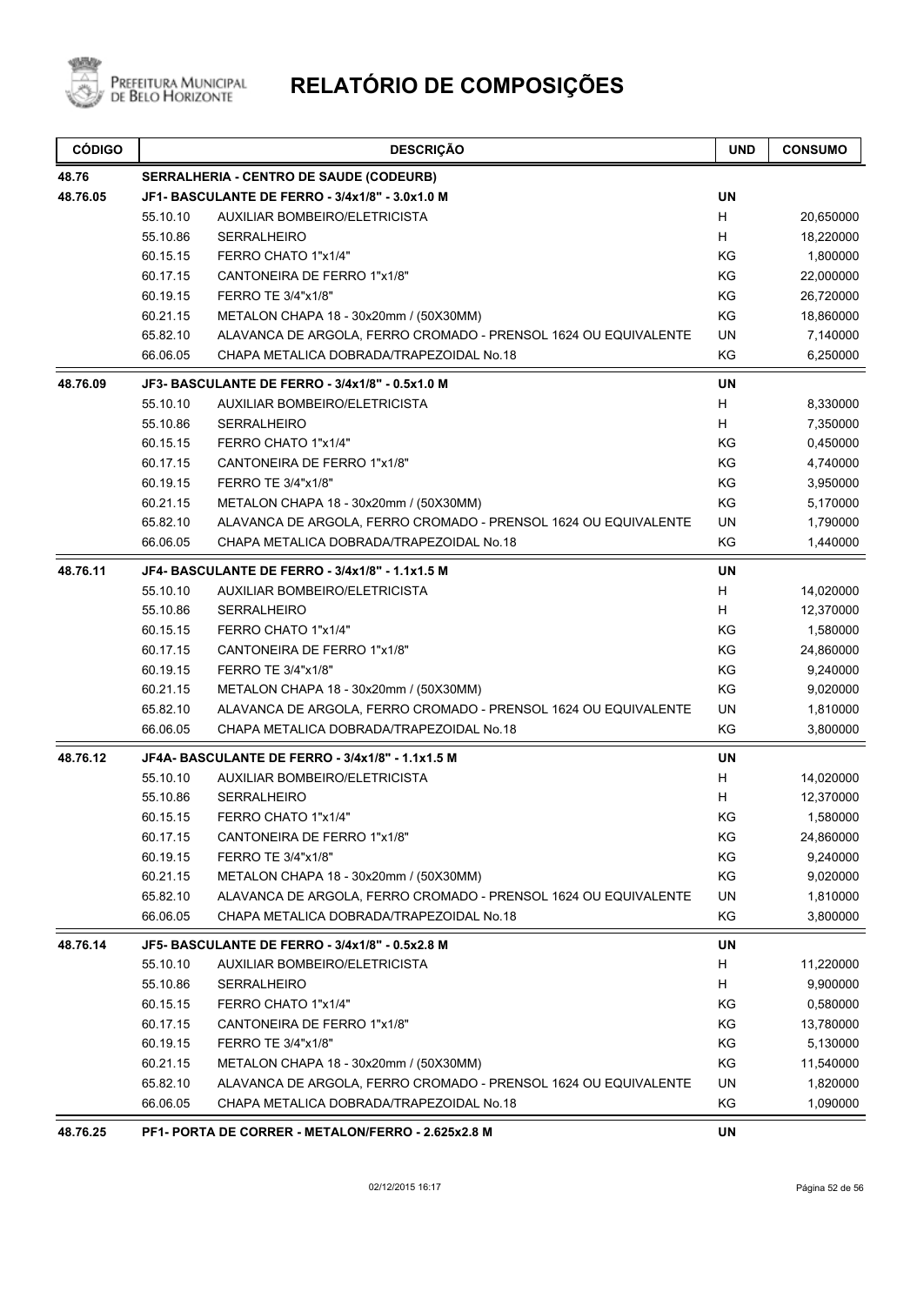

| <b>CÓDIGO</b> |          | <b>DESCRIÇÃO</b>                                         | <b>UND</b> | <b>CONSUMO</b> |
|---------------|----------|----------------------------------------------------------|------------|----------------|
|               | 55.10.10 | AUXILIAR BOMBEIRO/ELETRICISTA                            | H          | 27,110000      |
|               | 55.10.86 | SERRALHEIRO                                              | H          | 23,920000      |
|               | 60.17.15 | CANTONEIRA DE FERRO 1"x1/8"                              | KG         | 42,230000      |
|               | 60.19.15 | <b>FERRO TE 3/4"x1/8"</b>                                | KG         | 58,920000      |
|               | 60.21.15 | METALON CHAPA 18 - 30x20mm / (50X30MM)                   | KG         | 48,870000      |
|               | 65.70.10 | FECHADURA PAPAIZ 342-MZ35 ESPELHO CROMADO OU EQUIVALENTE | CJ         | 1,750000       |
|               | 65.78.07 | DOBRADICA DE FERRO CROMADO 3 1/2 X 2 1/2"                | <b>UN</b>  | 10,510000      |
|               | 66.06.05 | CHAPA METALICA DOBRADA/TRAPEZOIDAL No.18                 | ΚG         | 3,850000       |
| 48.76.27      |          | PF2- PORTA DE ABRIR - VENEZIANA-CHAPA - 0.7x2.8 M        | <b>UN</b>  |                |
|               | 55.10.10 | AUXILIAR BOMBEIRO/ELETRICISTA                            | Н          | 13,430000      |
|               | 55.10.86 | <b>SERRALHEIRO</b>                                       | H          | 11,850000      |
|               | 60.15.15 | FERRO CHATO 1"x1/4"                                      | ΚG         | 0,550000       |
|               | 60.17.15 | CANTONEIRA DE FERRO 1"x1/8"                              | ΚG         | 17,090000      |
|               | 60.19.15 | FERRO TE 3/4"x1/8"                                       | KG         | 4,280000       |
|               | 60.21.15 | METALON CHAPA 18 - 30x20mm / (50X30MM)                   | ΚG         | 14,230000      |
|               | 65.70.10 | FECHADURA PAPAIZ 342-MZ35 ESPELHO CROMADO OU EQUIVALENTE | CJ         | 1,740000       |
|               | 65.78.07 | DOBRADICA DE FERRO CROMADO 3 1/2 X 2 1/2"                | UN         | 5,220000       |
|               | 66.06.05 | CHAPA METALICA DOBRADA/TRAPEZOIDAL No.18                 | KG         | 39,920000      |
| 48.76.29      |          | PF2A- PORTA DE ABRIR - VENEZIANA-CHAPA - 0.8x2.8 M       | UN         |                |
|               | 55.10.10 | AUXILIAR BOMBEIRO/ELETRICISTA                            | H          | 13,430000      |
|               | 55.10.86 | <b>SERRALHEIRO</b>                                       | H          | 11,850000      |
|               | 60.15.15 | FERRO CHATO 1"x1/4"                                      | KG         | 0,560000       |
|               | 60.17.15 | CANTONEIRA DE FERRO 1"x1/8"                              | KG         | 17,330000      |
|               | 60.19.15 | FERRO TE 3/4"x1/8"                                       | KG         | 4,840000       |
|               | 60.21.15 | METALON CHAPA 18 - 30x20mm / (50X30MM)                   | KG         | 14,910000      |
|               | 65.70.10 | FECHADURA PAPAIZ 342-MZ35 ESPELHO CROMADO OU EQUIVALENTE | CJ         | 1,740000       |
|               | 65.78.07 | DOBRADICA DE FERRO CROMADO 3 1/2 X 2 1/2"                | UN         | 5,220000       |
|               | 66.06.05 | CHAPA METALICA DOBRADA/TRAPEZOIDAL No.18                 | KG         | 45,080000      |
| 48.76.30      |          | PF2B- PORTA DE ABRIR - VENEZIANA-CHAPA - 0.9x2.8 M       | UN         |                |
|               | 55.10.10 | AUXILIAR BOMBEIRO/ELETRICISTA                            | H          | 13,430000      |
|               | 55.10.86 | SERRALHEIRO                                              | H          | 11,850000      |
|               | 60.15.15 | FERRO CHATO 1"x1/4"                                      | KG         | 0,560000       |
|               | 60.17.15 | CANTONEIRA DE FERRO 1"x1/8"                              | KG         | 17,580000      |
|               | 60.19.15 | FERRO TE 3/4"x1/8"                                       | KG         | 5,440000       |
|               | 60.21.15 | METALON CHAPA 18 - 30x20mm / (50X30MM)                   | KG         | 15,720000      |
|               | 65.70.10 | FECHADURA PAPAIZ 342-MZ35 ESPELHO CROMADO OU EQUIVALENTE | CJ         | 1,740000       |
|               | 65.78.07 | DOBRADICA DE FERRO CROMADO 3 1/2 X 2 1/2"                | UN         | 5,220000       |
|               | 66.06.05 | CHAPA METALICA DOBRADA/TRAPEZOIDAL No.18                 | ΚG         | 50,500000      |
| 48.76.50      |          | PORTAO DE METALON 50x20 A CADA 15 CM - 2.2x2.0 M         | UN         |                |
|               | 55.10.10 | AUXILIAR BOMBEIRO/ELETRICISTA                            | H.         | 13,430000      |
|               | 55.10.86 | SERRALHEIRO                                              | H          | 11,850000      |
|               | 60.21.15 | METALON CHAPA 18 - 30x20mm / (50X30MM)                   | KG         | 80,850000      |
|               | 65.70.10 | FECHADURA PAPAIZ 342-MZ35 ESPELHO CROMADO OU EQUIVALENTE | CJ         | 1,740000       |
|               | 65.78.90 | CACHIMBO D= 1/2"                                         | UN         | 10,440000      |
| 48.76.52      |          | PORTAO DE METALON 50x20 A CADA 15 CM - 1.1x2.0 M         | UN         |                |
|               | 55.10.10 | AUXILIAR BOMBEIRO/ELETRICISTA                            | H.         | 8,030000       |
|               | 55.10.86 | <b>SERRALHEIRO</b>                                       | H          | 7,080000       |
|               |          |                                                          |            |                |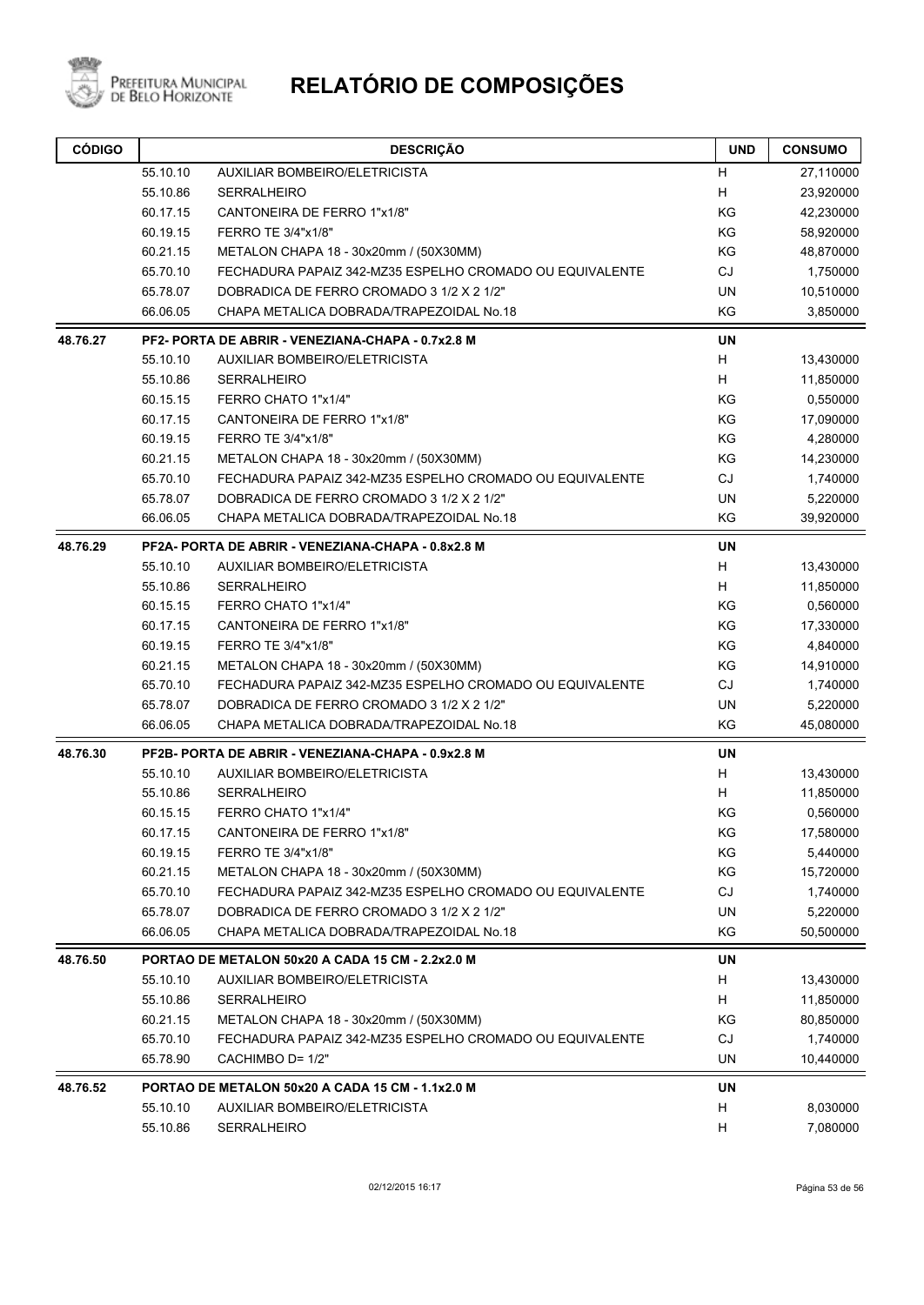

| 60.21.15<br>METALON CHAPA 18 - 30x20mm / (50X30MM)<br>ΚG<br>65.70.10<br>FECHADURA PAPAIZ 342-MZ35 ESPELHO CROMADO OU EQUIVALENTE<br><b>CJ</b><br><b>UN</b><br>65.78.90<br>CACHIMBO D= 1/2"<br>48.78<br><b>SERRALHERIA - CRECHE</b><br>48.78.05<br><b>UN</b><br>J1 - MAXIMO AR DE METALON 0,60x1,20M<br>H.<br>55.10.10<br>AUXILIAR BOMBEIRO/ELETRICISTA<br>H<br>55.10.86<br><b>SERRALHEIRO</b><br>KG<br>60.15.15<br>FERRO CHATO 1"x1/4"<br>KG<br>60.21.15<br>METALON CHAPA 18 - 30x20mm / (50X30MM)<br>65.81.05<br>TRINCO PARA JANELA MAXIMO AR - FERMAX / EQUIVALENTE<br>UN<br>KG<br>66.05.05<br>CHAPA METALICA LISA No.18<br>KG<br>66.06.05<br>CHAPA METALICA DOBRADA/TRAPEZOIDAL No.18<br><b>UN</b><br>48.78.06<br>J2 - MAXIMO AR DE METALON 0,60x2,00M<br>H<br>AUXILIAR BOMBEIRO/ELETRICISTA<br>55.10.10<br>H<br>55.10.86<br><b>SERRALHEIRO</b><br>KG<br>60.15.15<br>FERRO CHATO 1"x1/4" | 40,260000<br>1,730000<br>5,200000<br>3,700000<br>6,500000<br>1,113600<br>13,676400<br>3,480000<br>2,070600<br>8,352000<br>2,940000<br>6,490000 |
|---------------------------------------------------------------------------------------------------------------------------------------------------------------------------------------------------------------------------------------------------------------------------------------------------------------------------------------------------------------------------------------------------------------------------------------------------------------------------------------------------------------------------------------------------------------------------------------------------------------------------------------------------------------------------------------------------------------------------------------------------------------------------------------------------------------------------------------------------------------------------------------------|------------------------------------------------------------------------------------------------------------------------------------------------|
|                                                                                                                                                                                                                                                                                                                                                                                                                                                                                                                                                                                                                                                                                                                                                                                                                                                                                             |                                                                                                                                                |
|                                                                                                                                                                                                                                                                                                                                                                                                                                                                                                                                                                                                                                                                                                                                                                                                                                                                                             |                                                                                                                                                |
|                                                                                                                                                                                                                                                                                                                                                                                                                                                                                                                                                                                                                                                                                                                                                                                                                                                                                             |                                                                                                                                                |
|                                                                                                                                                                                                                                                                                                                                                                                                                                                                                                                                                                                                                                                                                                                                                                                                                                                                                             |                                                                                                                                                |
|                                                                                                                                                                                                                                                                                                                                                                                                                                                                                                                                                                                                                                                                                                                                                                                                                                                                                             |                                                                                                                                                |
|                                                                                                                                                                                                                                                                                                                                                                                                                                                                                                                                                                                                                                                                                                                                                                                                                                                                                             |                                                                                                                                                |
|                                                                                                                                                                                                                                                                                                                                                                                                                                                                                                                                                                                                                                                                                                                                                                                                                                                                                             |                                                                                                                                                |
|                                                                                                                                                                                                                                                                                                                                                                                                                                                                                                                                                                                                                                                                                                                                                                                                                                                                                             |                                                                                                                                                |
|                                                                                                                                                                                                                                                                                                                                                                                                                                                                                                                                                                                                                                                                                                                                                                                                                                                                                             |                                                                                                                                                |
|                                                                                                                                                                                                                                                                                                                                                                                                                                                                                                                                                                                                                                                                                                                                                                                                                                                                                             |                                                                                                                                                |
|                                                                                                                                                                                                                                                                                                                                                                                                                                                                                                                                                                                                                                                                                                                                                                                                                                                                                             |                                                                                                                                                |
|                                                                                                                                                                                                                                                                                                                                                                                                                                                                                                                                                                                                                                                                                                                                                                                                                                                                                             |                                                                                                                                                |
|                                                                                                                                                                                                                                                                                                                                                                                                                                                                                                                                                                                                                                                                                                                                                                                                                                                                                             |                                                                                                                                                |
|                                                                                                                                                                                                                                                                                                                                                                                                                                                                                                                                                                                                                                                                                                                                                                                                                                                                                             |                                                                                                                                                |
|                                                                                                                                                                                                                                                                                                                                                                                                                                                                                                                                                                                                                                                                                                                                                                                                                                                                                             |                                                                                                                                                |
|                                                                                                                                                                                                                                                                                                                                                                                                                                                                                                                                                                                                                                                                                                                                                                                                                                                                                             | 3,860000                                                                                                                                       |
| KG<br>60.21.15<br>METALON CHAPA 18 - 30x20mm / (50X30MM)                                                                                                                                                                                                                                                                                                                                                                                                                                                                                                                                                                                                                                                                                                                                                                                                                                    | 20,590000                                                                                                                                      |
| <b>UN</b><br>65.81.05<br>TRINCO PARA JANELA MAXIMO AR - FERMAX / EQUIVALENTE                                                                                                                                                                                                                                                                                                                                                                                                                                                                                                                                                                                                                                                                                                                                                                                                                | 1,730000                                                                                                                                       |
| KG<br>66.05.05<br>CHAPA METALICA LISA No.18                                                                                                                                                                                                                                                                                                                                                                                                                                                                                                                                                                                                                                                                                                                                                                                                                                                 | 2,800000                                                                                                                                       |
| CHAPA METALICA DOBRADA/TRAPEZOIDAL No.18<br>KG<br>66.06.05                                                                                                                                                                                                                                                                                                                                                                                                                                                                                                                                                                                                                                                                                                                                                                                                                                  | 13,840000                                                                                                                                      |
| 48.78.15<br><b>UN</b><br>P1 - PORTA DE ABRIR DE METALON 2FL. - 1,50x2,20M                                                                                                                                                                                                                                                                                                                                                                                                                                                                                                                                                                                                                                                                                                                                                                                                                   |                                                                                                                                                |
| H<br>55.10.10<br>AUXILIAR BOMBEIRO/ELETRICISTA                                                                                                                                                                                                                                                                                                                                                                                                                                                                                                                                                                                                                                                                                                                                                                                                                                              | 0,500000                                                                                                                                       |
| H<br>55.10.86<br><b>SERRALHEIRO</b>                                                                                                                                                                                                                                                                                                                                                                                                                                                                                                                                                                                                                                                                                                                                                                                                                                                         | 11,612500                                                                                                                                      |
| KG<br>60.15.15<br>FERRO CHATO 1"x1/4"                                                                                                                                                                                                                                                                                                                                                                                                                                                                                                                                                                                                                                                                                                                                                                                                                                                       | 2,390800                                                                                                                                       |
| KG<br>60.17.15<br>CANTONEIRA DE FERRO 1"x1/8"                                                                                                                                                                                                                                                                                                                                                                                                                                                                                                                                                                                                                                                                                                                                                                                                                                               | 15,996000                                                                                                                                      |
| KG<br>60.21.15<br>METALON CHAPA 18 - 30x20mm / (50X30MM)                                                                                                                                                                                                                                                                                                                                                                                                                                                                                                                                                                                                                                                                                                                                                                                                                                    | 21,947200                                                                                                                                      |
| <b>CJ</b><br>65.70.10<br>FECHADURA PAPAIZ 342-MZ35 ESPELHO CROMADO OU EQUIVALENTE                                                                                                                                                                                                                                                                                                                                                                                                                                                                                                                                                                                                                                                                                                                                                                                                           | 1,720000                                                                                                                                       |
| DOBRADICA DE FERRO CROMADO 3 1/2 X 2 1/2"<br><b>UN</b><br>65.78.07                                                                                                                                                                                                                                                                                                                                                                                                                                                                                                                                                                                                                                                                                                                                                                                                                          | 10,320000                                                                                                                                      |
| FECHO ALAVANCA UNHA RODRIGUES 6010 CROMADO 3/4"X22 OU EQUIVALENTE<br>UN<br>65.86.15                                                                                                                                                                                                                                                                                                                                                                                                                                                                                                                                                                                                                                                                                                                                                                                                         | 3,440000                                                                                                                                       |
| 66.06.05<br>CHAPA METALICA DOBRADA/TRAPEZOIDAL No.18<br>ΚG                                                                                                                                                                                                                                                                                                                                                                                                                                                                                                                                                                                                                                                                                                                                                                                                                                  | 64,672000                                                                                                                                      |
| 48.78.16<br>UN<br><b>COMPLEMENTO SUPERIOR DE P1 - 1,50x1,10M</b>                                                                                                                                                                                                                                                                                                                                                                                                                                                                                                                                                                                                                                                                                                                                                                                                                            |                                                                                                                                                |
| н<br>55.10.10<br>AUXILIAR BOMBEIRO/ELETRICISTA                                                                                                                                                                                                                                                                                                                                                                                                                                                                                                                                                                                                                                                                                                                                                                                                                                              | 0,740000                                                                                                                                       |
| 55.10.86<br><b>SERRALHEIRO</b><br>H                                                                                                                                                                                                                                                                                                                                                                                                                                                                                                                                                                                                                                                                                                                                                                                                                                                         | 5,200000                                                                                                                                       |
| 60.21.15<br>KG<br>METALON CHAPA 18 - 30x20mm / (50X30MM)                                                                                                                                                                                                                                                                                                                                                                                                                                                                                                                                                                                                                                                                                                                                                                                                                                    | 9,900600                                                                                                                                       |
| KG<br>66.06.05<br>CHAPA METALICA DOBRADA/TRAPEZOIDAL No.18                                                                                                                                                                                                                                                                                                                                                                                                                                                                                                                                                                                                                                                                                                                                                                                                                                  | 10,579200                                                                                                                                      |
| 48.78.17<br>P3 - PORTA DE ABRIR DE METALON 1FL. 0,80x2,20M<br>UN                                                                                                                                                                                                                                                                                                                                                                                                                                                                                                                                                                                                                                                                                                                                                                                                                            |                                                                                                                                                |
| 55.10.10<br>AUXILIAR BOMBEIRO/ELETRICISTA<br>н                                                                                                                                                                                                                                                                                                                                                                                                                                                                                                                                                                                                                                                                                                                                                                                                                                              | 2,940000                                                                                                                                       |
| 55.10.86<br><b>SERRALHEIRO</b><br>н                                                                                                                                                                                                                                                                                                                                                                                                                                                                                                                                                                                                                                                                                                                                                                                                                                                         | 10,320000                                                                                                                                      |
| CANTONEIRA DE FERRO 1"x1/8"<br>KG<br>60.17.15                                                                                                                                                                                                                                                                                                                                                                                                                                                                                                                                                                                                                                                                                                                                                                                                                                               | 14,013000                                                                                                                                      |
| KG<br>60.21.15<br>METALON CHAPA 18 - 30x20mm / (50X30MM)                                                                                                                                                                                                                                                                                                                                                                                                                                                                                                                                                                                                                                                                                                                                                                                                                                    | 11,279600                                                                                                                                      |
| CJ<br>65.70.10<br>FECHADURA PAPAIZ 342-MZ35 ESPELHO CROMADO OU EQUIVALENTE                                                                                                                                                                                                                                                                                                                                                                                                                                                                                                                                                                                                                                                                                                                                                                                                                  | 1,730000                                                                                                                                       |
| UN<br>65.78.07<br>DOBRADICA DE FERRO CROMADO 3 1/2 X 2 1/2"                                                                                                                                                                                                                                                                                                                                                                                                                                                                                                                                                                                                                                                                                                                                                                                                                                 | 5,190000                                                                                                                                       |
| KG<br>66.06.05<br>CHAPA METALICA DOBRADA/TRAPEZOIDAL No.18                                                                                                                                                                                                                                                                                                                                                                                                                                                                                                                                                                                                                                                                                                                                                                                                                                  | 37,125800                                                                                                                                      |
| 48.78.20<br>P2 - PORTA DE CORRER DE METALON 1FL. 1,20x2,20M<br>UN                                                                                                                                                                                                                                                                                                                                                                                                                                                                                                                                                                                                                                                                                                                                                                                                                           |                                                                                                                                                |
| 55.10.10<br>AUXILIAR BOMBEIRO/ELETRICISTA<br>H                                                                                                                                                                                                                                                                                                                                                                                                                                                                                                                                                                                                                                                                                                                                                                                                                                              | 2,940000                                                                                                                                       |
| 55.10.86<br><b>SERRALHEIRO</b><br>н                                                                                                                                                                                                                                                                                                                                                                                                                                                                                                                                                                                                                                                                                                                                                                                                                                                         | 10,320000                                                                                                                                      |
| FERRO CHATO 1"x1/4"<br>ΚG<br>60.15.15                                                                                                                                                                                                                                                                                                                                                                                                                                                                                                                                                                                                                                                                                                                                                                                                                                                       | 4,781600                                                                                                                                       |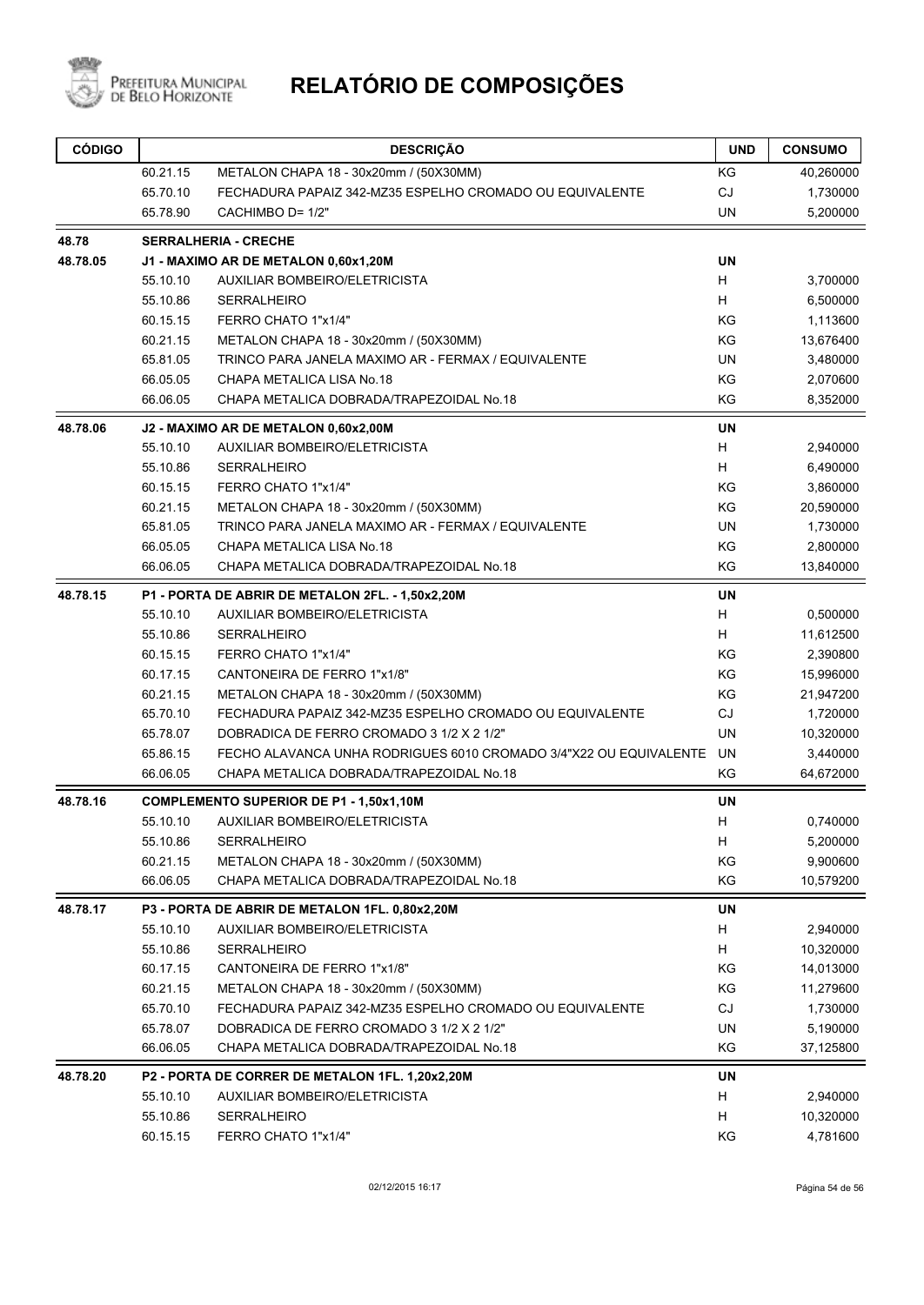

| 60.17.15<br>CANTONEIRA DE FERRO 1"x1/8"<br>KG<br>KG<br>60.21.15<br>METALON CHAPA 18 - 30x20mm / (50X30MM)<br>CJ<br>65.70.40<br>FECHADURA PAPAIZ 844 OU EQUIVALENTE<br>65.80.70<br><b>UN</b><br>CONCHA CROMADA COM 2 FUROS-IMEBRA NO.2 OU EQUIVALENTE<br><b>UN</b><br>65.84.05<br>ROLAMENTO TORNEADO DE 1"<br>KG<br>66.06.05<br>CHAPA METALICA DOBRADA/TRAPEZOIDAL No.18<br><b>UN</b><br>48.78.25<br>PORTA DE CORRER DE FERRO/TELA ARTISTEX-1,75x2,10M<br>н<br>55.10.10<br>AUXILIAR BOMBEIRO/ELETRICISTA<br>H<br>55.10.86<br><b>SERRALHEIRO</b><br>KG<br>60.15.15<br>FERRO CHATO 1"x1/4"<br>KG<br>60.17.15<br>CANTONEIRA DE FERRO 1"x1/8"<br>FERRO TE 3/4"x1/8"<br>KG<br>60.19.15<br>M <sub>2</sub><br>60.32.23<br>TELA ARTISTICA GALVANIZADA FIO 12 MALHA= 1"<br>ROLAMENTO TORNEADO DE 1"<br><b>UN</b><br>65.84.05<br>KG<br>66.06.05<br>CHAPA METALICA DOBRADA/TRAPEZOIDAL No.18<br><b>UN</b><br>48.78.30<br>PORTAO DE ABRIR CHAPA TRAPEZOIDAL 2FL.- 3,00x2,50M<br>H<br>55.10.10<br><b>AUXILIAR BOMBEIRO/ELETRICISTA</b><br>Н<br>55.10.86<br><b>SERRALHEIRO</b><br>KG<br>60.11.15<br>FERRO REDONDO MECANICO SAE 1020 D= 1/2"<br>60.15.15<br>FERRO CHATO 1"x1/4"<br>KG<br>65.78.94<br>CACHIMBO D= 3/4"<br><b>UN</b><br>KG<br>66.06.05<br>CHAPA METALICA DOBRADA/TRAPEZOIDAL No.18<br><b>UN</b><br>PORTAO DE ABRIR CHAPA TRAPEZOIDAL 1FL.-1,00x2,10M<br>н<br>55.10.10<br><b>AUXILIAR BOMBEIRO/ELETRICISTA</b><br>H<br>55.10.86<br><b>SERRALHEIRO</b><br>KG<br>60.11.15<br>FERRO REDONDO MECANICO SAE 1020 D= 1/2"<br>KG<br>60.15.15<br>FERRO CHATO 1"x1/4"<br>KG<br>60.17.15<br>CANTONEIRA DE FERRO 1"x1/8"<br>65.78.94<br>CACHIMBO D= 3/4"<br><b>UN</b><br>KG<br>66.06.05<br>CHAPA METALICA DOBRADA/TRAPEZOIDAL No.18<br><b>UN</b><br>ALCAPAO DE CHAPA GALV.18,0,60x0,60M, INCL.CAIXILHO<br>Н<br>55.10.10<br><b>AUXILIAR BOMBEIRO/ELETRICISTA</b><br>Н<br>55.10.86<br><b>SERRALHEIRO</b><br>KG<br>60.17.15<br>CANTONEIRA DE FERRO 1"x1/8"<br>UN<br>65.78.90<br>CACHIMBO D= 1/2"<br>66.05.55<br>ΚG<br>CHAPA METALICA GALVANIZADA LISA No.18<br>48.78.55<br>GUICHE DE ABRIR DE METALON 2FL. - 0,90x0,70M<br>UN<br>55.10.10<br><b>AUXILIAR BOMBEIRO/ELETRICISTA</b><br>н<br>55.10.86<br><b>SERRALHEIRO</b><br>н<br>METALON CHAPA 18 - 30x20mm / (50X30MM)<br>ΚG<br>60.21.15<br>65.78.20<br>DOBRADICA DE FERRO CROMADO 3x2 1/2"<br>UN<br>65.81.70<br>UN<br>CREMONA CROMADA, SEM CHAVE, ALIANCA REF.86560 OU EQUIVALENTE<br>ΚG<br>66.05.05<br>CHAPA METALICA LISA No.18<br>KG<br>66.06.05<br>CHAPA METALICA DOBRADA/TRAPEZOIDAL No.18<br>48.78.60<br>GRADE DE FERRO QUADRADO 3/8" - 0,60x1,20M<br>UN<br>55.10.10<br><b>AUXILIAR BOMBEIRO/ELETRICISTA</b><br>н<br>55.10.86<br><b>SERRALHEIRO</b><br>н | <b>CÓDIGO</b> |  | <b>DESCRIÇÃO</b> | <b>UND</b> | <b>CONSUMO</b> |
|------------------------------------------------------------------------------------------------------------------------------------------------------------------------------------------------------------------------------------------------------------------------------------------------------------------------------------------------------------------------------------------------------------------------------------------------------------------------------------------------------------------------------------------------------------------------------------------------------------------------------------------------------------------------------------------------------------------------------------------------------------------------------------------------------------------------------------------------------------------------------------------------------------------------------------------------------------------------------------------------------------------------------------------------------------------------------------------------------------------------------------------------------------------------------------------------------------------------------------------------------------------------------------------------------------------------------------------------------------------------------------------------------------------------------------------------------------------------------------------------------------------------------------------------------------------------------------------------------------------------------------------------------------------------------------------------------------------------------------------------------------------------------------------------------------------------------------------------------------------------------------------------------------------------------------------------------------------------------------------------------------------------------------------------------------------------------------------------------------------------------------------------------------------------------------------------------------------------------------------------------------------------------------------------------------------------------------------------------------------------------------------------------------------------------------------------------------------------------------------------------------------------------------------------------------------------------------------------------------------------------------------------------------------------------------------------|---------------|--|------------------|------------|----------------|
|                                                                                                                                                                                                                                                                                                                                                                                                                                                                                                                                                                                                                                                                                                                                                                                                                                                                                                                                                                                                                                                                                                                                                                                                                                                                                                                                                                                                                                                                                                                                                                                                                                                                                                                                                                                                                                                                                                                                                                                                                                                                                                                                                                                                                                                                                                                                                                                                                                                                                                                                                                                                                                                                                                |               |  |                  |            | 7,258400       |
|                                                                                                                                                                                                                                                                                                                                                                                                                                                                                                                                                                                                                                                                                                                                                                                                                                                                                                                                                                                                                                                                                                                                                                                                                                                                                                                                                                                                                                                                                                                                                                                                                                                                                                                                                                                                                                                                                                                                                                                                                                                                                                                                                                                                                                                                                                                                                                                                                                                                                                                                                                                                                                                                                                |               |  |                  |            | 29,515200      |
|                                                                                                                                                                                                                                                                                                                                                                                                                                                                                                                                                                                                                                                                                                                                                                                                                                                                                                                                                                                                                                                                                                                                                                                                                                                                                                                                                                                                                                                                                                                                                                                                                                                                                                                                                                                                                                                                                                                                                                                                                                                                                                                                                                                                                                                                                                                                                                                                                                                                                                                                                                                                                                                                                                |               |  |                  |            | 1,720000       |
|                                                                                                                                                                                                                                                                                                                                                                                                                                                                                                                                                                                                                                                                                                                                                                                                                                                                                                                                                                                                                                                                                                                                                                                                                                                                                                                                                                                                                                                                                                                                                                                                                                                                                                                                                                                                                                                                                                                                                                                                                                                                                                                                                                                                                                                                                                                                                                                                                                                                                                                                                                                                                                                                                                |               |  |                  |            | 3,440000       |
|                                                                                                                                                                                                                                                                                                                                                                                                                                                                                                                                                                                                                                                                                                                                                                                                                                                                                                                                                                                                                                                                                                                                                                                                                                                                                                                                                                                                                                                                                                                                                                                                                                                                                                                                                                                                                                                                                                                                                                                                                                                                                                                                                                                                                                                                                                                                                                                                                                                                                                                                                                                                                                                                                                |               |  |                  |            | 6,880000       |
|                                                                                                                                                                                                                                                                                                                                                                                                                                                                                                                                                                                                                                                                                                                                                                                                                                                                                                                                                                                                                                                                                                                                                                                                                                                                                                                                                                                                                                                                                                                                                                                                                                                                                                                                                                                                                                                                                                                                                                                                                                                                                                                                                                                                                                                                                                                                                                                                                                                                                                                                                                                                                                                                                                |               |  |                  |            | 59,288400      |
|                                                                                                                                                                                                                                                                                                                                                                                                                                                                                                                                                                                                                                                                                                                                                                                                                                                                                                                                                                                                                                                                                                                                                                                                                                                                                                                                                                                                                                                                                                                                                                                                                                                                                                                                                                                                                                                                                                                                                                                                                                                                                                                                                                                                                                                                                                                                                                                                                                                                                                                                                                                                                                                                                                |               |  |                  |            |                |
|                                                                                                                                                                                                                                                                                                                                                                                                                                                                                                                                                                                                                                                                                                                                                                                                                                                                                                                                                                                                                                                                                                                                                                                                                                                                                                                                                                                                                                                                                                                                                                                                                                                                                                                                                                                                                                                                                                                                                                                                                                                                                                                                                                                                                                                                                                                                                                                                                                                                                                                                                                                                                                                                                                |               |  |                  |            | 2,940000       |
|                                                                                                                                                                                                                                                                                                                                                                                                                                                                                                                                                                                                                                                                                                                                                                                                                                                                                                                                                                                                                                                                                                                                                                                                                                                                                                                                                                                                                                                                                                                                                                                                                                                                                                                                                                                                                                                                                                                                                                                                                                                                                                                                                                                                                                                                                                                                                                                                                                                                                                                                                                                                                                                                                                |               |  |                  |            | 7,800000       |
|                                                                                                                                                                                                                                                                                                                                                                                                                                                                                                                                                                                                                                                                                                                                                                                                                                                                                                                                                                                                                                                                                                                                                                                                                                                                                                                                                                                                                                                                                                                                                                                                                                                                                                                                                                                                                                                                                                                                                                                                                                                                                                                                                                                                                                                                                                                                                                                                                                                                                                                                                                                                                                                                                                |               |  |                  |            | 10,466500      |
|                                                                                                                                                                                                                                                                                                                                                                                                                                                                                                                                                                                                                                                                                                                                                                                                                                                                                                                                                                                                                                                                                                                                                                                                                                                                                                                                                                                                                                                                                                                                                                                                                                                                                                                                                                                                                                                                                                                                                                                                                                                                                                                                                                                                                                                                                                                                                                                                                                                                                                                                                                                                                                                                                                |               |  |                  |            | 26,728500      |
|                                                                                                                                                                                                                                                                                                                                                                                                                                                                                                                                                                                                                                                                                                                                                                                                                                                                                                                                                                                                                                                                                                                                                                                                                                                                                                                                                                                                                                                                                                                                                                                                                                                                                                                                                                                                                                                                                                                                                                                                                                                                                                                                                                                                                                                                                                                                                                                                                                                                                                                                                                                                                                                                                                |               |  |                  |            | 5,345700       |
|                                                                                                                                                                                                                                                                                                                                                                                                                                                                                                                                                                                                                                                                                                                                                                                                                                                                                                                                                                                                                                                                                                                                                                                                                                                                                                                                                                                                                                                                                                                                                                                                                                                                                                                                                                                                                                                                                                                                                                                                                                                                                                                                                                                                                                                                                                                                                                                                                                                                                                                                                                                                                                                                                                |               |  |                  |            | 6,366400       |
|                                                                                                                                                                                                                                                                                                                                                                                                                                                                                                                                                                                                                                                                                                                                                                                                                                                                                                                                                                                                                                                                                                                                                                                                                                                                                                                                                                                                                                                                                                                                                                                                                                                                                                                                                                                                                                                                                                                                                                                                                                                                                                                                                                                                                                                                                                                                                                                                                                                                                                                                                                                                                                                                                                |               |  |                  |            | 6,920000       |
|                                                                                                                                                                                                                                                                                                                                                                                                                                                                                                                                                                                                                                                                                                                                                                                                                                                                                                                                                                                                                                                                                                                                                                                                                                                                                                                                                                                                                                                                                                                                                                                                                                                                                                                                                                                                                                                                                                                                                                                                                                                                                                                                                                                                                                                                                                                                                                                                                                                                                                                                                                                                                                                                                                |               |  |                  |            | 8,044500       |
|                                                                                                                                                                                                                                                                                                                                                                                                                                                                                                                                                                                                                                                                                                                                                                                                                                                                                                                                                                                                                                                                                                                                                                                                                                                                                                                                                                                                                                                                                                                                                                                                                                                                                                                                                                                                                                                                                                                                                                                                                                                                                                                                                                                                                                                                                                                                                                                                                                                                                                                                                                                                                                                                                                |               |  |                  |            |                |
|                                                                                                                                                                                                                                                                                                                                                                                                                                                                                                                                                                                                                                                                                                                                                                                                                                                                                                                                                                                                                                                                                                                                                                                                                                                                                                                                                                                                                                                                                                                                                                                                                                                                                                                                                                                                                                                                                                                                                                                                                                                                                                                                                                                                                                                                                                                                                                                                                                                                                                                                                                                                                                                                                                |               |  |                  |            | 7,350000       |
|                                                                                                                                                                                                                                                                                                                                                                                                                                                                                                                                                                                                                                                                                                                                                                                                                                                                                                                                                                                                                                                                                                                                                                                                                                                                                                                                                                                                                                                                                                                                                                                                                                                                                                                                                                                                                                                                                                                                                                                                                                                                                                                                                                                                                                                                                                                                                                                                                                                                                                                                                                                                                                                                                                |               |  |                  |            | 26,000000      |
|                                                                                                                                                                                                                                                                                                                                                                                                                                                                                                                                                                                                                                                                                                                                                                                                                                                                                                                                                                                                                                                                                                                                                                                                                                                                                                                                                                                                                                                                                                                                                                                                                                                                                                                                                                                                                                                                                                                                                                                                                                                                                                                                                                                                                                                                                                                                                                                                                                                                                                                                                                                                                                                                                                |               |  |                  |            | 2,076000       |
|                                                                                                                                                                                                                                                                                                                                                                                                                                                                                                                                                                                                                                                                                                                                                                                                                                                                                                                                                                                                                                                                                                                                                                                                                                                                                                                                                                                                                                                                                                                                                                                                                                                                                                                                                                                                                                                                                                                                                                                                                                                                                                                                                                                                                                                                                                                                                                                                                                                                                                                                                                                                                                                                                                |               |  |                  |            | 57,090000      |
|                                                                                                                                                                                                                                                                                                                                                                                                                                                                                                                                                                                                                                                                                                                                                                                                                                                                                                                                                                                                                                                                                                                                                                                                                                                                                                                                                                                                                                                                                                                                                                                                                                                                                                                                                                                                                                                                                                                                                                                                                                                                                                                                                                                                                                                                                                                                                                                                                                                                                                                                                                                                                                                                                                |               |  |                  |            | 10,380000      |
|                                                                                                                                                                                                                                                                                                                                                                                                                                                                                                                                                                                                                                                                                                                                                                                                                                                                                                                                                                                                                                                                                                                                                                                                                                                                                                                                                                                                                                                                                                                                                                                                                                                                                                                                                                                                                                                                                                                                                                                                                                                                                                                                                                                                                                                                                                                                                                                                                                                                                                                                                                                                                                                                                                |               |  |                  |            | 168,605800     |
|                                                                                                                                                                                                                                                                                                                                                                                                                                                                                                                                                                                                                                                                                                                                                                                                                                                                                                                                                                                                                                                                                                                                                                                                                                                                                                                                                                                                                                                                                                                                                                                                                                                                                                                                                                                                                                                                                                                                                                                                                                                                                                                                                                                                                                                                                                                                                                                                                                                                                                                                                                                                                                                                                                | 48.78.31      |  |                  |            |                |
|                                                                                                                                                                                                                                                                                                                                                                                                                                                                                                                                                                                                                                                                                                                                                                                                                                                                                                                                                                                                                                                                                                                                                                                                                                                                                                                                                                                                                                                                                                                                                                                                                                                                                                                                                                                                                                                                                                                                                                                                                                                                                                                                                                                                                                                                                                                                                                                                                                                                                                                                                                                                                                                                                                |               |  |                  |            | 4,350000       |
|                                                                                                                                                                                                                                                                                                                                                                                                                                                                                                                                                                                                                                                                                                                                                                                                                                                                                                                                                                                                                                                                                                                                                                                                                                                                                                                                                                                                                                                                                                                                                                                                                                                                                                                                                                                                                                                                                                                                                                                                                                                                                                                                                                                                                                                                                                                                                                                                                                                                                                                                                                                                                                                                                                |               |  |                  |            | 14,410000      |
|                                                                                                                                                                                                                                                                                                                                                                                                                                                                                                                                                                                                                                                                                                                                                                                                                                                                                                                                                                                                                                                                                                                                                                                                                                                                                                                                                                                                                                                                                                                                                                                                                                                                                                                                                                                                                                                                                                                                                                                                                                                                                                                                                                                                                                                                                                                                                                                                                                                                                                                                                                                                                                                                                                |               |  |                  |            | 2,100000       |
|                                                                                                                                                                                                                                                                                                                                                                                                                                                                                                                                                                                                                                                                                                                                                                                                                                                                                                                                                                                                                                                                                                                                                                                                                                                                                                                                                                                                                                                                                                                                                                                                                                                                                                                                                                                                                                                                                                                                                                                                                                                                                                                                                                                                                                                                                                                                                                                                                                                                                                                                                                                                                                                                                                |               |  |                  |            | 21,647500      |
|                                                                                                                                                                                                                                                                                                                                                                                                                                                                                                                                                                                                                                                                                                                                                                                                                                                                                                                                                                                                                                                                                                                                                                                                                                                                                                                                                                                                                                                                                                                                                                                                                                                                                                                                                                                                                                                                                                                                                                                                                                                                                                                                                                                                                                                                                                                                                                                                                                                                                                                                                                                                                                                                                                |               |  |                  |            | 17,272500      |
|                                                                                                                                                                                                                                                                                                                                                                                                                                                                                                                                                                                                                                                                                                                                                                                                                                                                                                                                                                                                                                                                                                                                                                                                                                                                                                                                                                                                                                                                                                                                                                                                                                                                                                                                                                                                                                                                                                                                                                                                                                                                                                                                                                                                                                                                                                                                                                                                                                                                                                                                                                                                                                                                                                |               |  |                  |            | 5,250000       |
|                                                                                                                                                                                                                                                                                                                                                                                                                                                                                                                                                                                                                                                                                                                                                                                                                                                                                                                                                                                                                                                                                                                                                                                                                                                                                                                                                                                                                                                                                                                                                                                                                                                                                                                                                                                                                                                                                                                                                                                                                                                                                                                                                                                                                                                                                                                                                                                                                                                                                                                                                                                                                                                                                                |               |  |                  |            | 54,862500      |
|                                                                                                                                                                                                                                                                                                                                                                                                                                                                                                                                                                                                                                                                                                                                                                                                                                                                                                                                                                                                                                                                                                                                                                                                                                                                                                                                                                                                                                                                                                                                                                                                                                                                                                                                                                                                                                                                                                                                                                                                                                                                                                                                                                                                                                                                                                                                                                                                                                                                                                                                                                                                                                                                                                | 48.78.50      |  |                  |            |                |
|                                                                                                                                                                                                                                                                                                                                                                                                                                                                                                                                                                                                                                                                                                                                                                                                                                                                                                                                                                                                                                                                                                                                                                                                                                                                                                                                                                                                                                                                                                                                                                                                                                                                                                                                                                                                                                                                                                                                                                                                                                                                                                                                                                                                                                                                                                                                                                                                                                                                                                                                                                                                                                                                                                |               |  |                  |            | 0,670000       |
|                                                                                                                                                                                                                                                                                                                                                                                                                                                                                                                                                                                                                                                                                                                                                                                                                                                                                                                                                                                                                                                                                                                                                                                                                                                                                                                                                                                                                                                                                                                                                                                                                                                                                                                                                                                                                                                                                                                                                                                                                                                                                                                                                                                                                                                                                                                                                                                                                                                                                                                                                                                                                                                                                                |               |  |                  |            | 4,230000       |
|                                                                                                                                                                                                                                                                                                                                                                                                                                                                                                                                                                                                                                                                                                                                                                                                                                                                                                                                                                                                                                                                                                                                                                                                                                                                                                                                                                                                                                                                                                                                                                                                                                                                                                                                                                                                                                                                                                                                                                                                                                                                                                                                                                                                                                                                                                                                                                                                                                                                                                                                                                                                                                                                                                |               |  |                  |            | 5,829300       |
|                                                                                                                                                                                                                                                                                                                                                                                                                                                                                                                                                                                                                                                                                                                                                                                                                                                                                                                                                                                                                                                                                                                                                                                                                                                                                                                                                                                                                                                                                                                                                                                                                                                                                                                                                                                                                                                                                                                                                                                                                                                                                                                                                                                                                                                                                                                                                                                                                                                                                                                                                                                                                                                                                                |               |  |                  |            | 3,060000       |
|                                                                                                                                                                                                                                                                                                                                                                                                                                                                                                                                                                                                                                                                                                                                                                                                                                                                                                                                                                                                                                                                                                                                                                                                                                                                                                                                                                                                                                                                                                                                                                                                                                                                                                                                                                                                                                                                                                                                                                                                                                                                                                                                                                                                                                                                                                                                                                                                                                                                                                                                                                                                                                                                                                |               |  |                  |            | 6,043500       |
|                                                                                                                                                                                                                                                                                                                                                                                                                                                                                                                                                                                                                                                                                                                                                                                                                                                                                                                                                                                                                                                                                                                                                                                                                                                                                                                                                                                                                                                                                                                                                                                                                                                                                                                                                                                                                                                                                                                                                                                                                                                                                                                                                                                                                                                                                                                                                                                                                                                                                                                                                                                                                                                                                                |               |  |                  |            |                |
|                                                                                                                                                                                                                                                                                                                                                                                                                                                                                                                                                                                                                                                                                                                                                                                                                                                                                                                                                                                                                                                                                                                                                                                                                                                                                                                                                                                                                                                                                                                                                                                                                                                                                                                                                                                                                                                                                                                                                                                                                                                                                                                                                                                                                                                                                                                                                                                                                                                                                                                                                                                                                                                                                                |               |  |                  |            | 0,770000       |
|                                                                                                                                                                                                                                                                                                                                                                                                                                                                                                                                                                                                                                                                                                                                                                                                                                                                                                                                                                                                                                                                                                                                                                                                                                                                                                                                                                                                                                                                                                                                                                                                                                                                                                                                                                                                                                                                                                                                                                                                                                                                                                                                                                                                                                                                                                                                                                                                                                                                                                                                                                                                                                                                                                |               |  |                  |            | 5,480000       |
|                                                                                                                                                                                                                                                                                                                                                                                                                                                                                                                                                                                                                                                                                                                                                                                                                                                                                                                                                                                                                                                                                                                                                                                                                                                                                                                                                                                                                                                                                                                                                                                                                                                                                                                                                                                                                                                                                                                                                                                                                                                                                                                                                                                                                                                                                                                                                                                                                                                                                                                                                                                                                                                                                                |               |  |                  |            | 14,305200      |
|                                                                                                                                                                                                                                                                                                                                                                                                                                                                                                                                                                                                                                                                                                                                                                                                                                                                                                                                                                                                                                                                                                                                                                                                                                                                                                                                                                                                                                                                                                                                                                                                                                                                                                                                                                                                                                                                                                                                                                                                                                                                                                                                                                                                                                                                                                                                                                                                                                                                                                                                                                                                                                                                                                |               |  |                  |            | 7,280000       |
|                                                                                                                                                                                                                                                                                                                                                                                                                                                                                                                                                                                                                                                                                                                                                                                                                                                                                                                                                                                                                                                                                                                                                                                                                                                                                                                                                                                                                                                                                                                                                                                                                                                                                                                                                                                                                                                                                                                                                                                                                                                                                                                                                                                                                                                                                                                                                                                                                                                                                                                                                                                                                                                                                                |               |  |                  |            | 1,818900       |
|                                                                                                                                                                                                                                                                                                                                                                                                                                                                                                                                                                                                                                                                                                                                                                                                                                                                                                                                                                                                                                                                                                                                                                                                                                                                                                                                                                                                                                                                                                                                                                                                                                                                                                                                                                                                                                                                                                                                                                                                                                                                                                                                                                                                                                                                                                                                                                                                                                                                                                                                                                                                                                                                                                |               |  |                  |            | 2,347800       |
|                                                                                                                                                                                                                                                                                                                                                                                                                                                                                                                                                                                                                                                                                                                                                                                                                                                                                                                                                                                                                                                                                                                                                                                                                                                                                                                                                                                                                                                                                                                                                                                                                                                                                                                                                                                                                                                                                                                                                                                                                                                                                                                                                                                                                                                                                                                                                                                                                                                                                                                                                                                                                                                                                                |               |  |                  |            | 7,280000       |
|                                                                                                                                                                                                                                                                                                                                                                                                                                                                                                                                                                                                                                                                                                                                                                                                                                                                                                                                                                                                                                                                                                                                                                                                                                                                                                                                                                                                                                                                                                                                                                                                                                                                                                                                                                                                                                                                                                                                                                                                                                                                                                                                                                                                                                                                                                                                                                                                                                                                                                                                                                                                                                                                                                |               |  |                  |            |                |
|                                                                                                                                                                                                                                                                                                                                                                                                                                                                                                                                                                                                                                                                                                                                                                                                                                                                                                                                                                                                                                                                                                                                                                                                                                                                                                                                                                                                                                                                                                                                                                                                                                                                                                                                                                                                                                                                                                                                                                                                                                                                                                                                                                                                                                                                                                                                                                                                                                                                                                                                                                                                                                                                                                |               |  |                  |            | 0,537900       |
|                                                                                                                                                                                                                                                                                                                                                                                                                                                                                                                                                                                                                                                                                                                                                                                                                                                                                                                                                                                                                                                                                                                                                                                                                                                                                                                                                                                                                                                                                                                                                                                                                                                                                                                                                                                                                                                                                                                                                                                                                                                                                                                                                                                                                                                                                                                                                                                                                                                                                                                                                                                                                                                                                                |               |  |                  |            | 5,240000       |